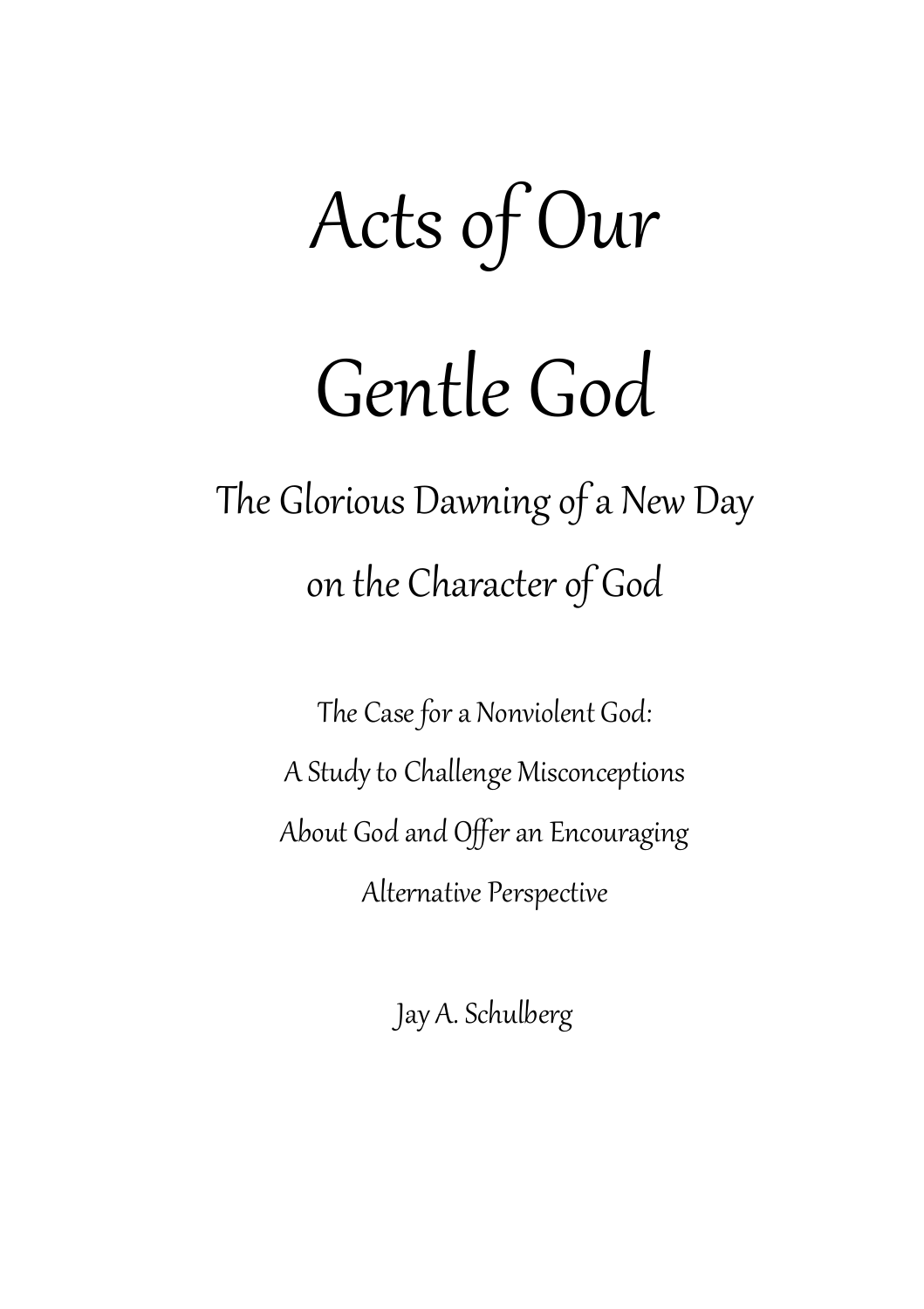### Copyright © 2017 Jay A. Schulberg

All rights reserved. No part of this book may be used or reproduced by any means, graphic, electronic, or mechanical, including photocopying, recording, taping or by any information storage retrieval system without the written permission of the author except in the case of brief quotations embodied in critical articles and reviews.

Scripture quotations are taken from the King James Version of the Bible.

Printed by



Download the audiobook Fatheroflove.info



June 2019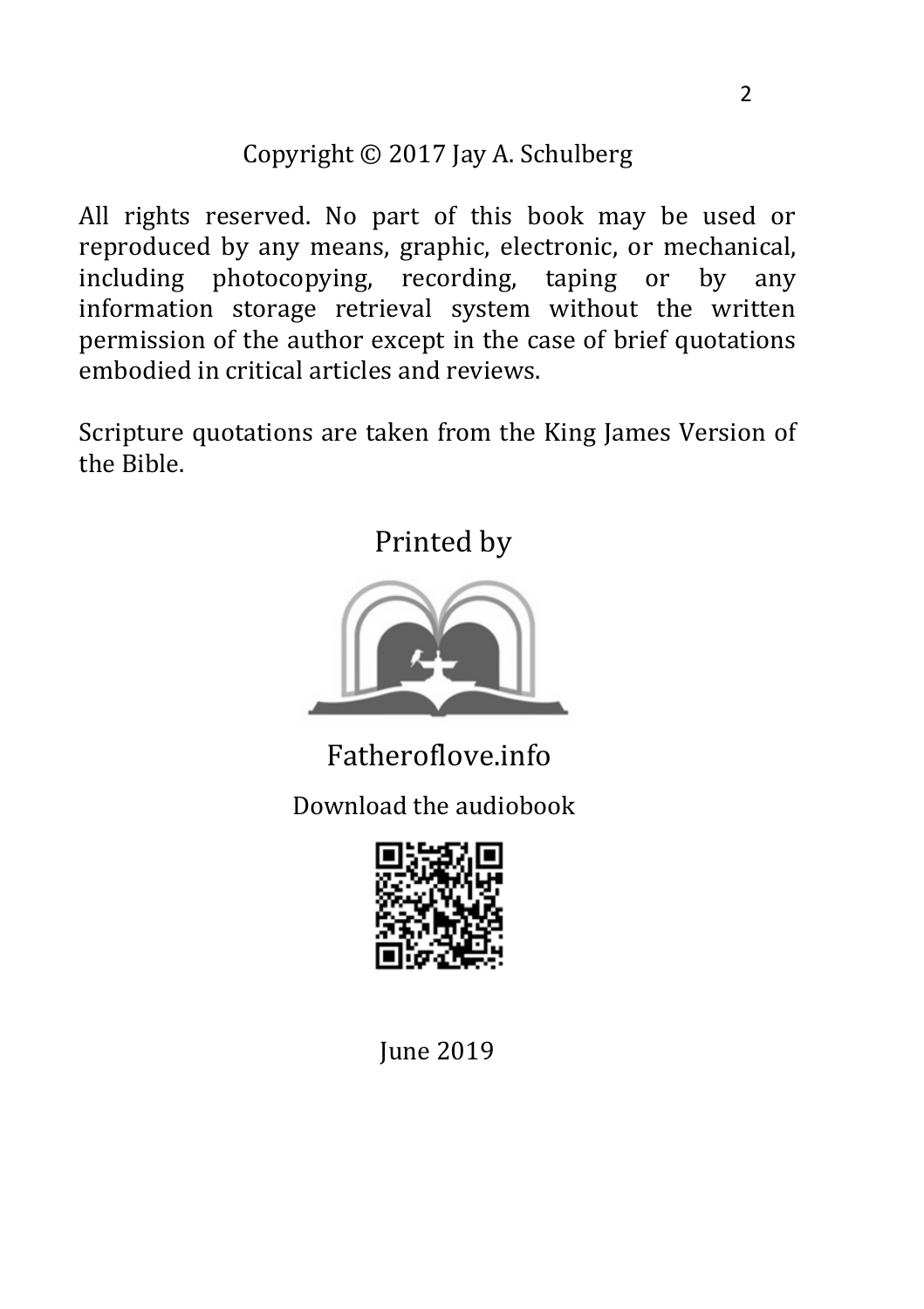## Table of Contents

| Chapter 1. |                                                      |
|------------|------------------------------------------------------|
| Chapter 2. |                                                      |
| Chapter 3. |                                                      |
| Chapter 4. |                                                      |
| Chapter 5. |                                                      |
| Chapter 6. |                                                      |
| Chapter 7. |                                                      |
| Chapter 8. |                                                      |
| Chapter 9. |                                                      |
|            |                                                      |
|            |                                                      |
|            |                                                      |
|            |                                                      |
|            |                                                      |
|            |                                                      |
|            |                                                      |
|            |                                                      |
|            |                                                      |
|            |                                                      |
|            |                                                      |
|            |                                                      |
|            | Chapter 22. What Does God's Judgment Look Like? 104  |
|            |                                                      |
|            | Chapter 24. God Is a Servant, Not a Slave Master 112 |
|            |                                                      |
|            |                                                      |
|            |                                                      |
|            |                                                      |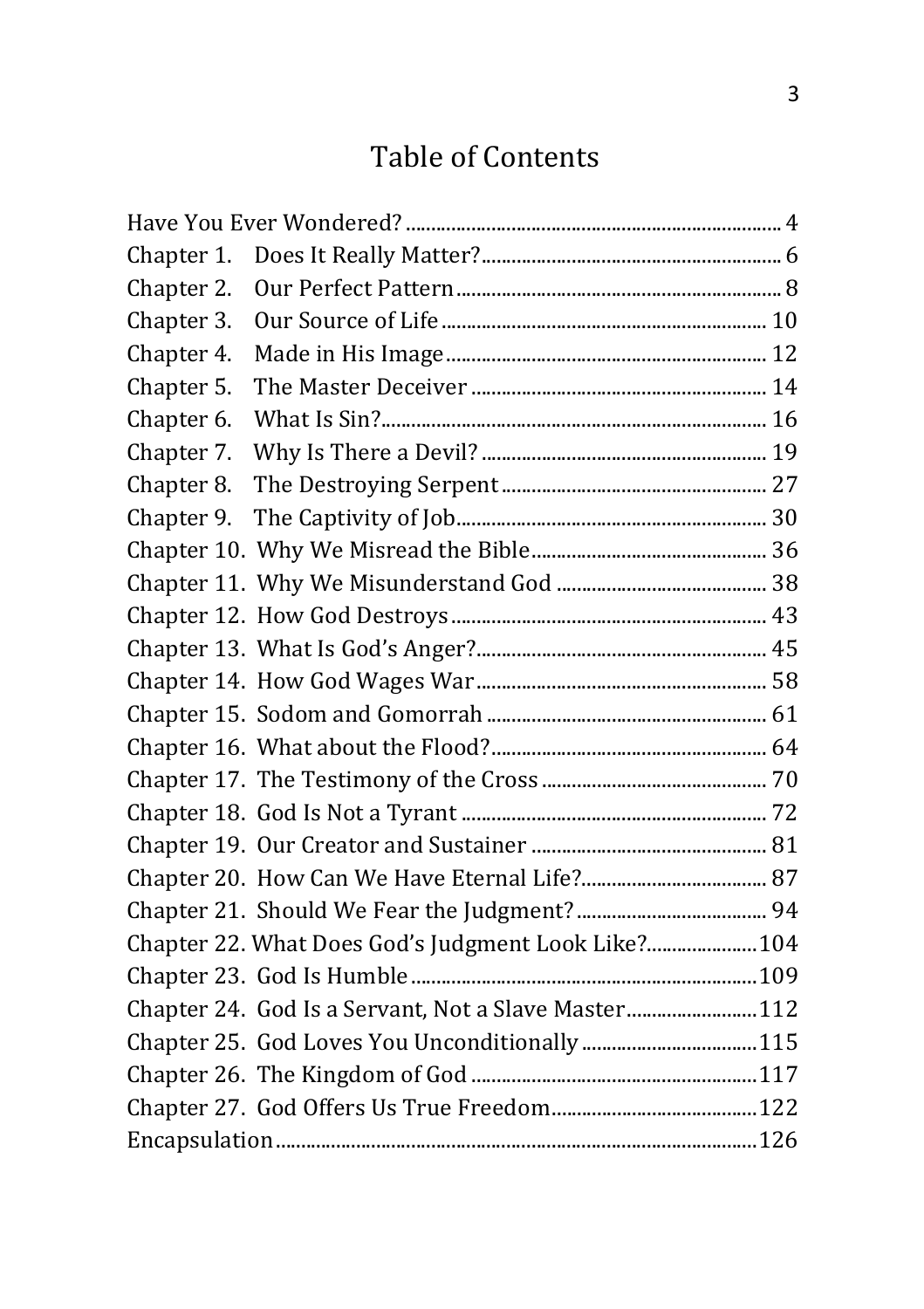#### Preface

#### Have You Ever Wondered?

In legal language, a disaster that is due entirely to the forces of nature and could not reasonably have been prevented is referred to as an *act of God*. This phrase is often included in insurance policies. Where did we get the idea that God is responsible for bad things that happen in our world? Does he arbitrarily decide when and where events such as tornadoes, earthquakes, hurricanes, floods, and other natural disasters occur? Does God do something to make these things happen? Does he manipulate the natural world to bring about his desired outcome? And why doesn't he do more to prevent suffering in our world? Finally, was God responsible for the violence we read about in the Bible? Did *he* resort to violence himself?

The Bible offers answers to these questions, but we need to look beneath the surface to find them. We also need to be willing to hear what God says about himself and how he works even if it challenges beliefs we have about him.

This book will examine the character of God as revealed in the Bible—what his actions are and, just as importantly, what they are not. Many believe that God loves us when we follow his rules but is angered by our wrongdoing and punishes those who go against his dictates. The purpose of this study is to show from the Bible that God has *never* acted as a destroyer but only as a Creator, Sustainer, and Savior.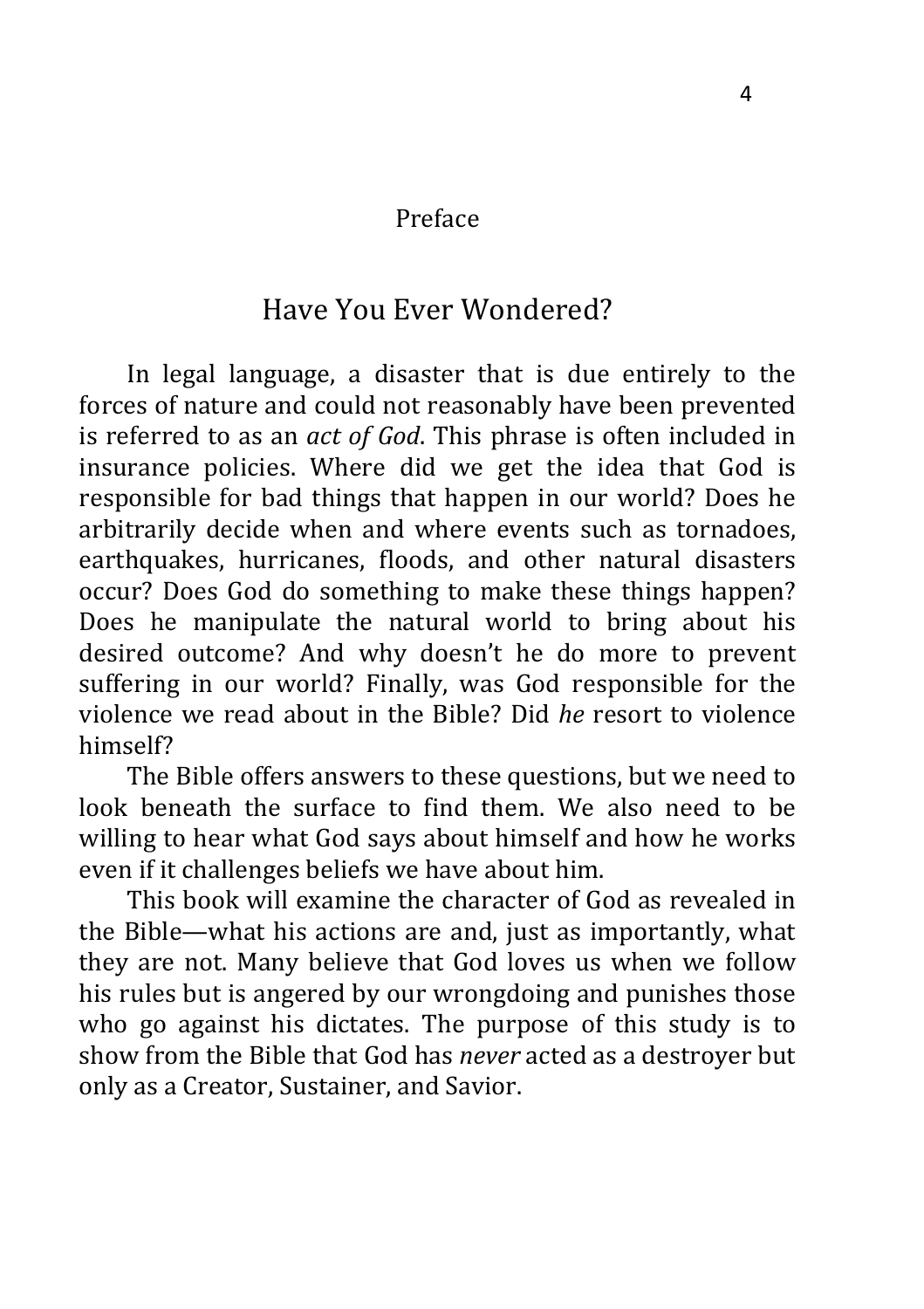But the wisdom that is from above is first pure, then peaceable, gentle, and easy to be entreated, full of mercy and good fruits, without partiality, and without hypocrisy.

—James 3:17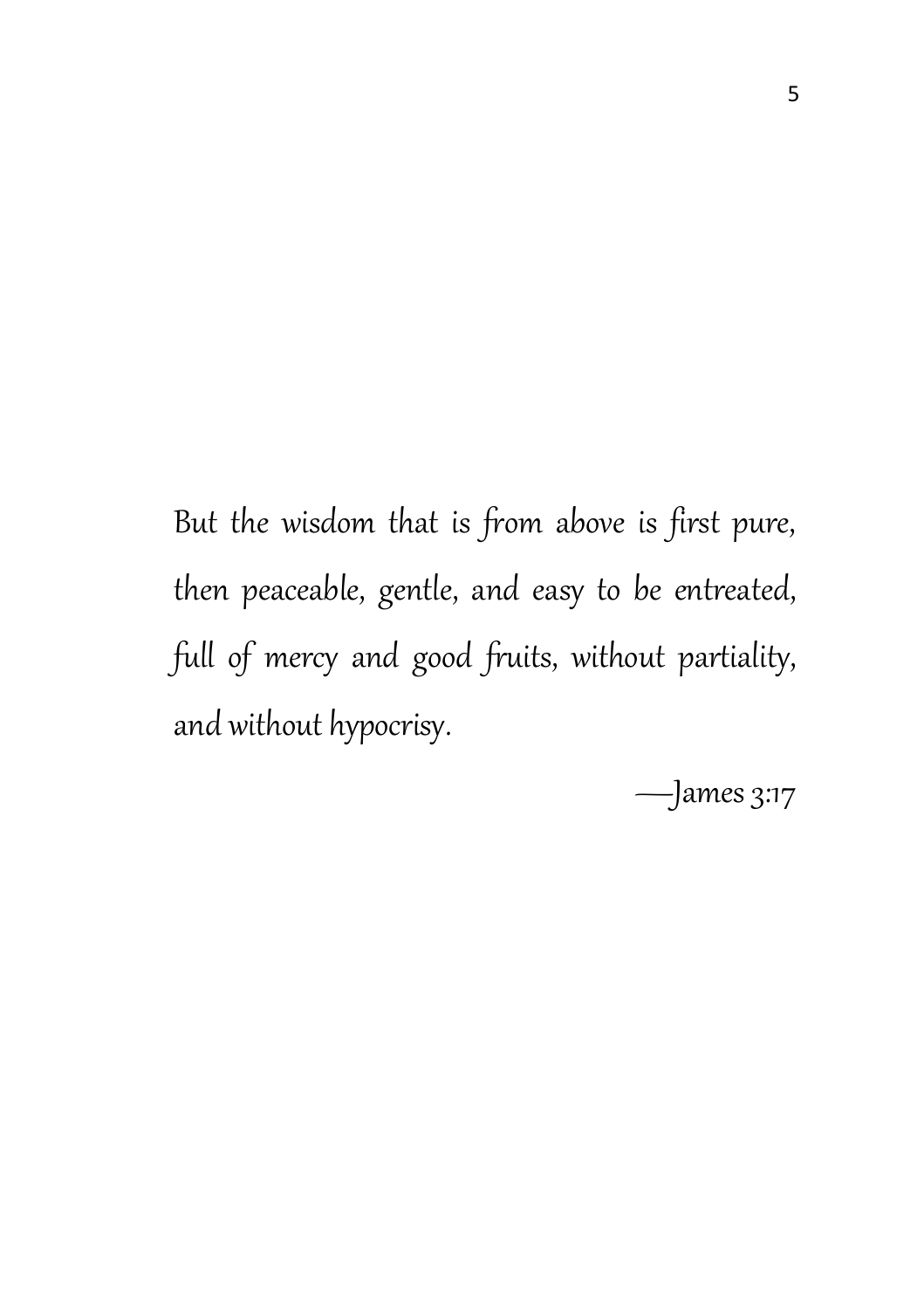#### Does It Really Matter?

Why is it important to know what God is like? Does it matter what we think about God? Does it even matter if we think about him at all? The answers to these questions lie at the very foundation of *everything* worth knowing. What we believe about God and his character determines *our* own character and our character is more valuable than all the material riches this world has to offer.

Jesus said, "I and my Father are one" (John 10:30). God the Father and the Son of God are *one* in purpose—*one* in character. Their relationship is one of perfect harmony. The writer of Hebrews declares that Jesus is to God the Father "the brightness of his glory, and the express image of his person" (Heb. 1:3). God's glory is more than just his splendor; it is his character. When Moses asked God to show him his glory, God passed by before Moses and proclaimed his character:

The LORD, the LORD God, merciful and gracious, longsuffering, and abundant in goodness and truth, Keeping mercy for thousands, forgiving iniquity and transgression and sin. (Ex. 34:6–7)

To know God as he *really* is reconciles us to him. This knowledge is healing and life giving. Hear what Jesus said in his prayer to his Father: "And this is life eternal, that they might know thee the only true God, and Jesus Christ, whom thou hast sent" (John 17:3). Jesus demonstrated by his words and life exactly what God the Father is like. He said, "Verily, verily, I say unto you, The Son can do nothing of himself, but what he seeth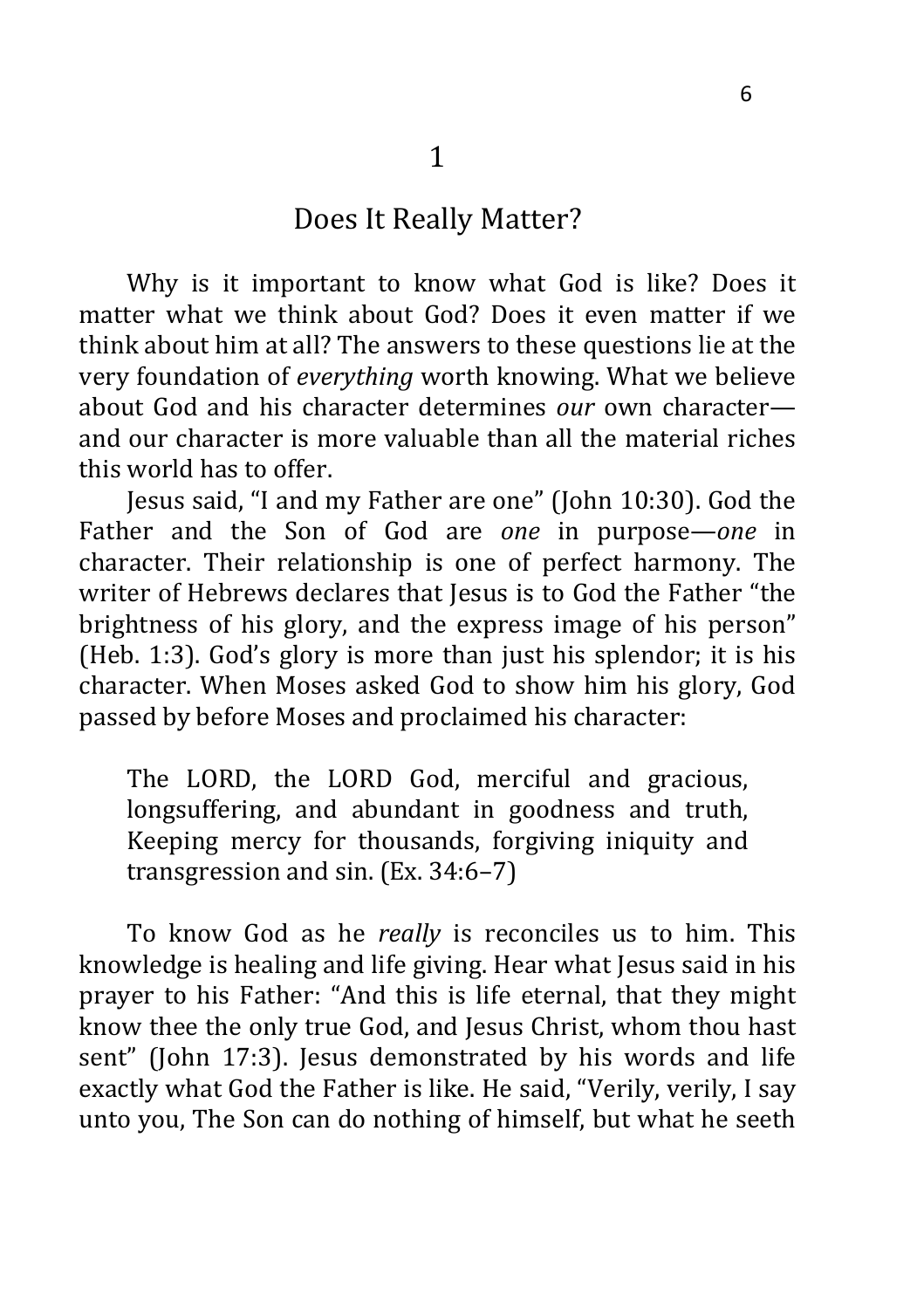the Father do: for what things soever he doeth, these also doeth the Son likewise" (John 5:19)*.*

When we know that God is *consistently* loving and merciful, we will be drawn to him in love and trust. We are assured of God's love and good will toward us at all times, because his ways *never* change. God declares in Malachi 3:6, "For I am the LORD, I change not." He is not changeable like we are. We can be kind, loving, and thoughtful as long as we are treated fairly and with respect, but when we encounter those who cause us harm, it is our inclination to become angry and want to retaliate. God *never* responds in anger or with retaliation.

God's Word affirms that Jesus doesn't change and neither does the Father: "Jesus Christ the same yesterday, and to day, and for ever" (Heb. 13:8). "Every good gift and every perfect gift is from above, and cometh down from the Father of lights, with whom is no variableness, neither shadow of turning" (James 1:17). These words also assure us that our gentle God *does not* have a violent side.

And the Word was made flesh, and dwelt among us, (and we beheld his glory, the glory as of the only begotten of the Father,) full of grace and truth.

—John 1:14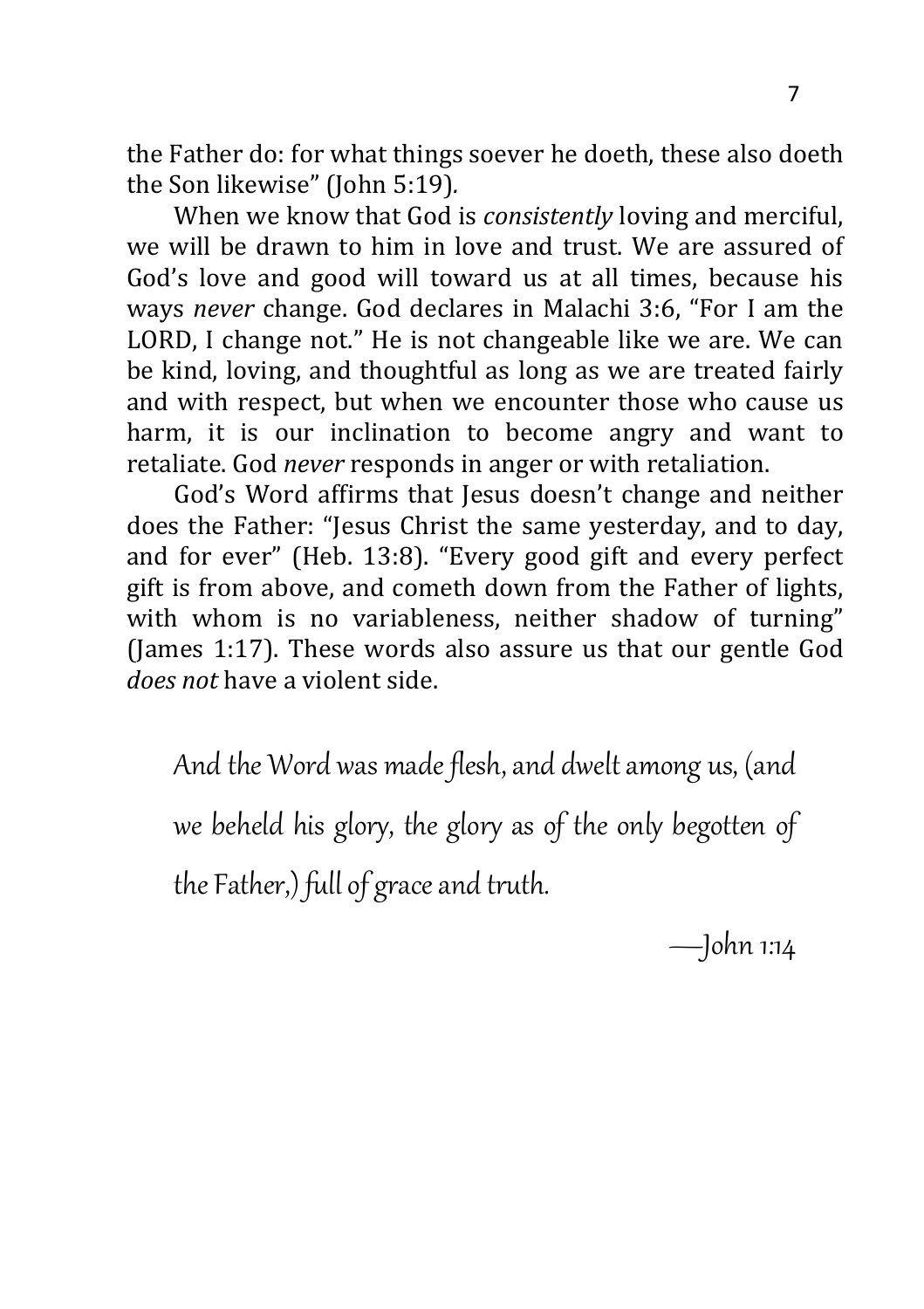#### Our Perfect Pattern

In the heart of the Sermon on the Mount, Jesus gives us the perfect pattern of how to live in a hostile world:

Ye have heard that it hath been said, Thou shalt love thy neighbour, and hate thine enemy. But I say unto you, Love your enemies, bless them that curse you, do good to them that hate you, and pray for them which despitefully use you, and persecute you; That ye may be the children of your Father which is in heaven: for he maketh his sun to rise on the evil and on the good, and sendeth rain on the just and on the unjust. For if ye love them which love you, what reward have ye? do not even the publicans the same? And if ye salute your brethren only, what do ye more than others? do not even the publicans so? Be ye therefore perfect, even as your Father which is in heaven is perfect*.* (Matt. 5:43– 48)

What does this passage teach us about God? Jesus says, "Love your enemies," and follows with, "That ye may be the children of your Father which is in heaven," and he concludes with, "Be ye therefore perfect, even as your Father which is in heaven is perfect." Jesus is asking us to treat our enemies just as our Heavenly Father treats his enemies. He wants us to understand that the elevated principles he sets before us in the Sermon on the Mount are attainable *only* as we see them originating from God himself.

In the life of Jesus, we find our perfect pattern for how to treat our enemies. Never once did he retaliate against those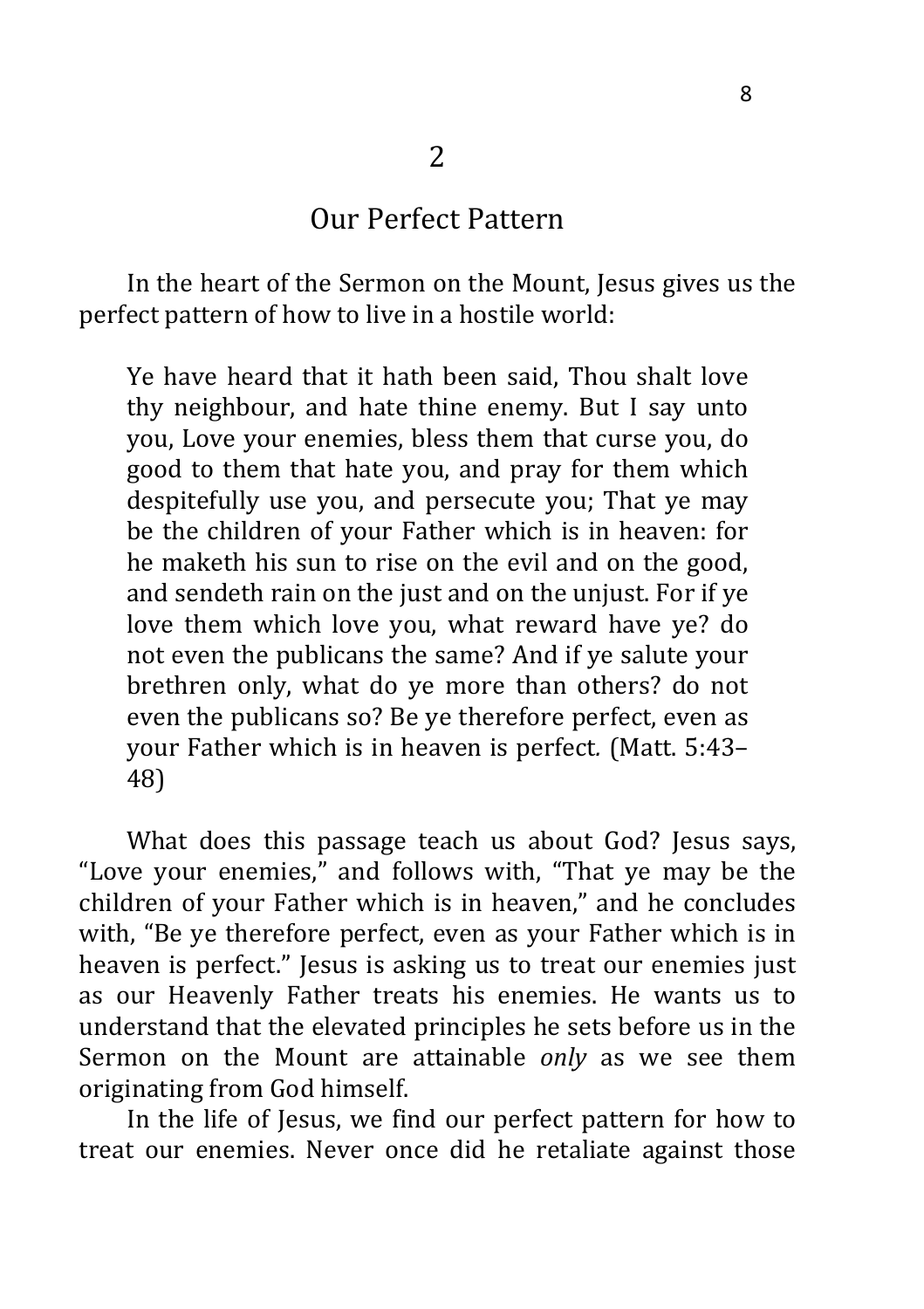who wronged him. From his betrayal and arrest to his crucifixion, when he asked for his persecutors to be forgiven— "Father, forgive them; for they know not what they do" (Luke 23:34)—he demonstrated only love.

When Jesus was not welcomed at a Samaritan village, his disciples James and John thought that the village should be destroyed by fire: "Lord, wilt thou that we command fire to come down from heaven, and consume them, even as Elias did? But he turned, and rebuked them, and said, Ye know not what manner of spirit ye are of. For the Son of man is not come to destroy men's lives, but to save them" (Luke 9:54–56).

The best way for us to know what God is like is by studying the life of Jesus. He never killed anyone or threatened to do so. Jesus never hurt anyone. He never condemned anyone. When Philip, on behalf of the disciples, asked Jesus to show them the Father, he replied:

Have I been so long time with you, and yet hast thou not known me, Philip? he that hath seen me hath seen the Father; and how sayest thou then, Shew us the Father? Believest thou not that I am in the Father, and the Father in me? the words that I speak unto you I speak not of myself: but the Father that dwelleth in me, he doeth the works. (John 14:9–10)

As we embark on a study that will challenge the theological status quo, let us determine to keep the words of Jesus and his perfect example in the forefront of our minds.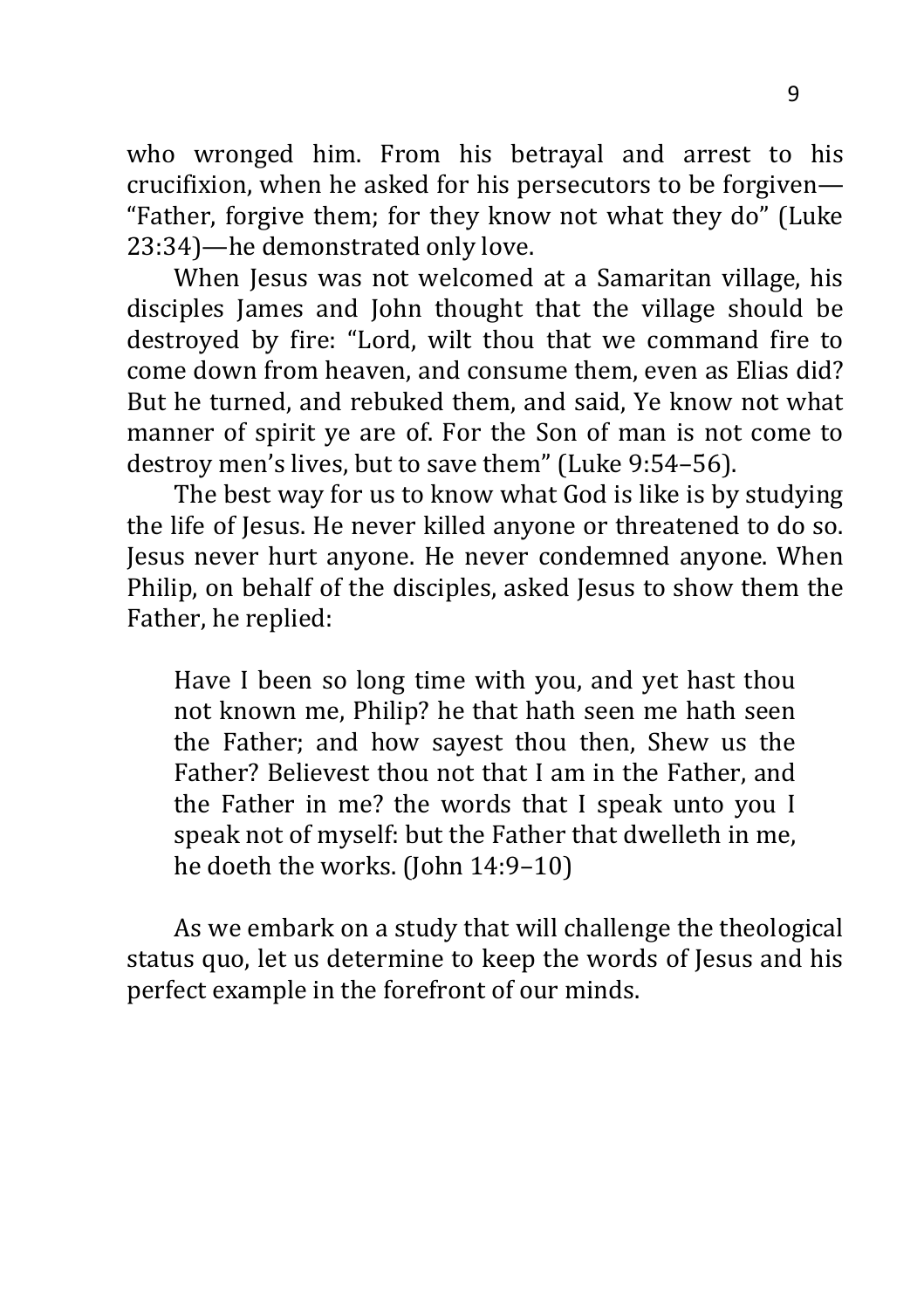#### Our Source of Life

With some preliminary groundwork establishing the truth that God is consistently loving, we will examine God's actions in the Bible that seem to be the opposite from the principles taught by Jesus. In the book of Isaiah, we find profound insight about God's ways and thoughts:

For my thoughts are not your thoughts, neither are your ways my ways, saith the LORD. For as the heavens are higher than the earth, so are my ways higher than your ways, and my thoughts than your thoughts. (Isa. 55:8–9)

God's ways and thoughts are infinitely higher in purpose and character than our ways and thoughts. This definitive truth about God is difficult for us to grasp. In our determination to justify ourselves, we imagine that God is like us. We get angry, so we think God must get angry like we do. We are moved to retaliate when we are wronged, so we think God must have the same disposition to retaliate when he is wronged. God tells us otherwise:

These things hast thou done, and I kept silence; thou thoughtest that I was altogether such an one as thyself: but I will reprove thee, and set them in order before thine eyes. (Ps. 50:21)

When God created our world, he didn't intend for it to function on its own. For God to be uninvolved with our world would not only be contrary to his purpose, it would mean that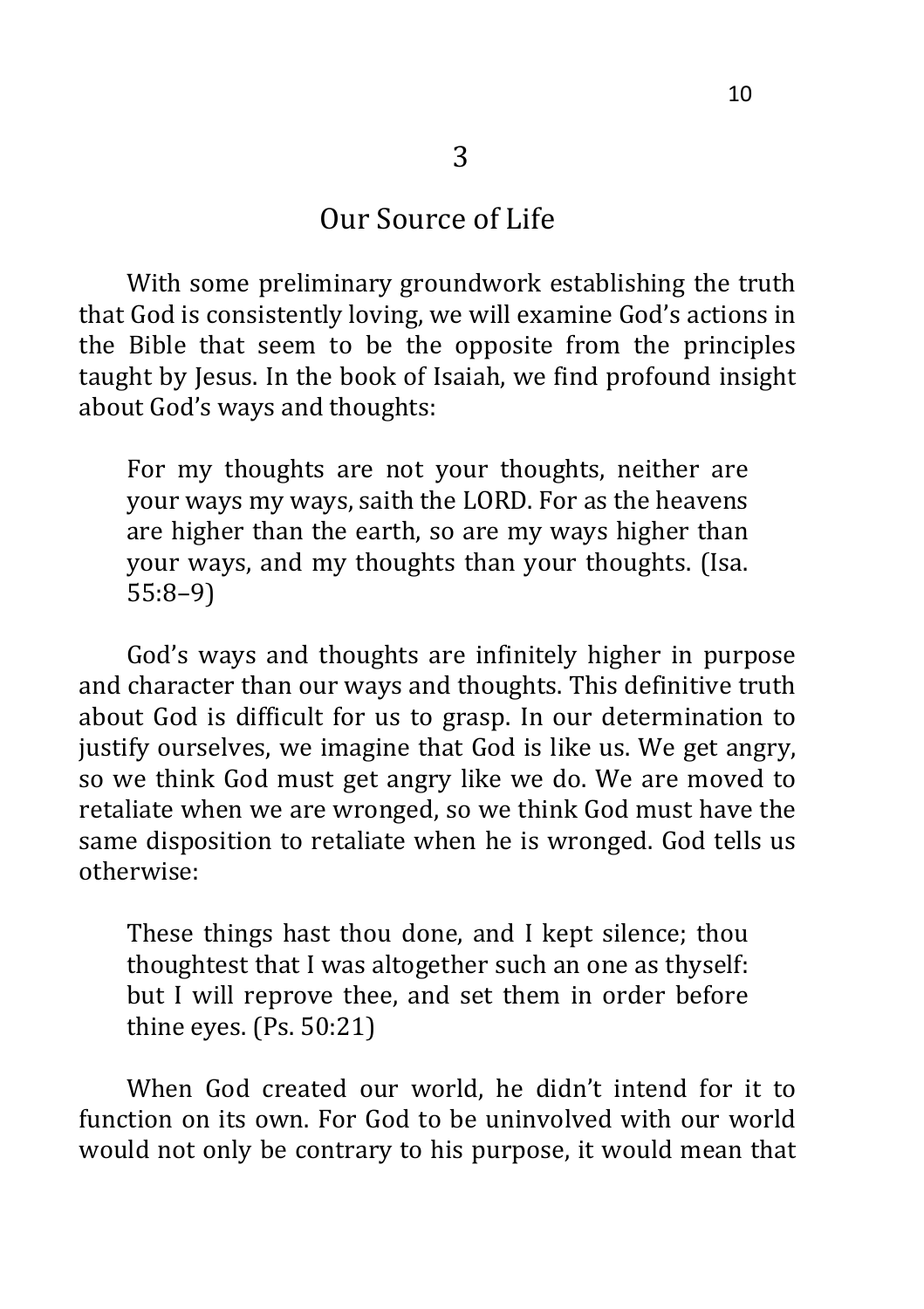life could not continue on our planet—"For in him we live, and move, and have our being" (Acts 17:28). God sustains us in every breath we take.

God is the Source and Sustainer of all life. However, there *is* one thing that can separate us from him—sin. But what is sin? We often think of sin as the bad things we do or breaking God's commandments. The thought is that sin can somehow be quantified, with some of us having a large quantity of it and others having not as much or even very little. In the Bible, we learn that the bad things we do are the symptoms of a deeply embedded malady we have all inherited from our first parents. This malady is believing the lie that God is looking out for his own best interests. This lie of the devil was bequeathed to the human race in the garden of Eden, and it has distorted our picture of God ever since.

When God created Adam and Eve and placed them in the garden, they were given one restriction—and only one:

And the LORD God commanded the man, saying, Of every tree of the garden thou mayest freely eat: But of the tree of the knowledge of good and evil, thou shalt not eat of it: for in the day that thou eatest thereof thou shalt surely die. (Gen. 2:16–17)

It is easy to understand why God placed the "tree of life" (Gen. 2:9) in the garden, but it is difficult for us to appreciate *why* he placed "the tree of the knowledge of good and evil" in that perfect environment. At first thought, we might see the presence of that tree, with the warning against eating from it, as an invitation to disaster.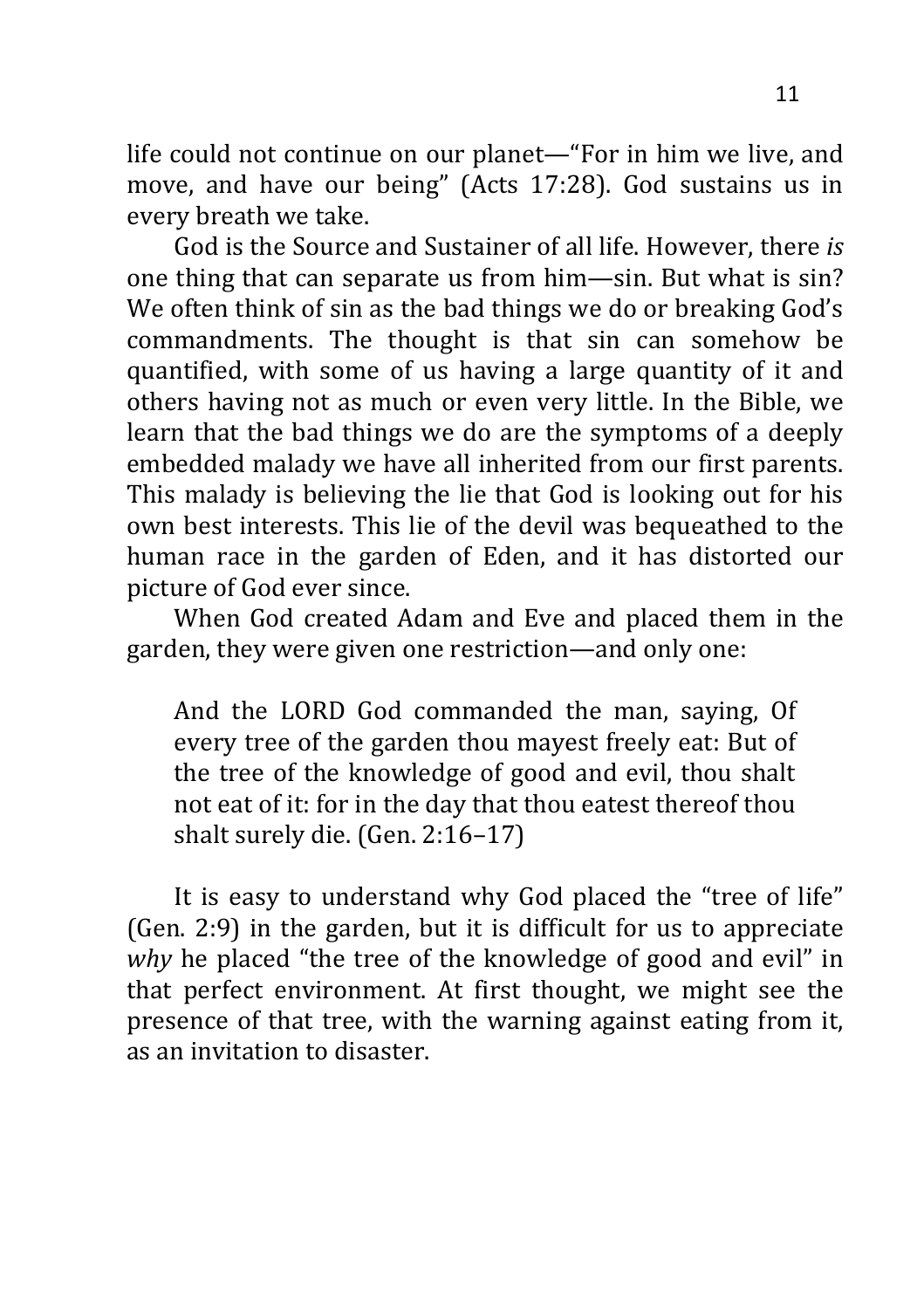In Genesis we find our heritage: "And God said, Let us make man in our image, after our likeness: … So God created man in his own image, in the image of God created he him; male and female created he them" (Gen. 1:26–27). What does it mean to be made in God's image, and what *is* God's image? We will discover what God's image is when we find a definition that describes who God is. The precise definition is found in 1 John 4:8: "God is love." Notice that the verse does not only say "God is loving," as if *love* is one of his many characteristics, but it says simply, "God *is* love." Anything else that we can know about God must be in harmony with this definition. Therefore, just as God is perfect, we can reasonably conclude that the love of God must be perfect also, without a shred of self-interest. Furthermore, his love must be *unchangeable* as he is unchangeable.

If we are made in the image of God, then we must be created by God to *experience* love. Now love, to *be* love, cannot be dictated or in any way compelled. It can only be freely given as a choice. This is easily understood if we imagine a lovestarved person with a loaded gun boarding a bus and demanding love from the passengers on threat of death. Would this method generate love?

Suppose we were to try a less drastic way of obtaining love by building a robot that was programed to say "I love you" when we come into its presence. Would this result in a satisfying and meaningful love-based relationship? Could these methods, which would fail to secure love for us, work for God?

Let's go back to the garden of Eden and that perplexing forbidden tree. If God had not made that tree, would it have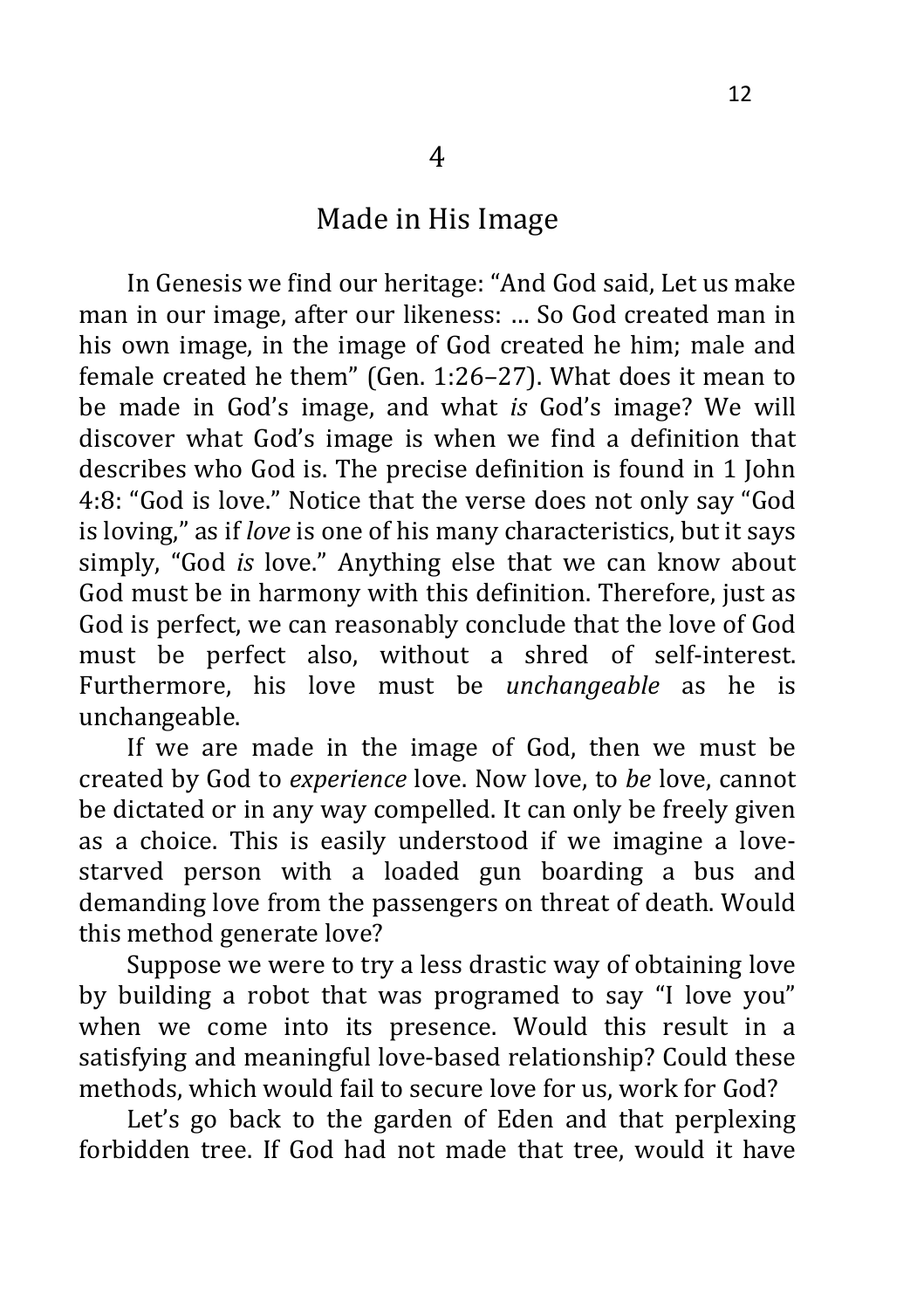been possible for humankind to love as God loves? For love, to *be* love, requires that it be freely given. For love to be freely given, we must also have the liberty to *not* love. Love is always a choice; love cannot be commanded or coerced.

If God would have created our first parents and placed them in the garden without providing some tangible way whereby they could have chosen *not* to love and trust him, it would not have been possible for them to love as God himself loves. Just as God is our Source of life, he is also our Source of genuine love—life and love are inseparable. To be created in God's image gives each of us the potential to become a loving friend to our Creator.

 God did not place the tree of the knowledge of good and evil with the restriction forbidding eating from its branches as an arbitrary test of our obedience to him, but as an assurance that he values our freedom of choice so highly that he was willing to take the risk that we *could* choose to turn from him. When we understand the reason why God placed the forbidden tree in the garden, we will not accuse him of being a self-serving dictator. There was one, however, who *was* ready to accuse God of that very thing.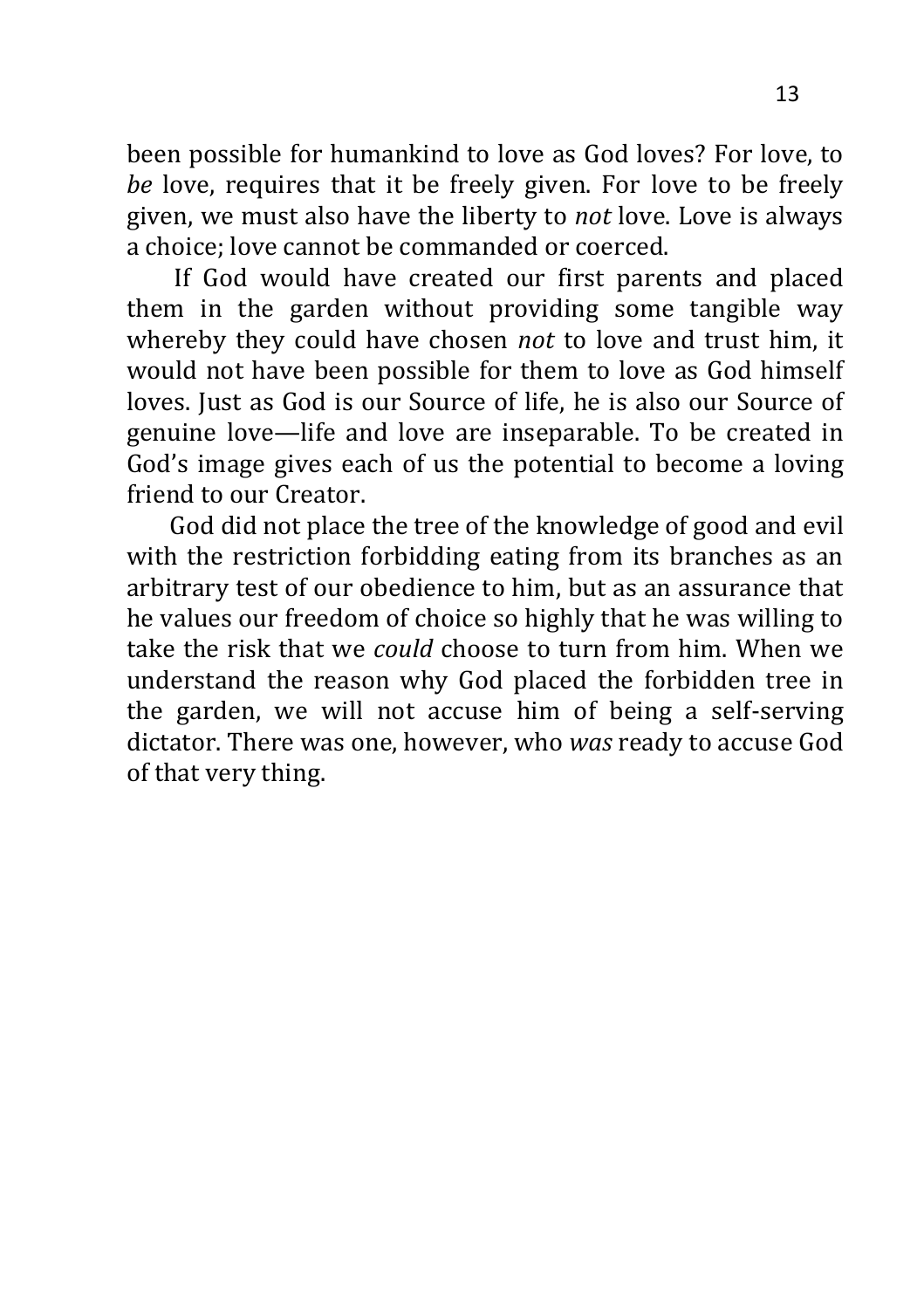#### The Master Deceiver

5

Now the serpent was more subtil than any beast of the field which the LORD God had made. And he said unto the woman, Yea, hath God said, Ye shall not eat of every tree of the garden? And the woman said unto the serpent, We may eat of the fruit of the trees of the garden: But the fruit of the tree which is in the midst of the garden, God hath said, Ye shall not eat of it, neither shall ye touch it, lest ye die. And *the serpent said* unto the woman, *Ye shall not surely die: For God doth know that in the day ye eat thereof, then your eyes shall be opened, and ye shall be as gods, knowing good and evil*. —Genesis 3:1–5, (emphasis added)

First, let's determine the identity of this talking snake. Who is this serpent? "And the great dragon was cast out, that old serpent, called the Devil, and Satan, which deceiveth the whole world: he was cast out into the earth, and his angels were cast out with him" (Rev. 12:9). Eve was not just talking with an intelligent snake, but with Satan—the master deceiver himself.

The serpent by subtle insinuation accused God of lying to Adam and Eve and withholding something good from them. Furthermore, if they were to simply eat the fruit, their eyes would be opened, and they would become like "gods, knowing good and evil." Who did the woman choose to believe, God or Satan?

And when the woman saw that the tree was good for food, and that it was pleasant to the eyes, and a tree to be desired to make one wise, she took of the fruit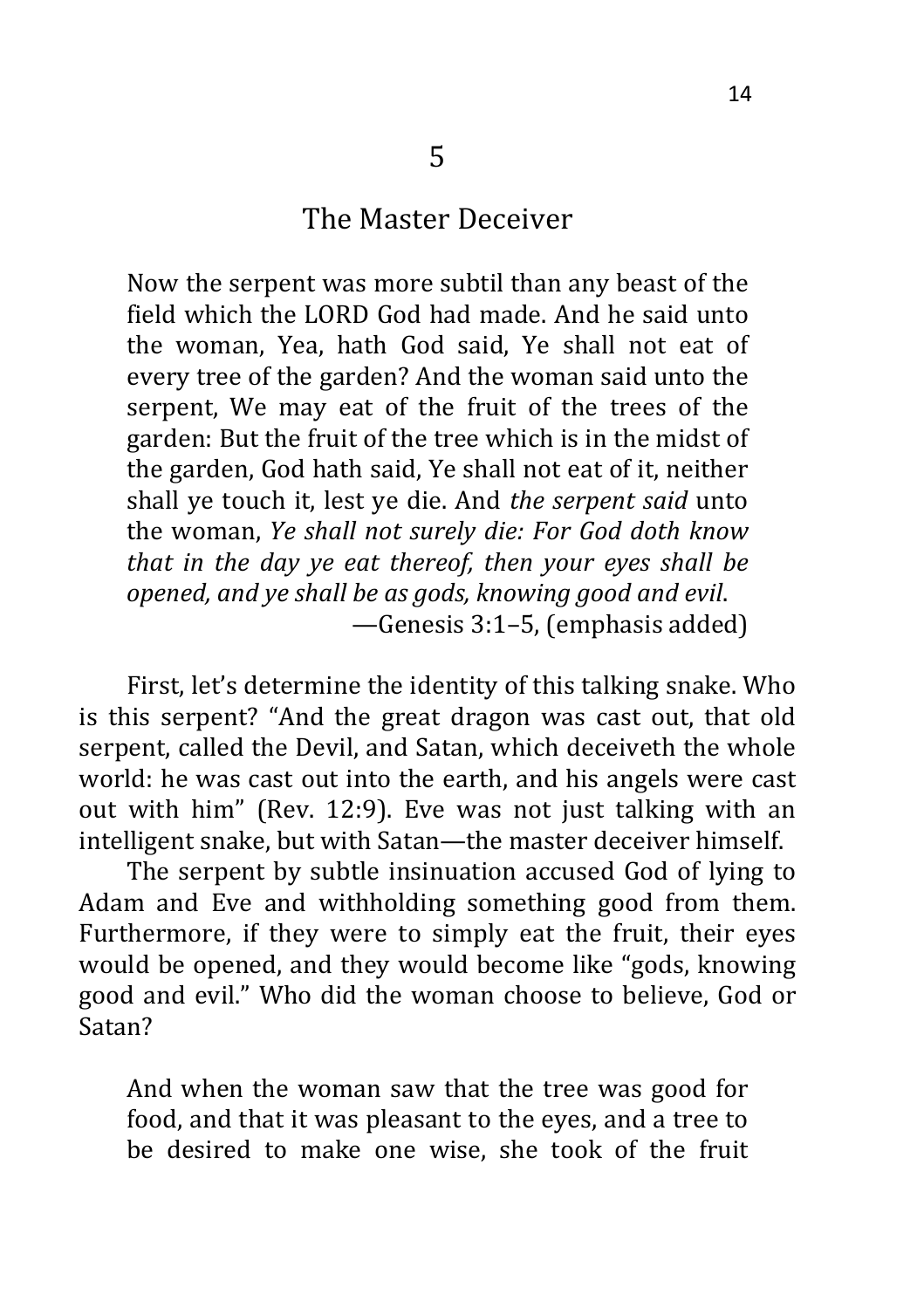thereof, and did eat, and gave also unto her husband with her; and he did eat. And the eyes of them both were opened, and they knew that they were naked; and they sewed fig leaves together, and made themselves aprons. And they heard the voice of the LORD God walking in the garden in the cool of the day: and Adam and his wife hid themselves from the presence of the LORD God amongst the trees of the garden. And the LORD God called unto Adam, and said unto him, Where art thou? (Gen. 3:6–9)

When Adam and Eve ate from the forbidden tree, their eyes were opened (they became self-conscious), and they sought to hide themselves from God. What was God's response? He came looking for them. His first words were, "Where art thou?" He sought the reconciliation of his now estranged children.

For the Son of man is come to seek and to save that which

was lost.

—Jesus (Luke 19:10)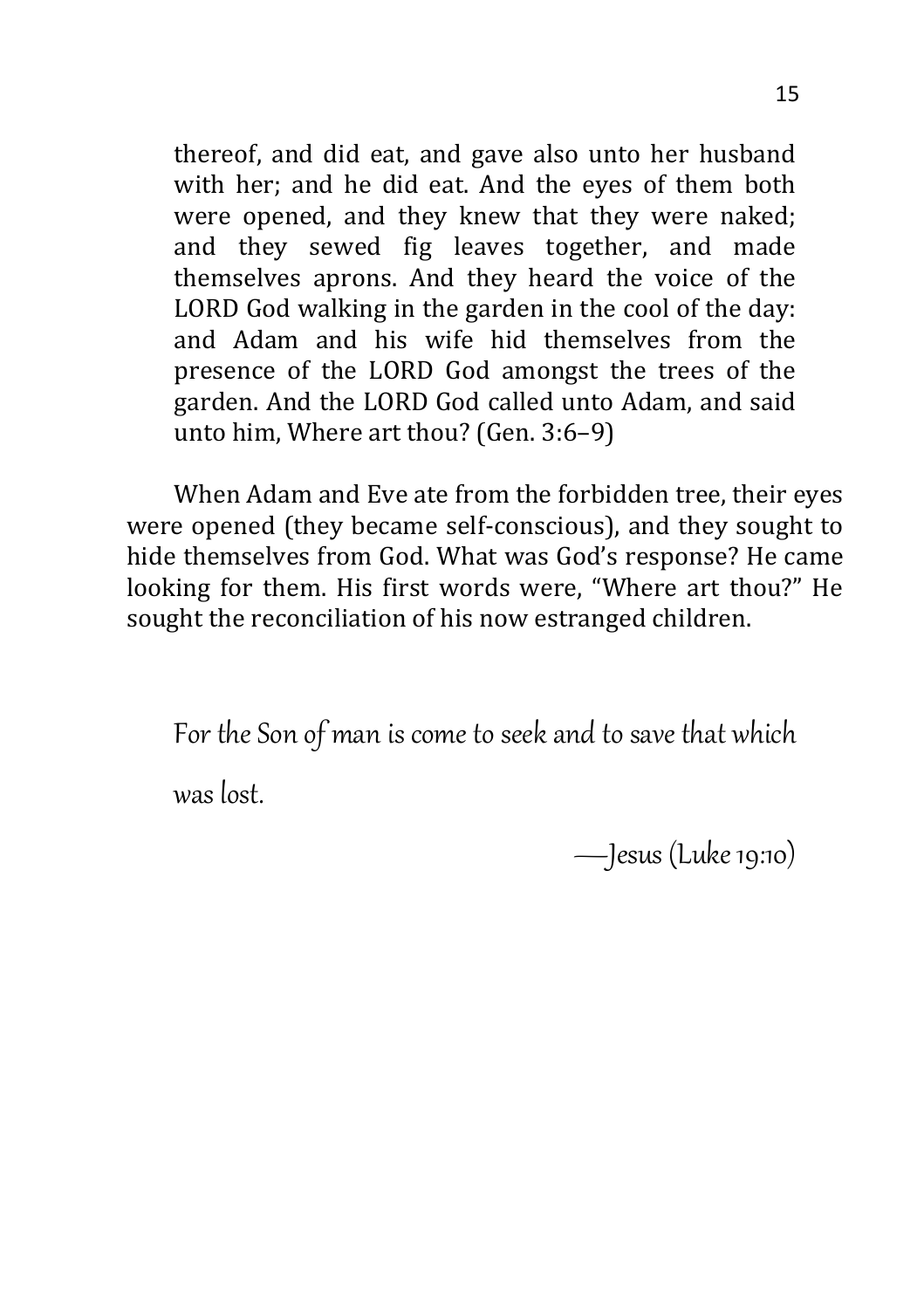#### What Is Sin?

Now, getting back to the question: what is sin? To find the correct definition, it is important that we first identify exactly what went wrong at the "tree of the knowledge of good and evil." In Genesis 3:6, the woman saw three desirable qualities of the tree:

1. "The tree was good for food." On the surface this may appear to be true, were it not for the fact that the tree was forbidden as a source of food. The problem was not with the fruit itself but that the woman was now looking at it as *good*.

2. The tree was "pleasant to the eyes." Everything that God created in the garden was perfect, therefore the tree would in fact be "pleasant to the eyes." The woman saw one more *desirable* quality of the tree.

3. "A tree desired to make one wise." Really? Did this tree have mystical qualities? Was the serpent right? Would having a knowledge of good and evil *really* be desirable? And what does having a knowledge of good and evil mean? Is it just acquiring information?

The verse concludes with "she took of the fruit thereof, and did eat, and gave also unto her husband with her; and he did eat." This is often understood to be humanity's first sin, but *what* is the sin? What came first—eating the fruit or believing the serpent's lie about God?

The primary problem was when Eve believed the serpent's lie that God was selfishly withholding something good from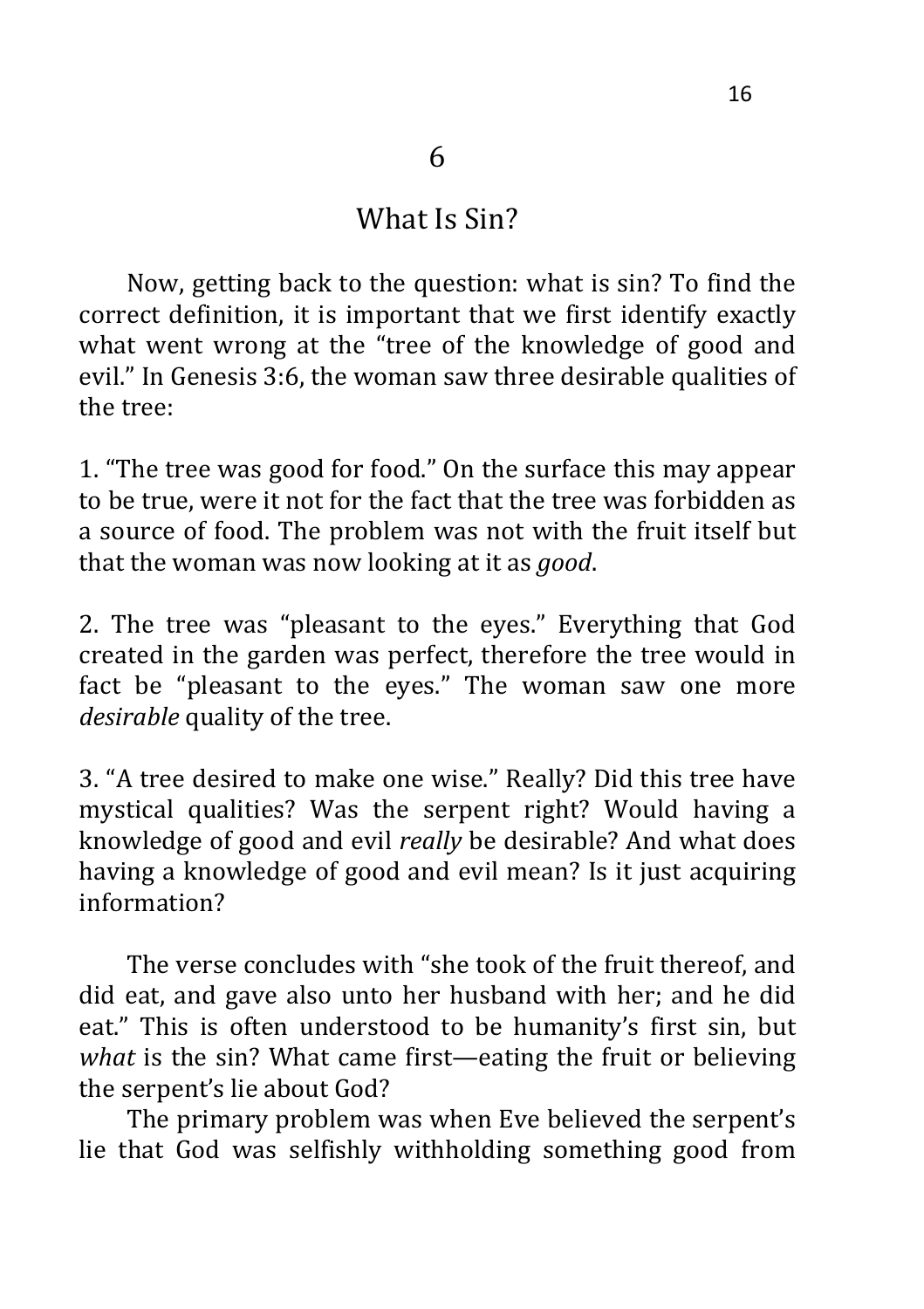them. Sin is not just the action itself, as if sin is a quantifiable substance. Sin, at its core, is a pathological condition of the mind that sees God as one who is self-centered and thus being unable to trust him.

Sin can be compared to a disease. In a disease there is an underlying cause such as a bacterial infection, a metabolic disorder, or an immune system dysfunction. These primary causes result in one or more symptoms: fever, nausea, pain, dizziness, lethargy, and so on. With sin, the primary cause is believing the lie about God and, as a result, alienating ourselves from him whose love is other-centered. Our outward *sins* (the symptoms) are the result of believing that God is self-serving (the pathological cause). Jesus, in his conversation with the scribes and Pharisees, used this analogy of sin being a disease in need of healing:

And when the scribes and Pharisees saw him eat with publicans and sinners, they said unto his disciples, How is it that he eateth and drinketh with publicans and sinners? When Jesus heard it, he saith unto them, They that are whole have no need of the physician, but *they that are sick*: I came not to call the righteous, but *sinners* to repentance. (Mark 2:16–17, emphasis added)

Sin is deadly because it separates us from God, the Source of all life. In this separation that occurs, it is never God separating himself from us—it is always us separating ourselves from him. Adam and Eve became afraid of God rather than Satan—the one they *should* have feared. After eating the fruit, the Bible says, "Adam and his wife hid themselves from the presence of the LORD God amongst the trees of the garden"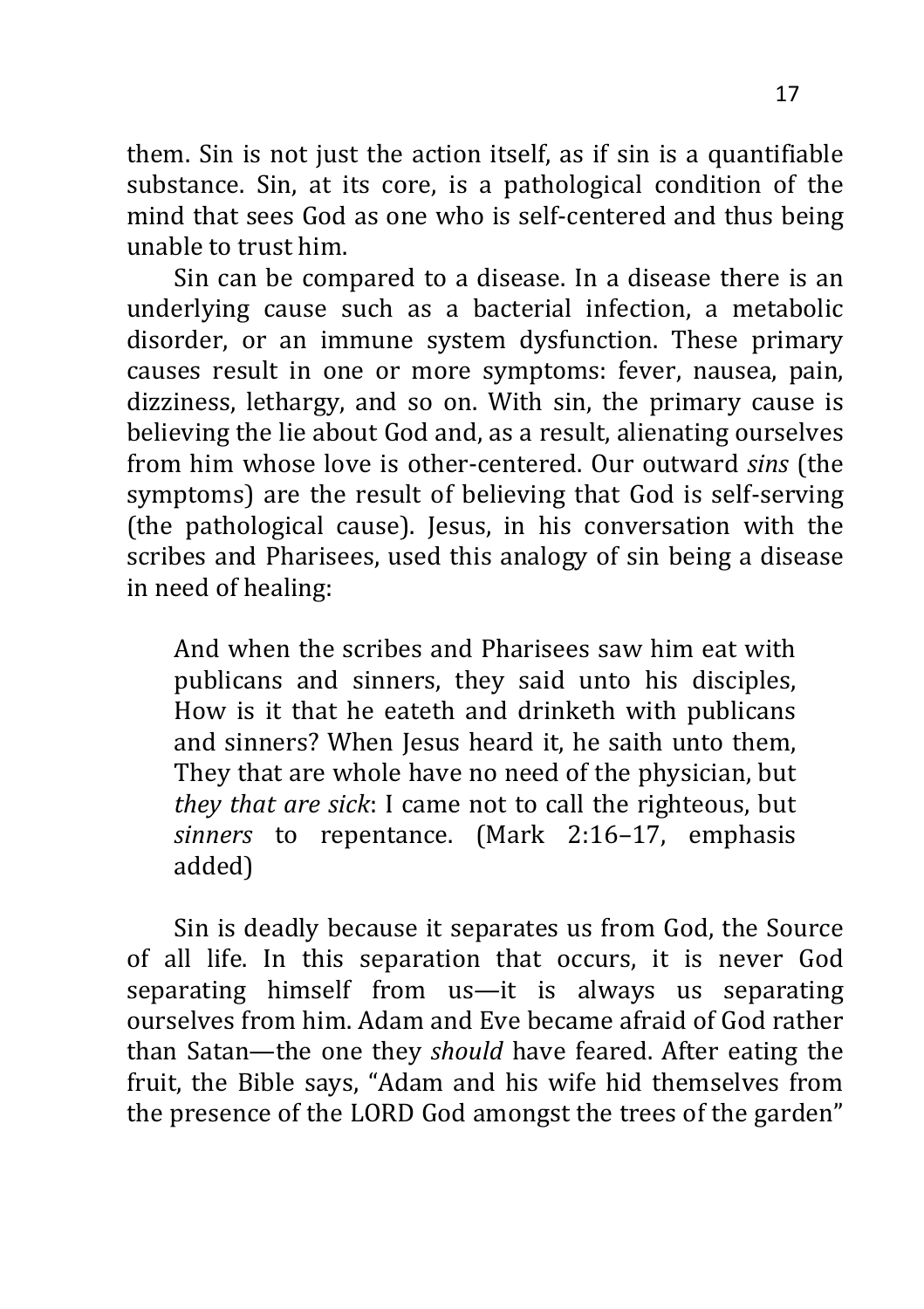(Gen. 3:8). We have been hiding from our gentle God since that day.

We would do well to note that when God warned Adam and Eve not to eat from the forbidden tree, he did *not* say, "On the day that you eat of it, I will kill you." He said, "In the day that thou eatest thereof thou shalt surely die." When the man and his wife ate of the tree, the process of dying began in them on that very day as they separated themselves from their Life Source. It is sin (believing the lie that God is selfish and untrustworthy) that is deadly, not God: "For the wages of sin is death" (Rom. 6:23). God is not in the sin business, and he doesn't pay the wages of sin.

It is also apparent that when Adam and Eve ate the fruit of the forbidden tree, they received much more than head knowledge of good and evil. They unwittingly committed themselves and their descendants to *experience* the knowledge of good and evil. They would not merely know *about* evil; they would think it, they would live it, they would be enslaved to it, and as a result they would *know* pain, suffering, fear, and death.

Humankind was not alone in suffering the inevitable consequences when sin entered our world. All nature was affected by the disharmony between creation and Creator that was initiated by Adam and Eve's sin: "For we know that the whole creation groaneth and travaileth in pain together until now" (Rom. 8:22). The earth became a dangerous place for humankind and the animals. Since the flood of Noah's day, the earth has been subject to violent weather, earthquakes, volcanos, and other catastrophic forces of nature. The violent forces evident in nature are not from God; they exist only because *we* have put God at a distance from us.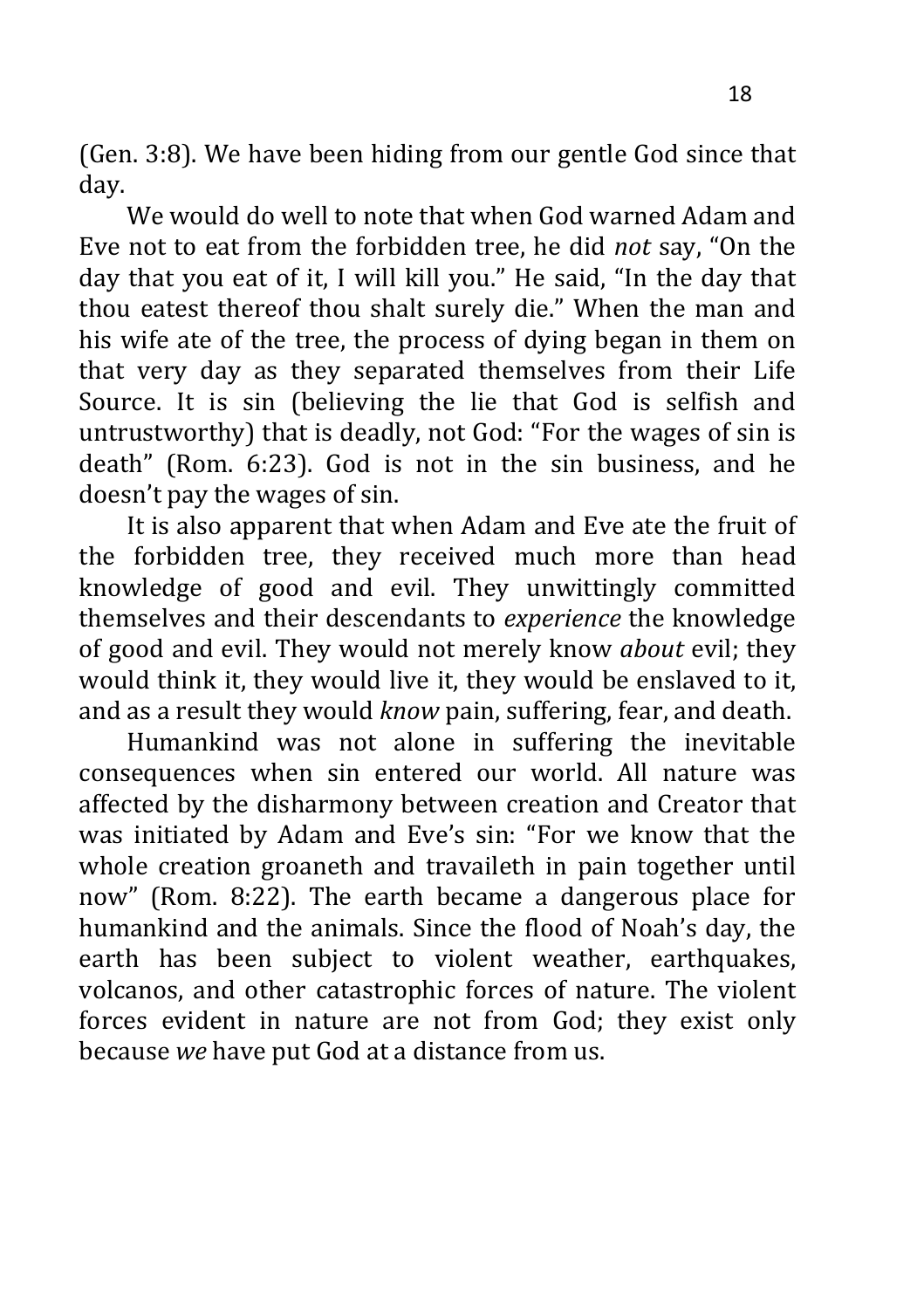#### Why Is There a Devil?

Reference has already been made to a literal spiritual being set in opposition to God. This being is referred to in the Bible as Satan, the devil, the serpent, leviathan, and Lucifer as well as several other titles.

Compared to two hundred years ago, a much smaller percentage of people in Western civilization today believe in a literal devil. In our modern culture, Satan is often relegated to the realm of superstition and ignorance. It is with this thought in mind, and in answer to the question, that we will examine the biblical account of Satan (the adversary).

Satan is identified in the Bible as a fallen angel. The term *fallen* implies that Satan was originally a sinless being who chose to rebel against his Creator. Why he rebelled against God is a mystery, considering the perfect environment of heaven. Apparently, he held a position of honor and influence among the angels. At some point in time, a seed of pride germinated and grew resulting in dissatisfaction with his position in heaven. This eventually culminated in open revolt against God.

Satan was not alone in his rebellion. He was able to gain support from many of the other angels, although the majority of the angels chose to remain loyal to God. The war that resulted from the rebellion of Satan and his followers was not a war involving physical weapons such as those used in this world's conflicts. God prevailed in this heavenly war by using love against selfishness, truth against deception, transparency against secrecy, reason against irrationality, patience against desperation, and trust against suspicion.

It is reasonable to believe that the methods used by Satan on Eve in the garden of Eden to cause her alienation from God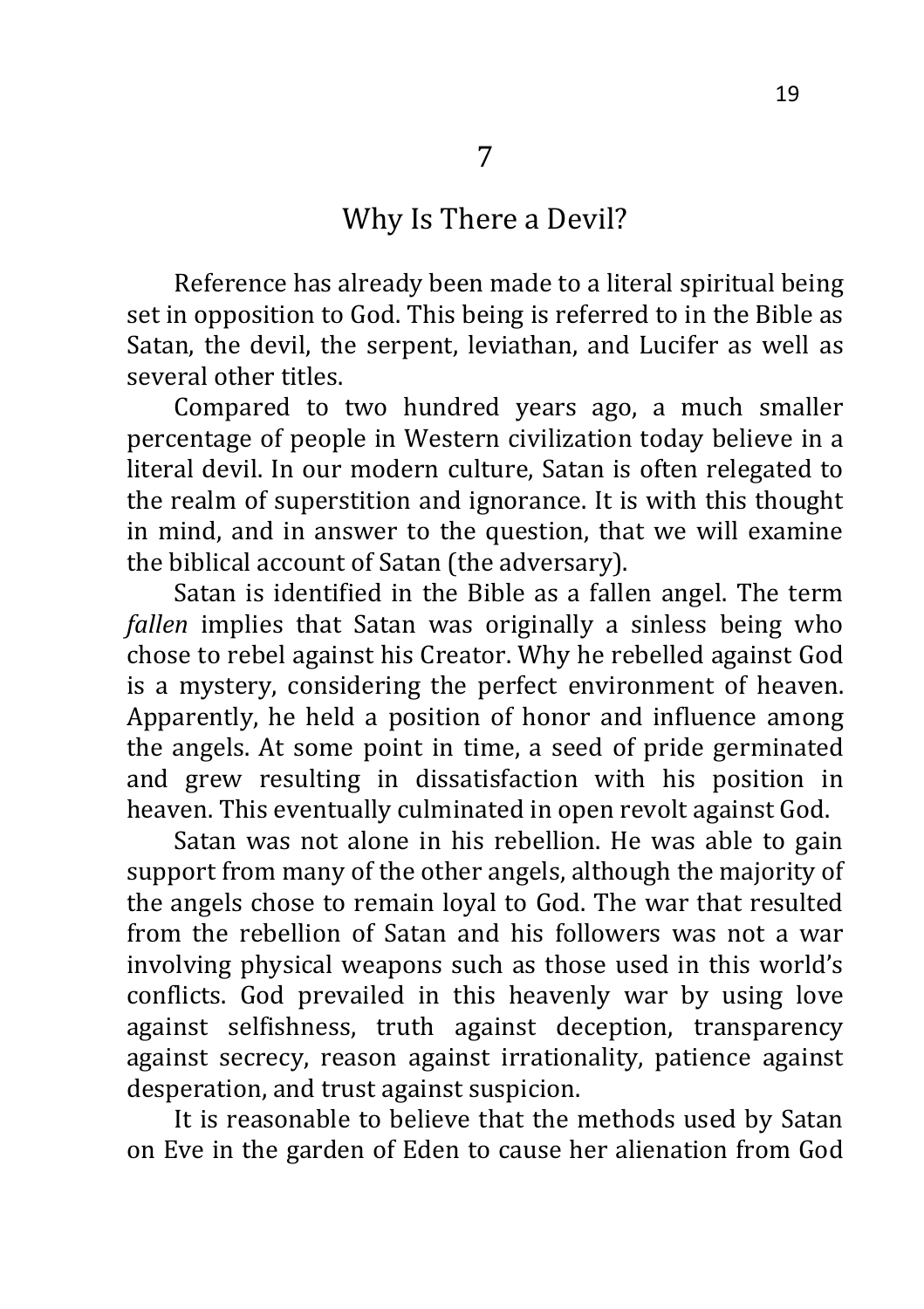were the very same ones practiced earlier by him to gain followers to his cause in heaven. Until that time, a question about God's fairness had never been brought before the heavenly angels. They had no way of knowing with absolute certainty whether Satan's charges against God had any validity, or not. For this reason Satan has been given the opportunity to demonstrate his way of governing.

We might question why God didn't destroy his antagonist at the beginning of the rebellion. Wouldn't that have prevented the escalation of the rebellion? No, that would have only confirmed to the angels that Satan's charges against God *did* have validity. Had God destroyed Satan, the very act would have negated freedom making it an empty ideal with no substance. There is something else besides this. To be consistent in our study of the Bible, the weight of evidence demonstrates that God never destroys—sin does. Satan *will* eventually be destroyed. This destruction will not come from God, but from Satan's own sin:

Moreover the word of the LORD came unto me, saying, Son of man, take up a lamentation upon the king of Tyrus, and say unto him, Thus saith the Lord GOD; Thou sealest up the sum, full of wisdom, and perfect in beauty. Thou hast been in Eden the garden of God; every precious stone was thy covering, the sardius, topaz, and the diamond, the beryl, the onyx, and the jasper, the sapphire, the emerald, and the carbuncle, and gold: the workmanship of thy tabrets and of thy pipes was prepared in thee in the day that thou wast created. *Thou art the anointed cherub that covereth; and I have set thee so: thou wast upon the holy mountain of God; thou hast walked up and down in the midst of the stones of fire. Thou wast perfect in thy ways*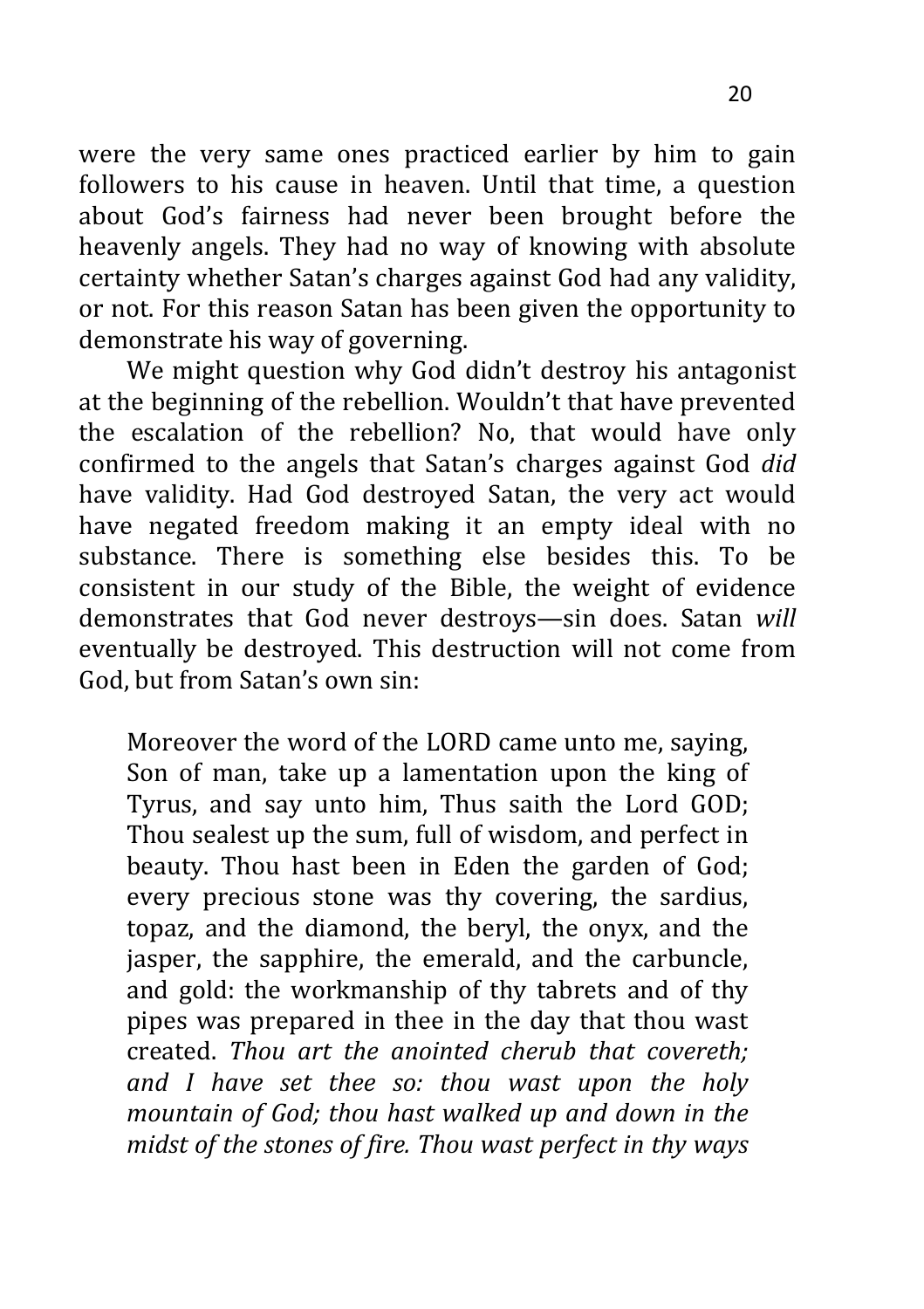*from the day that thou wast created, till iniquity was found in thee.* By the multitude of thy merchandise they have filled the midst of thee with violence, and thou hast sinned: therefore I will cast thee as profane out of the mountain of God: and I will destroy thee, O covering cherub, from the midst of the stones of fire. *Thine heart was lifted up because of thy beauty, thou hast corrupted thy wisdom by reason of thy brightness*: I will cast thee to the ground, I will lay thee before kings, that they may behold thee. Thou hast defiled thy sanctuaries by the multitude of thine iniquities, by the iniquity of thy traffick; *therefore will I bring forth a fire from the midst of thee, it shall devour thee*, and I will bring thee to ashes upon the earth in the sight of all them that behold thee. All they that know thee among the people shall be astonished at thee: thou shalt be a terror, and *never shalt thou be any more.* (Ezek. 28:11– 19, emphasis added)

The king of Tyrus fittingly typifies Satan in this account. Satan was created perfect, without a trace of pride or selfishness. His fall from perfection was his own doing, and he had no excuse for the course he took. He became proud because of his beauty. The "fire" that will destroy Satan will not come from an outside source; it will come from within Satan himself. This fire is his own selfishness. It is this self-generated fire that will devour him. Satan will cease to exist—"never shalt thou be anymore*.*"

How art thou fallen from heaven, O Lucifer, son of the morning! how art thou cut down to the ground, which didst weaken the nations! For thou hast said in thine heart, *I will ascend* into heaven, *I will exalt* my throne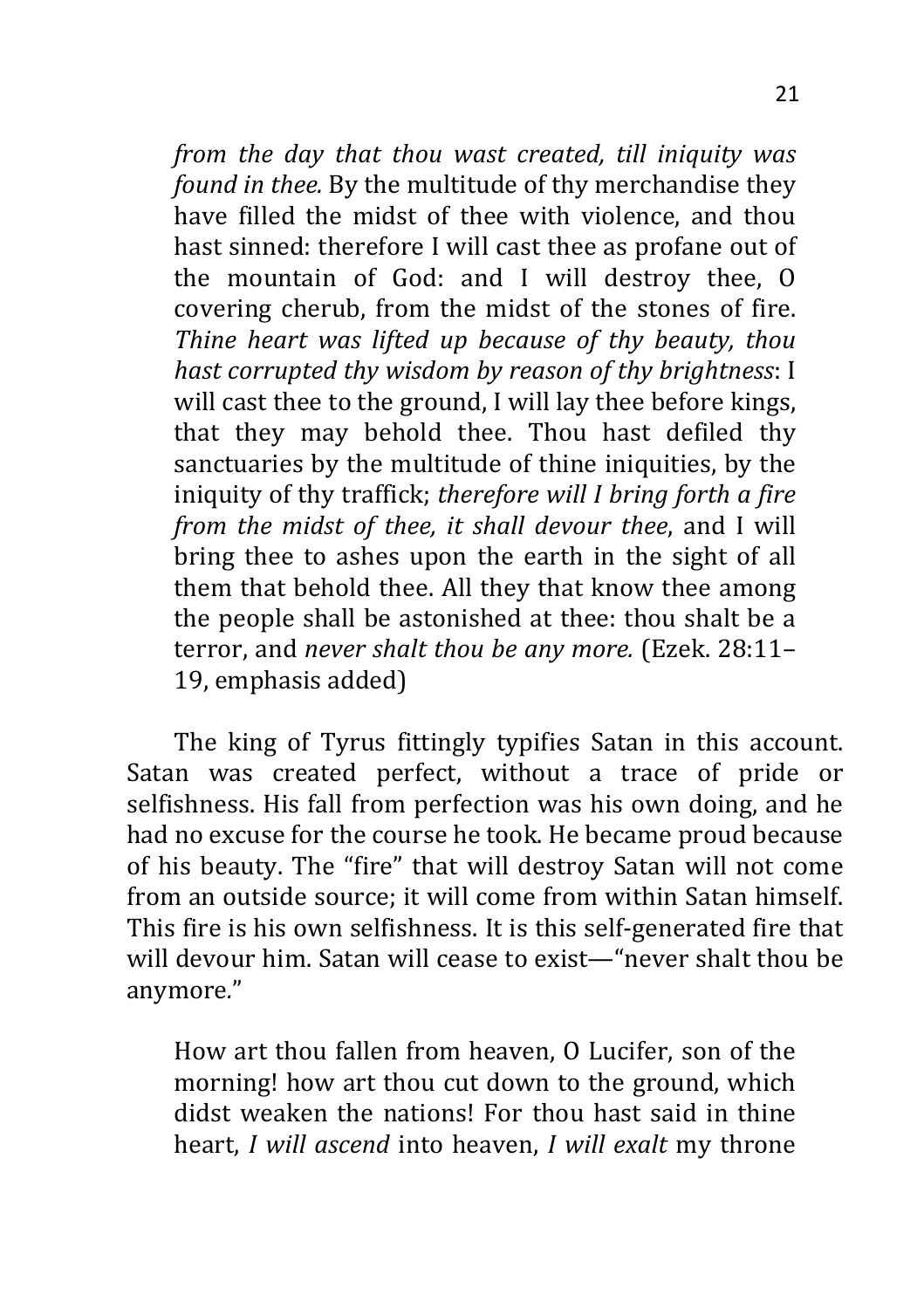above the stars of God: *I will sit* also upon the mount of the congregation, in the sides of the north**:** *I will ascend* above the heights of the clouds; *I will be like the most High.* (Isa. 14:12–14, emphasis added)

Lucifer (Satan's original title) fell because he sought to exalt himself. Jesus taught his followers, "And whosoever shall exalt himself shall be abased; and he that shall humble himself shall be exalted" (Matt. 23:12). Lucifer brought about his own abasement. His words "I will be like the most High" betray the truth that he only coveted God's position. He had no interest in reflecting God's character (the only way that a created being can be *like* God).

When examining this passage, it should also be noted that the thoughts expressed about God are Lucifer's and are not an accurate description of God's motives. Lucifer, because of his obsession for self-exaltation, came to imagine that God possessed this same selfish motive.

And there was war in heaven: Michael and his angels fought against the dragon; and the dragon fought and his angels, And prevailed not; neither was their place found any more in heaven. And the great dragon was cast out, that old serpent, called the Devil, and Satan, which deceiveth the whole world: he was cast out into the earth, and his angels were cast out with him. (Rev. 12:7–9)

This passage documents the war in heaven where Satan began his work of deception. His work has not been confined to a little corner of our planet; he has deceived "the whole world."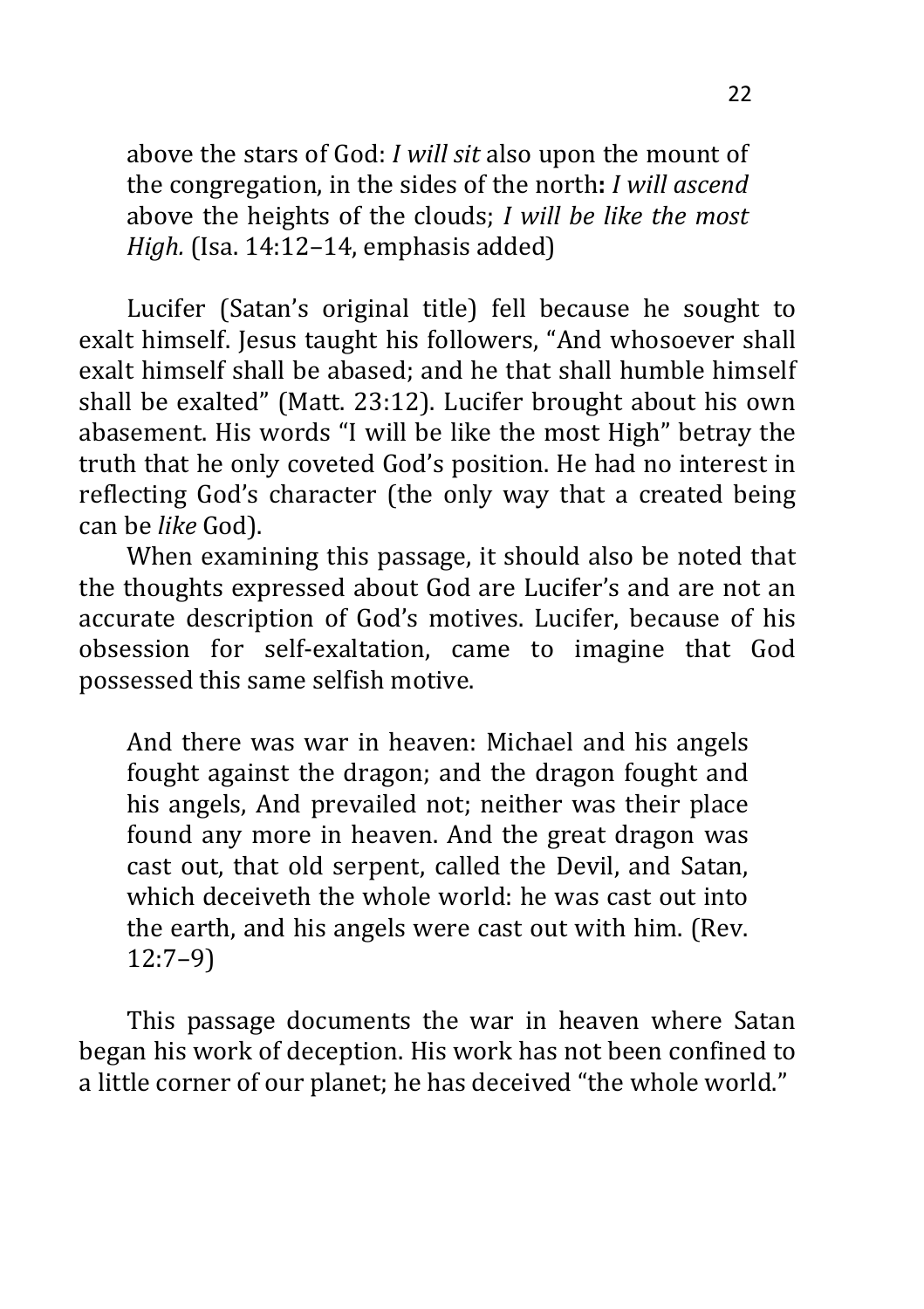And he said unto them, I beheld Satan as lightning fall from heaven. (Luke 10:18)

Jesus speaks here of the rapidity of Satan's fall from loyalty to insurrection.

For we are made a spectacle unto the world, and to angels, and to men. (1 Cor. 4:9)

By them that have preached the gospel unto you with the Holy Ghost sent down from heaven; which things the angels desire to look into*.* (1 Peter 1:12)

When Satan rebelled in heaven, taking with him a number of the angels, the remaining loyal angels did not fully understand what was happening and why. The gospel message is for them, as well as it is for us, and they are intensely interested in God's selfless efforts on this earth to save humankind from self-destruction. The "everlasting gospel" (Rev. 14:6) is the assurance that the universe will be eternally secure from any doubt about God's trustworthiness: "What do ye imagine against the LORD? he will make an utter end: affliction shall not rise up the second time" (Nah. 1:9).

Then was Jesus led up of the Spirit into the wilderness to be tempted of the devil. And when he had fasted forty days and forty nights, he was afterward an hungred. And when the tempter came to him, he said, *If thou be the Son of God*, command that these stones be made bread. But he answered and said, It is written, Man shall not live by bread alone, but by every word that proceedeth out of the mouth of God. Then the devil taketh him up into the holy city, and setteth him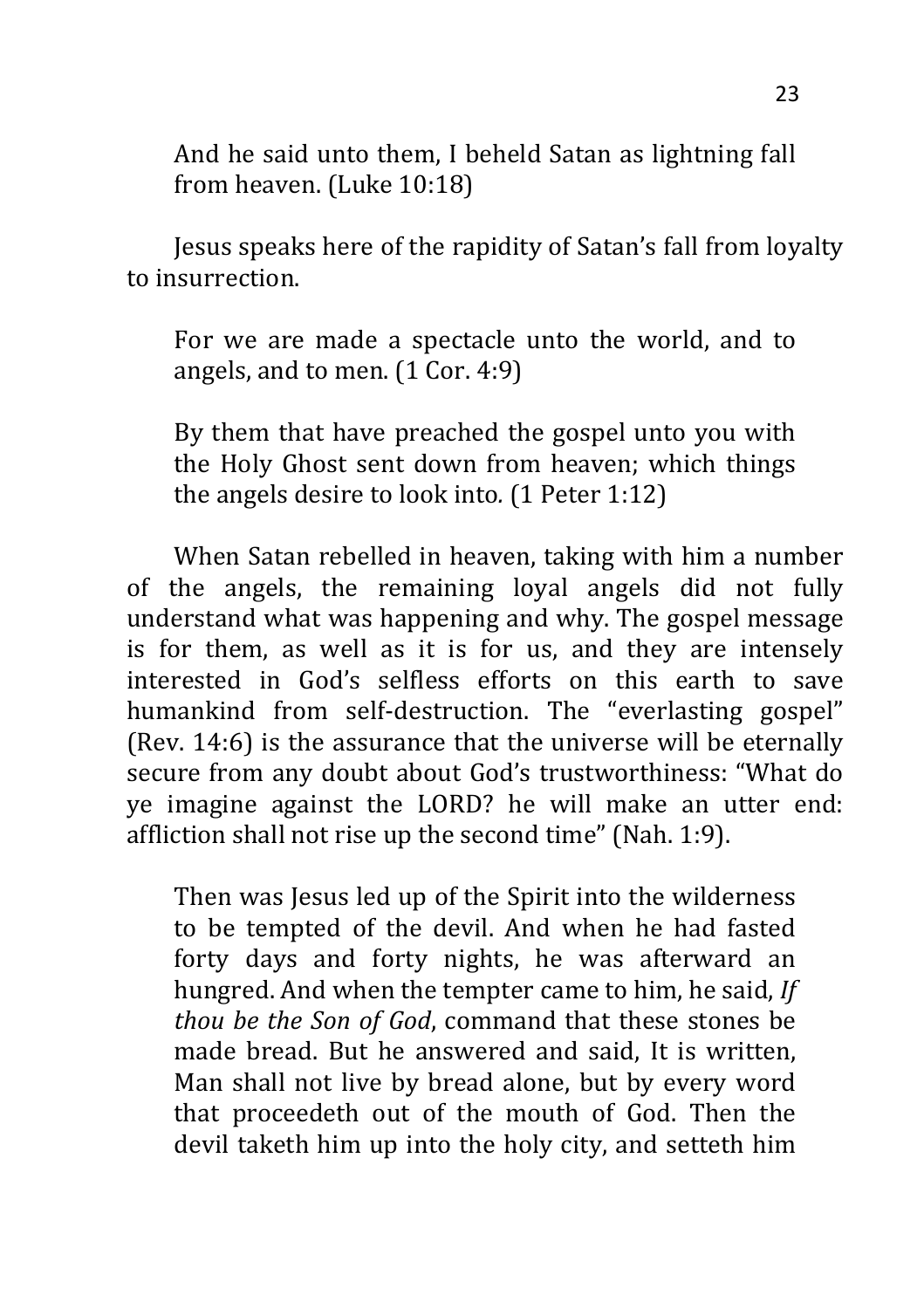on a pinnacle of the temple, And saith unto him, *If thou be the Son of God*, cast thyself down: for it is written, He shall give his angels charge concerning thee: and in their hands they shall bear thee up, lest at any time thou dash thy foot against a stone. Jesus said unto him, It is written again, Thou shalt not tempt the Lord thy God. Again, the devil taketh him up into an exceeding high mountain, and sheweth him all the kingdoms of the world, and the glory of them; And saith unto him, All these things will I give thee, if thou wilt fall down and worship me*.* Then saith Jesus unto him, Get thee hence, Satan: for it is written, Thou shalt worship the Lord thy God, and him only shalt thou serve. Then the devil leaveth him, and, behold, angels came and ministered unto him. (Matt. 4:1–11, emphasis added)

Satan came to Jesus as a tempter; his apparent objective being to sever Jesus's trust in and dependence on his Father. Satan achieved success using a similar approach on Eve in the garden of Eden. Satan was determined to thwart Jesus's purpose of coming to this world to save humankind by tempting Jesus to use his divine power to benefit himself. The deceiver was desperate to prevent Jesus from succeeding in his mission of revealing God's *unselfishness*—which would expose Satan for the liar that he is.

In one temptation the devil offered Jesus the "kingdoms of the world*"* if Jesus would only fall down and worship him. It is noteworthy that Jesus did not contest the devil's claim to jurisdiction over the "kingdoms of the world*."* When God first created humans, he gave humankind dominion "over all the earth" (Gen. 1:26), but when Adam and Eve believed Satan's lie about their Creator, they essentially handed over this dominion to the devil. We see deception, oppression, coercion, and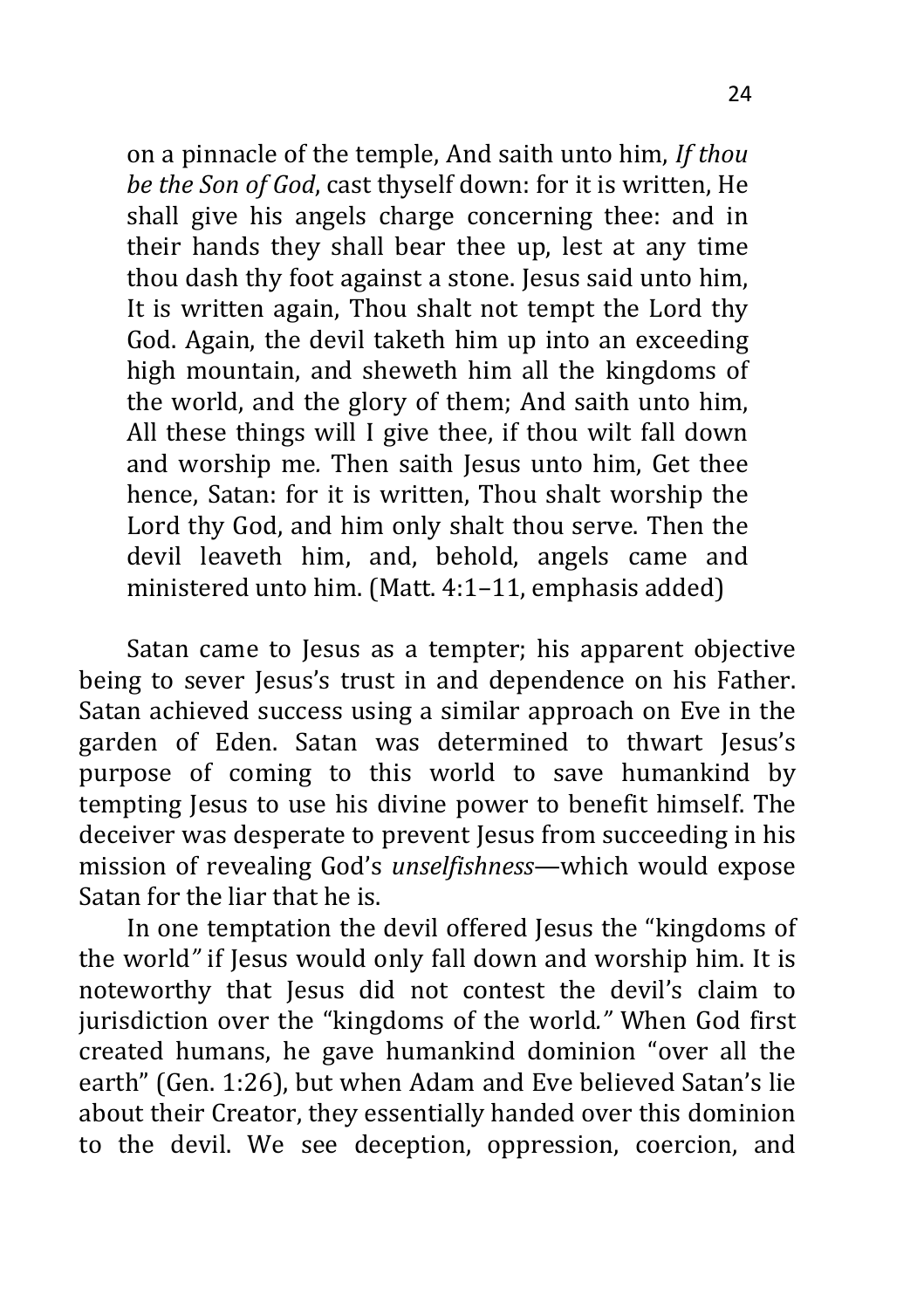inequality in the "kingdoms of the world." In God's kingdom no force is used at any time or under any circumstance. There is no similarity between his kingdom and the kingdoms of this world, which rely on the rule of law rather than the law of love.

Hereafter I will not talk much with you: for the prince of this world cometh, and hath nothing in me. (John 14:30)

Jesus affirms that it is Satan who is "the prince of this world." When we deny the existence of Satan and his widespread influence on our planet, we unwittingly lay the blame on God for our suffering.

Be sober, be vigilant; because your adversary the devil, as a roaring lion, walketh about, seeking whom he may devour. (1 Peter 5:8)

The devil is our adversary—*not* God.

Put on the whole armour of God, that ye may be able to stand against the wiles of the devil. For we wrestle not against flesh and blood, but against principalities, against powers, against the rulers of the darkness of this world, against spiritual wickedness in high places. (Eph. 6:11–12)

When we realize we are all victims of the deception about God foisted on the human race, we will not look at other people as our enemies, but as fellow victims of this massive deception.

And they had a king over them, which is the angel of the bottomless pit, whose name in the Hebrew tongue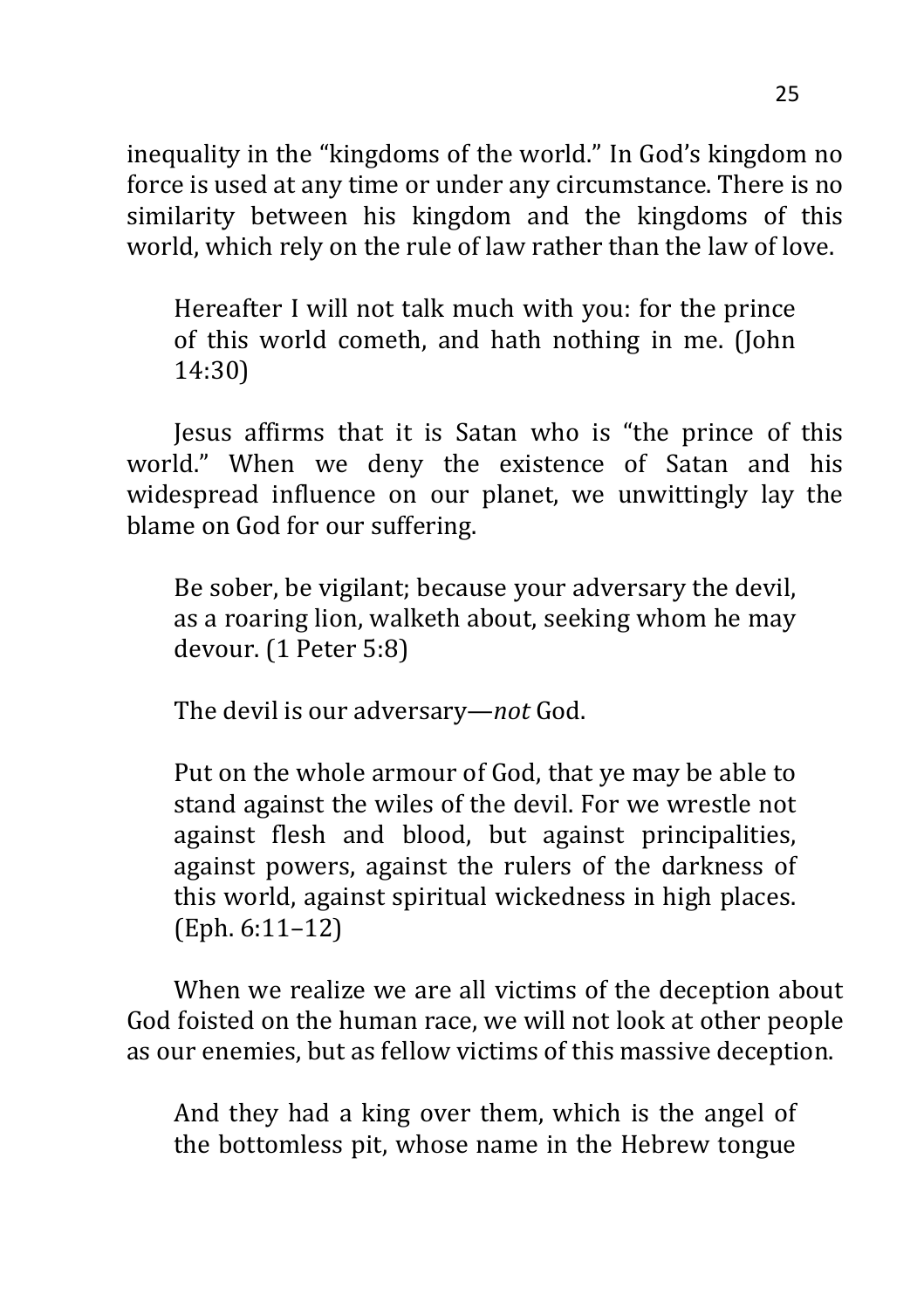is Abaddon, but in the Greek tongue hath his name Apollyon. (Rev. 9:11)

The "angel of the bottomless pit" refers to Satan. Apollyon, the name given him here, means *destroyer* in the Greek. *Satan* is the destroyer. Would we have any justification for effectively giving our gentle God this same title?

The thief cometh not, but for to steal, and to kill, and to destroy: I am come that they might have life, and that they might have it more abundantly.

—Jesus (John 10:10)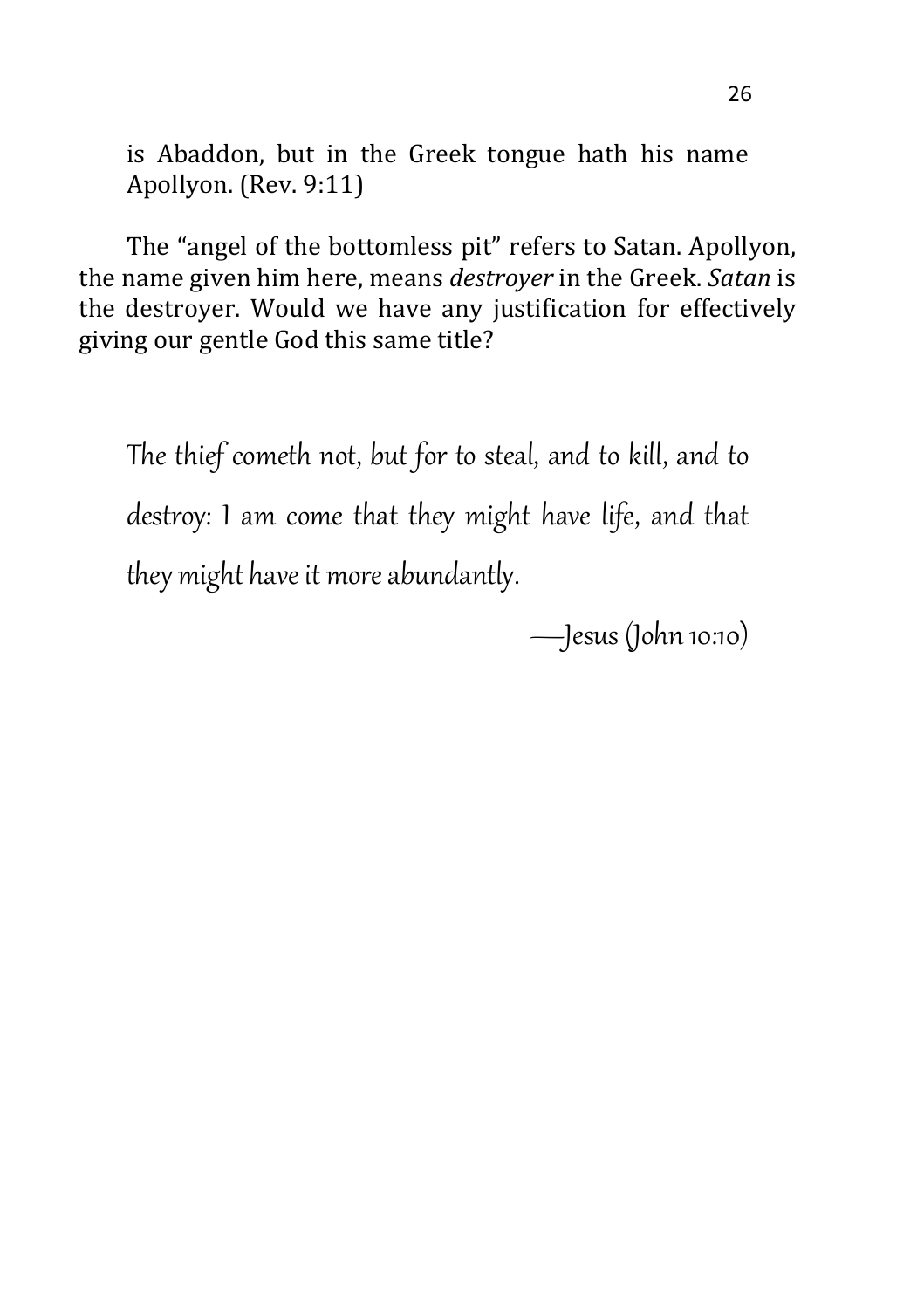#### The Destroying Serpent

The plagues that God sent against the Egyptians seem to be some of God's most deliberate acts of destruction. On the surface there appears to be no other way to interpret these events in the Bible. Recall, though, the verse we read earlier: "For my thoughts are not your thoughts, neither are your ways my ways, saith the LORD" (Isa. 55:8).

Moses was commissioned by God to lead the children of Israel from Egyptian bondage to freedom. He was to go before Pharaoh to warn him of the disasters that were about to take place in his country. When God met Moses in the wilderness, he gave him an object lesson that Moses and Aaron would later demonstrate before Pharaoh that would show the ruler exactly what God's role would be in the coming catastrophic events:

And the LORD said unto him, What is that in thine hand? And he said, A rod. And he said, Cast it on the ground. And he cast it on the ground, and it became a serpent; and Moses fled from before it. And the LORD said unto Moses, Put forth thine hand, and take it by the tail. And he put forth his hand, and caught it, and it became a rod in his hand. (Ex. 4:2–4)

And he said, Is not Aaron the Levite thy brother? I know that he can speak well. … And he shall be thy spokesman unto the people: and he shall be, even he shall be to thee instead of a mouth, and thou shalt be to him instead of God. And thou shalt take this rod in thine hand, wherewith thou shalt do signs. (Ex. 4:14, 16–17)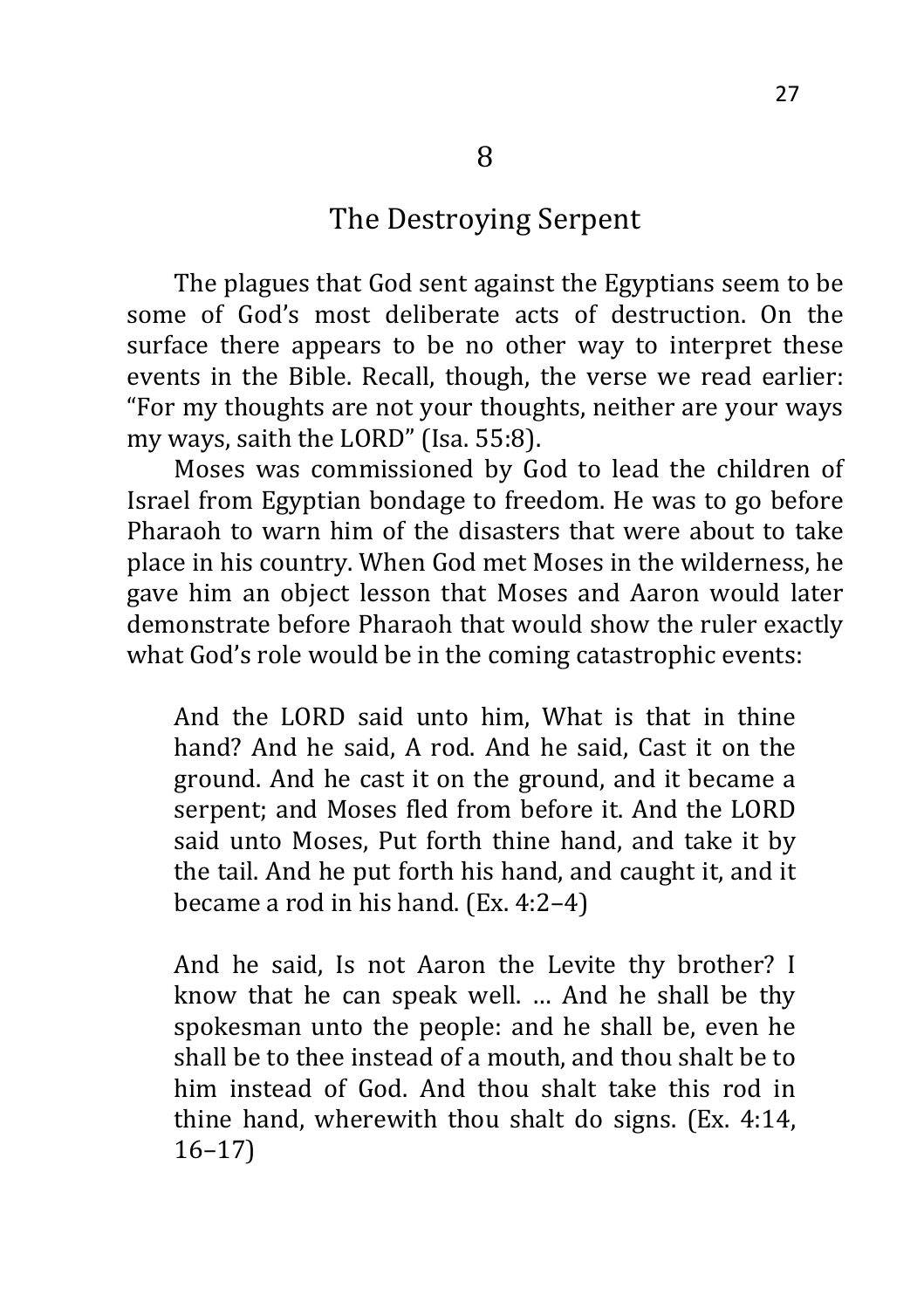Moses was to go before Pharaoh as God's representative. God's purpose in this demonstration was for it to be more than a mere display of power; it was an illustration to identify the *real* destroyer. When Moses, as God's representative, held the rod in his hand, it symbolized the forces of nature under God's control. No harm could come to Egypt as long as God's protective hand held back the destructive forces of nature. When Moses cast down the rod, it became a serpent, the symbol of evil and destruction. This symbolized the forces of nature out of God's control and under the control of Satan—the destroyer.

Hundreds of years before the time of Moses and after Joseph (who had been sold into slavery by his half-brothers) had interpreted Pharaoh's disturbing dreams, there was a much better arrangement for the children of Israel. Pharaoh elevated Joseph to a place of honor and respect for interpreting the prophetic dreams and for his foresight in preparing the nation for a seven-year famine. Joseph's family had been warmly welcomed. The Egyptians demonstrated their appreciation for Joseph and the God he worshipped. God was able to richly bless the nation. Many years after the death of Joseph, however, the Egyptians forgot about him and his God and made slaves of the children of Israel who had prospered and multiplied in the land. The Egyptians, by their actions, were sending the message that they did not desire God's presence. They had their own gods and did not want to acknowledge the God of their slaves. God was no longer able to continue his full measure of blessing and protection while at the same time allowing the Egyptians their freedom to separate from him.

If at any time after the plagues had begun, Pharaoh would have turned from his defiant course and let the Israelites go, God would have taken control of the forces of nature again, and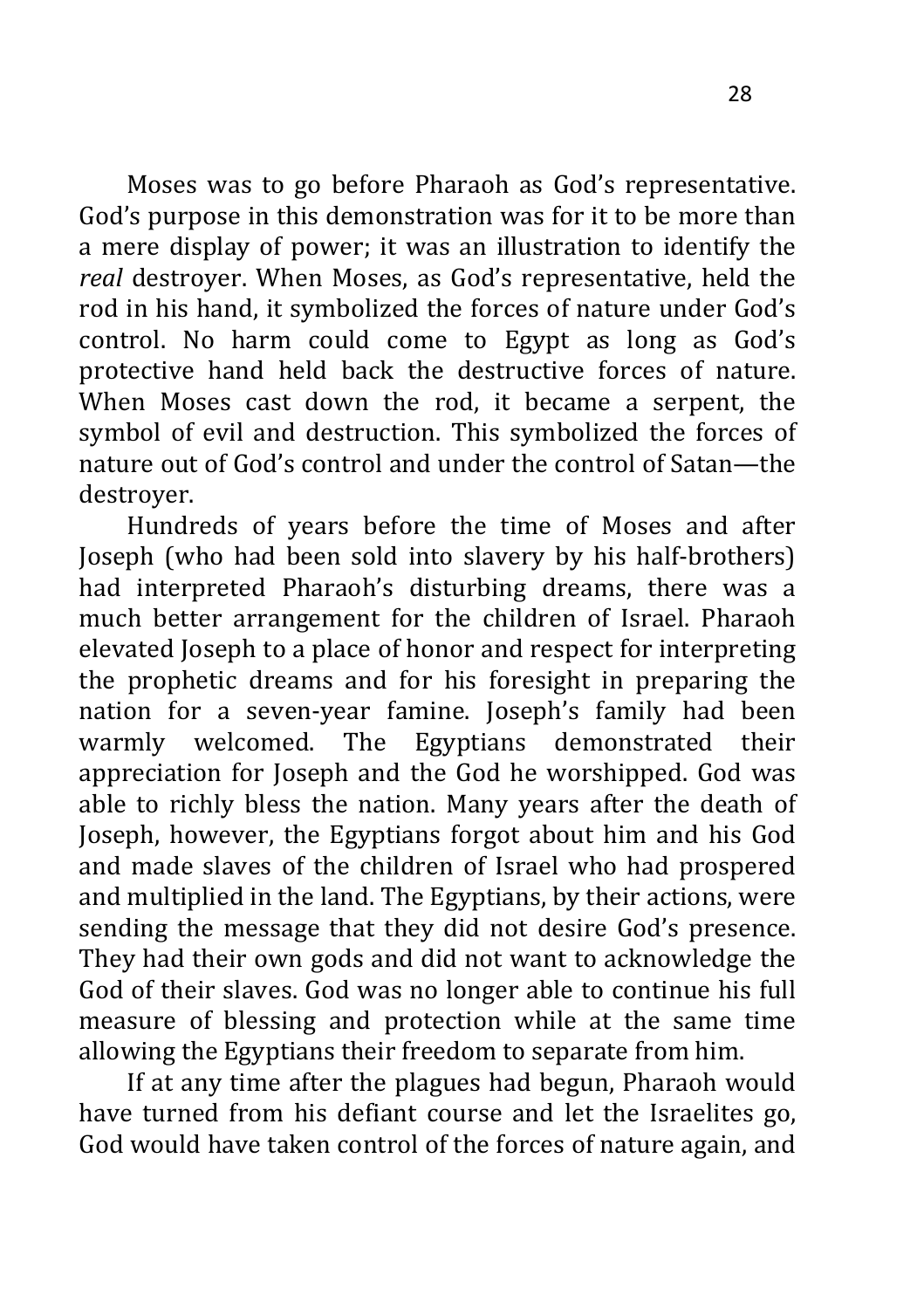the plagues would have ended. The stubborn ruler did not do this, and Egypt was left in ruin. God's role in the plagues of Egypt becomes clear when we consider the symbolic message that God gave in the rod and the serpent.

Additional support to exonerate God from charges of destruction by natural elements is found in the book of 1 Kings. The prophet Elijah at a low point in his ministry was hiding in a cave from Queen Jezebel, who had threatened his life. God came to his runaway prophet:

And he said unto him, What doest thou here, Elijah? And he said, I have been very jealous for the LORD God of hosts: for the children of Israel have forsaken thy covenant, thrown down thine altars, and slain thy prophets with the sword; and I, even I only, am left; and they seek my life, to take it away. And he said, Go forth, and stand upon the mount before the LORD. *And, behold, the LORD passed by*, and a great and strong wind rent the mountains, and brake in pieces the rocks before the LORD; but the LORD *was not* in the wind: and after the wind an earthquake; but the LORD *was not* in the earthquake: And after the earthquake a fire; but the LORD *was not* in the fire: and after the fire *a still small voice*. (1 Kings 19:9–12, emphasis added)

Our gentle God still speaks most audibly in a still small voice.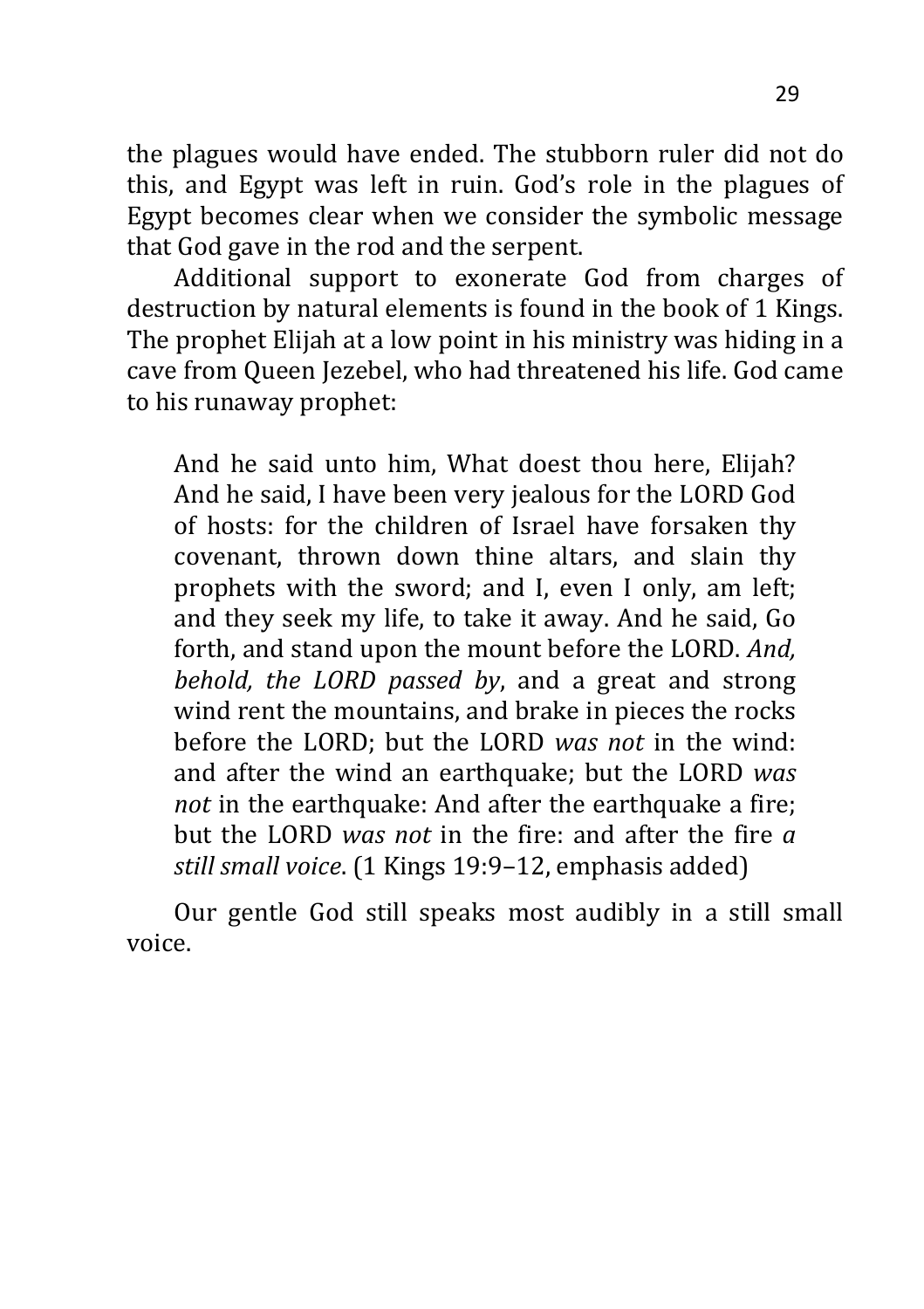#### The Captivity of Job

The book of Job provides clear evidence of Satan's role in acts of suffering and destruction. It also gives us a glimpse behind the scenes into the spiritual battle between God and the forces of evil. Job, "a perfect and an upright man" (Job 1:8), found himself caught in intense crossfire at a critical juncture in this spiritual battle:

Now there was a day when the sons of God came to present themselves before the LORD, and Satan came also among them. And the LORD said unto Satan, Whence comest thou? Then Satan answered the LORD, and said, From going to and fro in the earth, and from walking up and down in it. And the LORD said unto Satan, Hast thou considered my servant Job, that there is none like him in the earth, a perfect and an upright man, one that feareth God, and escheweth evil? Then Satan answered the LORD, and said, Doth Job fear God for nought? Hast not thou made an hedge about him, and about his house, and about all that he hath on every side? thou hast blessed the work of his hands, and his substance is increased in the land. But put forth thine hand now, and touch all that he hath, and he will curse thee to thy face. And the LORD said unto Satan, Behold, all that he hath is in thy power; only upon himself put not forth thine hand. So Satan went forth from the presence of the LORD. (Job 1:6–12)

Satan immediately set out to destroy everything Job had, including his sons and daughters. In the destruction that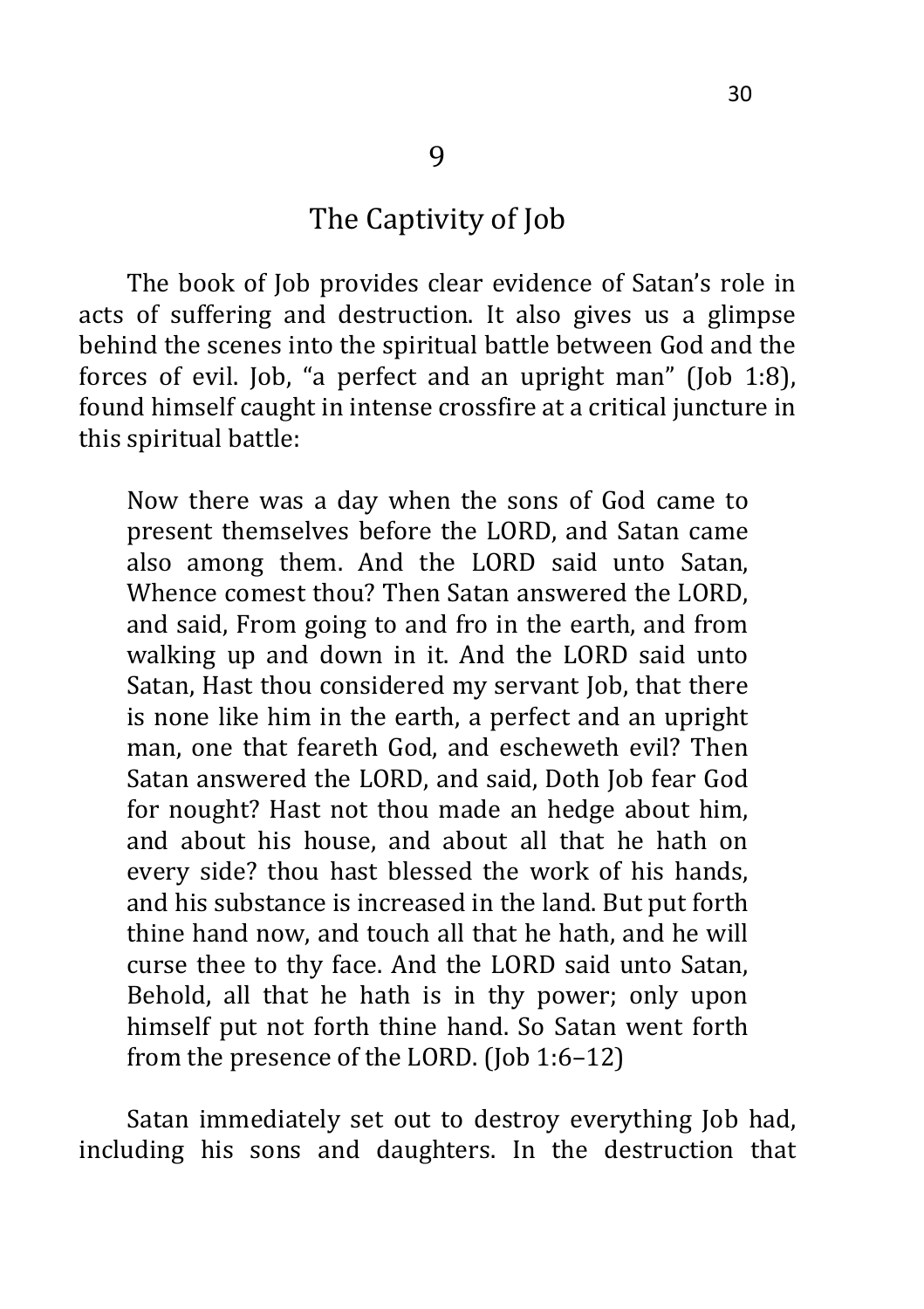followed, Satan resorted to the use of enemy raiders "the Sabeans" (v. 15) and "the Chaldeans" (v. 17), "the fire of God … from heaven" (v. 16), and "a great wind from the wilderness" (v. 19).

While it is evident in the book of Job who the destroyer is, many readers are still troubled by Job's sufferings because it is erroneously assumed that God *let* Satan afflict Job. The thought is since God is all-powerful, he should have prevented Satan's attack on Job. However, God's power was never the relevant issue at stake; it has always been and always will be about God's principles of governance—is God consistent in giving his intelligent created beings freedom or is he not? Freedom, to *be* freedom, must be irrevocable; meaning that it is unalterable and cannot be recalled—regardless of circumstances.

In the case of Job, there was, in addition, something else at stake besides God's reputation—our planet. Satan was strategizing to seize our world (enemy occupied territory) as his own sovereign kingdom: "And the LORD said unto Satan, Whence comest thou? Then Satan answered the LORD, and said*,* From going to and fro in the earth, and from walking up and down in it" (Job 1:7).

If we take the liberty to thoughtfully read between the lines, Satan was essentially saying to God*,* "I have been roaming the whole earth and it appears that I have unanimous support for my cause; I claim my right to absolute rule on the earth." Throughout the drama that follows, God (thankfully) stayed one step ahead of Satan—God knew his trusting servant. Job remained faithful to God despite suffering the second most vicious satanic attack recorded in the Bible. In the end, God preserved Job's life, and "turned the captivity of Job, when he prayed for his friends" (Job 42:10), who were actually in a more perilous position than Job himself—they didn't *know* God.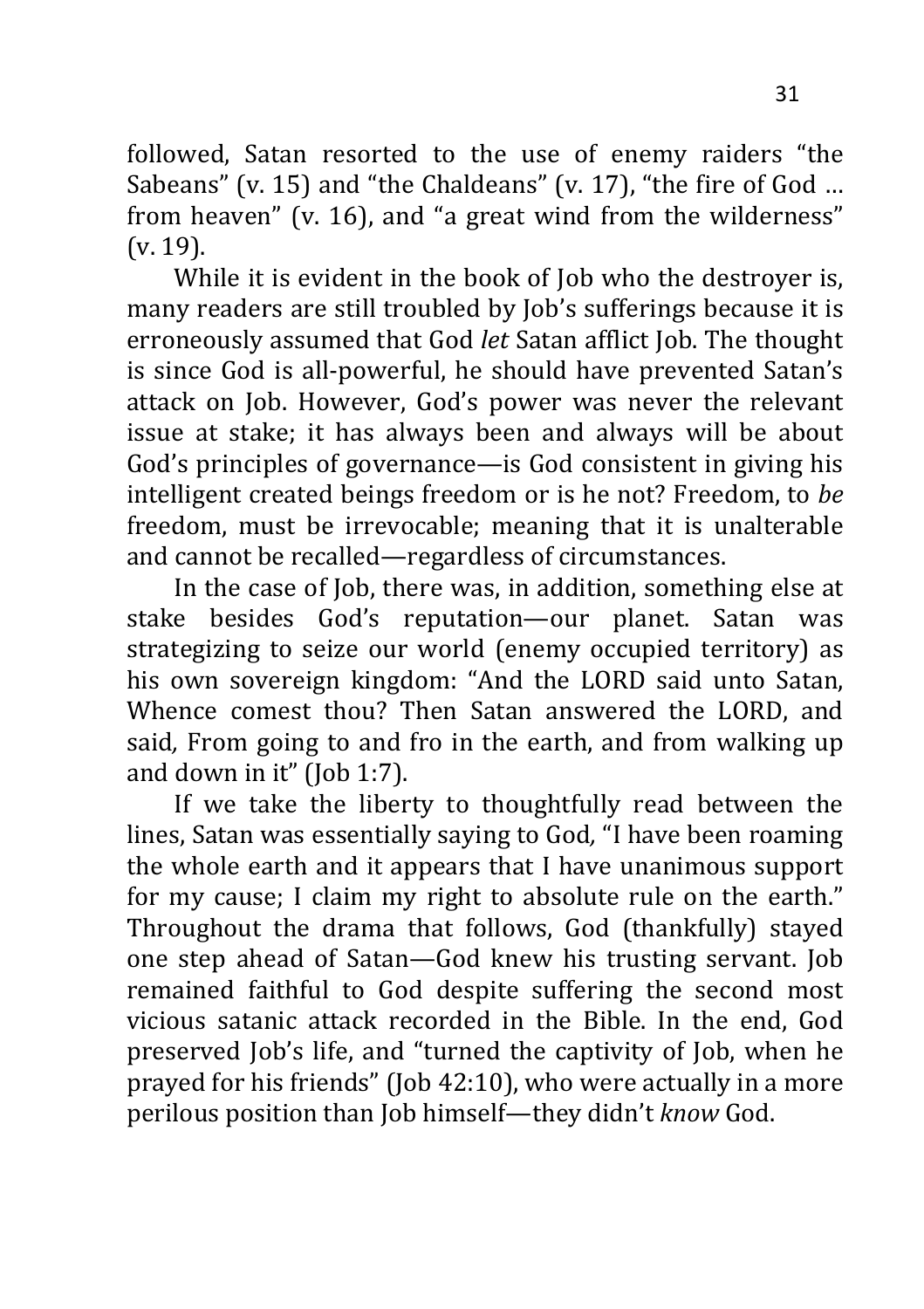The book of Job gives us insight into the spiritual battle that continues today between God and the forces of darkness. When we are able to visualize something of the incomprehensibly complex interaction of multiple free wills that God sees clearly, we will begin to appreciate the magnitude of the challenge that faces him.

We as intelligent beings are not alone in our world. There are numerous spiritual beings sharing our space with us— Satan and his army of fallen angels. Given our individual selfish natures and those of the demonic entities, our earth is the stage for multiple collisions of self-centered free wills on a daily basis. What is especially difficult for us to comprehend is how Satan and his demonic army can hinder or withstand God.

It can be unsettling for us when we realize that God does not wield absolute control and authority over everything on our planet. However, God has no desire to control our individual lives, nor is it in his nature to do so; he created us to be free intelligent beings—not puppets.

In the beginning of the book of Job, three central participants are brought to view: God, Satan, and Job. At the end of the book Satan is not mentioned by name. Why would he be absent at the critical conclusion of this monumental encounter with God?

The entire forty-first chapter of Job focuses on a mysterious creature God referred to as "leviathan." What or who is leviathan? Does the Bible provide any clues to help us identify this creature? "In that day the LORD with his sore and great and strong sword shall punish leviathan the piercing serpent, even leviathan that crooked serpent; and he shall slay the dragon that is in the sea" (Isa. 27:1). Who does "the piercing serpent," "that crooked serpent," and "the dragon that is in the sea" refer to? "And the great dragon was cast out, that old serpent, called the Devil, and Satan, which deceiveth the whole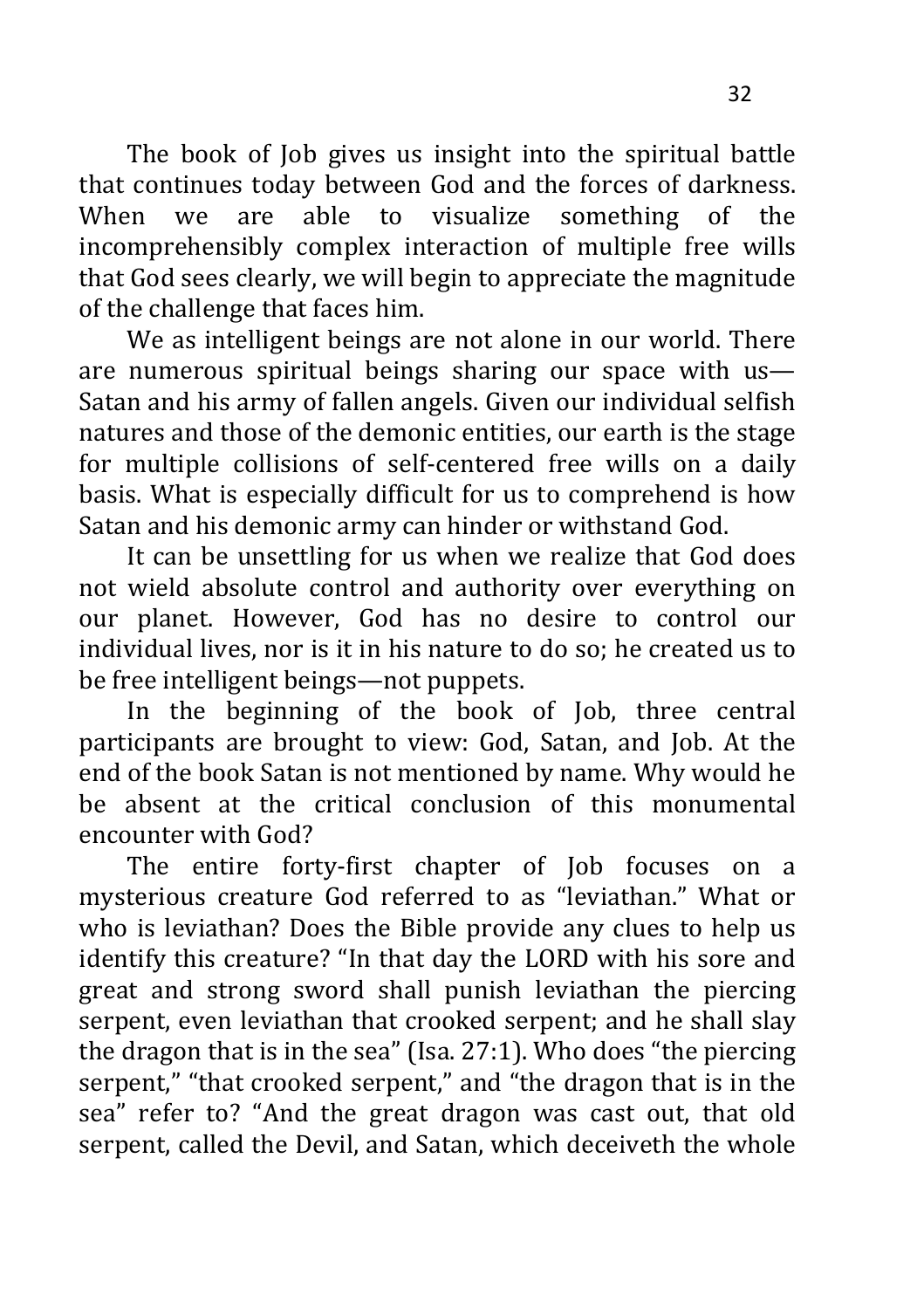world: he was cast out into the earth, and his angels were cast out with him" (Rev. 12:9). Let's examine Job chapter forty-one with an eve to see satanic attributes in the description of this creature:

Canst thou draw out *leviathan* with an hook? or his tongue with a cord which thou lettest down? Canst thou put an hook into his nose? or bore his jaw through with a thorn? *Will he make many supplications unto thee? will he speak soft words unto thee? Will he make a covenant with thee? wilt thou take him for a servant for ever? Wilt thou play with him as with a bird? or wilt thou bind him for thy maidens?* Shall the companions make a banquet of him? shall they part him among the merchants? Canst thou fill his skin with barbed irons? or his head with fish spears? *Lay thine hand upon him, remember the battle, do no more. Behold, the hope of him is in vain: shall not one be cast down even at the sight of him? None is so fierce that dare stir him up: who then is able to stand before me?* Who hath prevented me, that I should repay him? whatsoever is under the whole heaven is mine. I will not conceal his parts, nor his power, nor his comely proportion. *Who can discover the face of his garment?* or who can come to him with his double bridle? Who can open the doors of his face? his teeth are terrible round about. *His scales are his pride, shut up together as with a close seal. One is so near to another, that no air can come between them.* They are joined one to another, they stick together, that they cannot be sundered. By his neesings a light doth shine, and his eyes are like the eyelids of the morning. *Out of his mouth go burning lamps, and sparks of fire leap out. Out*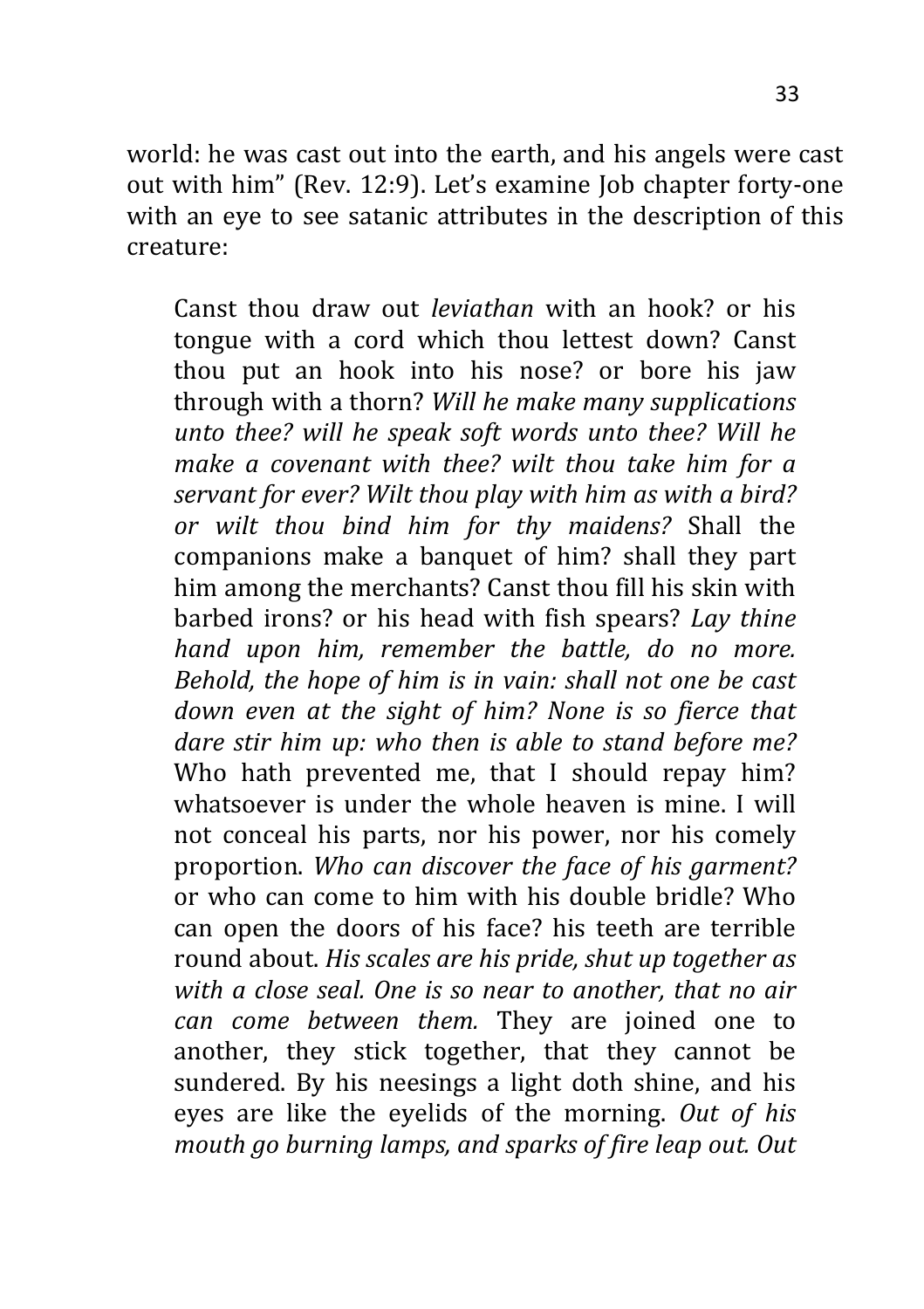*of his nostrils goeth smoke, as out of a seething pot or caldron. His breath kindleth coals, and a flame goeth out of his mouth. In his neck remaineth strength, and sorrow is turned into joy before him.* The flakes of his flesh are joined together: they are firm in themselves; they cannot be moved. *His heart is as firm as a stone; yea, as hard as a piece of the nether millstone. When he raiseth up himself, the mighty are afraid: by reason of breakings they purify themselves. The sword of him that layeth at him cannot hold: the spear, the dart, nor the habergeon. He esteemeth iron as straw, and brass as rotten wood. The arrow cannot make him flee: slingstones are turned with him into stubble. Darts are counted as stubble: he laugheth at the shaking of a spear.* Sharp stones are under him: he spreadeth sharp pointed things upon the mire. *He maketh the deep to boil like a pot:* he maketh the sea like a pot of ointment. *He maketh a path to shine after him*; one would think the deep to be hoary. *Upon earth there is not his like, who is made without fear. He beholdeth all high things: he is a king over all the children of pride.* (Job 41, emphasis added)

God uses symbolic language in this chapter to describe an enemy so powerful and devoid of sympathy that we are powerless to battle this antagonist on our own. God is engaged in an intense conflict with the most formidable enemy imaginable, yet God is absolutely committed to fight this battle on our behalf without resorting to the use of force at any time or under any circumstances.

Satan has made God to appear as he is himself: angry, vindictive, unforgiving, forceful, legalistic, judgmental, and exacting, while at the same time, he appears to us as "an angel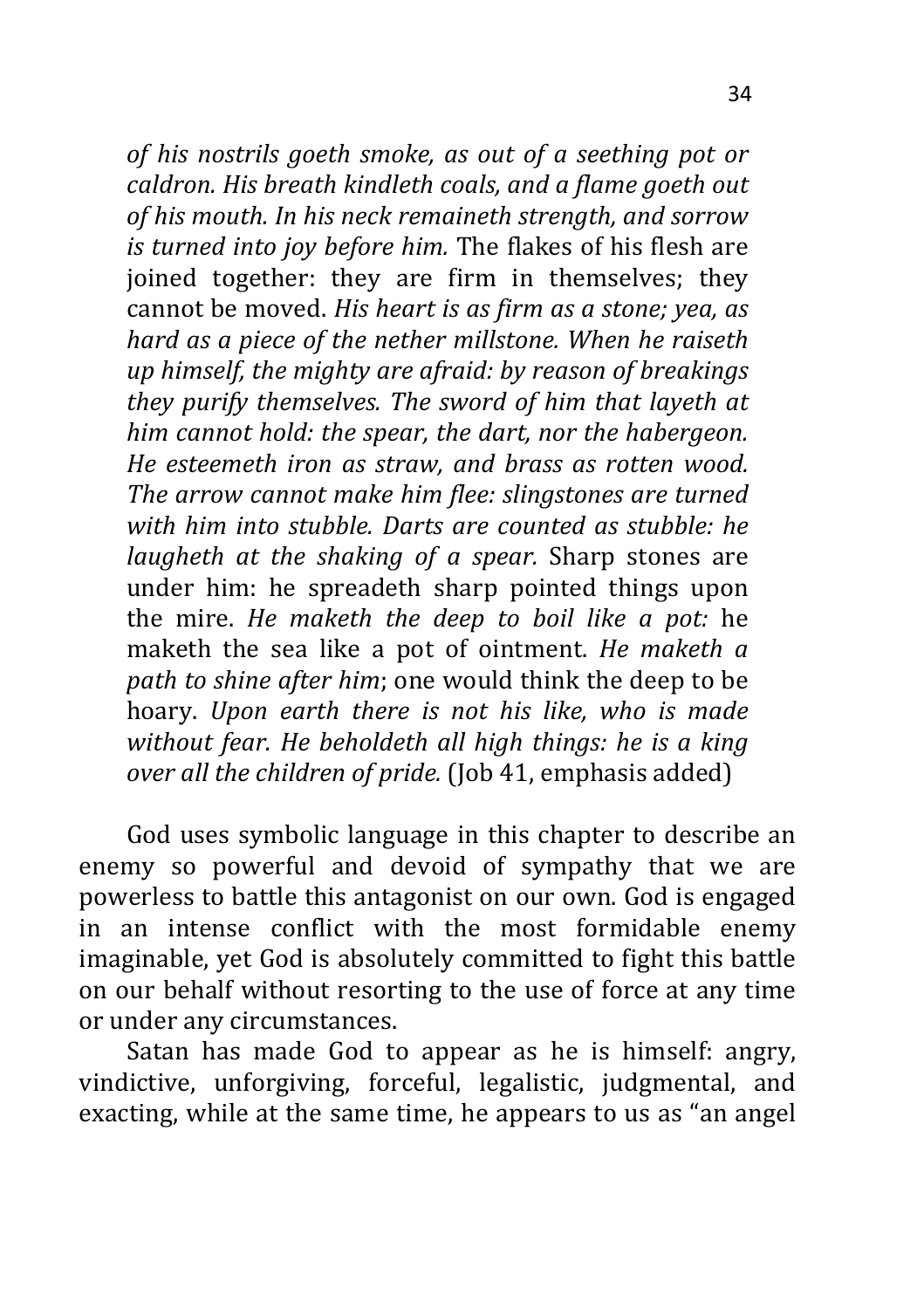of light" (2 Cor. 11:14), but God sees clearly what we cannot see—how skilled the deceiver is at his craft.

With this symbolic description of God's antagonist, we can gain some understanding of the daily battle God wages for each of us. God *does* intervene to remove his children from harm's way when Satan oversteps his bounds in his desperation to hinder or destroy those who are responsive to the Holy Spirit. Some of these interventions are apparent to us, while most are not. Consequently, God will continue to have blame heaped on him daily for the suffering we see in our world. Hopefully the experience of Job will help us to realize that God *can't* prevent every accident, every calamity, every sickness, or every death while at the same time honoring the free wills of his intelligent creatures.

There is something else that God sees clearly. Only he is self-existent—*Satan is not*. Satan is a created being who chose evil, and evil is absolutely dependent on good for its existence. *When* all intelligent beings in the universe understand this truth, in the context of the revelation about God's trustworthiness, he will allow Satan, the originator of evil, to self-destruct; what could be fairer than that?

Fear thou not; for I am with thee: be not dismayed; for I am thy God: I will strengthen thee; yea, I will help thee; yea, I will uphold thee with the right hand of my righteousness.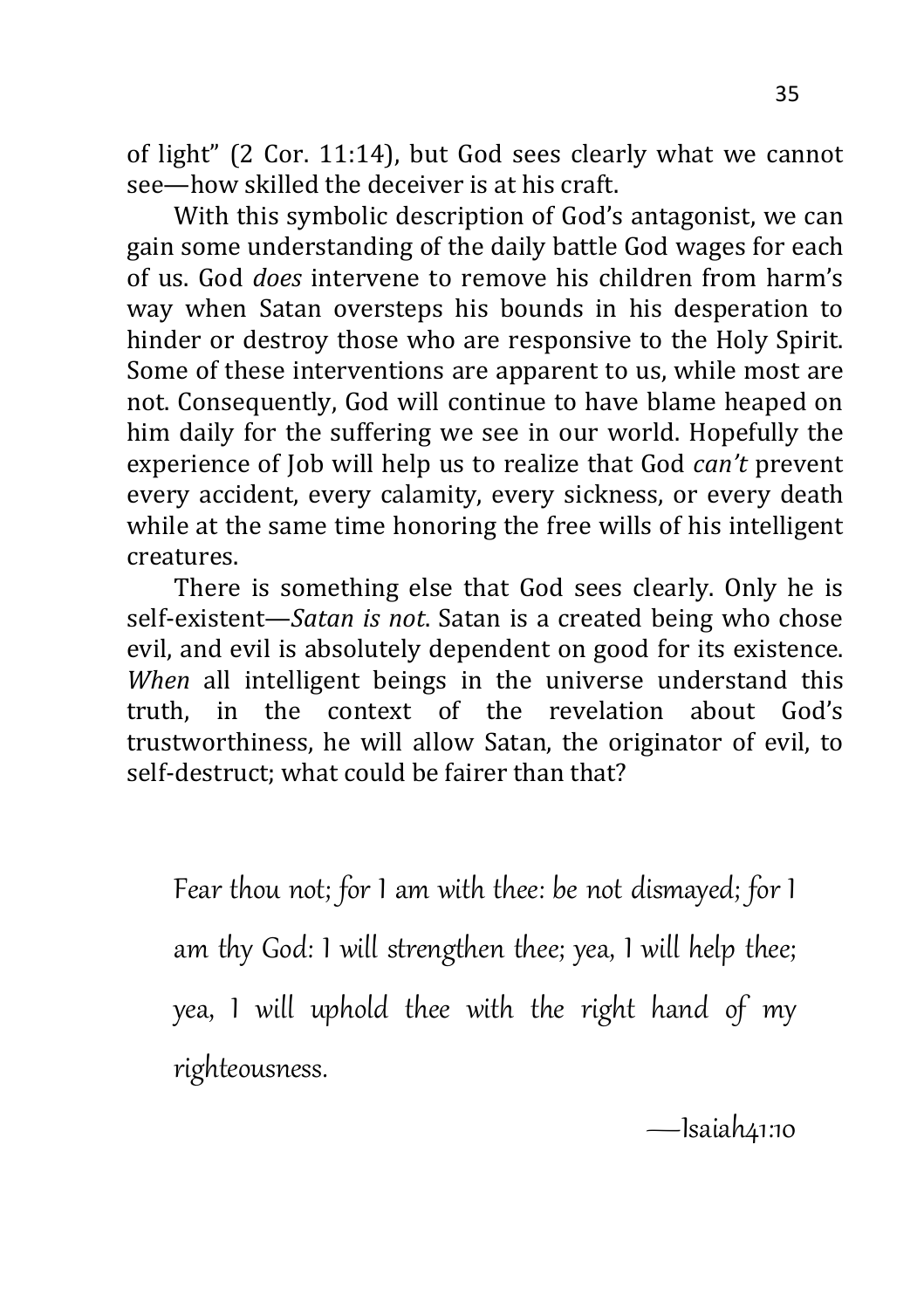#### Why We Misread the Bible

The Bible was not written as dictation from God, "but holy men of God spake as they were moved by the Holy Ghost" (2 Peter 1:21). The Bible was written by men using their own words and within the context of the culture, background, and personality of each individual writer.

Why does it often appear in the Bible that God *is* a destroyer? To answer this question it will be helpful to first consider the religious culture of the ancient Bible lands. One thing is apparent—the Israelite people, the main characters of the Bible narrative, were surrounded by the influence of idolatry. Despite plain warnings to shun idolatry, they were continually influenced by the idolatrous practices of their neighbors. The Israelites' understanding of God had been perverted by the prevailing culture.

God longed to reveal himself to the people. However, to fully reveal the glory of his character to them would have driven them further from him. God condescended to the level of the people he wanted to reach, and he needed to speak their language to do so. He was willing to be misunderstood in his interaction with the Israelite people in order to save them from destroying themselves.

Furthermore, in the ancient Bible lands, the people under demonic influence created gods that were violent and easily angered. They believed that the calamities they suffered were caused by these angry gods. Consequently, the people brought them sacrifices to appease their anger and bowed down to them in their religious ceremonies.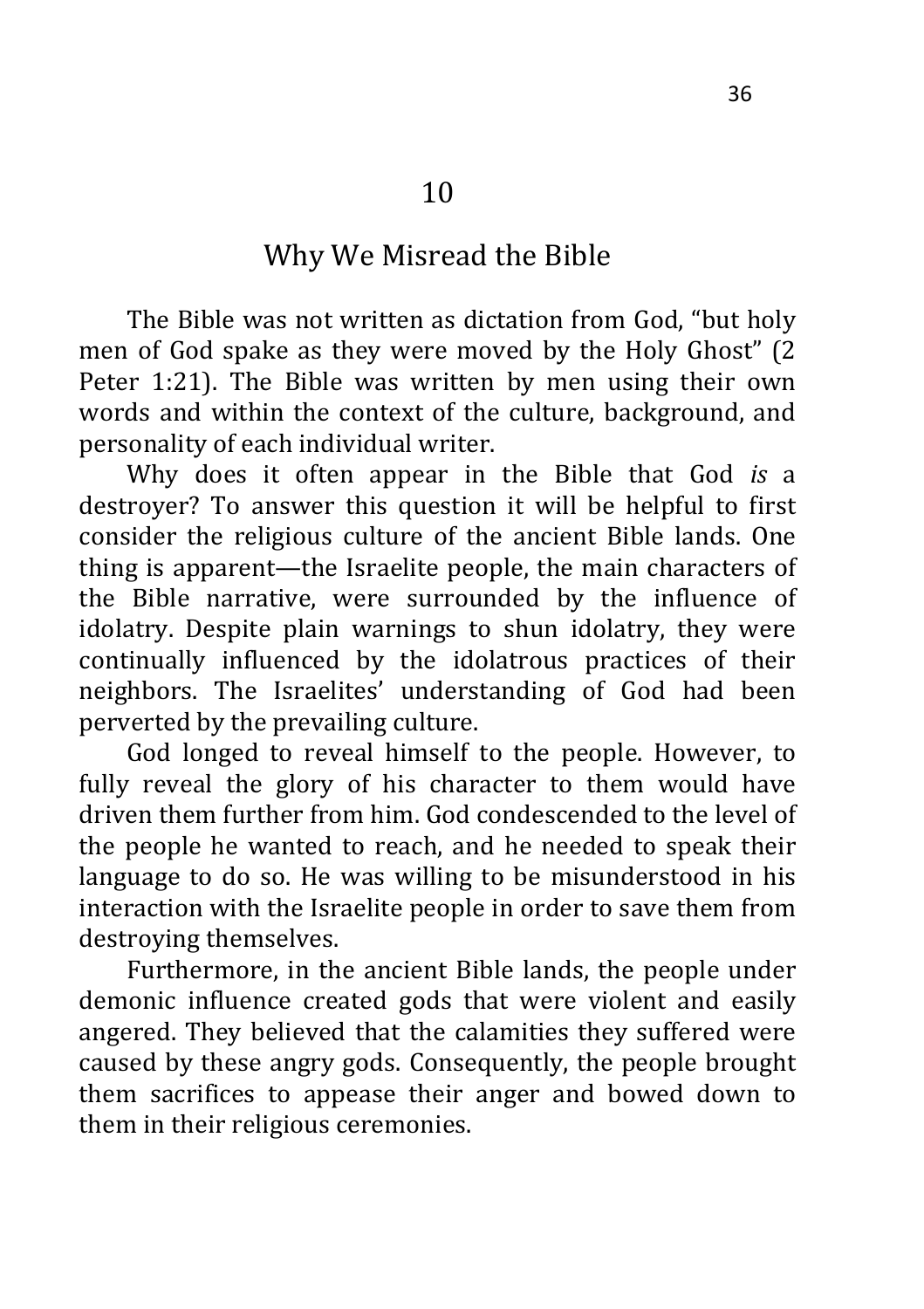In the Old Testament, relatively little mention is made of Satan, the being who is *really* to blame for the suffering and death in our world. If Satan would have been identified as the one responsible for the calamities the people suffered, their attention would have been focused on him rather than God. The Israelites would have considered Satan as another god who had impressive power over the forces of nature. This would have led them to offer sacrifices to him, and in so doing they would have worshipped Satan instead of God.

God sought to prevent this from happening by allowing himself to be seen as the source of not only the good things the people received but the *bad* things as well. God was more concerned about the people and the affect that a premature unveiling of the real destroyer's identity would have on them than he was about his own reputation. Even with this selfless condescension on God's part, the people still gave homage to demonic entities through idolatrous worship: "They sacrificed unto devils, not to God" (Deut. 32:17).

The ancient Israelites were not ready for a clear revelation of God's gentle and loving character. They would have rejected God altogether had he come to them appearing as he really is unselfish love. They wanted a god that would fight for them and use violence against their enemies. The Israelites wanted a god that *was like themselves*. Instead of accepting the truth that "God created man in his own image" (Gen. 1:27), they were determined to *create God in their own image*. This gives us (if we are willing to consider it) understanding of how humankind has primarily related to God down through the ages to our present day.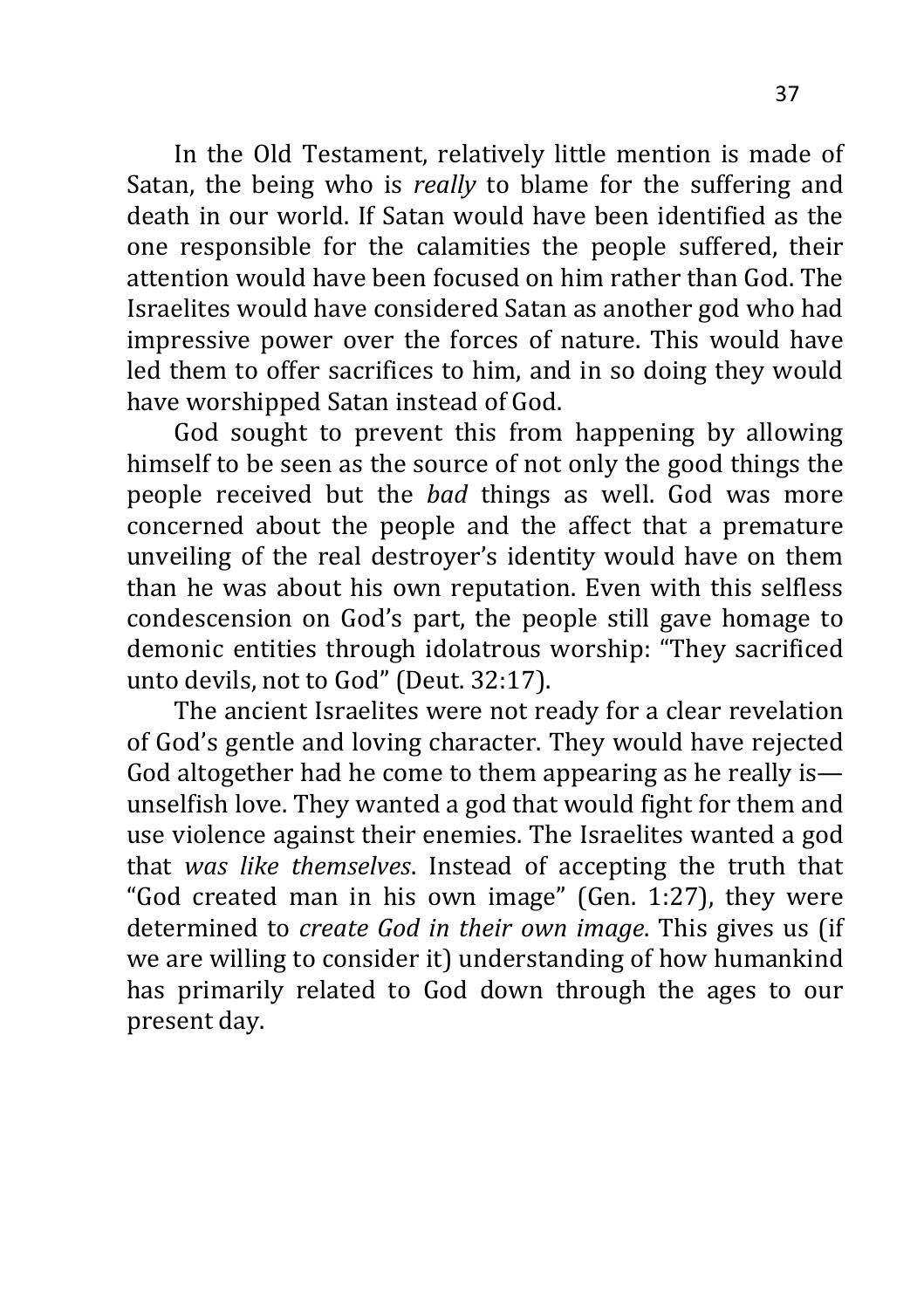# Why We Misunderstand God

When God walked among us, he was not recognized or welcomed by the religious establishment:

As they went out, behold, they brought to him a dumb man possessed with a devil. And when the devil was cast out, the dumb spake: and the multitudes marvelled, saying, It was never so seen in Israel. *But the Pharisees said, He casteth out devils through the prince of the devils*. And Jesus went about all the cities and villages, teaching in their synagogues, and preaching the gospel of the kingdom, and healing every sickness and every disease among the people. (Matt. 9:32–35, emphasis added)

The following words of Isaiah aptly apply to those who accused Jesus of being in league with Satan: "Woe unto them that call evil good, and good evil; that put darkness for light, and light for darkness; that put bitter for sweet, and sweet for bitter! Woe unto them that are wise in their own eyes" (Isa. 5:20–21).

He was in the world, and the world was made by him, and the world knew him not. He came unto his own, and his own received him not. (John 1:10–11)

This passage is not just referring to ancient history. God continues to be unrecognized, misunderstood, and unknown. We misunderstand God because of our propensity to erroneously assume that he is self-centered like we are: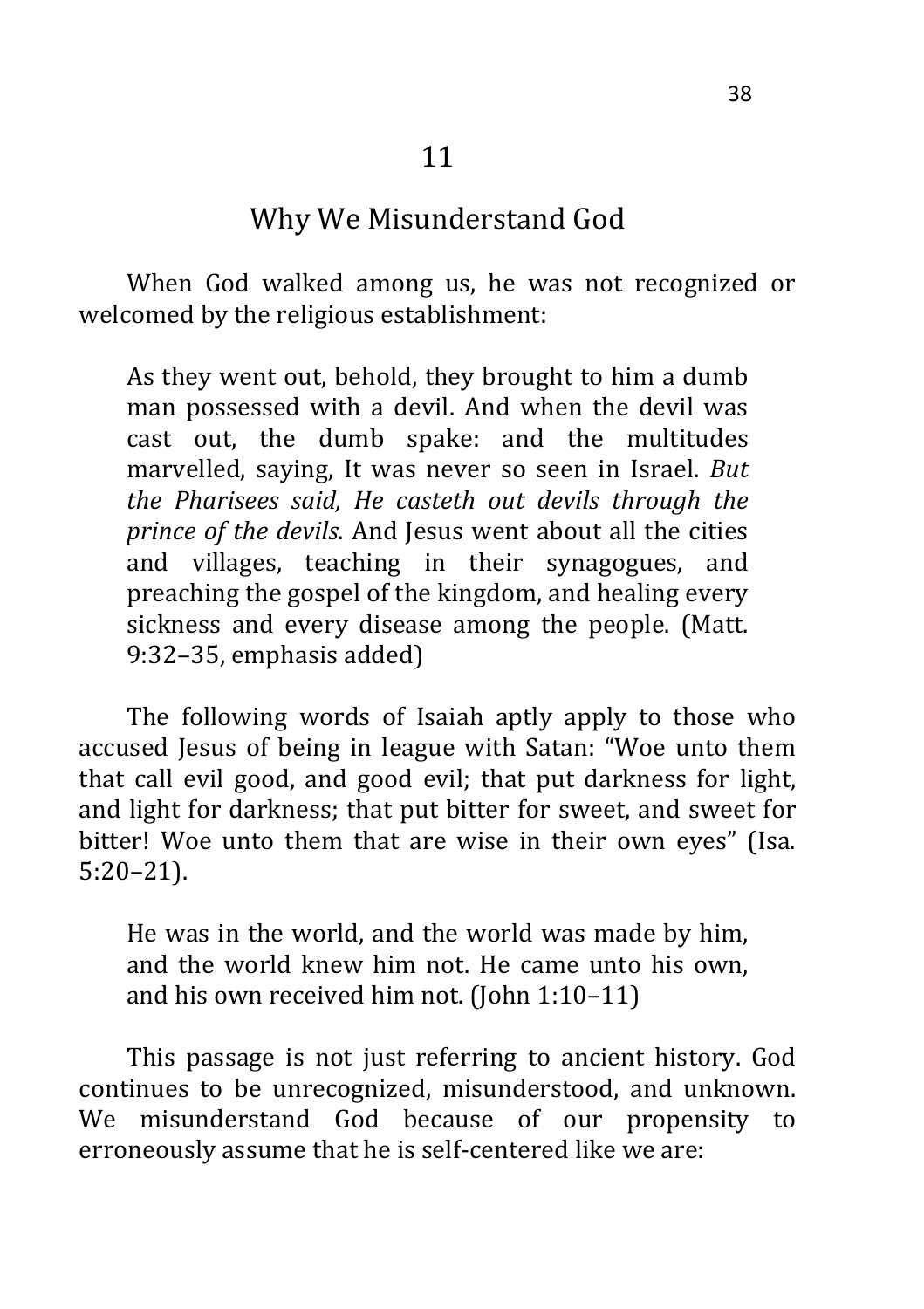But the natural man receiveth not the things of the Spirit of God: for they are foolishness unto him: neither can he know them, because they are spiritually discerned. (1 Cor. 2:14)

The human race has an attraction to external religion. Instead what we need is to exchange our selfishness for God's love. The thought of relinquishing selfishness is very threatening to the "natural man." External religion *seems* much safer, but this kind of safety is an insidious illusion; external religion is often used to hide from God.

The Pharisees also came unto him [Jesus], tempting him, and saying unto him, Is it lawful for a man to put away his wife for every cause? And he answered and said unto them, Have ye not read, that he which made them at the beginning made them male and female, And said, For this cause shall a man leave father and mother, and shall cleave to his wife: and they twain shall be one flesh? Wherefore they are no more twain, but one flesh. What therefore God hath joined together, let not man put asunder. They say unto him, Why did Moses then command to give a writing of divorcement, and to put her away? He saith unto them, Moses because of the hardness of your hearts suffered you to put away your wives: but from the beginning it was not so. (Matt. 19:3–8)

Much of the Old Testament reflects God's efforts to come close to hardhearted people. God is misunderstood in the passages of scripture where he accommodated the will of the people rather than abandon them as hopeless. We are the ones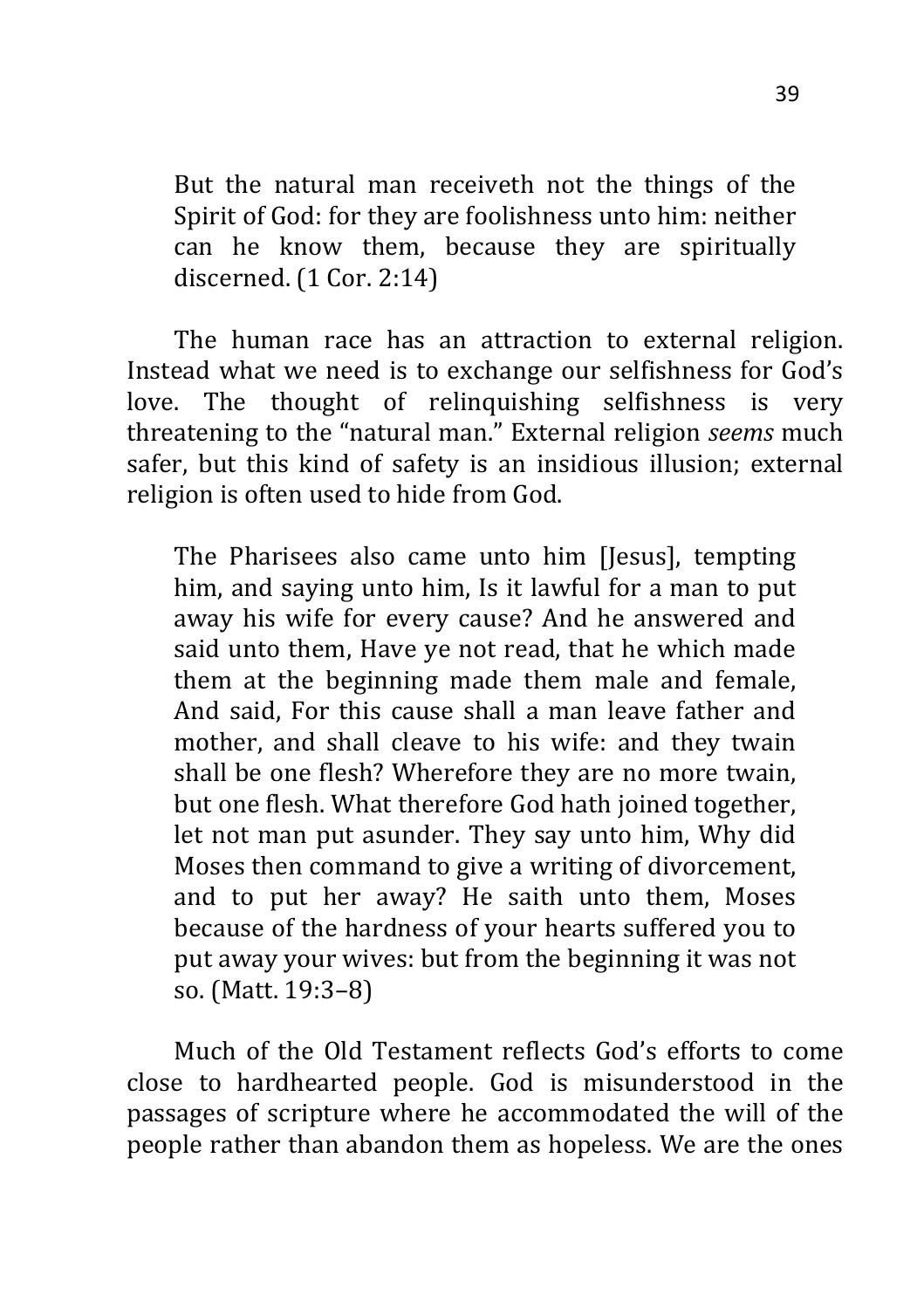who lack compassion—*not God*. Yet we invariably misread God's interaction with merciless people in the Old Testament. As a result, we accuse God of condoning slavery and polygamy, encouraging wars of conquest, commanding genocide, and decreeing severe penalties for lawbreakers. We make these accusations because we don't understand the magnitude of the problem related to human hardheartedness that God was continually faced with in his interaction with ancient Israel.

Jesus, in the Sermon on the Mount, magnified the law, giving it a practical application based on the law of love:

Ye have heard that it hath been said, An eye for an eye, and a tooth for a tooth: But I say unto you, That ye resist not evil: but whosoever shall smite thee on thy right cheek, turn to him the other also. And if any man will sue thee at the law, and take away thy coat, let him have thy cloak also. And whosoever shall compel thee to go a mile, go with him twain. Give to him that asketh thee, and from him that would borrow of thee turn not thou away. (Matt. 5:38–42)

In these words, Jesus expounded on God's perfect will as opposed to his adaptation to the will of hardhearted people.

Jesus said unto them, If God were your Father, ye would love me: for I proceeded forth and came from God; neither came I of myself, but he sent me. Why do ye not understand my speech? even because ye cannot hear my word. *Ye are of your father the devil*, and the lusts of your father ye will do. He was a murderer from the beginning, and abode not in the truth, because there is no truth in him. When he speaketh a lie, he speaketh of his own: for he is a liar, and the father of it.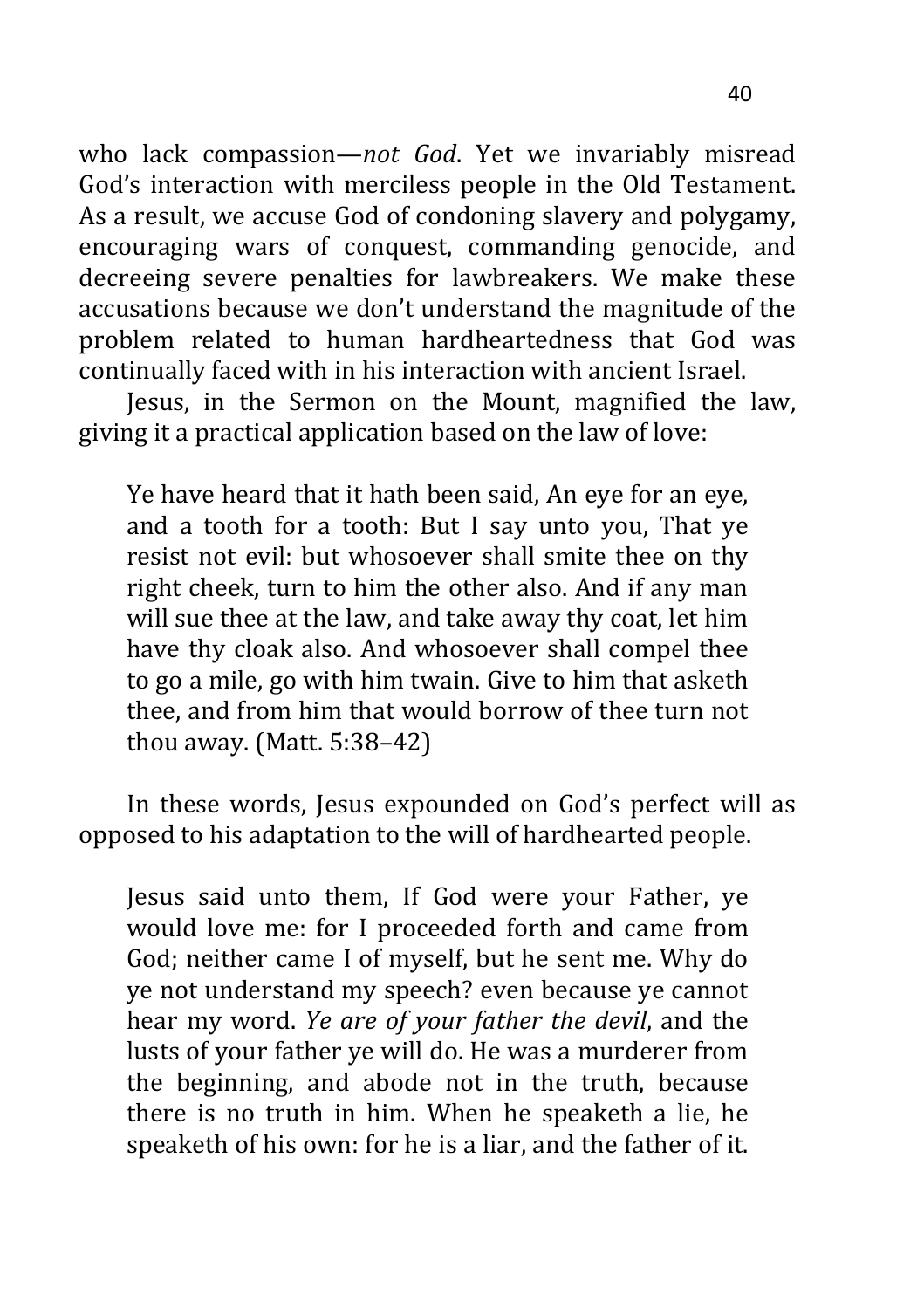And because I tell you the truth, ye believe me not. Which of you convinceth me of sin? And if I say the truth, why do ye not believe me? He that is of God heareth God's words: ye therefore hear them not, because ye are not of God. Then answered the Jews, and said unto him, Say we not well that thou art a Samaritan, and hast a devil? (John 8:42–48, emphasis added)

Jesus said to the religious leaders, "Ye are of your father the devil." Their father was the devil because they inherited the devil's distorted picture of God and resisted any change to that picture.

And set up over his head his accusation written, THIS IS JESUS THE KING OF THE JEWS. Then were there two thieves crucified with him, one on the right hand, and another on the left. And they that passed by reviled him, wagging their heads, And saying, Thou that destroyest the temple, and buildest it in three days, save thyself. *If thou be the Son of God*, come down from the cross. Likewise also the chief priests mocking him, with the scribes and elders, said, He saved others; himself he cannot save. *If he be the King of Israel*, let him now come down from the cross, and we will believe him. He trusted in God; let him deliver him now, *if he will have him*: for he said, I am the Son of God. (Matt. 27:37–43, emphasis added)

Those who mocked Jesus at the cross used the very same insinuation that Satan used in the wilderness to tempt Christ: "If thou be the Son of God" (Matt. 4:3).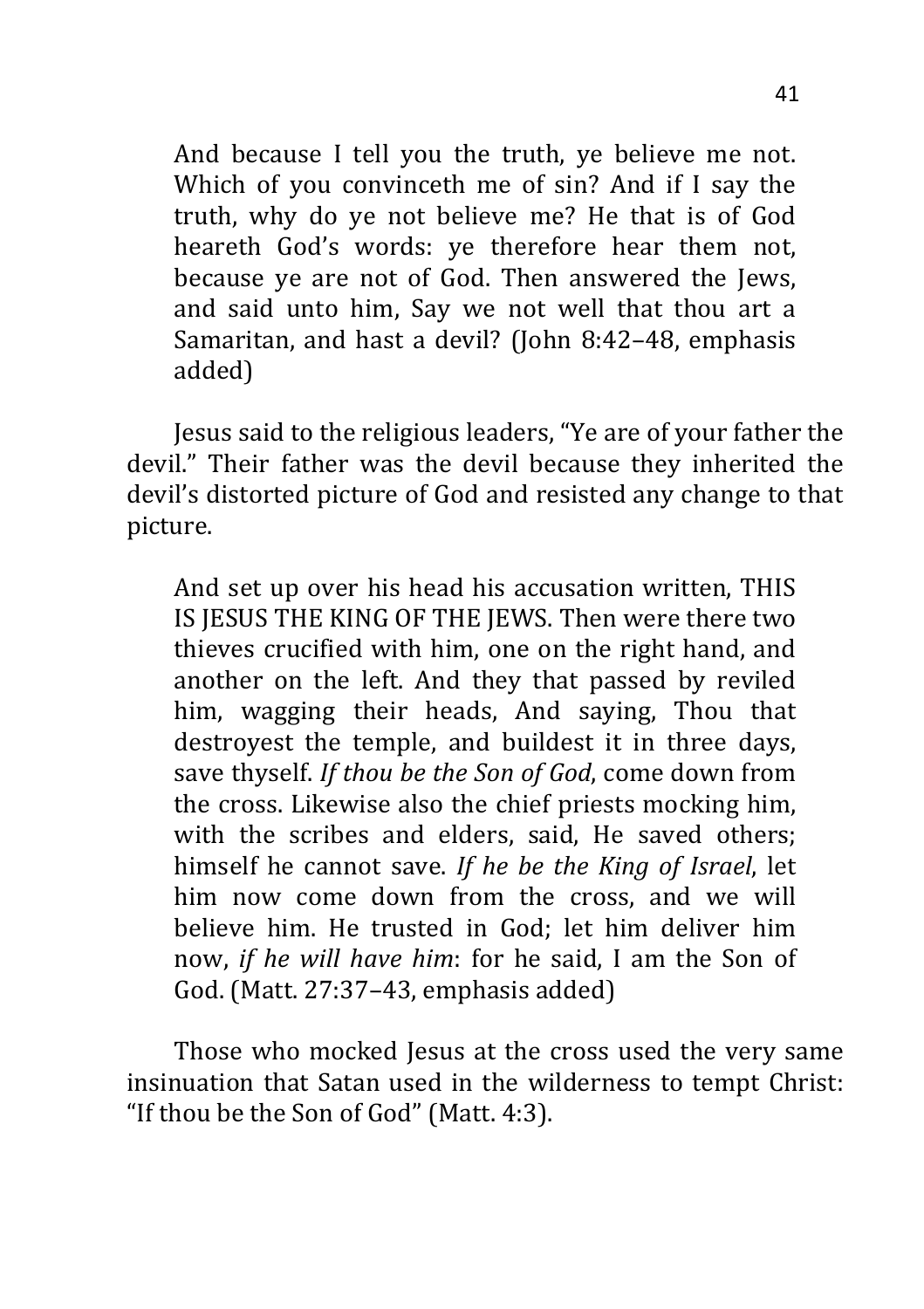And no man putteth new wine into old bottles; else the new wine will burst the bottles, and be spilled, and the bottles shall perish. But new wine must be put into new bottles; and both are preserved. (Luke 5:37–38)

Jesus, in this analogy, likens his radical new teaching to "new wine" bursting "old bottles." Jesus by word and example painted a clear picture of God's love that stood in sharp contrast to the *distorted picture of God* (the "old wine") held by the religious teachers (the "old bottles") he encountered. These two contrasting views could not be mixed together. So it is today. The picture of a violent god must go to make room for our gentle God in our minds.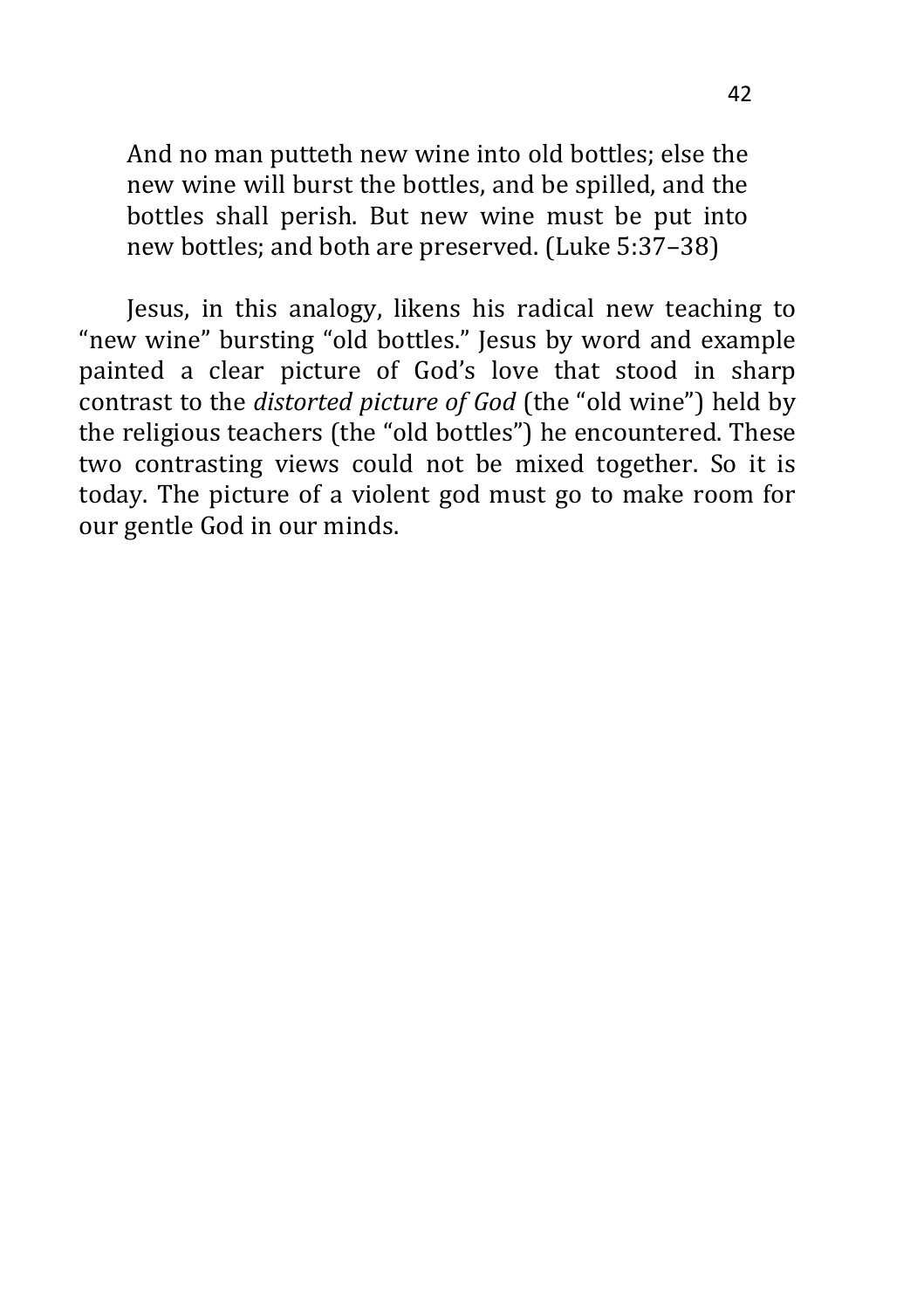# How God Destroys

One of the clearest examples of *how* God destroys is found in the book of 1 Chronicles. Saul the king of Israel had been disregarding God's counsel, communicated to him through the prophet Samuel, to turn from his destructive course. Saul had made several attempts to kill David, his loyal servant. He was also guilty of having the priests of Nob killed, and he had taken counsel of a witch. Saul had been wounded in a battle with the Philistines, and he was terrified of what would happen if he was captured. In his desperation, "Saul took a sword, and fell upon it" (1 Chron. 10:4).

Notice how the Bible concludes this tragic account of Saul's death:

So Saul died for his transgression which he committed against the LORD, even against the word of the LORD, which he kept not, and also for asking counsel of one that had a familiar spirit, to inquire of it; And inquired not of the LORD: therefore he slew him, and turned the kingdom unto David the son of Jesse. (1 Chron. 10:13– 14)

It is evident that in Saul's death the only *action* we see God taking is to let Saul go his own way and experience the consequences of his actions. Saul's cause of death was suicide, not homicide, and yet the Bible states that God *slew* him. The word used here to describe what God did is decidedly different from the dictionary definition. This is not an isolated example. In the next chapter, words in the Bible such as anger, wrath, and jealously will be examined. Scripture gives these words an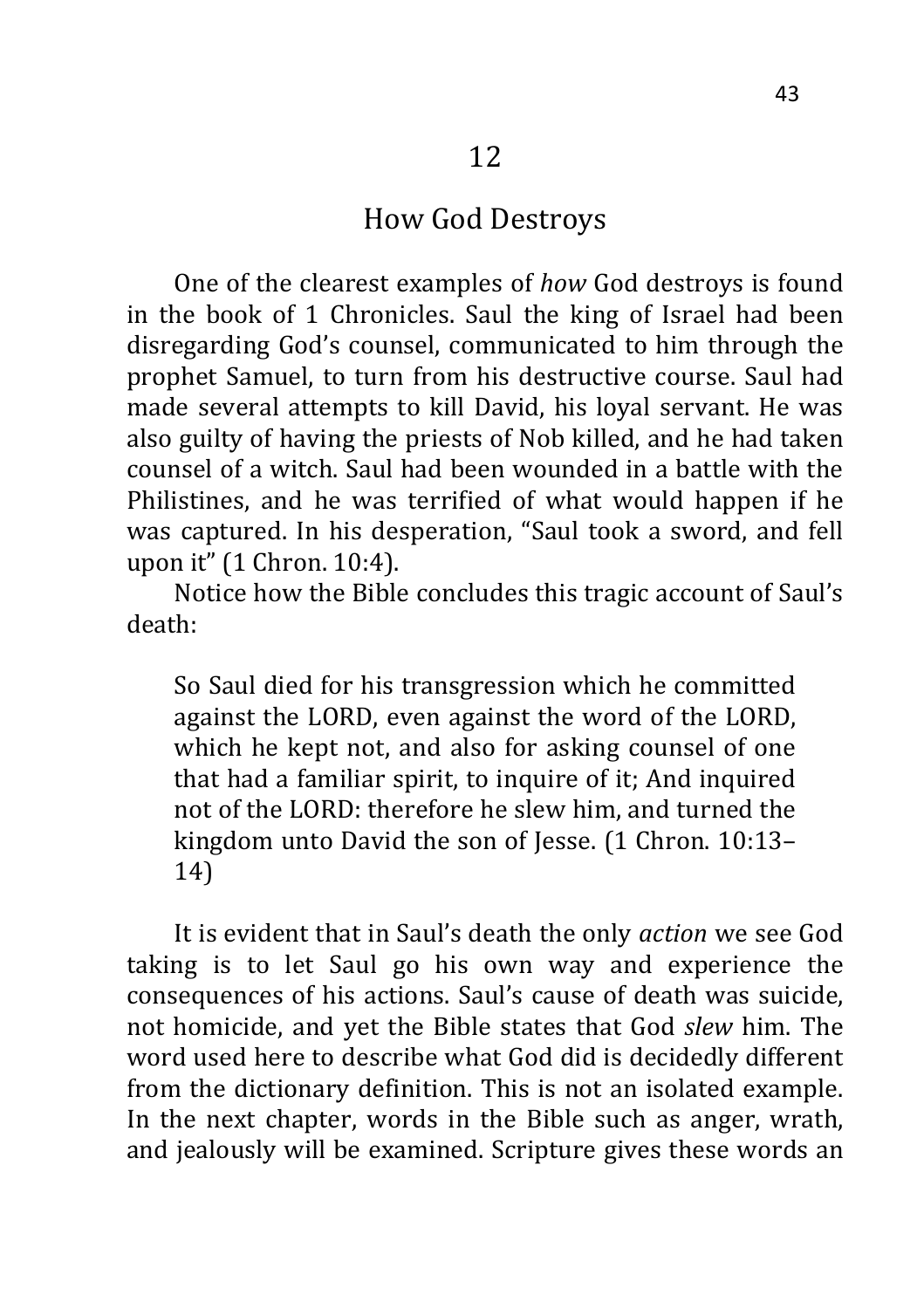entirely different meaning from their common usage when referring to God's ways and God's thoughts.

Seek ye the LORD while he may be found, call ye upon him while he is near: Let the wicked forsake his way, and the unrighteous man his thoughts: and let him return unto the LORD, and he will have mercy upon him; and to our God, for he will abundantly pardon. For my thoughts are not your thoughts, neither are your ways my ways, saith the LORD. For as the heavens are higher than the earth, so are my ways higher than your ways, and my thoughts than your thoughts.

 $-$ Isaiah 55:6 $-$ 9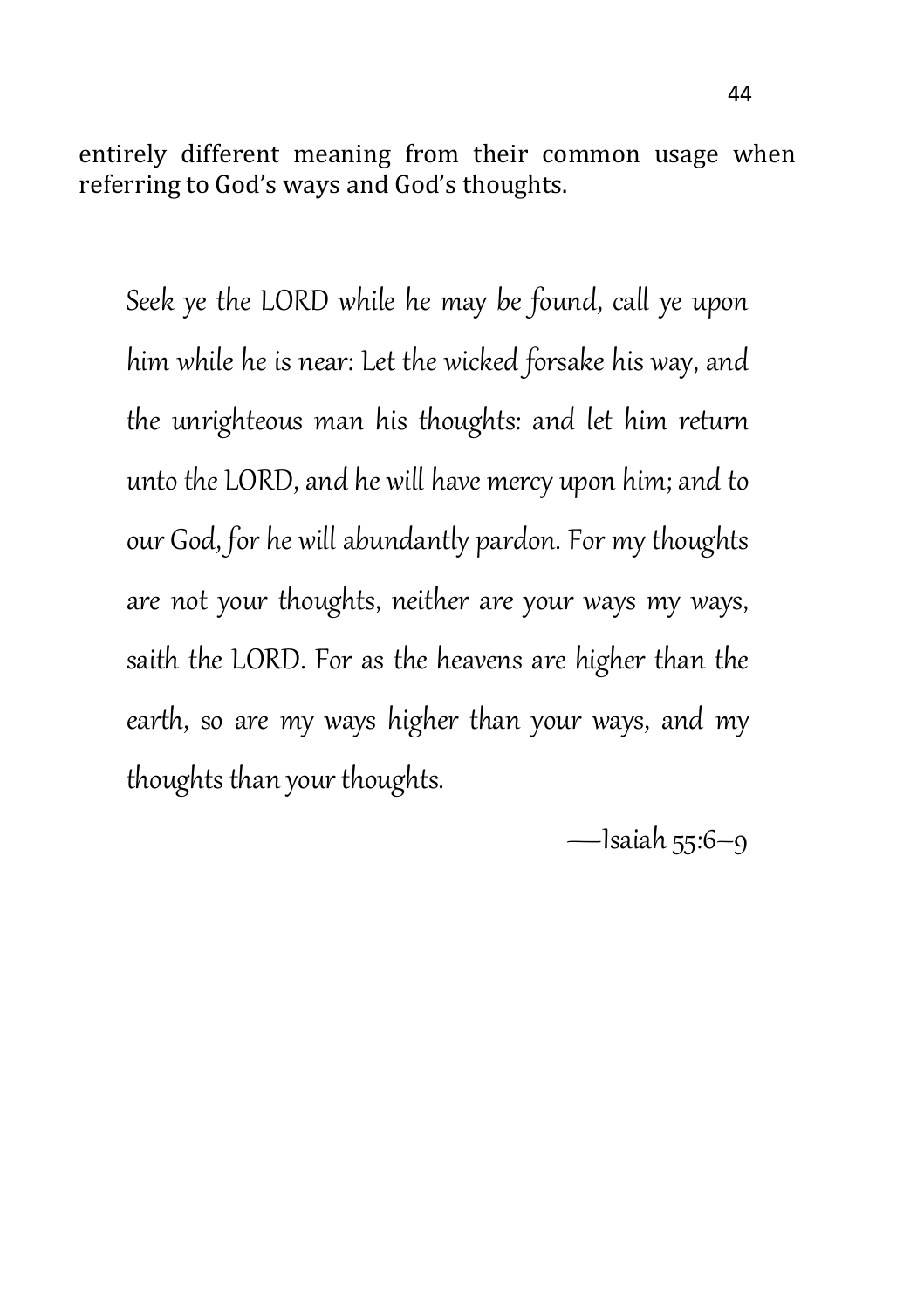#### What Is God's Anger?

The question of God's anger perplexes many of us when we read the Old Testament. There are many references to God's anger and wrath, but what *is* his anger? To answer this question, it will be enlightening to look at some examples in the Bible. The first mention of God's anger was when he commissioned Moses to lead the children of Israel from Egyptian bondage to freedom. What were the circumstances that compelled God to manifest his anger at that time?

And Moses said unto the LORD, O my Lord, I am not eloquent, neither heretofore, nor since thou hast spoken unto thy servant: but I am slow of speech, and of a slow tongue. And the LORD said unto him, Who hath made man's mouth? … have not I the LORD? Now therefore go, and I will be with thy mouth, and teach thee what thou shalt say. And he said, O my Lord, send, I pray thee, by the hand of him whom thou wilt send. (Ex. 4:10–13)

Moses was fearful of going in before Pharaoh alone and requested a spokesman. How did God respond?

And the anger of the LORD was kindled against Moses, and he said, Is not Aaron the Levite thy brother? I know that he can speak well. And also, behold, he cometh forth to meet thee: and when he seeth thee, he will be glad in his heart. (Ex. 4:14)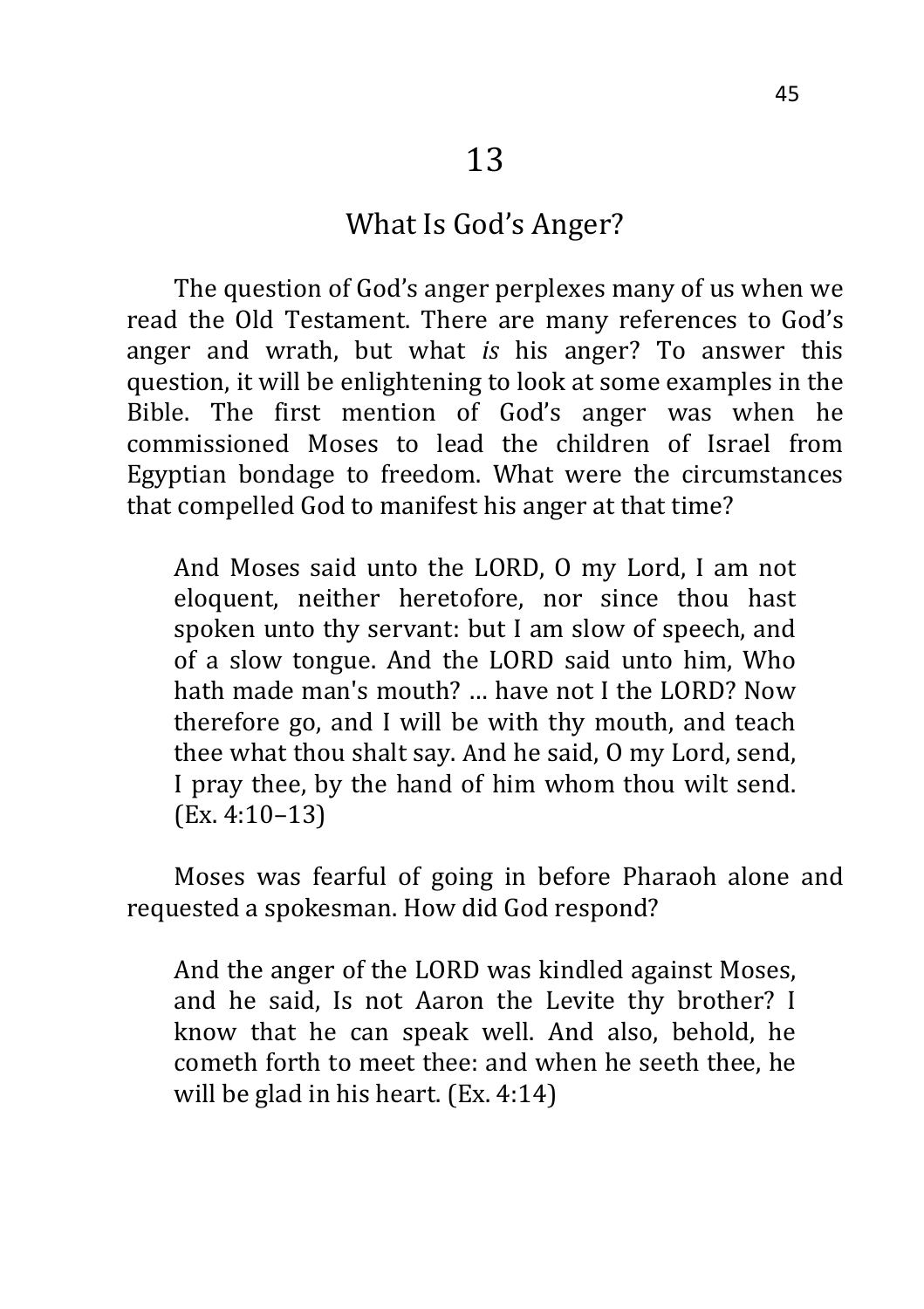How did God express his anger? By giving Moses what he wanted. Let's look at some other Bible passages with references to God's anger:

And the mixt multitude that was among them fell a lusting: and the children of Israel also wept again, and said, Who shall give us flesh to eat? Then Moses heard the people weep throughout their families, every man in the door of his tent: and the anger of the LORD was kindled greatly; Moses also was displeased. And there went forth a wind from the LORD, and brought quails from the sea, and let them fall by the camp, as it were a day's journey on this side, and as it were a day's journey on the other side, round about the camp, and as it were two cubits high upon the face of the earth. And the people stood up all that day, and all that night, and all the next day, and they gathered the quails: he that gathered least gathered ten homers: and they spread them all abroad for themselves round about the camp. (Num. 11:4, 10, 31–32)

In this incident, we again find God's anger mentioned. What did he do? He gave the people what they wanted.

And it came to pass, when Samuel was old, that he made his sons judges over Israel. Now the name of his firstborn was Joel; and the name of his second, Abiah: they were judges in Beersheba. And his sons walked not in his ways, but turned aside after lucre, and took bribes, and perverted judgment. Then all the elders of Israel gathered themselves together, and came to Samuel unto Ramah, And said unto him, Behold, thou art old, and thy sons walk not in thy ways: now make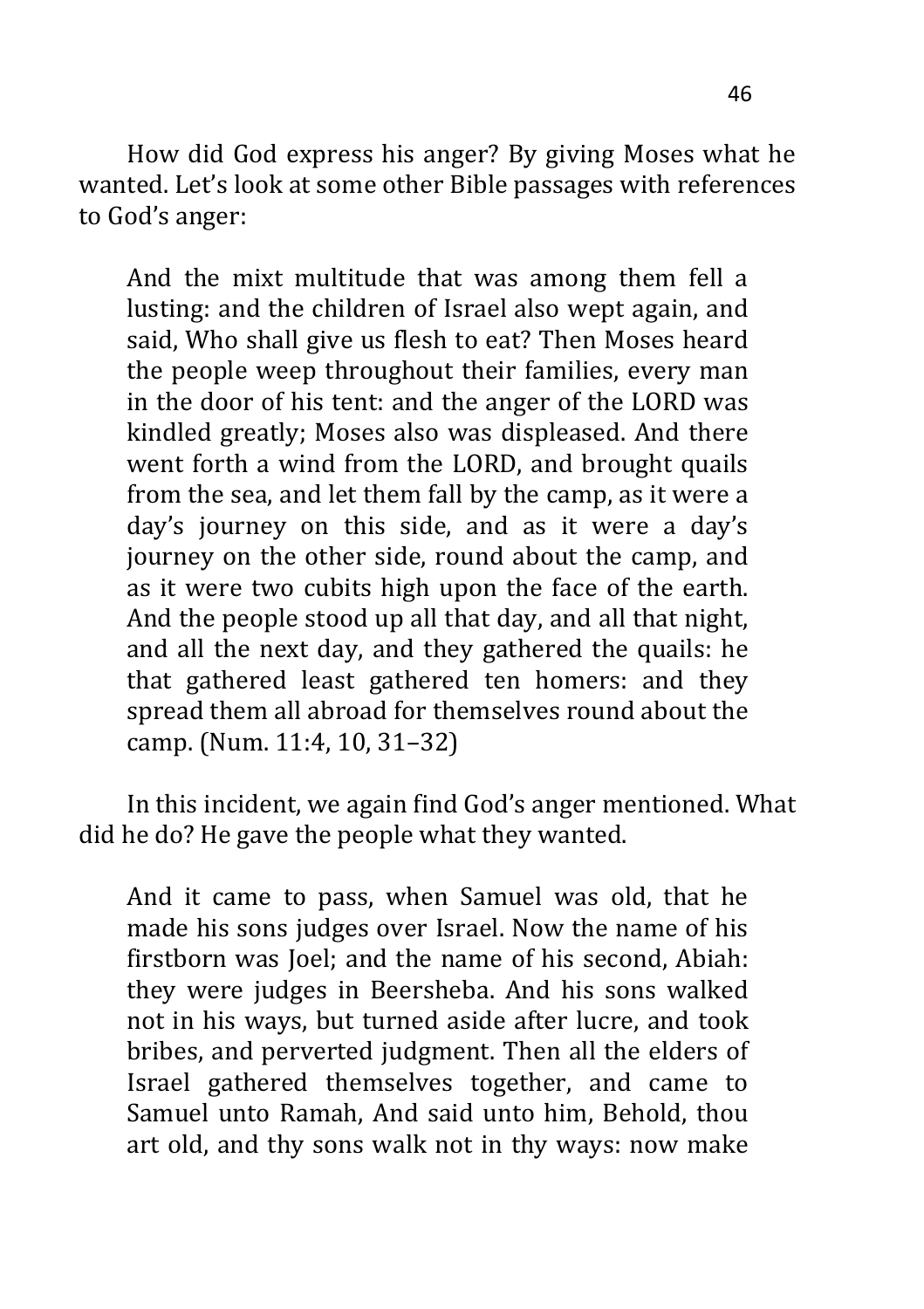us a king to judge us like all the nations. But the thing displeased Samuel, when they said, Give us a king to judge us. And Samuel prayed unto the LORD. And the LORD said unto Samuel, Hearken unto the voice of the people in all that they say unto thee**:** for they have not rejected thee, but they have rejected me, that I should not reign over them. (1 Sam. 8:1–7)

God sent a message to the people through his prophet Samuel giving many reasons why it would *not* be in their best interest for him to grant their request for a king. Did they listen to Samuel?

Nevertheless the people refused to obey the voice of Samuel; and they said, Nay; but we will have a king over us; That we also may be like all the nations; and that our king may judge us, and go out before us, and fight our battles. (1 Sam. 8:19–20)

How did God respond to the people's insistence? "And the LORD said to Samuel, Hearken unto their voice, and make them a king" (v. 22). How do we know that God gave them a king in anger? The prophet Hosea, looking back on this historical event, gives us God's perspective on the role he played in granting the people's request:

O Israel, thou hast destroyed thyself; but in me is thine help. I will be thy king: where is any other that may save thee in all thy cities? and thy judges of whom thou saidst, Give me a king and princes? *I gave thee a king in mine anger*, and took him away in my wrath. (Hos. 13:9–11, emphasis added)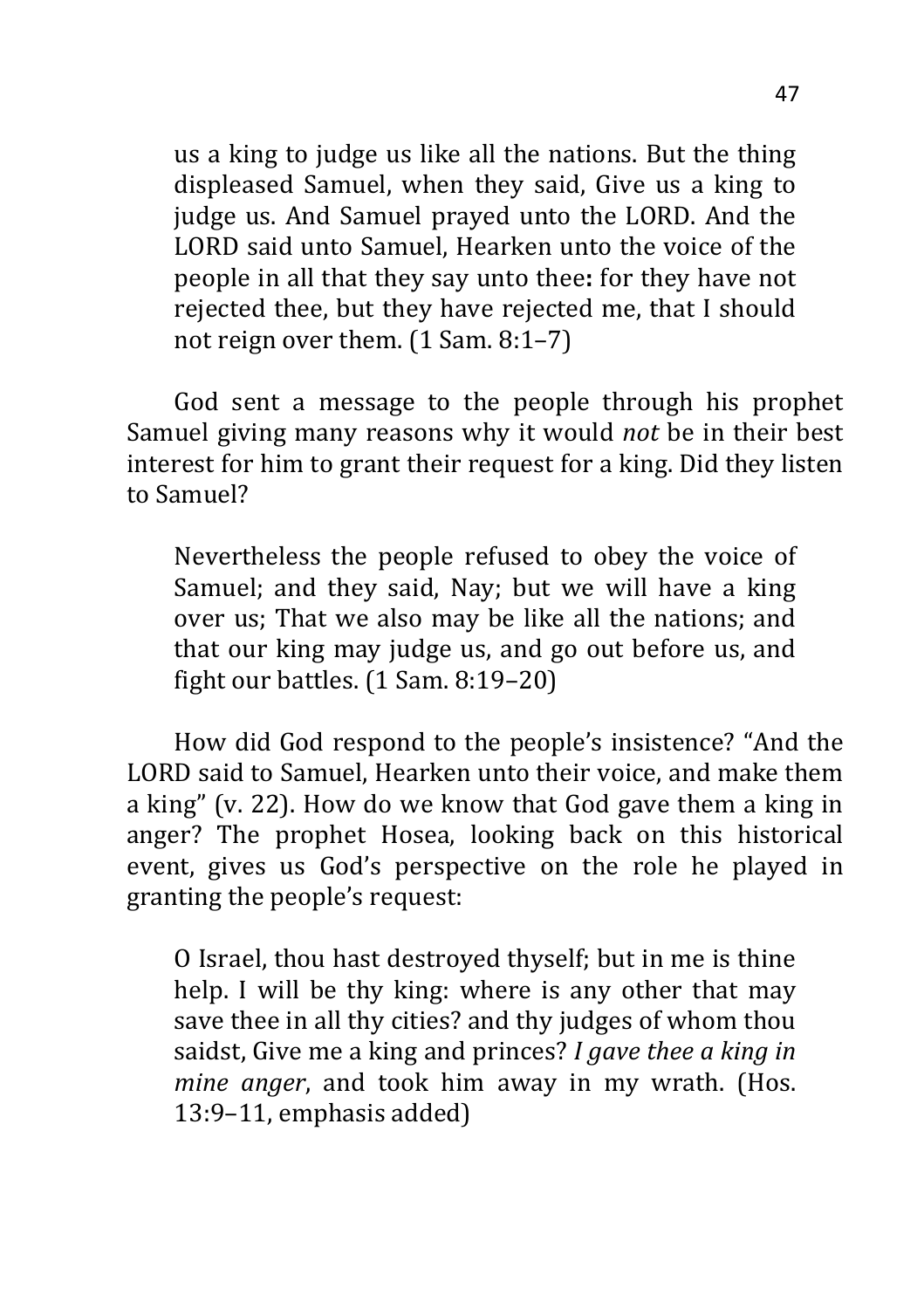These three scriptural accounts clearly show that God's anger was synonymous with him giving the Israelite people what they wanted when it was not in their best interest for him to do so. This should be enough, at the very least, to suggest that God's anger can be defined, from the Bible, as something decidedly different from the definition found in the dictionary. However, there is much more than this. What happened when Jesus got angry?

And he entered again into the synagogue; and there was a man there which had a withered hand. And they watched him, whether he would heal him on the sabbath day; that they might accuse him. And he saith unto the man which had the withered hand, Stand forth. And he saith unto them, Is it lawful to do good on the sabbath days, or to do evil? to save life, or to kill? But they held their peace. And when he had looked round about on them with anger, being grieved for the hardness of their hearts, he saith unto the man, Stretch forth thine hand. And he stretched it out: and his hand was restored whole as the other. And the Pharisees went forth, and straightway took counsel with the Herodians against him, how they might destroy him. (Mark 3:1–6)

This is an encounter Jesus had with the Pharisees. Their legalistic restrictions prohibited healing on the Sabbath day. Jesus, reading their hearts, "looked round about on them with anger." What kind of anger did Jesus have? The kind that is described as "being grieved for the hardness of their hearts." Jesus was experiencing grief or deep sadness at the lack of love and sympathy demonstrated by these pitiless religious leaders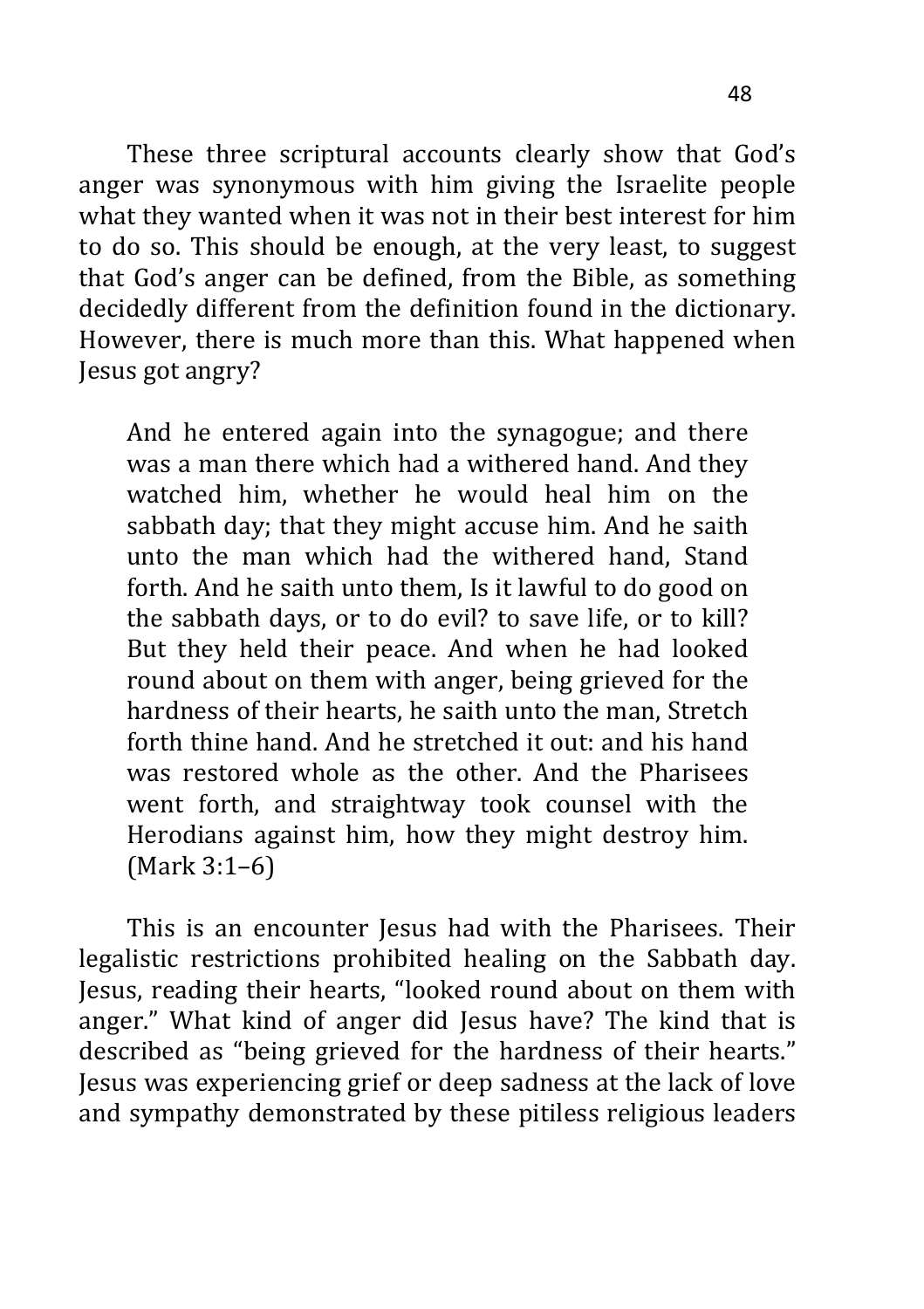for the man with the withered hand. What more can we discover in the Bible about God's anger and wrath?

For the *wrath of God is revealed* from heaven against all ungodliness and unrighteousness of men, who hold the truth in unrighteousness. (Rom. 1:18, emphasis added)

*How* is the wrath of God revealed?

Wherefore *God also gave them up* to uncleanness through the lusts of their own hearts. (Rom. 1:24, emphasis added)

For this cause *God gave them up* unto vile affections. (Rom. 1:26, emphasis added)

And even as they did not like to retain God in their knowledge, *God gave them over* to a reprobate mind. (Rom. 1:28, emphasis added)

God's *wrath* is defined here as God *giving them up* or *giving them over*—in other words, God is giving the people freedom to separate from himself. Not exactly the wrath of revengeful destruction we often credit to God's account. Let's look at some more Old Testament passages.

And the people stood up all that day, and all that night, and all the next day, and they gathered the quails: he that gathered least gathered ten homers: and they spread them all abroad for themselves round about the camp. And while the flesh was yet between their teeth, ere it was chewed, the wrath of the LORD was kindled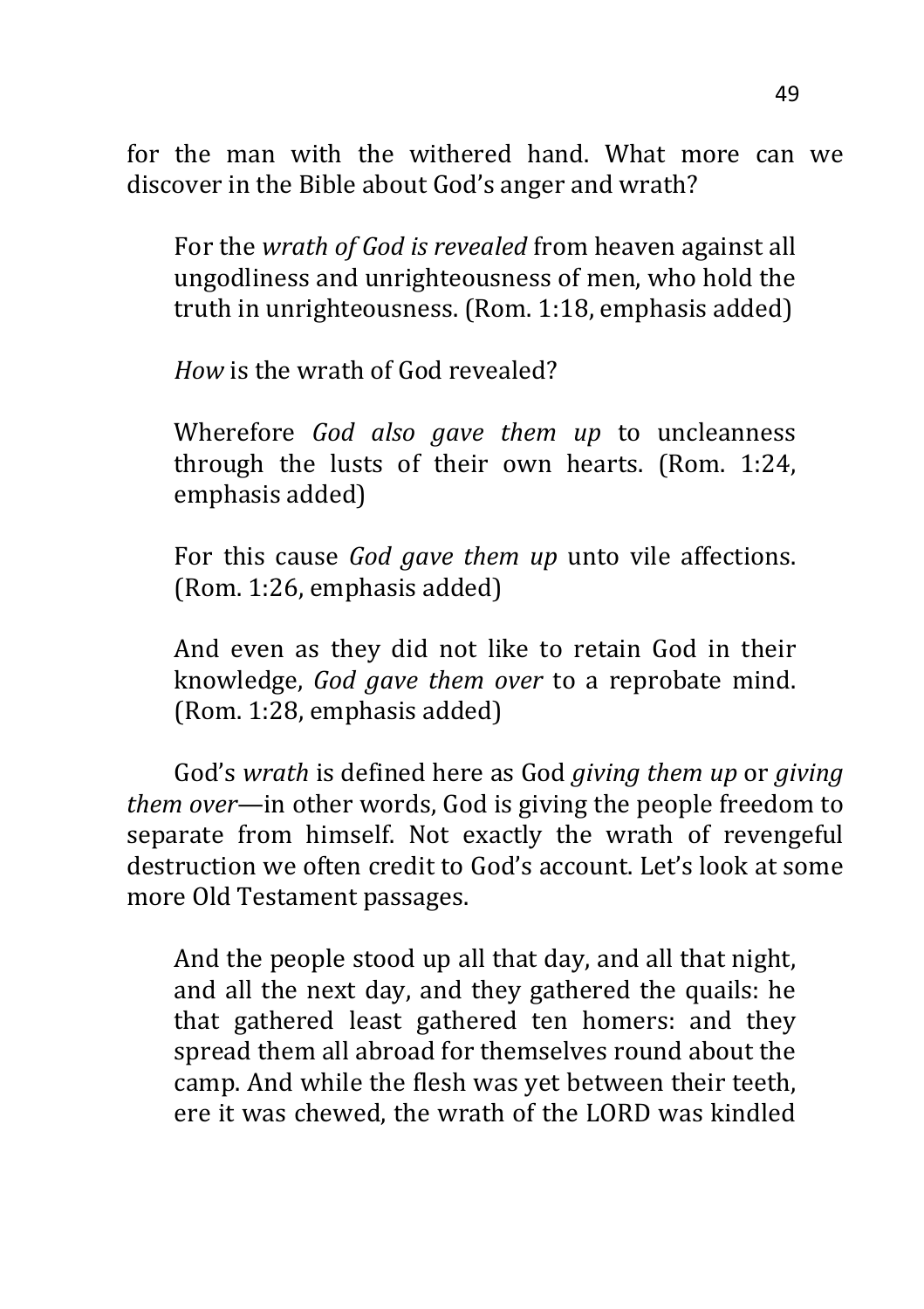against the people, and the LORD smote the people with a very great plague. (Num. 11:32–33)

We return here to the account of the quails God gave to the people in anger. There was a natural consequence resulting from the people's gluttony: "the LORD smote the people with a very great plague."

It is worth noting that tons of fresh quail meat would not last long in the desert environment where the Israelites were encamped. The meat would quickly spoil making it unfit for human consumption. Considering this fact, what kind of plague would likely have resulted? Given the right microbe and the right conditions, food poisoning is a deadly affliction: "And he called the name of that place Kibrothhattaavah [graves of lust]: because there they buried the people that lusted" (v. 34). What was "the wrath of the LORD"? Doesn't it reasonably follow that God's wrath was his *nonintervention* in a cause and effect event?

Then my anger shall be kindled against them in that day, and I will forsake them, and I will hide my face from them, and they shall be devoured, and many evils and troubles shall befall them; so that they will say in that day, Are not these evils come upon us, because our God is not among us? And I will surely hide my face in that day for all the evils which they shall have wrought, in that they are turned unto other gods. (Deut. 31:17– 18)

What does it mean when God *hides his face*? "Are not these evils come upon us, because our God is *not* among us?" This again is language that describes God's nonintervention. Why did God say he would hide his face? "For all the evils which they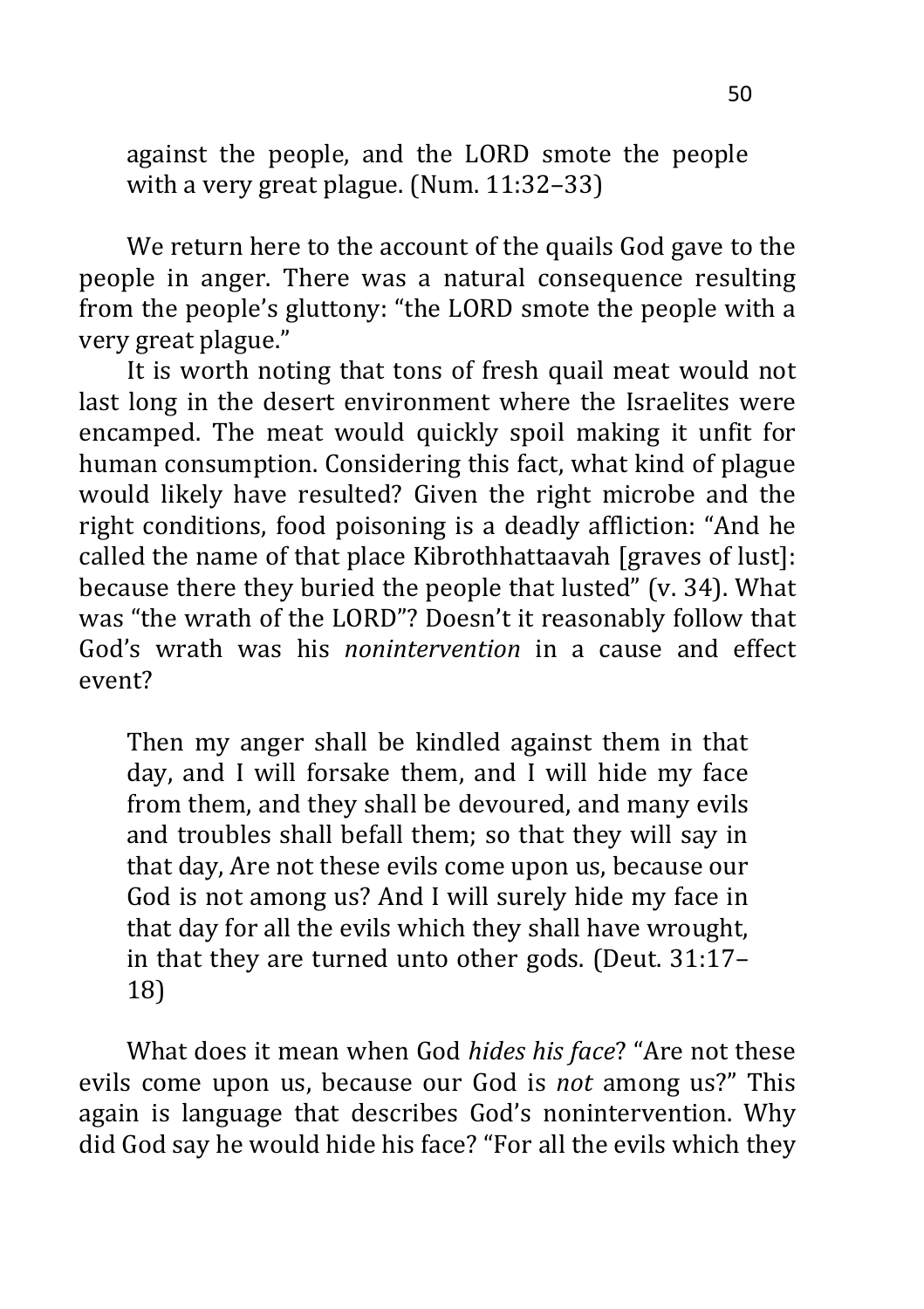shall have wrought, in that they are turned unto other gods." And what would be the result? "They shall be devoured, and many evils and troubles shall befall them." When the people turned to other gods, they turned away from the true God, and he was unable to shield them from the inevitable consequences.

And the children of Israel did evil in the sight of the LORD, and served Baalim: And they forsook the LORD God of their fathers, which brought them out of the land of Egypt, and followed other gods, of the gods of the people that were round about them, and bowed themselves unto them, and provoked the LORD to anger. And they forsook the LORD, and served Baal and Ashtaroth. And the anger of the LORD was hot against Israel, and he delivered them into the hands of spoilers that spoiled them, and he sold them into the hands of their enemies round about, so that they could not any longer stand before their enemies. (Judg. 2:11–14)

This passage describes the people's continuing apostasy from the Lord. Here God "delivered them into the hands of spoilers" and "sold them into the hands of their enemies." This is again a passive response to the crisis. Because of their apostasy, God was unable to prevent Israel's enemies from invading their lands.

For the LORD shall smite Israel, as a reed is shaken in the water, and he shall root up Israel out of this good land, which he gave to their fathers, and shall scatter them beyond the river, because they have made their groves, provoking the LORD to anger. And he shall give Israel up because of the sins of Jeroboam, who did sin, and who made Israel to sin. (1 Kings 14:15–16)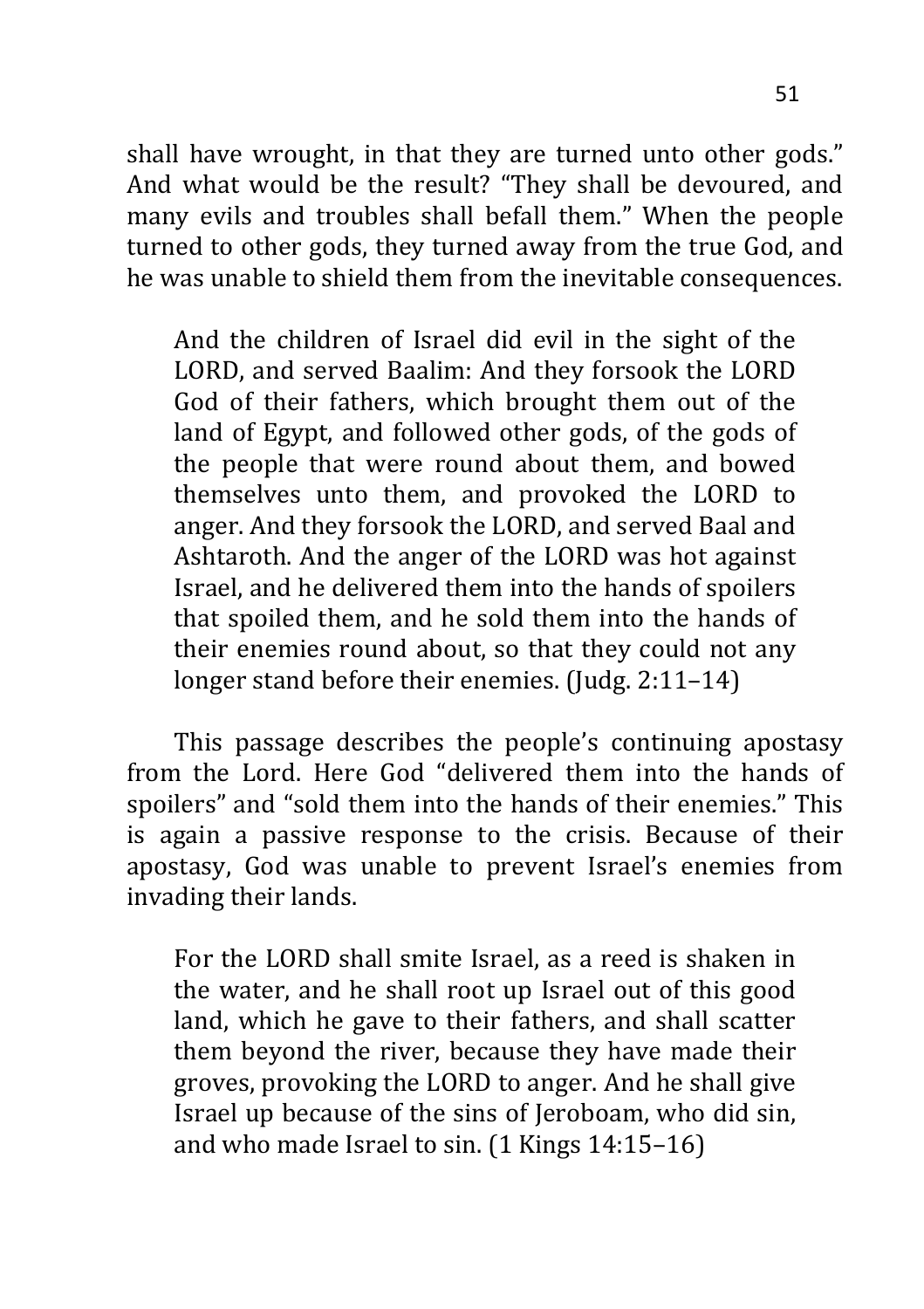Here God's anger (and smiting) is *giving up* apostate Israel.

For they provoked him to anger with their high places, and moved him to jealousy with their graven images. When God heard this, he was wroth, and greatly abhorred Israel: So that he forsook the tabernacle of Shiloh, the tent which he placed among men; And delivered his strength into captivity, and his glory into the enemy's hand. He gave his people over also unto the sword; and was wroth with his inheritance. (Ps. 78:58–62)

Here the definition of wrath includes: *forsaking, delivering into captivity*, and *giving over*.

Therefore was the wrath of the LORD kindled against his people, insomuch that he abhorred his own inheritance. And he gave them into the hand of the heathen; and they that hated them ruled over them. (Ps. 106:40–41)

God's wrath is described here as giving "them into the hand of the heathen."

In a little wrath I hid my face from thee for a moment; but with everlasting kindness will I have mercy on thee, saith the LORD thy Redeemer. (Isa. 54:8)

In this passage, "a little wrath*"* is defined as God hiding his face "for a moment," but God's kindness and mercy toward us is everlasting.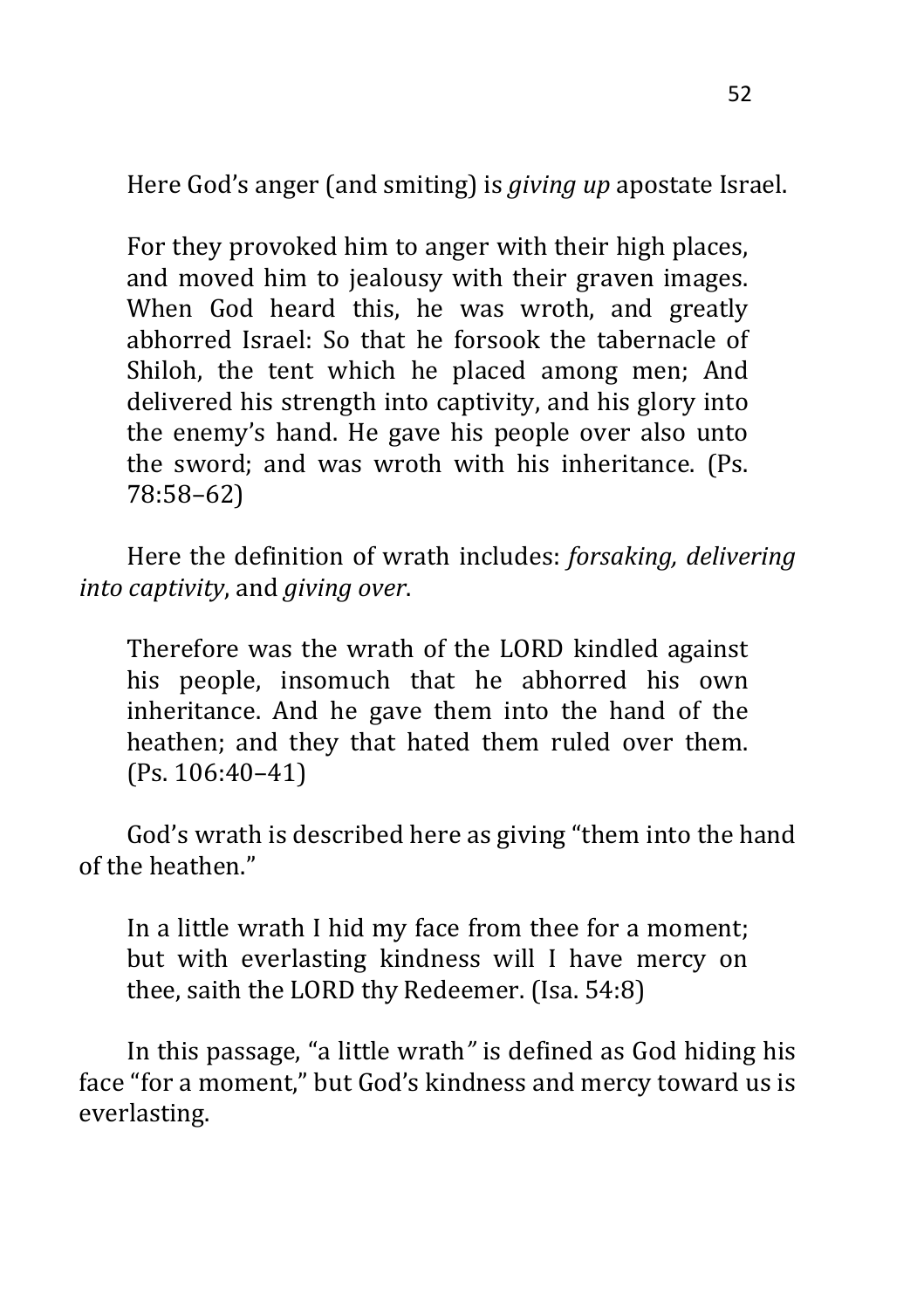And I will cast you out of my sight, as I have cast out all your brethren, even the whole seed of Ephraim. Do they provoke me to anger? saith the LORD: do they not provoke themselves to the confusion of their own faces? Therefore thus saith the Lord GOD; Behold, mine anger and my fury shall be poured out upon this place, upon man, and upon beast, and upon the trees of the field, and upon the fruit of the ground; and it shall burn, and shall not be quenched. (Jer. 7:15, 19–20)

God asks, "Do they provoke me to anger? … do they not provoke themselves to the confusion of their own faces?" The people's troubles were brought about as a *consequence* of their idolatry not as punishment from God.

Cut off thine hair, O Jerusalem, and cast it away, and take up a lamentation on high places; for the LORD hath rejected and *forsaken the generation of his wrath*. (Jer. 7:29, emphasis added)

There are more Bible passages that use similar terminology, but these we have looked at should suffice to make a compelling case that God's wrath is *never* punishment from him. God gives us freedom to accept him or reject him. God's wrath is the natural consequences of our wrong choices, when he is compelled to let us have our own way. God's role is always a passive one referred to as *forsaking*, *hiding his face*, *giving over, letting go*, *delivering* and similar terminology.

In his proclamation before Moses, God did not list *wrath* or *anger* as attributes of his character: "And the LORD passed by before him, and proclaimed, The LORD, The LORD God, merciful and gracious, longsuffering, and abundant in goodness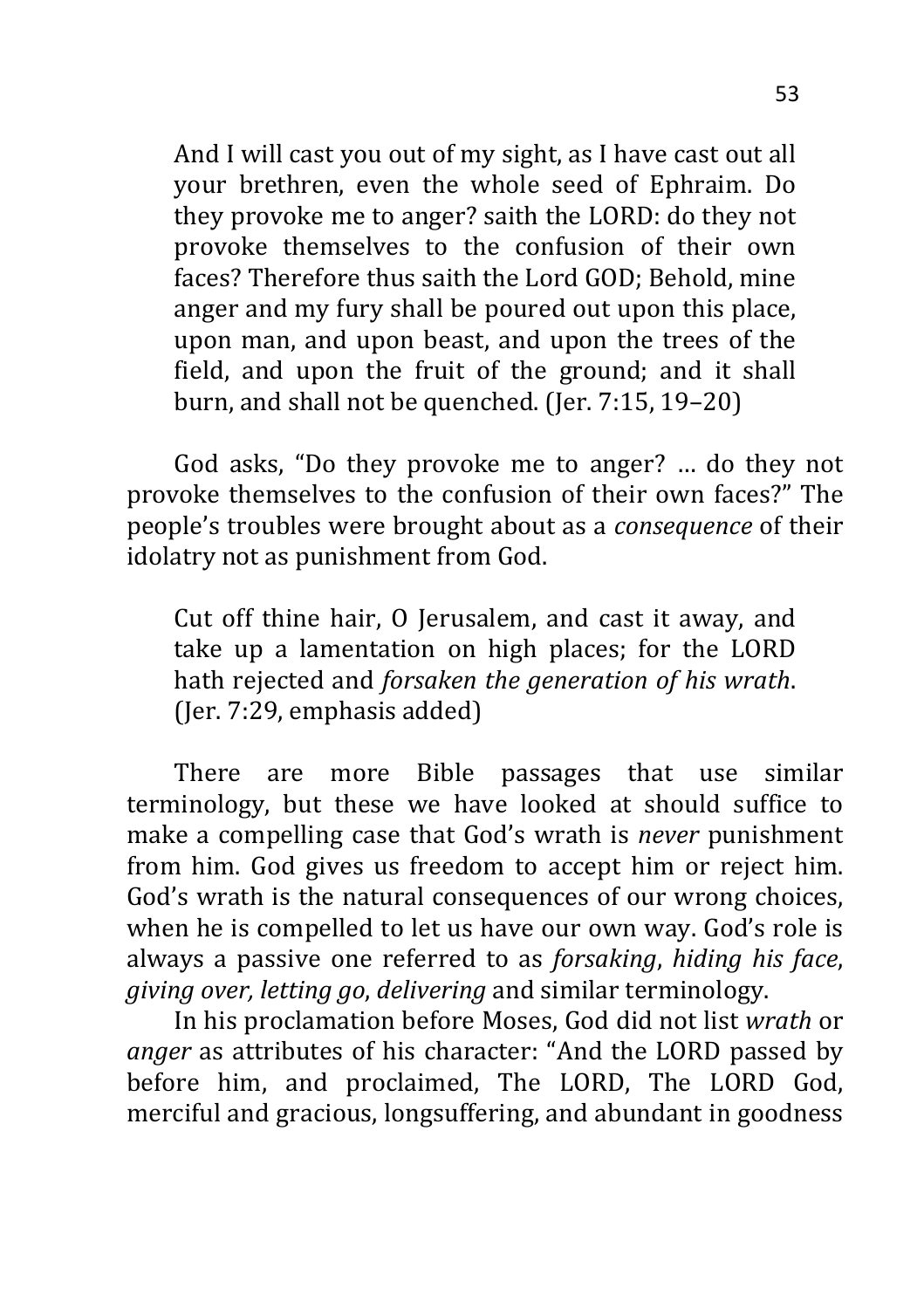and truth, Keeping mercy for thousands, forgiving iniquity and transgression and sin" (Ex. 34:6–7).

And the people spake against God, and against Moses, Wherefore have ye brought us up out of Egypt to die in the wilderness? for there is no bread, neither is there any water; and our soul loatheth this light bread. And the LORD sent fiery serpents among the people, and they bit the people; and much people of Israel died. (Num. 21:5–6)

This passage informs us that "the LORD sent fiery serpents among the people" in response to their complaints. From the scriptural evidence we have looked at so far, what would God's action have been when he "sent" the serpents? In harmony with the other Bible passages we have examined, God was compelled by the people's rebellious ingratitude to give them freedom *from* his protective intervention on their behalf.

How did the fiery serpents come to be there in the first place? "[The LORD thy God] who led thee through that great and terrible wilderness, *wherein were fiery serpents*, and scorpions, and drought, where there was no water; who brought thee forth water out of the rock of flint" (Deut. 8:15, emphasis added).

The fiery serpents were there all along as one of many hazards God miraculously protected the Israelites from in that harsh desert environment. This account of God sending the fiery serpents would only be problematic if God had sent hungry polar bears instead.

There are many accounts in the Bible of God sending invading armies or some calamity against the people. With this understanding, we can reasonably conclude that in every scriptural account where God *sent* something harmful, it means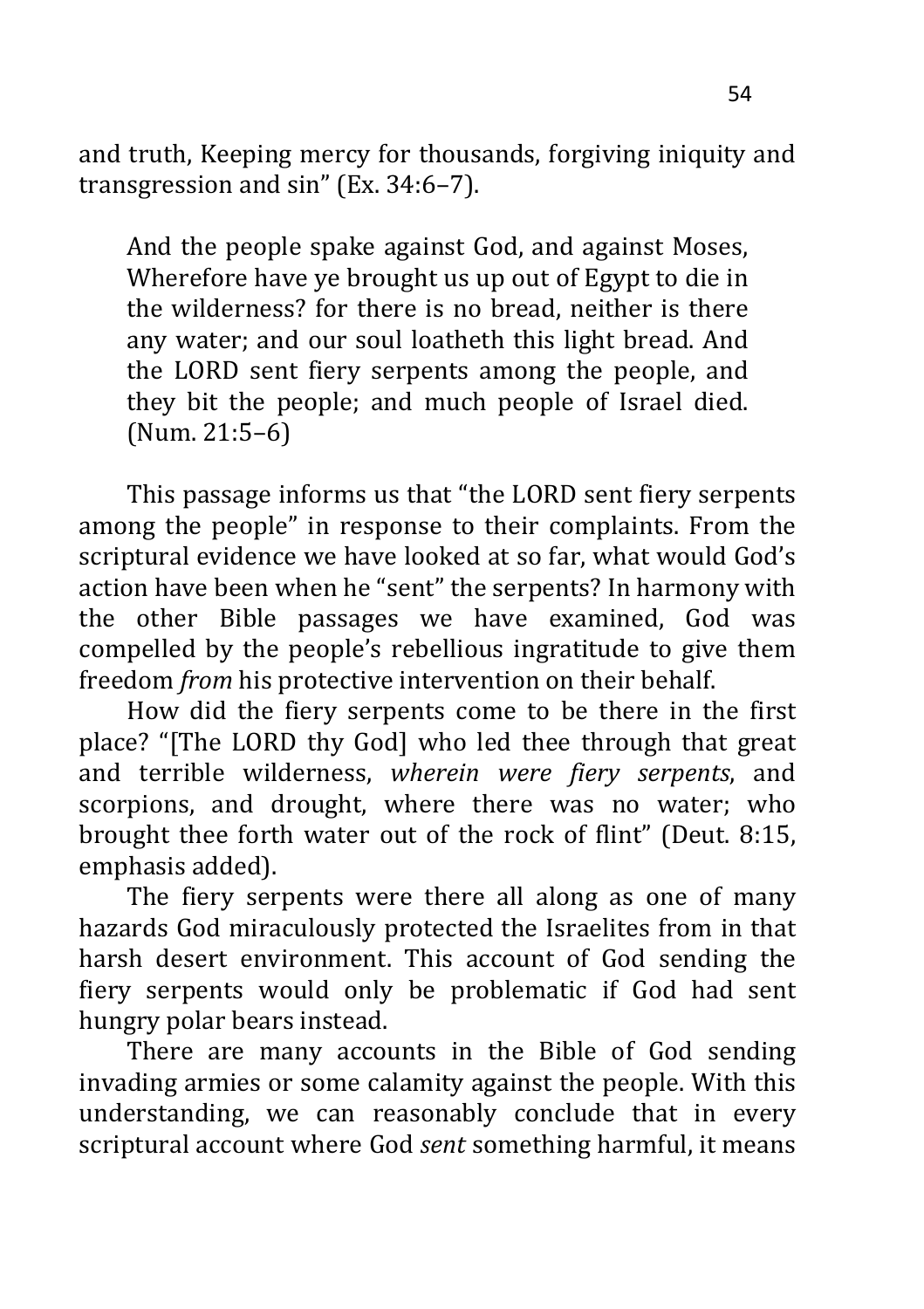that God was unable to prevent it from occurring without being a manipulator of cause and effect events. It is not God's purpose, nor is it within his nature, to exercise control over human affairs.

Then will the LORD be jealous for his land, and pity his people. Yea, the LORD will answer and say unto his people, Behold, I will send you corn, and wine, and oil, and ye shall be satisfied therewith: and I will no more make you a reproach among the heathen. (Joel 2:18– 19)

So the angel that communed with me said unto me, Cry thou, saying, Thus saith the LORD of hosts**;** I am jealous for Jerusalem and for Zion with a great jealousy. (Zech. 1:14)

For I am jealous over you with godly jealousy: for I have espoused you to one husband, that I may present you as a chaste virgin to Christ. But I fear, lest by any means, as the serpent beguiled Eve through his subtilty, so your minds should be corrupted from the simplicity that is in Christ. (2 Cor. 11:2–3)

God's jealousy is completely unselfish. God is jealous for others, never for himself.

And again the anger of the LORD was kindled against Israel, and he moved David against them to say, Go, number Israel and Judah. For the king said to Joab the captain of the host, which was with him, Go now through all the tribes of Israel, from Dan even to Beersheba, and number ye the people, that I may know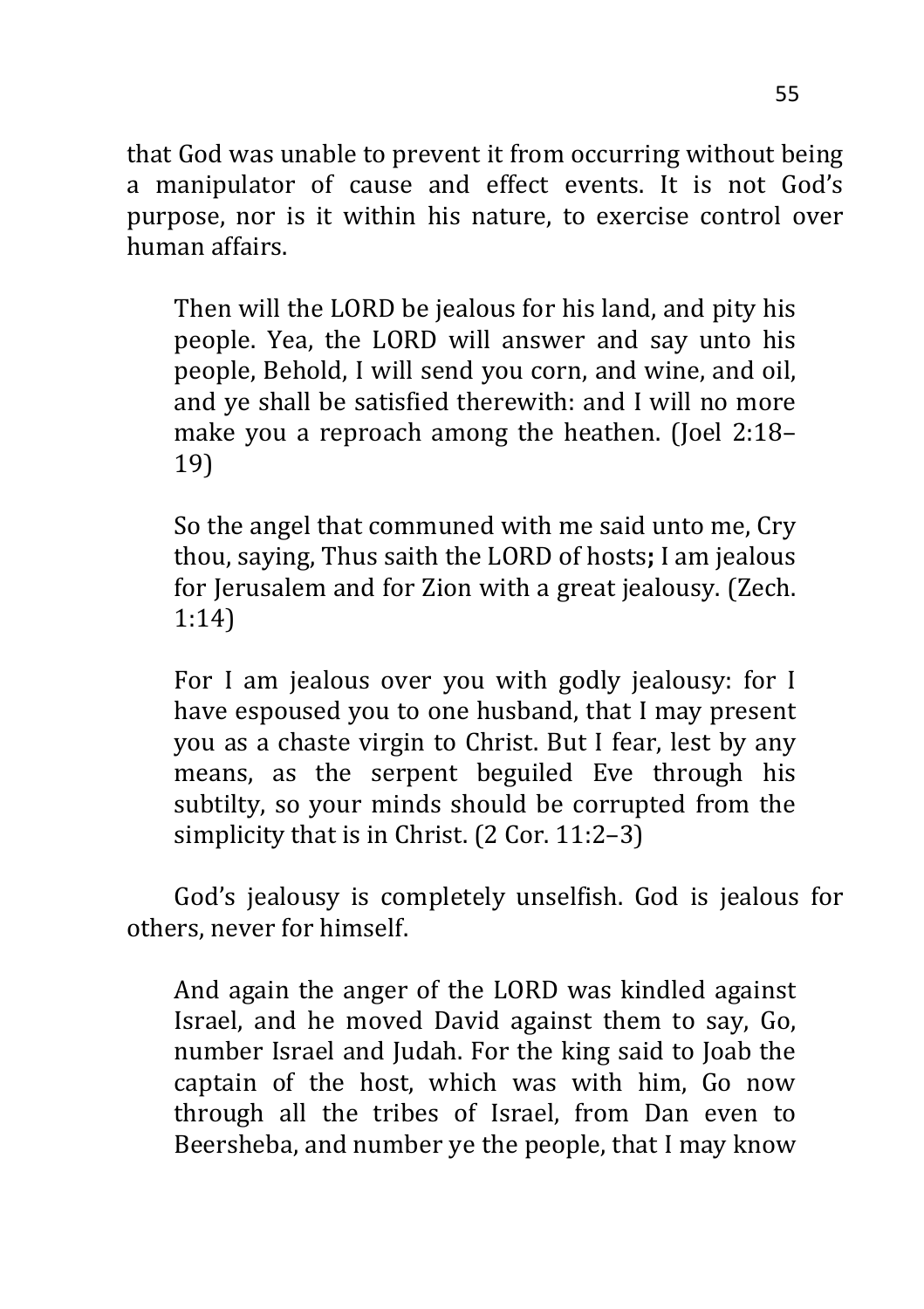the number of the people. And Joab said unto the king, Now the LORD thy God add unto the people, how many soever they be, an hundredfold, and that the eyes of my lord the king may see it: but why doth my lord the king delight in this thing? Notwithstanding the king's word prevailed against Joab, and against the captains of the host. And Joab and the captains of the host went out from the presence of the king, to number the people of Israel. (2 Sam. 24:1–4)

When David numbered Israel he was demonstrating pride and distrust in God by looking to human numbers and military might to protect Israel. This effectively excluded God's nonviolent protection over them, leaving them vulnerable to their enemies and other threats. Even battle-hardened Joab saw danger in the king's request to number Israel and questioned him about it.

God "moved David against them." Could there be a problem understanding this statement just as it reads? Was God whispering in David's ear to number Israel so he would have a good excuse to turn against them? Let's look at this verse in the light of what we have learned so far about God's actions.

God doesn't take an active role in destruction, and he doesn't stir up evil, but there is someone who does. Is it possible, in this incident, that God "moved" David to number Israel by not preventing him from doing so? And would it be going too far to suggest that it wasn't God whispering in David's ear but Satan? How can we know? We can read about this same incident in the book of 1 Chronicles: "And *Satan* stood up against Israel, and *provoked* David to number Israel" (1 Chron. 21:1, emphasis added).

We might wonder why the Bible doesn't just come right out and say exactly what took place in every encounter within its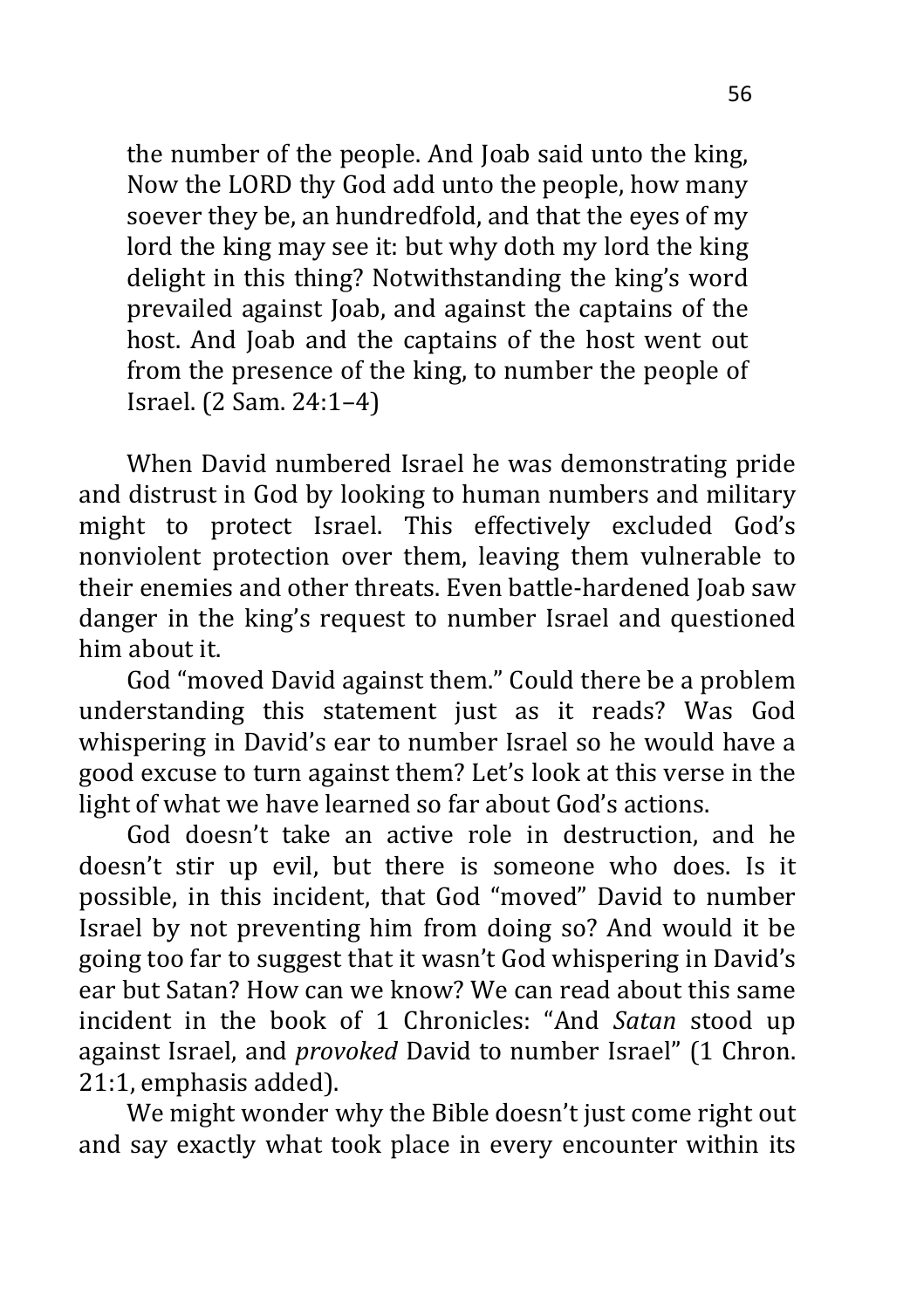pages; wouldn't that make Bible study much simpler? Yes, it would. However, the communication problem between God and humankind has never been because of God's lack of understanding, but because of ours. God, in his wisdom, gives us the choice to either accept or reject the truth about him. The Bible was written with this important principle in mind. When we have the opportunity to understand saving truth about God and we reject it, more light will only drive us further from him. The Bible's surface ambiguity allows for opposing interpretations for that reason. It is not in God's character to convince us, against our will, to believe in him and his uncompromising love. At the same time, the Bible provides abundant evidence for those who *are* looking for our gentle God to find him.

And ye shall seek me, and find me, when ye shall search

for me with all your heart.

—Jeremiah 29:13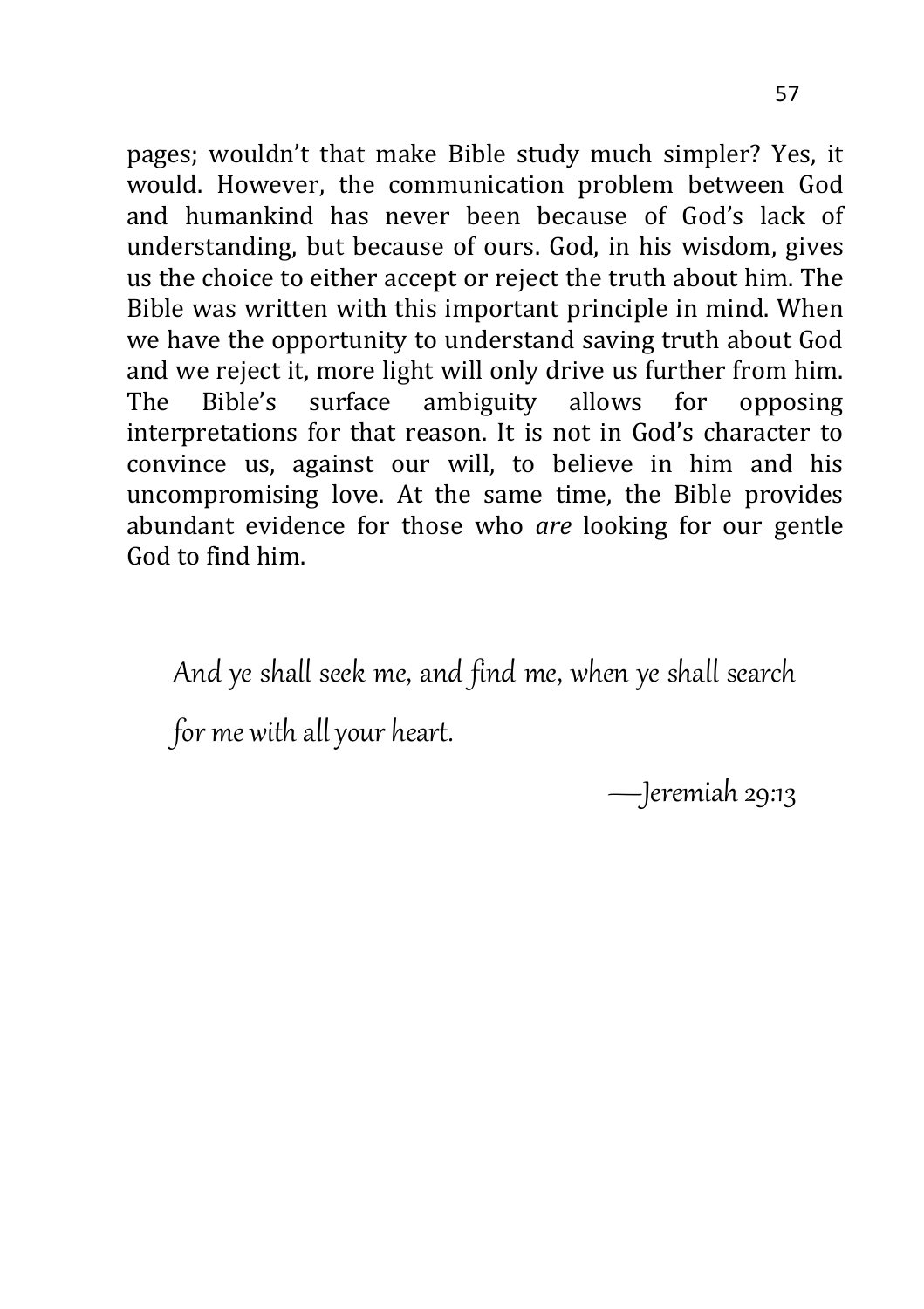# How God Wages War

 God wages war against evil with truth, love, mercy, and forgiveness.

He that committeth sin is of the devil; for the devil sinneth from the beginning. For this purpose the Son of God was manifested, that he might destroy the works of the devil. (1 John 3:8)

The devil's work from the beginning of his rebellion has been to accuse and misrepresent God. Jesus, the Son of God, destroyed the devil's work by demonstrating that his accusations against God were a lie.

Why do ye not understand my speech? even because ye cannot hear my word. Ye are of your father the devil, and the lusts of your father ye will do. He was a murderer from the beginning, and abode not in the truth, because there is no truth in him. When he speaketh a lie, he speaketh of his own: for he is a liar, and the father of it. (John 8:43–44)

Jesus affirms that the devil's primary weapon is his use of lies. It is "impossible for God to lie" (Heb. 6:18); he combats the devil's lies with truth.

Put on the whole armour of God, that ye may be able to stand against the wiles of the devil. For we wrestle not against flesh and blood, but against principalities, against powers, against the rulers of the darkness of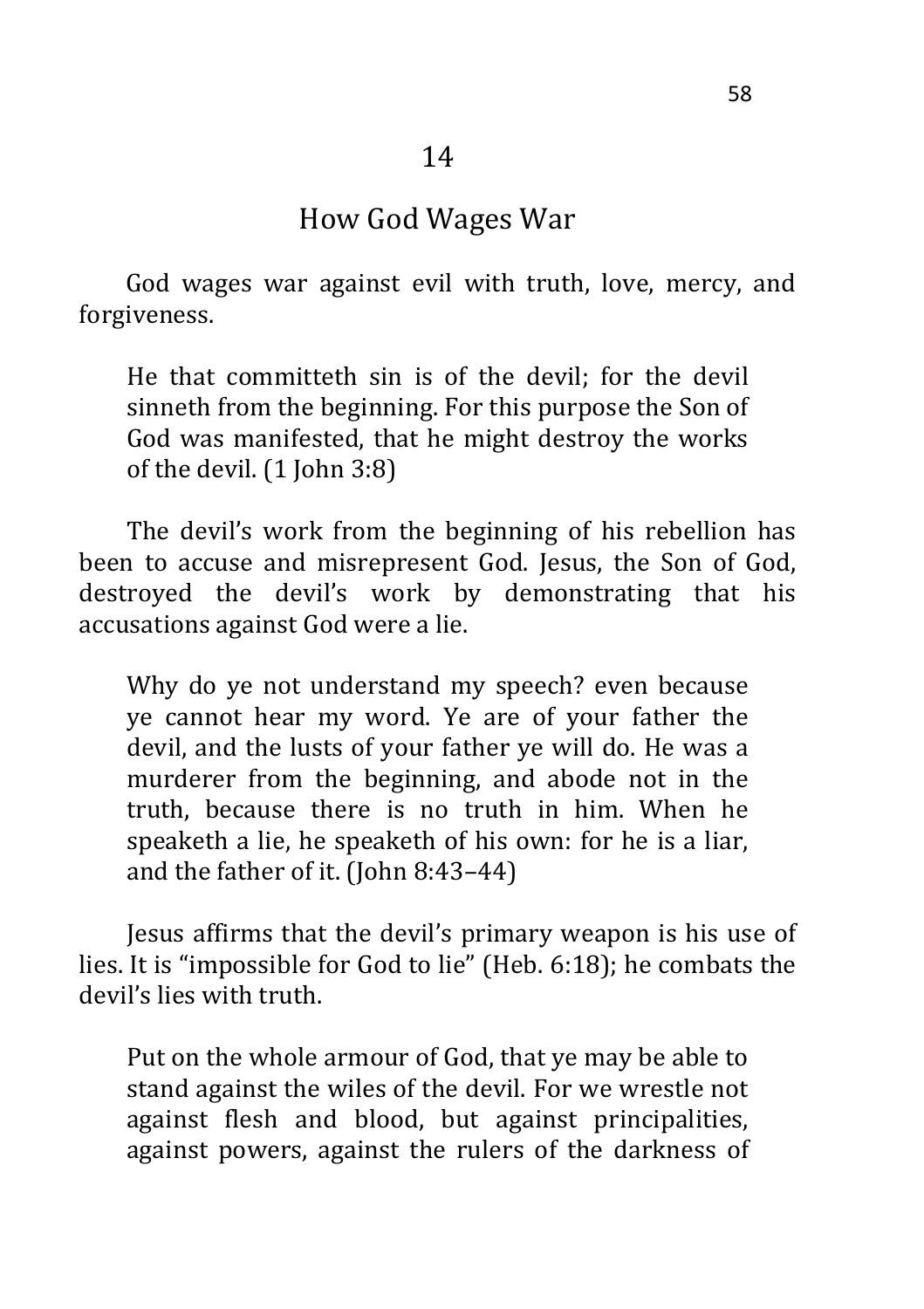this world, against spiritual wickedness in high places. Wherefore take unto you the whole armour of God, that ye may be able to withstand in the evil day, and having done all, to stand. Stand therefore, having your loins girt about with truth, and having on the breastplate of righteousness; And your feet shod with the preparation of the gospel of peace; Above all, taking the shield of faith, wherewith ye shall be able to quench all the fiery darts of the wicked. And take the helmet of salvation, and the sword of the Spirit, which is the word of God. (Eph. 6:11–17)

Jesus demonstrated for us the use of the armor of God: the good news of the truth about God ("your loins girt about with truth"), his fulfillment of covenantal faithfulness ("the breastplate of righteousness"), the message of reconciliation to our Heavenly Father ("the gospel of peace"), the assurance of God's trustworthiness ("the shield of faith"), and the promise of eternal life to those freed from bondage to Satan and his lies ("the helmet of salvation"). We are also encouraged to take up the same weapon Jesus used—God's Word ("the sword of the Spirit").

Dearly beloved, avenge not yourselves, but rather give place unto wrath: for it is written, Vengeance is mine; I will repay, saith the Lord. Therefore if thine enemy hunger, feed him; if he thirst, give him drink: for in so doing thou shalt heap coals of fire on his head**.** Be not overcome of evil, but overcome evil with good. (Rom. 12:19–21)

What *is* God's vengeance? He overcomes evil with good, and he invites his children to do the same. Treating our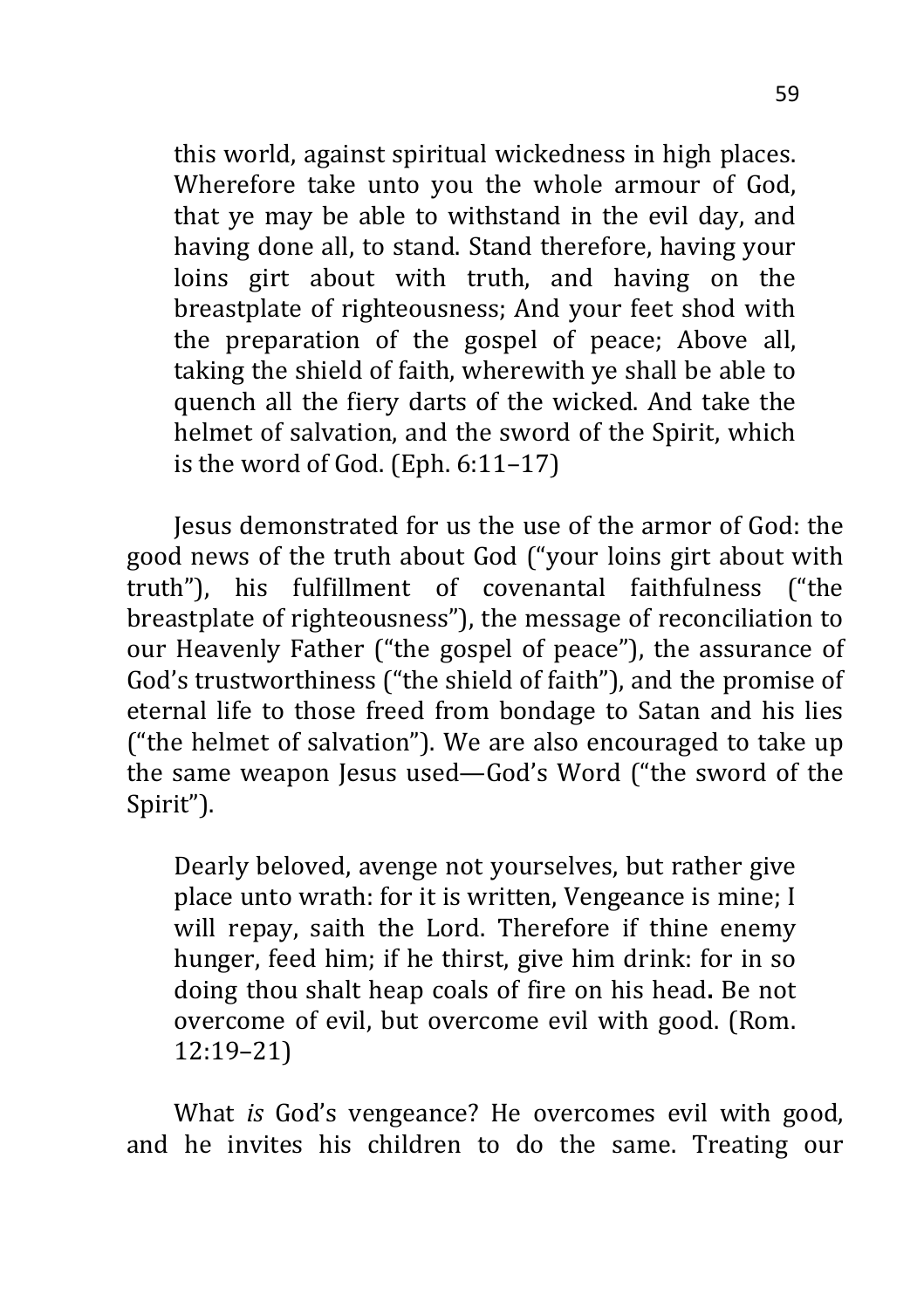enemies with kindness rather than with retaliation is likened to heaping "coals of fire" on their heads. To retaliate against an enemy is to be overcome by evil. However, there *is* a way to effectively overcome evil—"with good." That's God's way of doing battle.

Then said Jesus, Father, forgive them; for they know not what they do. (Luke 23:34)

These words of Jesus are for our benefit. The Father does not need any persuasion to forgive. The problem is not with God, but with us. We think that God is like us. When Jesus spoke the words, "Father, forgive them; for they know not what they do," he was speaking not only on behalf of those who hung him on the cross; he was speaking on *our* behalf as well. God wants us to know that he understands our predicament (we don't know what we are doing); he still loves us unconditionally and is working tirelessly to save us.

But the fruit of the Spirit is love, joy, peace, longsuffering, gentleness, goodness, faith, Meekness, temperance: against such there is no law.

—Galatians 5:22‐23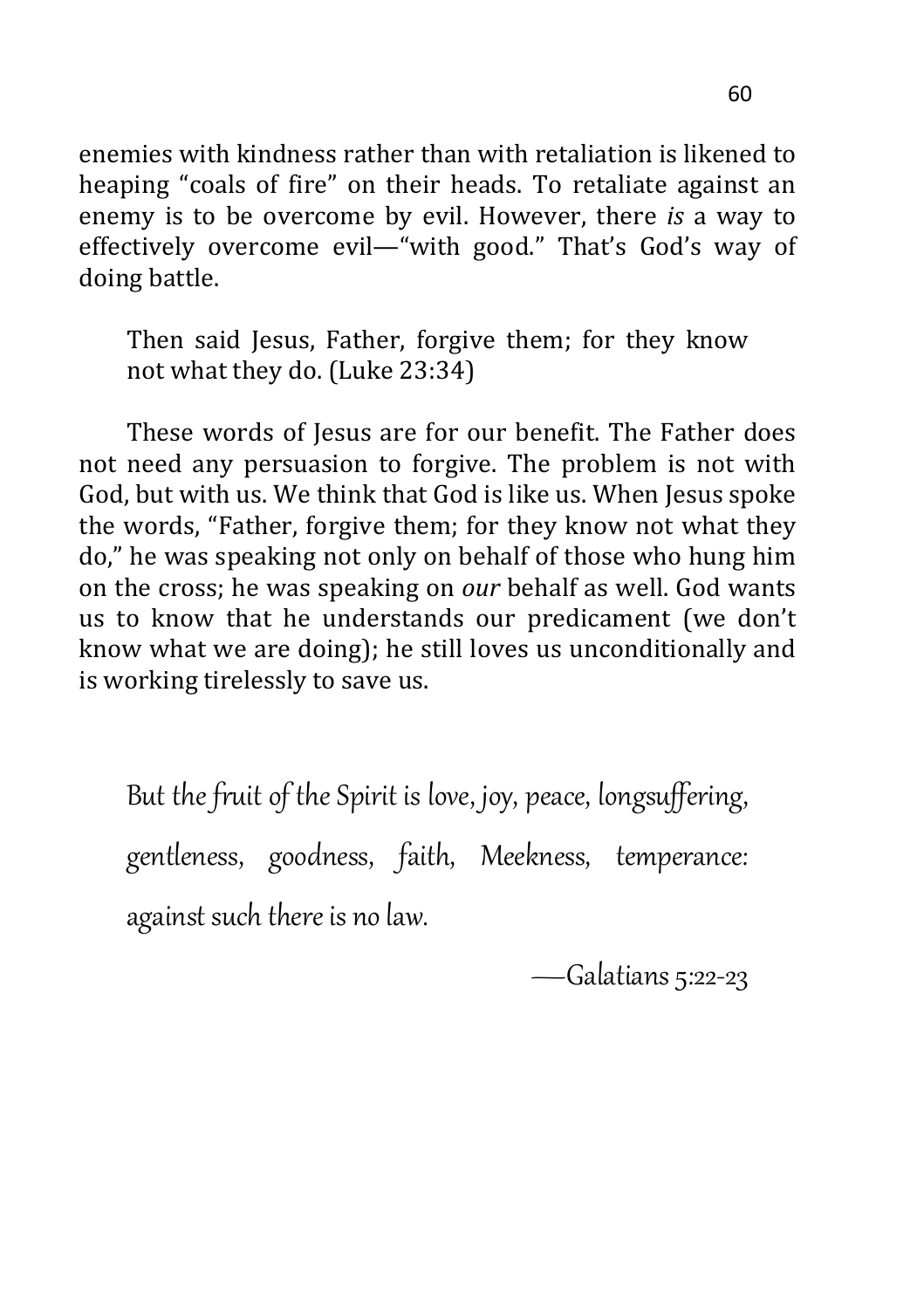# Sodom and Gomorrah

The destruction of Sodom and Gomorrah is thought of as the classic example of an angry God raining down death and destruction on a wicked people. If we take the account in the Bible just as it reads, what appears to happen is the following: The two cities are situated in a prosperous agricultural and trade area, and life becomes relatively easy for the inhabitants. The people have a good deal of leisure time and ungodly activities become commonplace. God looks down from heaven and is angered by the extent of their wickedness. He refrains from taking any action for a while, but the depravity finally becomes so bad that God's patience is exhausted. He sends a warning to righteous Lot and his family to leave Sodom. Then, in a spectacular display of wrath, God rains down fire and brimstone out of heaven. Men, women, and children meet a horrible death. Sodom and Gomorrah are annihilated, and God's vengeance is satisfied.

Now, let's take another look at this same event with the understanding that God does not take an active role in destruction. Picture the two cities with the self-serving inhabitants enjoying their prosperity and pleasures: "Behold, this was the iniquity of thy sister Sodom, pride, fulness of bread, and abundance of idleness was in her and in her daughters, neither did she strengthen the hand of the poor and needy" (Ezek. 16:49). The people are unaware that beneath their cities (which are built in a geologically unstable area) explosive forces are building (See Genesis 14:10). They are also unaware that the invisible God, whom they are rejecting, is also the same God who has, up to this point in time, protected them from calamity. The day finally arrives when God must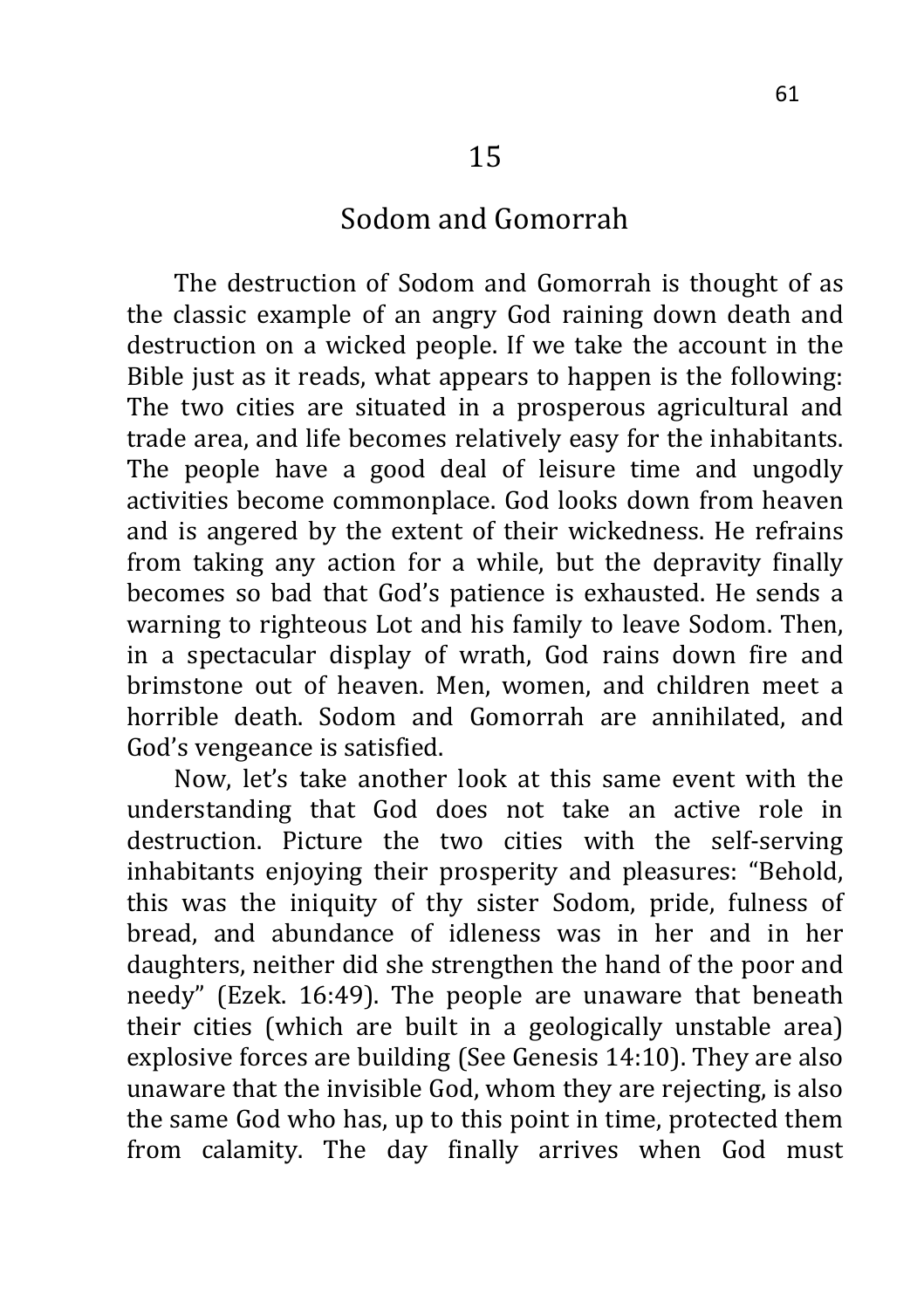acknowledge their desire for independence from him. To uphold their freedom, he reluctantly *lets* them go, leaving them unshielded from the forces of nature out of his control. The fissures beneath the earth's surface rip upward spewing molten rock thousands of feet into the air and raining down "brimstone and fire from the LORD out of heaven" (Gen. 19:24*)*, destroying Sodom and Gomorrah in a matter of minutes.

God's *act* in destroying the two cities was giving the inhabitants genuine freedom—including the freedom to make choices with catastrophic consequences: "I call heaven and earth to record this day against you, that I have set before you life and death, blessing and cursing: therefore choose life, that both thou and thy seed may live: That thou mayest love the LORD thy God, and that thou mayest obey his voice, and that thou mayest cleave unto him: for he is thy life, and the length of thy days" (Deut. 30:19–20).

Sickness, accidents, death, wars, natural disasters, and so forth occur for many reasons. Often *we* are directly responsible, sometimes Satan is, and sometimes the postdiluvian forces of nature are to blame. More often some combination of contributing factors is involved. Because we can't see clearly *why* a particular instance of suffering took place, we are inclined to blame God for it. Is that fair? Is it reasonable? Our propensity to shift blame has been around a long time. When and where did this evasion of responsibility begin? "And the man said, The *woman* whom *thou* gavest to be with me, *she* gave me of the tree, and I did eat. And the LORD God said unto the woman, What is this that thou hast done? And the woman said, *The serpent* beguiled me, and I did eat" (Gen. 3:12–13, emphasis added).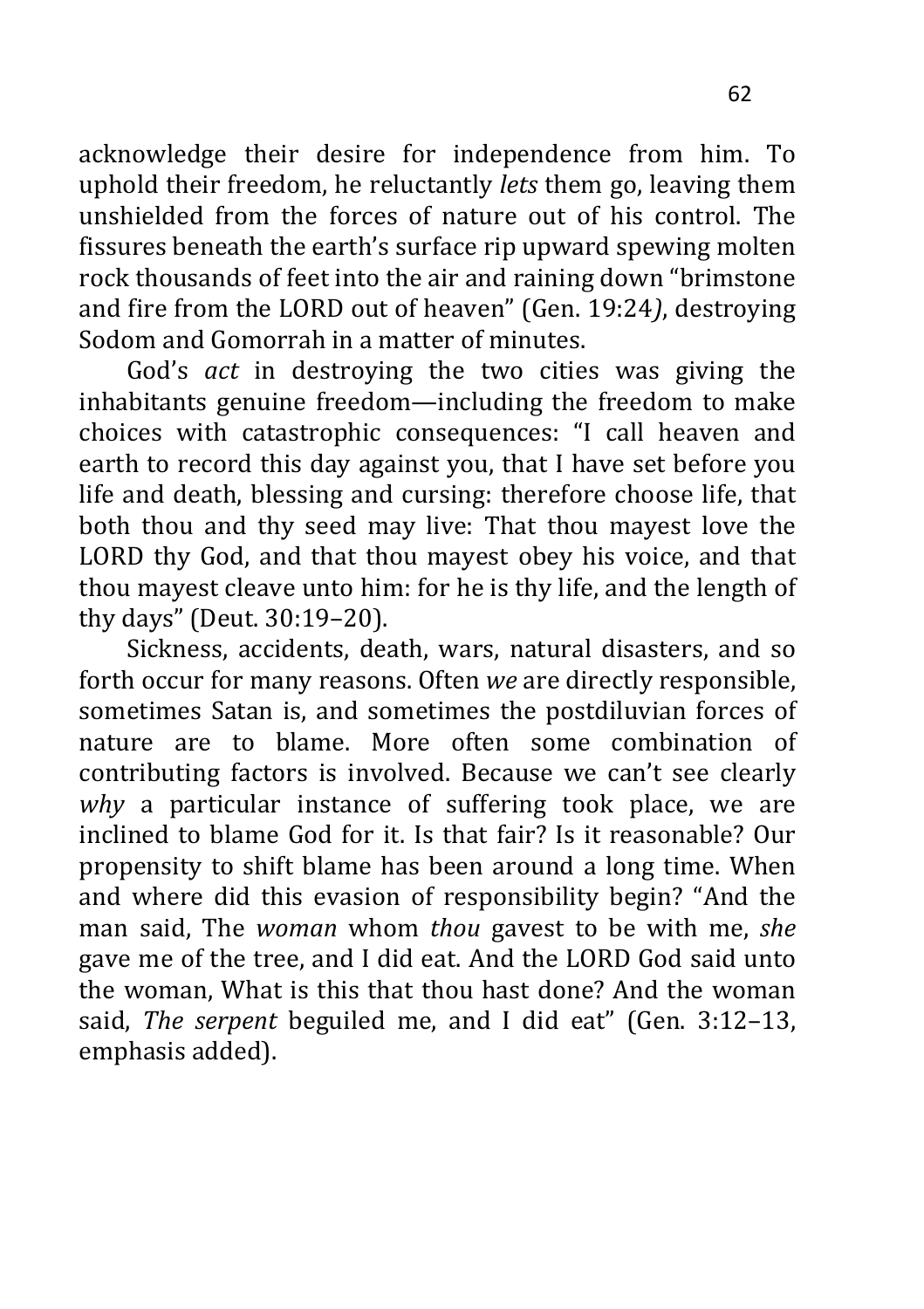Thy mercy, O LORD, is in the heavens; and thy faithfulness reacheth unto the clouds. Thy righteousness is like the great mountains; thy judgments are a great deep: O LORD, thou preservest man and beast. How excellent is thy lovingkindness, O God! therefore the children of men put their trust under the shadow of thy wings.

—Psalm 36:5–7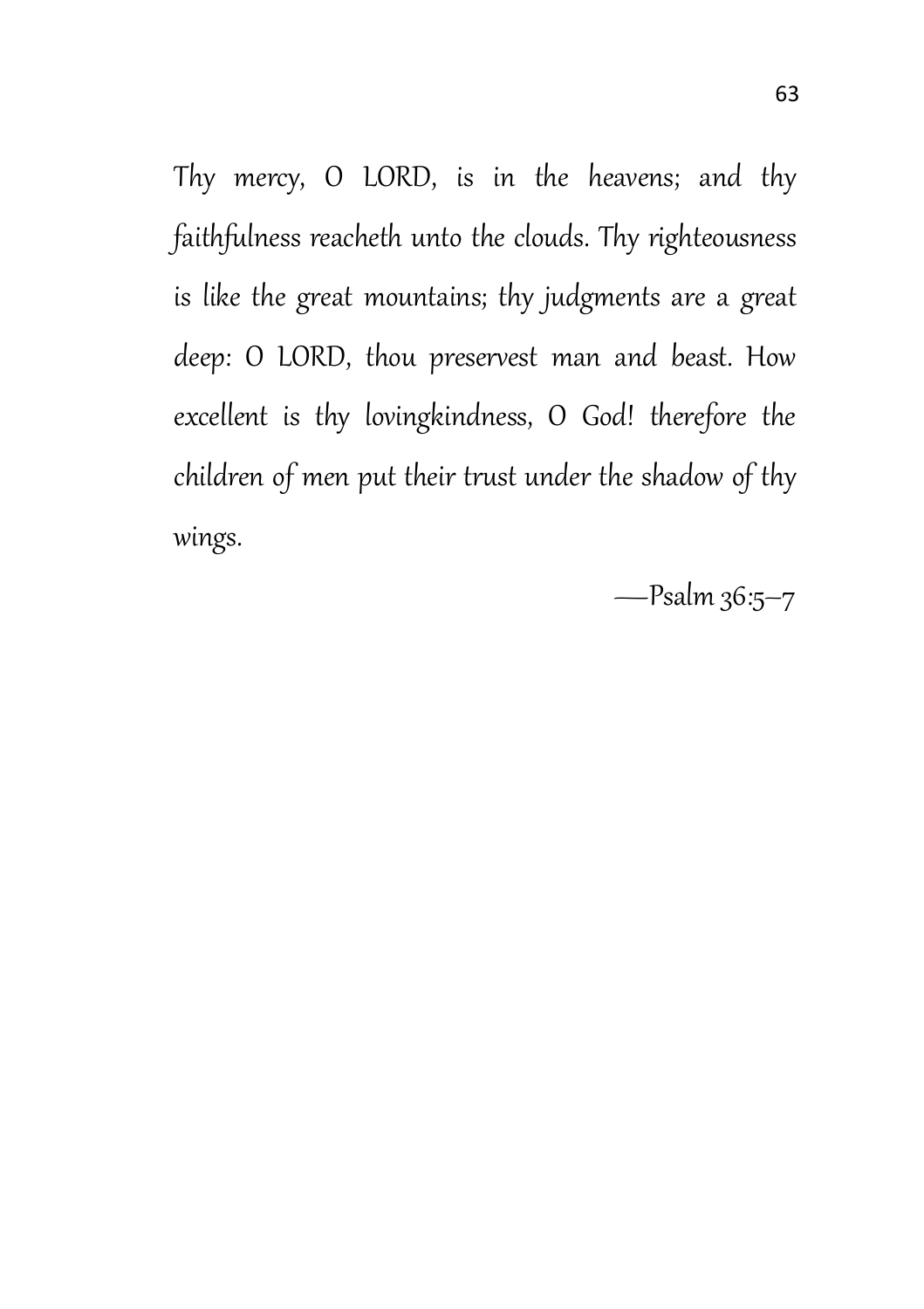#### What about the Flood?

What about the flood of Noah's day? If God is not the destroyer, what took place to bring about our world's largest cataclysm? What evidence can we find in the Bible and elsewhere to give us a reasonable explanation for what caused this massive worldwide flood?

And the LORD said, My spirit shall not always strive with man, for that he also is flesh: yet his days shall be an hundred and twenty years. (Gen. 6:3)

God was apparently looking ahead to a time when humankind would distance themselves so far from him that he would be compelled to let them go by loosening his sustaining hold on the forces of nature. We might wonder what finally prompted him to let go. Did God make a calculated decision to do so, or was another factor involved?

Imagine you have a neighbor who has a number of personal problems. He struggles financially, has several health issues, and is unable to walk more than a few blocks from home. On top of that, he doesn't own a car, making it difficult for him to run errands and get his needs met.

One day, in conversation with him, you learn of his lack of transportation and offer to drive him to the grocery store and other locations. Over the next few months, you give him rides in your car to doctor's appointments, the pharmacy, and the supermarket. This arrangement seems to be working well, and you are glad to help him.

Then one warm summer day this same neighbor shows up at your door in what appears to be an agitated frame of mind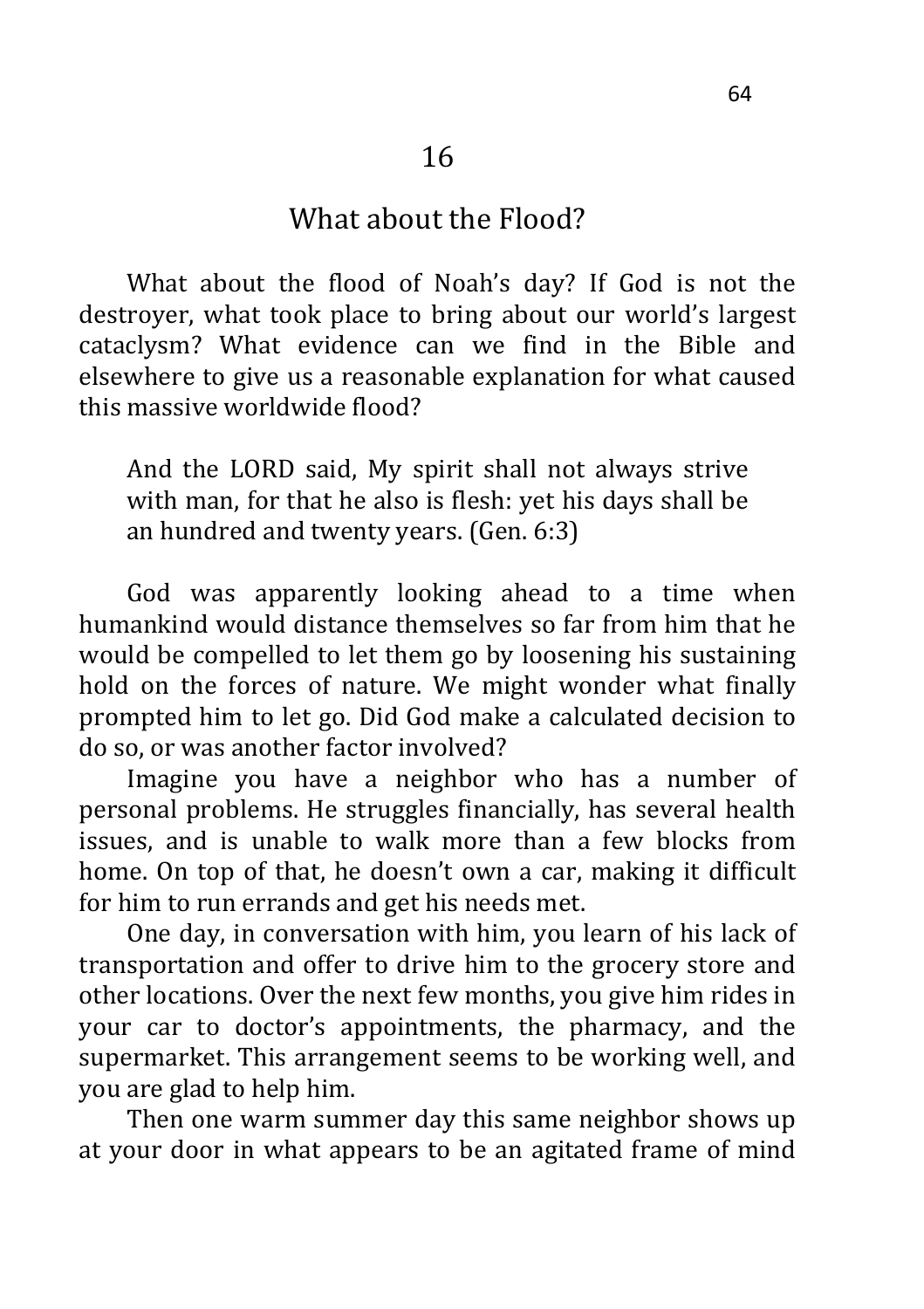and asks you to drive him to a bank across town. You notice he is carrying a paper bag, a ski mask, and what looks like a handgun wrapped in a sock. What would you do? Would you grab your car keys and cheerfully rush out the door to chauffeur your friend to his destination and back?

All of us have lines we are not willing to cross. These lines pertain to moral, ethical, and personal boundary issues. Isn't it reasonable to believe that God also has lines *he* won't cross—or *can't*?

And God saw that the wickedness of man was great in the earth, and that every imagination of the thoughts of his heart was only evil continually. The earth also was corrupt before God, and the earth was filled with violence. And God looked upon the earth, and, behold, it was corrupt; for all flesh had corrupted his way upon the earth. And God said unto Noah, The end of all flesh is come before me; for the earth is filled with violence through them; and, behold, I will destroy them with the earth. (Gen. 6:5, 11–13)

What was our world like just prior to the flood? God revealed to Noah, "the earth was filled with violence *through them*" (v 13, emphasis added). Because of humankind's violence, the earth itself had been *storing up* violence. Extraordinarily violent forces were soon to be unleashed in the coming cataclysm. Human society was in moral collapse: "And God looked upon the earth, and, behold, it was corrupt; for all flesh had corrupted his way upon the earth."

How many loyal followers did God have during this particularly dark time in history? Noah alone is mentioned in the Bible. What brought about this sad state of affairs? Humankind's thoughts were "only evil continually." How does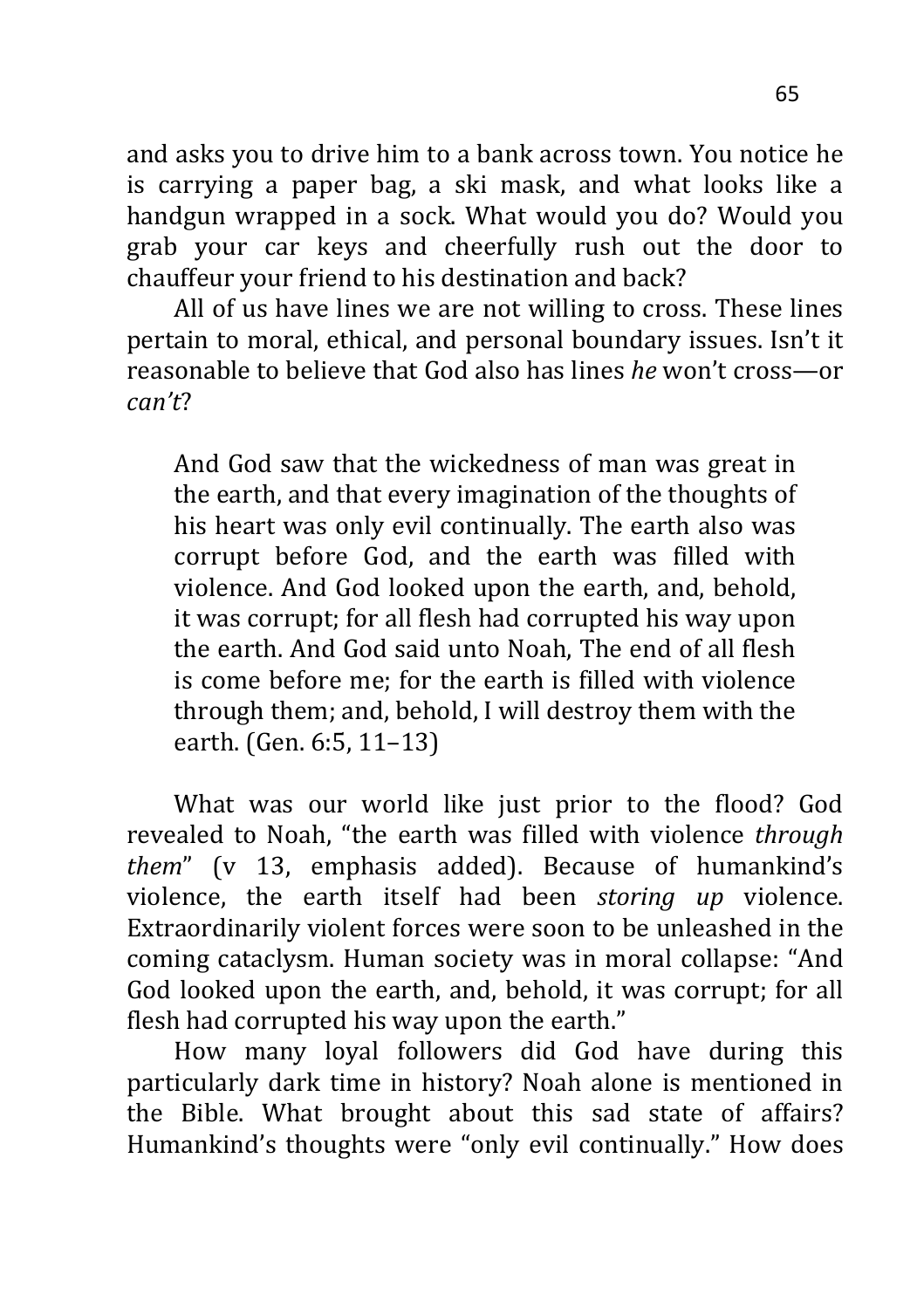the Bible define evil? When Adam and Eve ate the fruit of the "tree of the knowledge of good and evil" (Gen. 2:17), their change of mind about God's goodness perfectly defines *what evil is*. Our first parents' distorted picture of our gentle God is what the world inherited. The violent inhabitants of the antediluvian world imagined that God condoned their violence. What was God's response? "It grieved him at his heart" (Gen. 6:6).

Humankind had pushed God right up to the line he *couldn't* cross without becoming an involuntary participant in the violence himself. God was compelled to loosen his hold on the natural world. When the 120-year period had ended, and the passengers were safely in the ark, the rain began to fall, pouring down torrents for forty days and forty nights. What triggered this massive deluge? We find important clues in the first chapter of Genesis:

And God said**,** Let there be a firmament in the midst of the waters, and let it divide the waters from the waters. And God made the firmament, and divided the waters which were under the firmament from the waters which were above the firmament: and it was so. And God called the firmament Heaven*.* (Gen. 1:6–8)

What is a firmament? Firmament means an expanse, a vault, or a dome. A dome refers to a covering over the earth suspended or fixed in the heaven or atmosphere. The passage goes on to describe this dome as separating the waters, with a significant amount of water *above* the dome.

A massive covering of atmospheric water vapor encircled the entire earth like a gigantic greenhouse giving our world an even and mild tropical climate from the North Pole to the South Pole. Fossilized remains of warm-climate plants and animals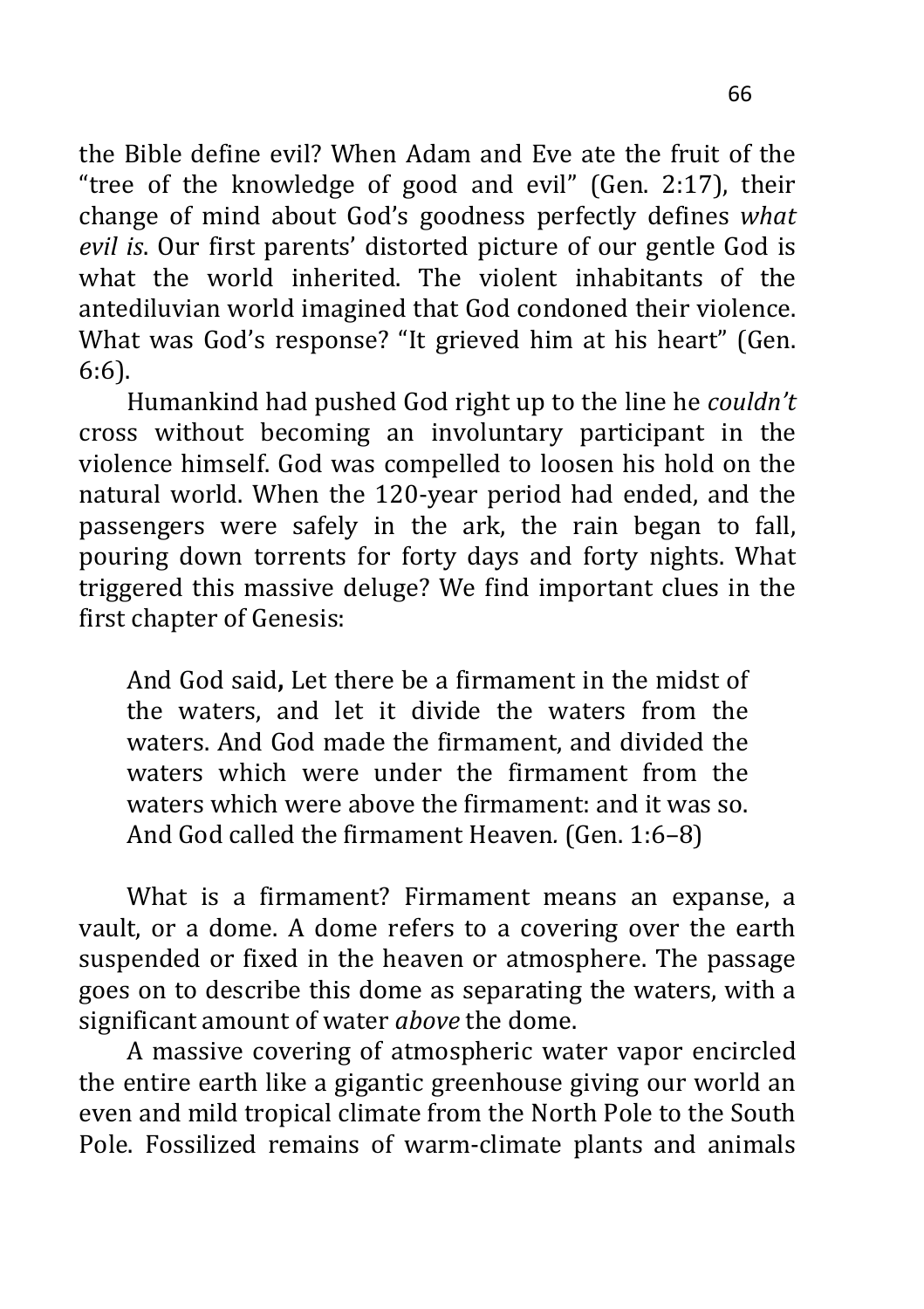have been found in polar regions giving evidence that such a climate once existed on our planet. The Bible also gives another important clue about the climate of the earth in those early days:

These are the generations of the heavens and of the earth when they were created, in the day that the LORD God made the earth and the heavens, And every plant of the field before it was in the earth, and every herb of the field before it grew: for the LORD God had not caused it to rain upon the earth, … But there went up a mist from the earth, and watered the whole face of the ground. (Gen. 2:4–6)

These verses suggest a world very different from the one we are familiar with today. "The LORD God had not caused it to rain upon the earth … But there went up a mist from the earth, and watered the whole face of the ground." The earth had a moist yet warm and exceptionally even climate, with no abrupt temperature changes. With such even temperatures there would have been no thunderstorms, no tornadoes, no hurricanes, no hail, or snow, and apparently not even rain. It is also likely that the surface of the earth itself was much more level than it is today, with no towering mountains or deep sea canyons. In addition, much less of the earth's surface would have been covered with water.

What kept all the water suspended in the atmosphere, and what was the mechanism that triggered the deluge to begin? We know from simple observation that heat causes water to rise. Water heated in a kettle on the stove escapes out of the spout as evaporation. Bodies of water on our planet give up a massive volume of water molecules every day. The more heat that is applied, the faster they escape. Relatively few water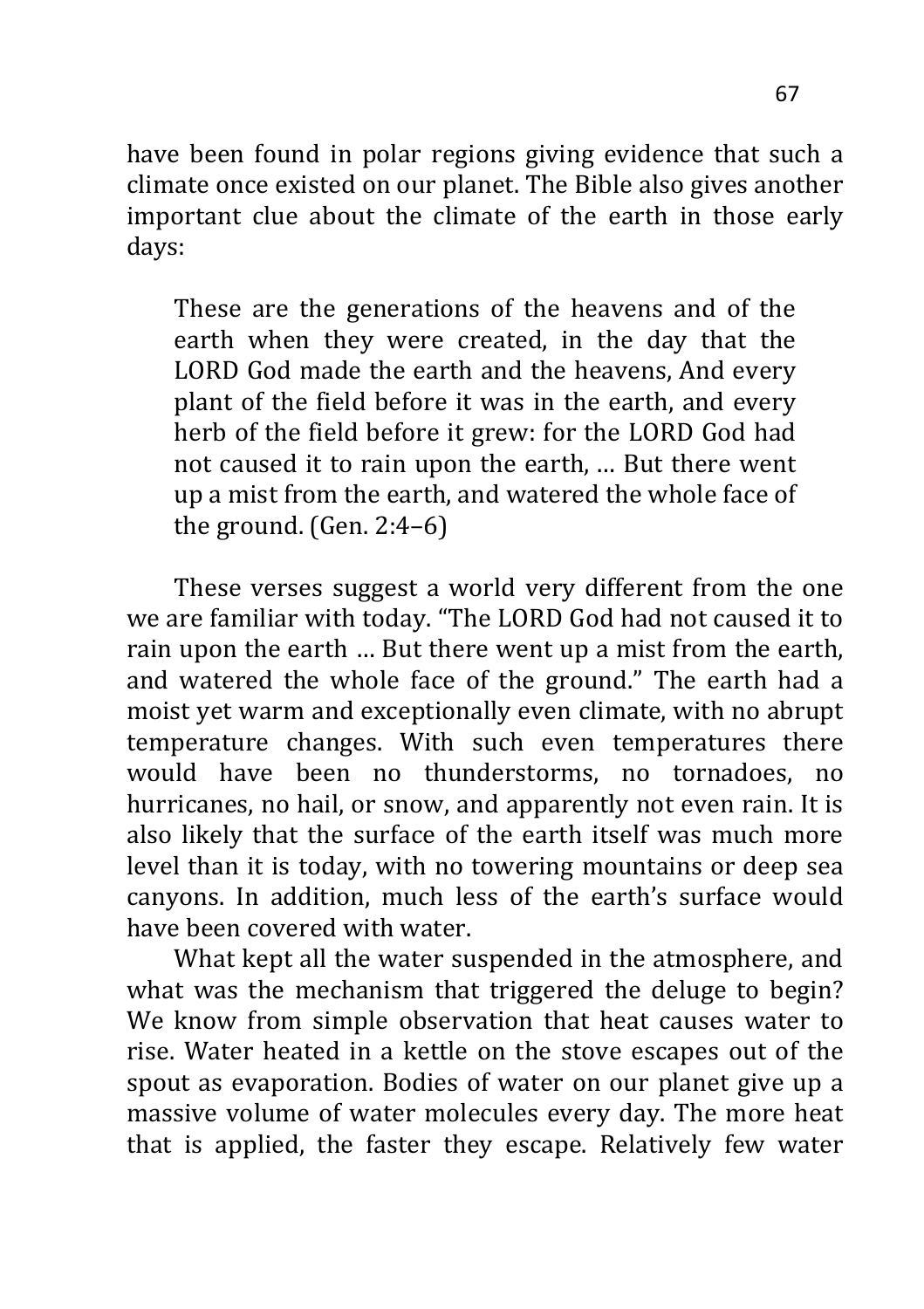molecules evaporate from the surface of a frozen lake in midwinter compared to a hot summer day.

What if there was more heat energy available before the flood; wouldn't that have supported more water in the atmosphere? Our earth gets virtually all of its heat energy from our sun. Without it our world would become ultra-frozen with a surface temperature approaching absolute zero.

When God created our world, he put into operation an amazingly precise heat-energy system able to suspend a massive quantity of water in the atmosphere. The sun would have been a key mechanism in the operation of this system. It is also reasonable to believe that the sun before the flood put out *more* heat than it does today. If this is true, then it is reasonable to believe that when God was compelled to loosen his hold on the natural world the sun's energy output would have been affected.

The delicate balance in the atmosphere was disrupted, and "In the six hundredth year of Noah's life, in the second month, the seventeenth day of the month, the same day were all the fountains of the deep broken up, and the windows of heaven were opened. And the rain was upon the earth forty days and forty nights" (Gen. 7:11–12). History's first raindrops began falling, eventually pouring down thousands of cubic miles of water on the earth.

Geological instability coincided with the atmospheric instability causing increased water pressure in underground reservoirs: "The same day were all the fountains of the great deep broken up" (Gen. 7:11). These "fountains" contributed much additional flood water.

Only the eight people in the ark survived the flood: Noah and his family. Numerous animal species were also aboard the massive ship for the purpose of repopulating the world with each kind of animal after the flood.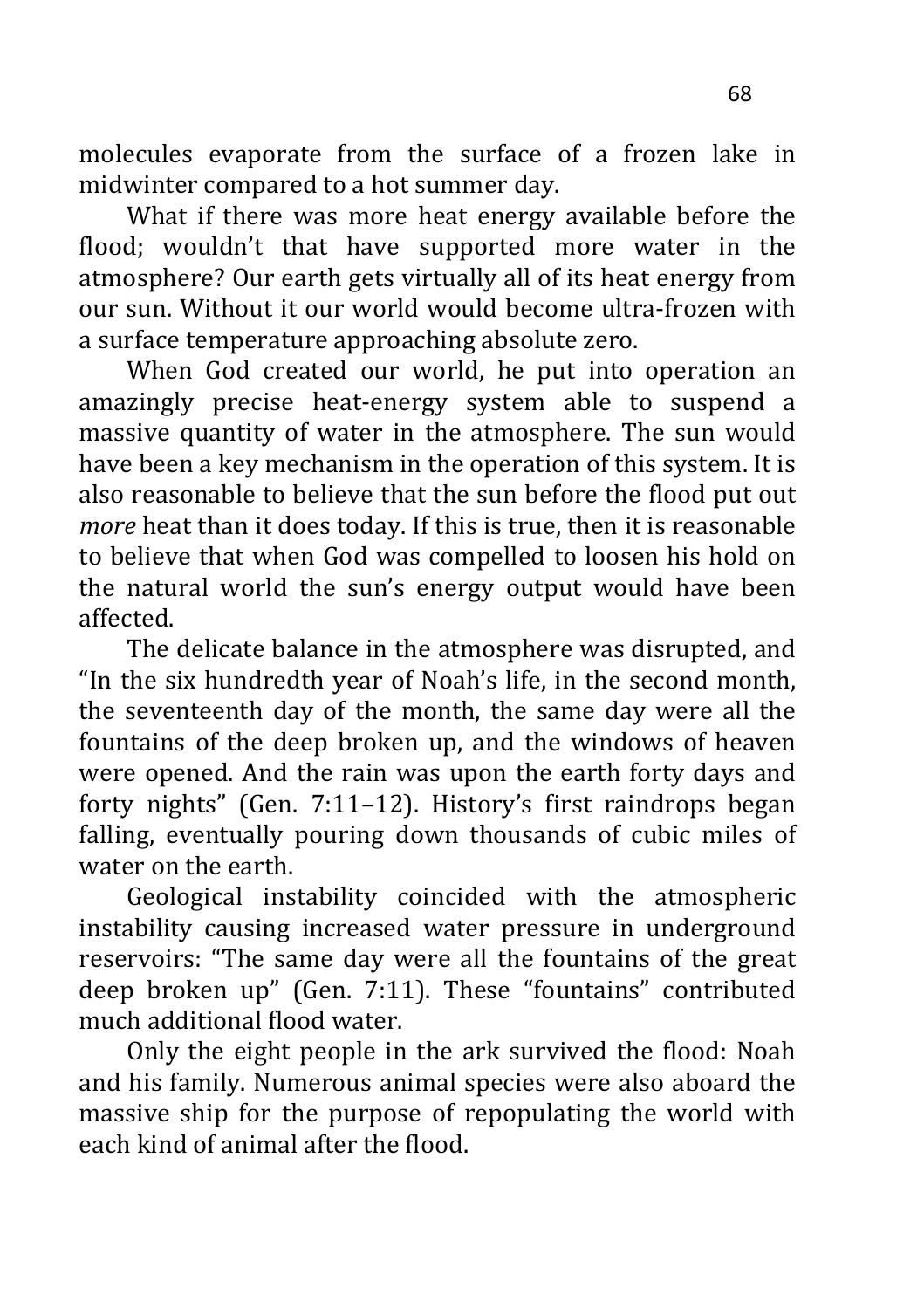The fossilized remains of the ark are preserved in a national park dedicated to the site of the ark in Eastern Turkey, near the small city of Dogubayazit. This extraordinary archaeological discovery, in the mountains of Ararat, is compelling evidence that the Biblical account of the great flood is *not* a fable, but reliable history of the only worldwide natural disaster:

And the waters returned from off the earth continually: and after the end of the hundred and fifty days the waters were abated. And the ark rested in the seventh month, on the seventeenth day of the month, upon the mountains of Ararat.

—Genesis 8:3–4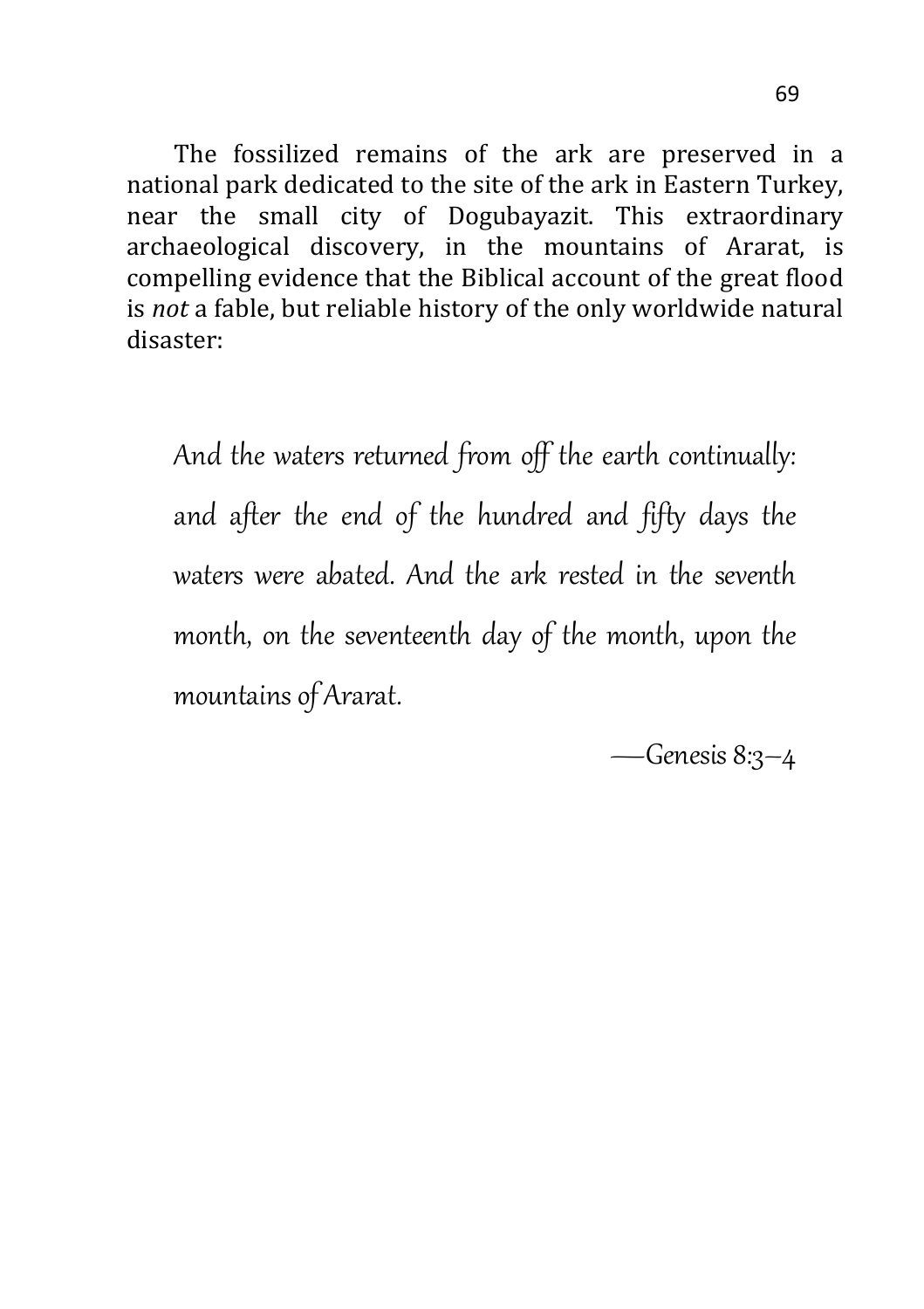# The Testimony of the Cross

By a correct understanding of God's actions in the Old Testament, we are assured that he does not destroy regardless of circumstances. However, the most compelling evidence that God does not come near the sinner to destroy him is found in the New Testament.

The belief that Jesus died for us on the cross is nearly universal among Bible students, although there are differing views as to how the death of Jesus saves us. Nevertheless, most believe that when Jesus died on the cross, he experienced what we are destined to experience without his self-sacrificing intervention on our behalf.

If this is true, then we would expect to find that Jesus died the same way we would have to die in relation to what God "does" to bring about death. If we believe it is God who destroys the sinner, then we would also expect that God the Father came near to Jesus to kill him. Is this what we find? The gospel of Matthew gives a detailed account of the crucifixion of Christ. What were Jesus's last words just moments before his death? "My God, my God, why hast thou *forsaken* me?" (Matt. 27:46, emphasis added).

This verse reveals how Jesus died. God the Father allowed his Son to experience what every person who rejects his love will experience in the end—separation from him, the Life-Giver. God the Father did not kill Jesus—our sin did: "The wages of sin is death" (Rom. 6:23). Sin is perfectly capable of causing death all by itself, without any help from God. All life is from God with no exceptions. All death is the consequence of sin with no exceptions. To imagine that God is the source of death is *illogical*—with no exceptions.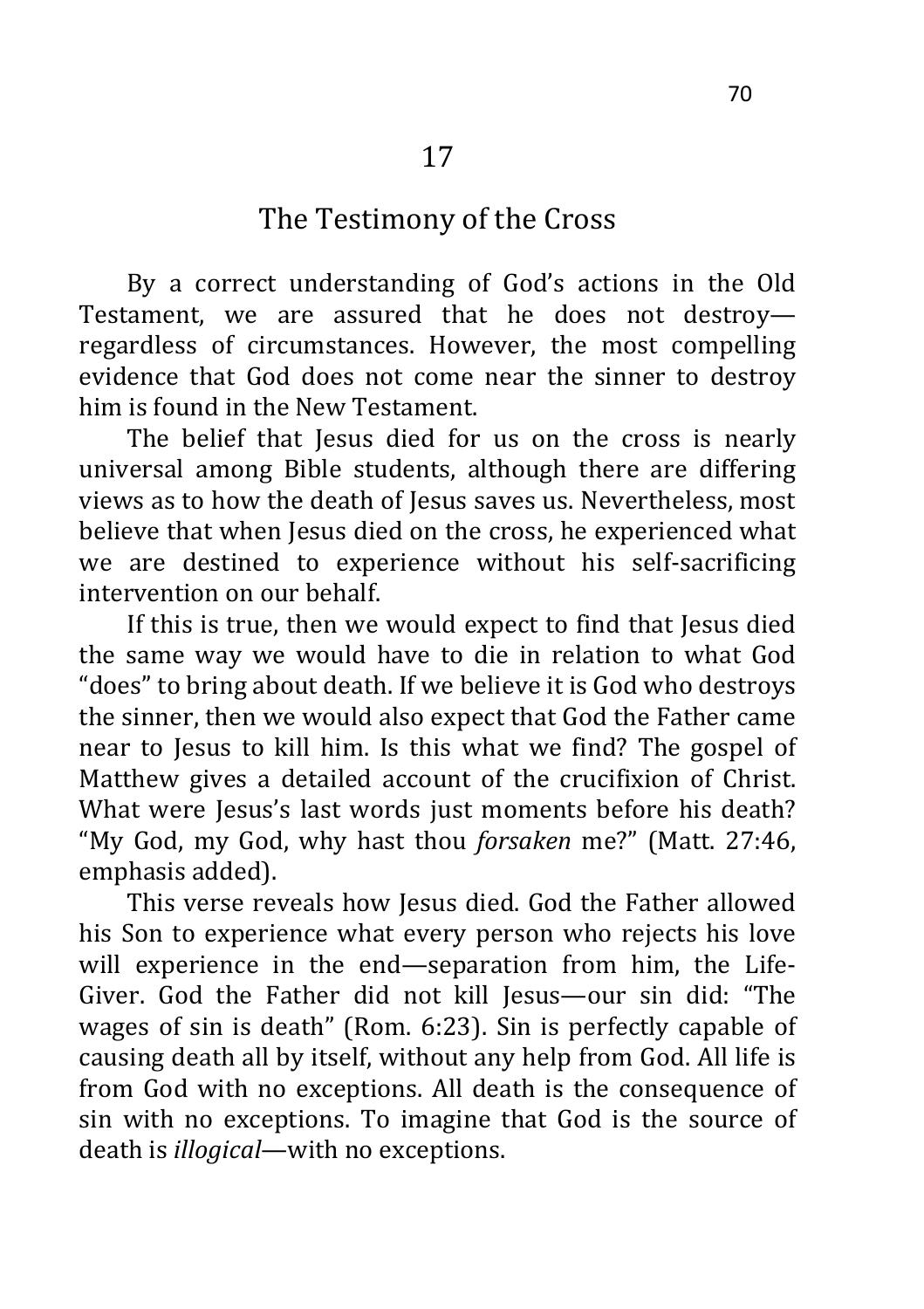It is not possible in this small volume to examine every account of destruction and suffering that are attributed to God. However, the passages we have examined are a key to a correct understanding of God's role in death and disasters in the Bible. The Bible interprets the Bible. When scripture pulls back the curtain in a particular passage to make clear what God's actions are, we can use that as a key to understand other passages that are not as clear (as when two Bible passages seem to contradict each other). In addition, the words of God about himself are worthy of special consideration, for example: "I am the LORD, I change not" (Mal. 3:6). Finally, the truth about God, that Jesus taught and demonstrated, is an accurate roadmap for navigating the entire Bible from Genesis to Revelation.

That Christ may dwell in your hearts by faith; that ye, being rooted and grounded in love, May be able to comprehend with all saints what is the breadth, and length, and depth, and height; And to know the love of Christ, which passeth knowledge, that ye might be filled with all the fulness of God.

—Ephesians 3:17–19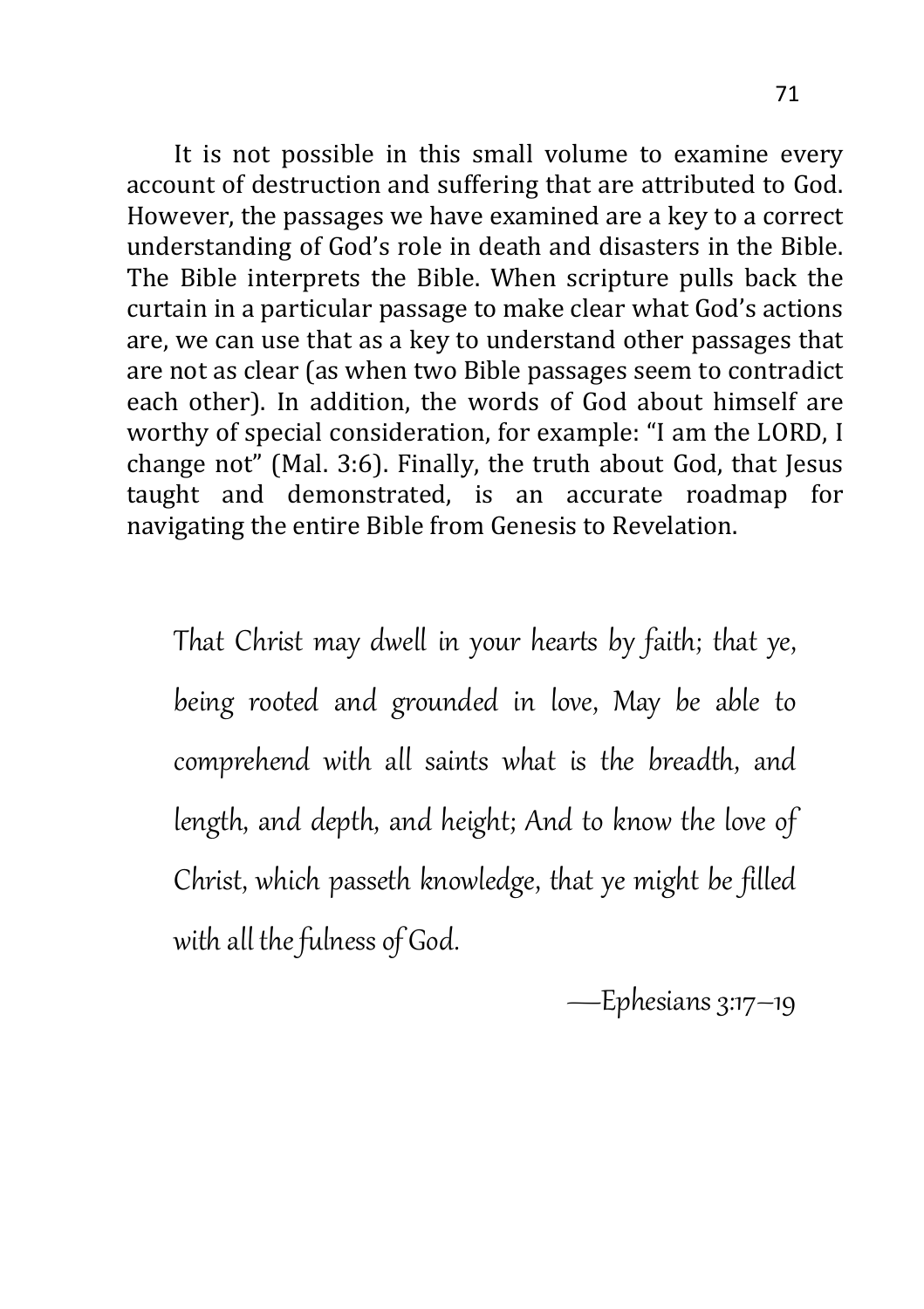# God Is Not a Tyrant

There is wonderful news for everyone who has been exposed to the doctrine of an eternally burning hell. This doctrine is not supported by a thorough study of the Bible. Scripture describes death as an unconscious state. It is a temporary *sleep* that will last only until the resurrection. After that time, all who have resisted reconciliation to God will reap, as the natural consequence, eternal nonexistence.

To find support for an ever-burning place of torment in the Bible, we must do so by literalizing words that are meant to be symbolic. The word *fire* can have either a literal or a symbolic meaning. In the book of Daniel, when Nebuchadnezzar had Shadrach, Meshach, and Abednego thrown into the burning fiery furnace, it was obviously a literal fire they experienced. When John the Baptist, who baptized with water, said Christ would baptize with the Holy Spirit and with fire, he was obviously *not* referring to literal fire, but was using the word *fire* figuratively.

"Our God is a consuming fire," and "God is love" (Heb. 12:29, 1 John 4:16). Are these two definitive statements about God in conflict? Only if we think of the fire as a literal fire. Fire is a chemical reaction. Is God a chemical reaction? These statements are in perfect harmony if we understand the effect that God's love has on a person. God's love consumes selfishness. Selfishness is the opposite of genuine love. If we are open to God's love, that same love will come into us consuming the deadly selfishness in our hearts. This is a life-giving experience.

If we resist God's love, clinging instead to our own selfishness, that same love will be a source of torment. We will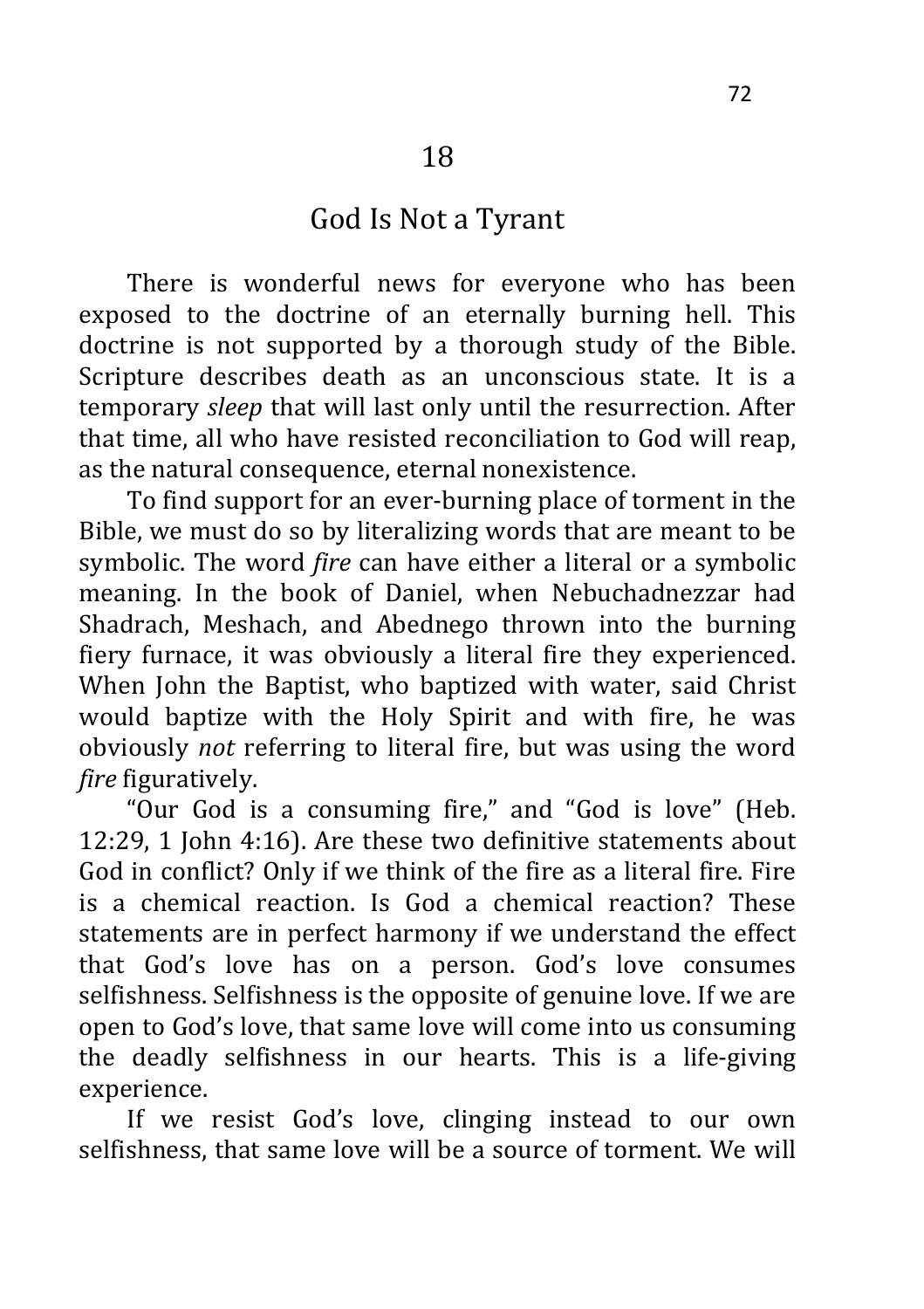seek to move away from it and even flee or hide from God. That was the experience of Adam and Eve after they believed the serpent's lie about God. Understood in this way, we can see that God's love *is* the consuming fire.

Jesus's parable of the rich man and Lazarus is sometimes used to support the doctrine of a literal place of torment:

There was a certain rich man, which was clothed in purple and fine linen, and fared sumptuously every day: And there was a certain beggar named Lazarus, which was laid at his gate, full of sores, And desiring to be fed with the crumbs which fell from the rich man's table: moreover the dogs came and licked his sores. And it came to pass, that the beggar died, and was carried by the angels into Abraham's bosom: the rich man also died, and was buried; And in hell he lift up his eyes, being in torments, and seeth Abraham afar off, and Lazarus in his bosom**.** And he cried and said, Father Abraham, have mercy on me, and send Lazarus, that he may dip the tip of his finger in water, and cool my tongue; for I am tormented in this flame. But Abraham said, Son, remember that thou in thy lifetime receivedst thy good things, and likewise Lazarus evil things: but now he is comforted, and thou art tormented. And beside all this, between us and you there is a great gulf fixed: so that they which would pass from hence to you cannot; neither can they pass to us, that would come from thence. Then he said, I pray thee therefore, father, that thou wouldest send him to my father's house: For I have five brethren; that he may testify unto them, lest they also come into this place of torment. Abraham saith unto him, They have Moses and the prophets; let them hear them. And he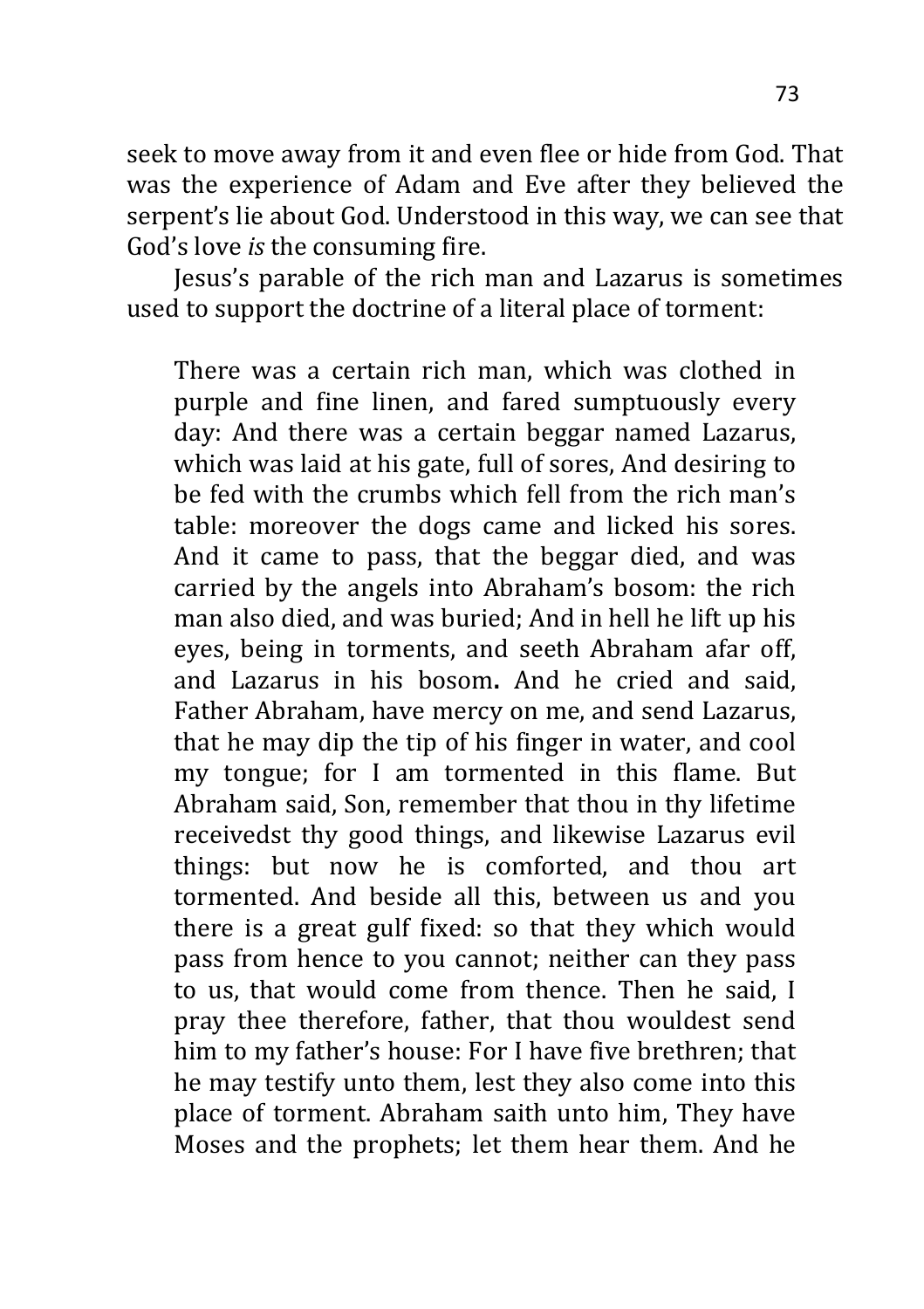said, Nay, father Abraham: but if one went unto them from the dead, they will repent. And he said unto him, If they hear not Moses and the prophets, neither will they be persuaded, though one rose from the dead. (Luke 16:19–31)

Jesus told this parable to illustrate the effect that selfishness and indifference has on a person. Jesus was addressing self-righteous Pharisees, and he wrapped his parable around commonly held misconceptions about the afterlife.

The Jews associated wealth with the blessing of God. In their minds a poor person, especially one who had some physical affliction, was cursed by God; the thought being that the person deserved his or her lot in life because of some spiritual deficiency or sin. The rich person, on the other hand, was assured of God's special favor. A person's wealth or status was, to the Pharisees' way of thinking, a measure of their right standing before God. Jesus gave them this parable to expose the fallacy of this narrow and cruel perspective.

First we will look at a few story details. After his death, Lazarus, the beggar, finds himself comfortably situated in "Abraham's bosom." The rich man also dies and ends up in hell suffering torment; he looks up and sees Abraham and Lazarus at a distance. A conversation follows between the rich man and "Father Abraham."

Now let's carefully examine this story by asking some thoughtful questions:

- Where are Abraham and Lazarus located in the story?
- If Abraham and Lazarus are in heaven or paradise, how is it possible that Abraham can carry on a conversation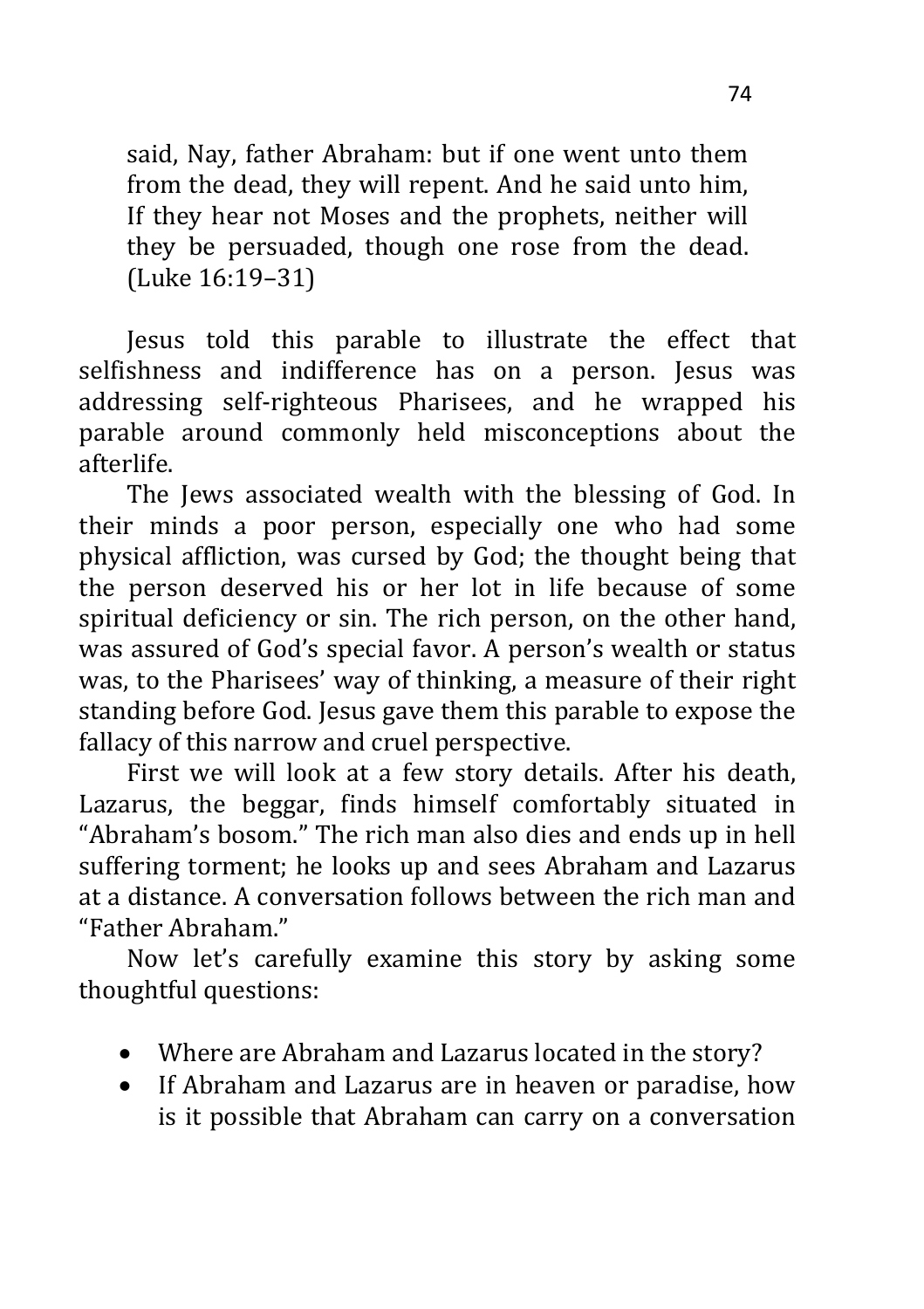with the rich man who is in hell, and how is it possible for the rich man to see them?

- If Abraham and Lazarus are in hell, what are they doing there?
- If Abraham and Lazarus are in neither heaven nor hell. where are they?
- How much relief would a few drops of water on the tongue provide to a person being tormented in a fiery hell?
- Can Lazarus see the rich man being tormented in hell and hear his pleas?
- How is Lazarus being comforted in Abraham's bosom?
- Is Lazarus comforted *despite* his apparent awareness of the rich man's suffering or *because* of it?
- Is Lazarus being encouraged to foster a callous indifference toward the rich man now that their situations are reversed?
- How wide is the "great gulf" that prevents travel between the two locations?
- How wide would this great gulf need to be to prevent communication between hell and the location of Abraham and Lazarus?
- How wide would this great gulf need to be to prevent awareness of the suffering of those being tormented in hell by those who are located on the comfortable side of the gulf? Three hundred yards? Three hundred miles? Would the universe be wide enough?
- Is it reasonable to conclude that because Jesus used a reference to hell in the parable of the rich man and Lazarus that he was lending support to the doctrine of an eternally burning hell?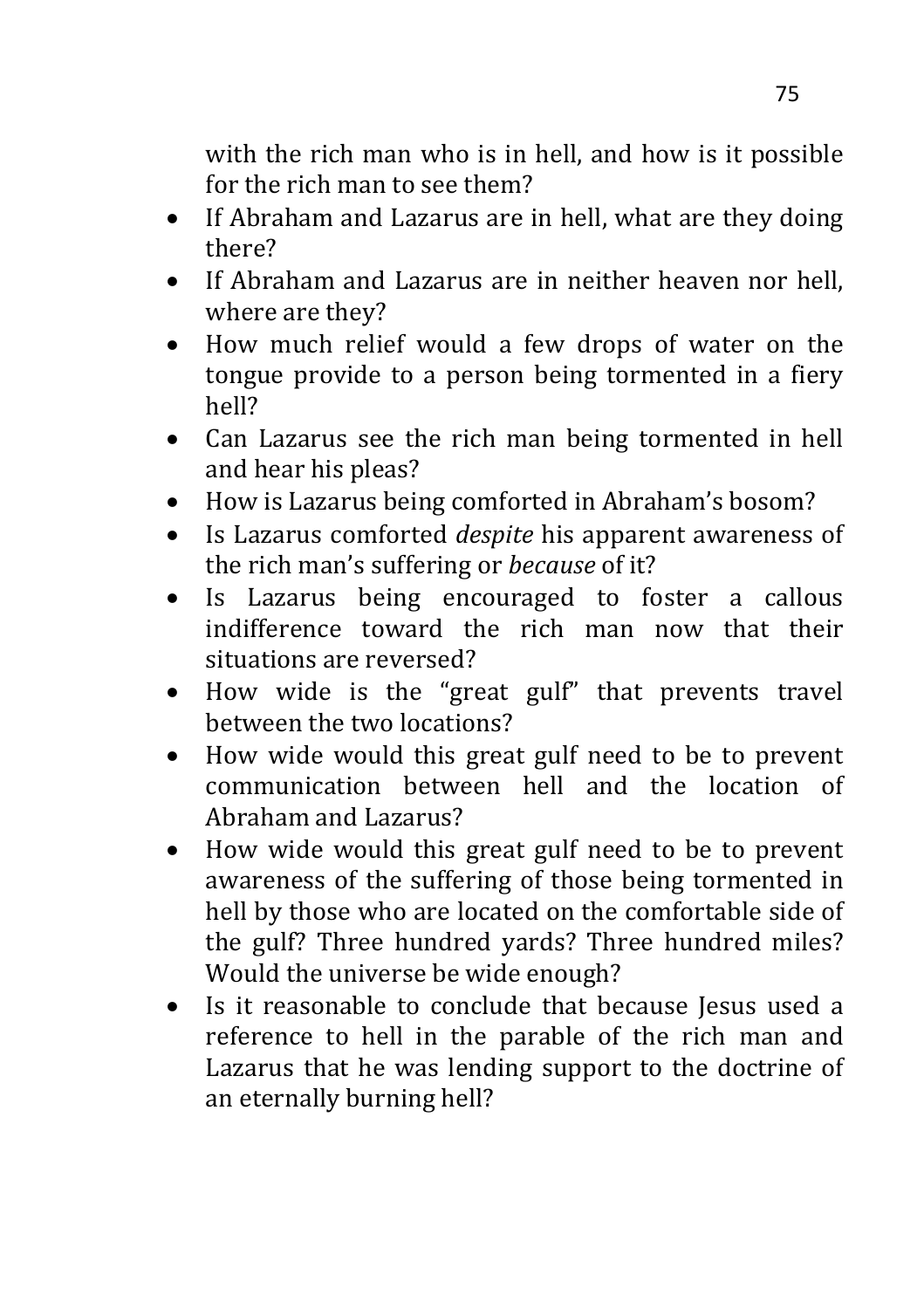Doesn't it seem *more* reasonable to conclude that Jesus brought the concept of an ever-burning place of torment into his parable to dispel this monstrous doctrine rather than to endorse it? Jesus was teaching that it would be impossible for those who will live for all eternity to have perfect peace and genuine happiness if there was a literal hell anywhere in the universe.

The doctrine that there is an eternal place of torment is a lie of Satan that paints our gentle, merciful, forgiving, and loving God as the worst tyrant imaginable and is calculated to drive us away from our Heavenly Father. There will *never* be a place of eternal torment. The Bible speaks instead of a day coming when all suffering will end—forever:

And I heard a great voice out of heaven saying, Behold, the tabernacle of God is with men, and he will dwell with them, and they shall be his people, and God himself shall be with them, and be their God. And God shall wipe away all tears from their eyes; and there shall be no more death, neither sorrow, nor crying, neither shall there be any more pain: for the former things are passed away. (Rev. 21:3–4)

Many often wonder in what form we will live eternally. Will we have human bodies as we have now, or will we live a bodiless existence? And, what *is* our soul?

And the LORD God formed man of the dust of the ground, and breathed into his nostrils the breath of life; and man became a living soul. (Gen. 2:7)

The soul that sinneth, it shall die. (Ezek. 18:4)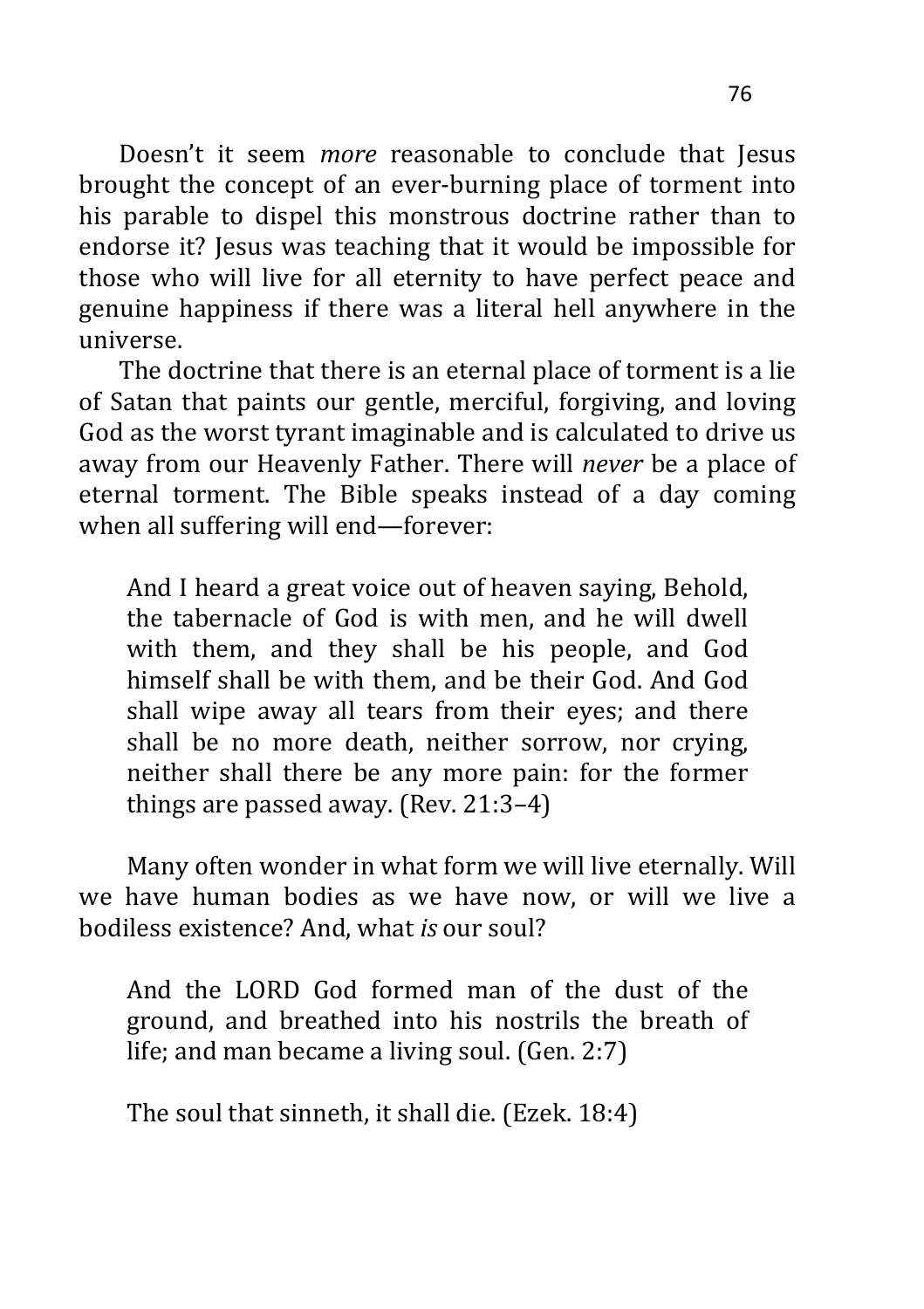Our lives require the "breath of life," or spirit, which is from God. We do not possess living souls. Each one of us *is* a living soul. The belief that we possess separable immortal souls is not supported by the Bible. At the second coming of Christ our imperfect bodies will be changed "in the twinkling of an eye" (1 Cor. 15:52) to perfection.

For the wages of sin is death. (Rom. 6:23)

Nowhere in God's Word is death described as anything other than death. All scripture, correctly understood, affirms that *sin results in death* with only one dissenting voice: "And *the serpent said* unto the woman, *Ye shall not surely die*" (Gen. 3:4, emphasis added).

For God so loved the world, that he gave his only begotten Son, that whosoever believeth in him should not perish, but have everlasting life. (John 3:16)

The word *perish* means to come to a state of nonexistence. It does not mean to exist somewhere else in a state of suffering.

He [Jesus] saith unto them, Our friend *Lazarus sleepeth*; but I go, that I may awake him out of sleep. Then said his disciples, Lord, if he sleep, he shall do well. Howbeit Jesus spake of his death: but they thought that he had spoken of taking of rest in sleep. Then said Jesus unto them plainly, *Lazarus is dead*. (John 11:11–14, emphasis added)

Jesus likened death to sleep because God is able to resurrect a person from the dead. When Jesus raised Lazarus back to life after four days in the tomb, Lazarus was not called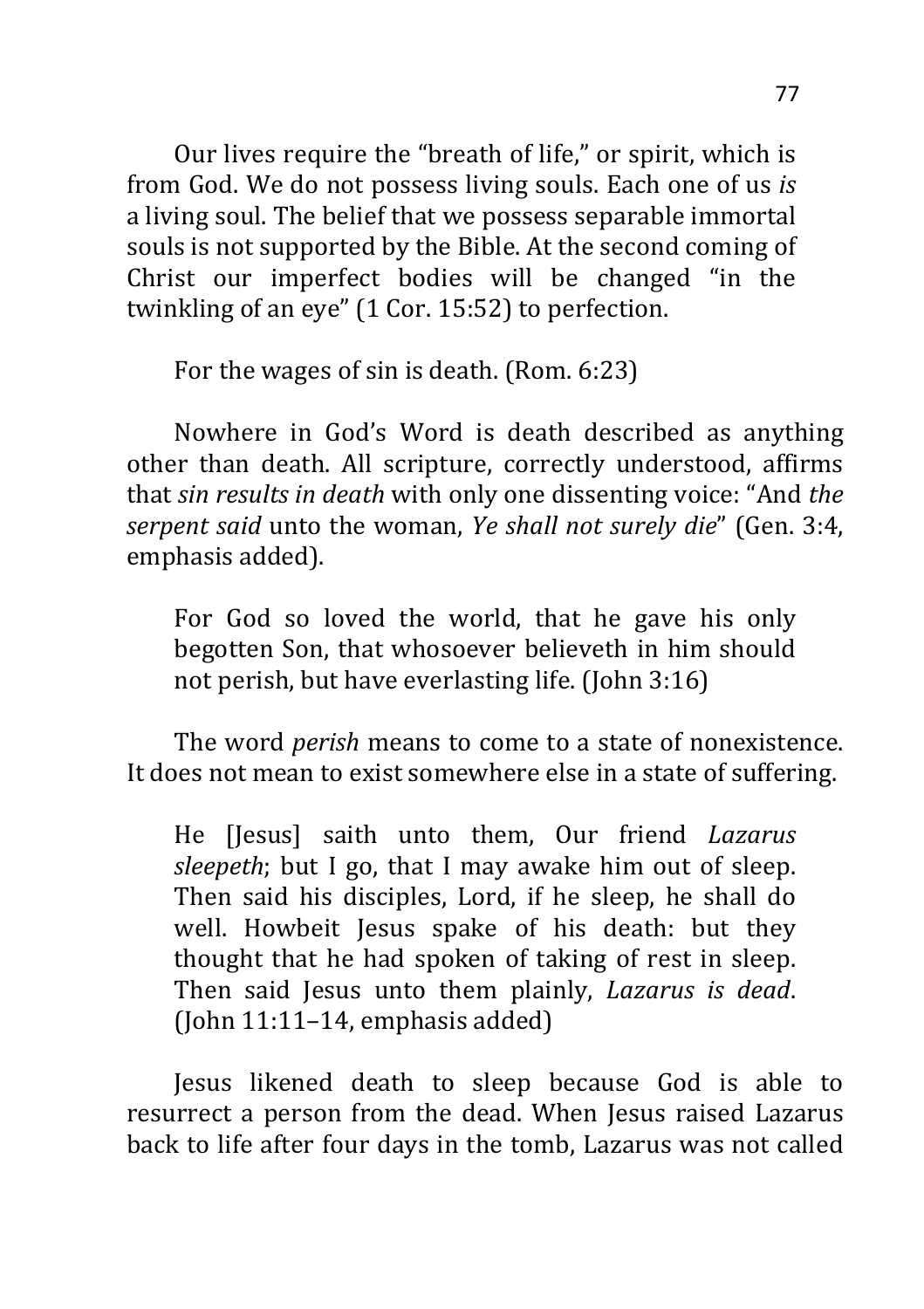back from heaven. He awoke from an unconscious state death.

His breath goeth forth, he returneth to his earth; in that very day his thoughts perish. (Ps. 146:4)

At death the thoughts do not continue somewhere else.

For in death there is no remembrance of thee: in the grave who shall give thee thanks? (Ps. 6:5)

For the living know that they shall die: but the dead know not any thing. (Eccl. 9:5)

When we die all cognitive functions cease at that moment, including any awareness of the passage of time. The moment of resurrection will seem to come immediately after we take our last breath.

For the Lord himself shall descend from heaven with a shout, with the voice of the archangel, and with the trump of God: and the dead in Christ shall rise first. (1 Thess. 4:16)

This resurrection will take place *at* the second coming of Christ.

And, behold, I come quickly; and my reward is with me. (Rev. 22:12)

We will not receive our eternal reward *until* Jesus returns the second time.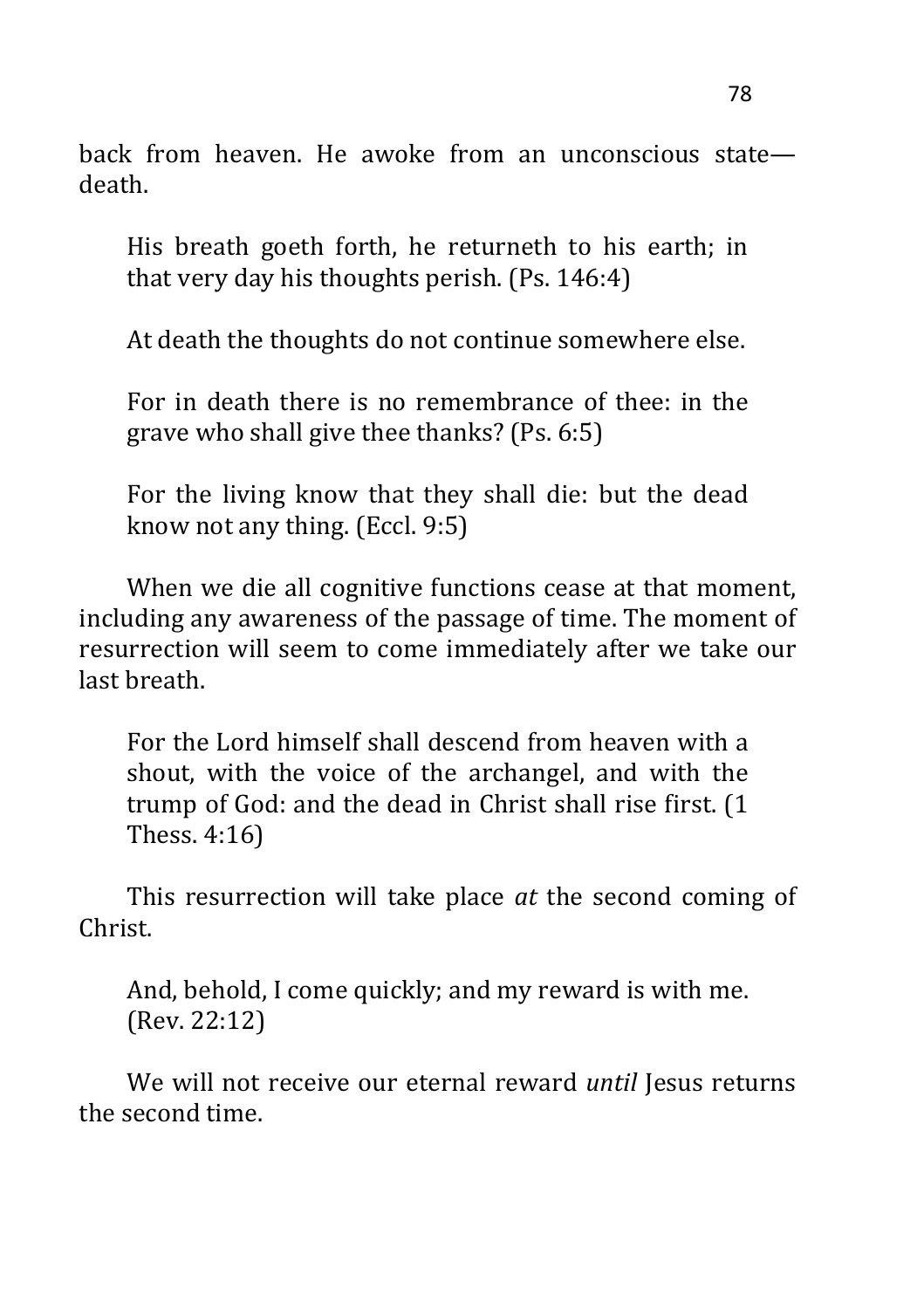The blessed and only Potentate, the King of kings, and Lord of lords; Who only hath immortality. (1 Tim. 6:15–16)

God alone is immortal. We are not.

Behold, I shew you a mystery; We shall not all sleep, but we shall all be changed, In a moment, in the twinkling of an eye, at the last trump: for the trumpet shall sound, and the dead shall be raised incorruptible, and we shall be changed. For this corruptible must put on incorruption, and this mortal must put on immortality. So when this corruptible shall have put on incorruption, and this mortal shall have put on immortality, then shall be brought to pass the saying that is written, Death is swallowed up in victory. (1 Cor. 15:51–54)

We do not have immortality in and of ourselves. Immortality is possible *only* through a living connection to God: "This mortal must put on immortality*."* Paul also proclaims, "We shall not all sleep*."* Those who are alive, in Christ, at the second coming will never experience death.

The wolf also shall dwell with the lamb, and the leopard shall lie down with the kid; and the calf and the young lion and the fatling together; and a little child shall lead them. And the cow and the bear shall feed; their young ones shall lie down together: and the lion shall eat straw like the ox. And the sucking child shall play on the hole of the asp, and the weaned child shall put his hand on the cockatrice' den. They shall not hurt nor destroy in all my holy mountain: for the earth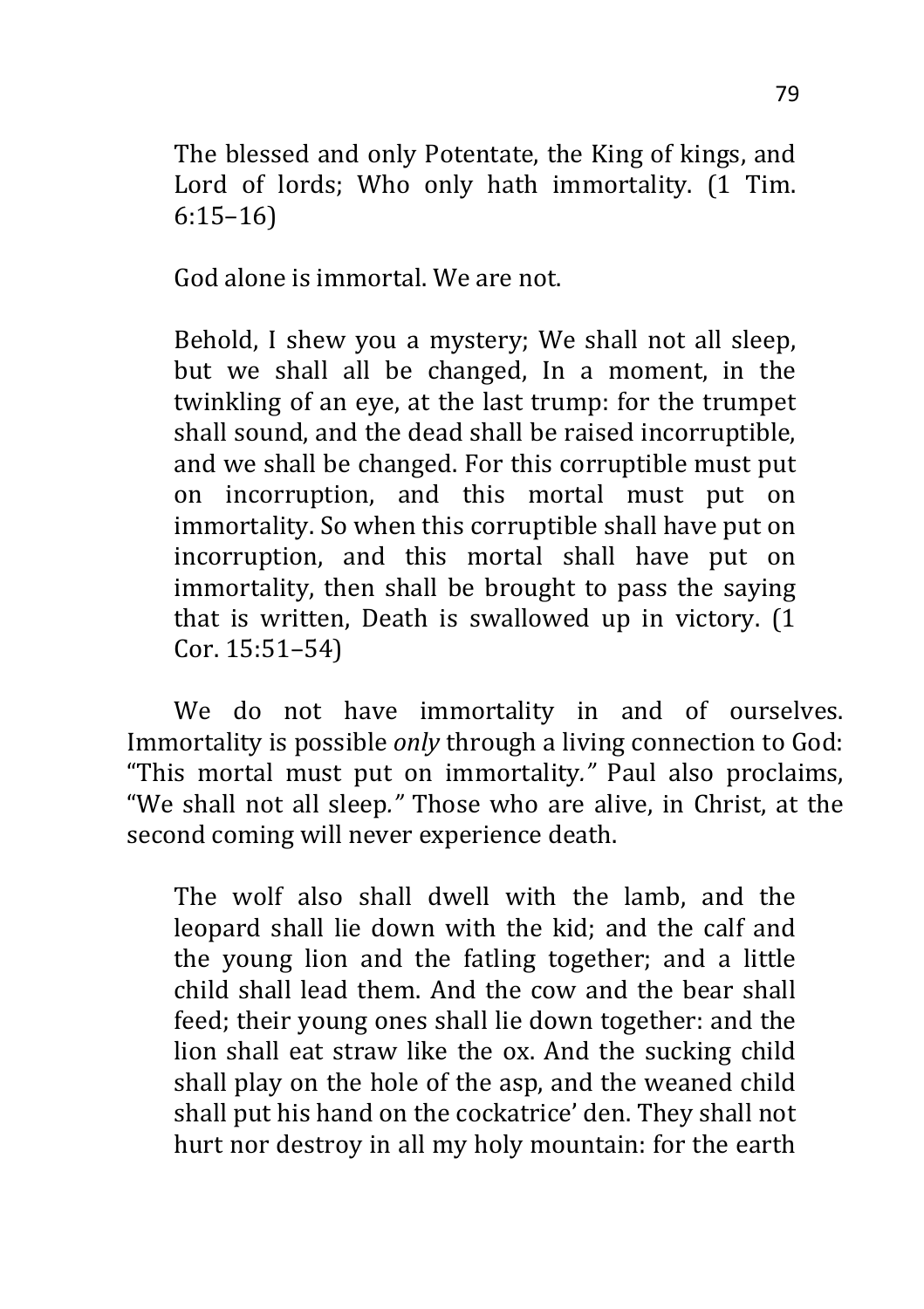shall be full of the knowledge of the LORD, as the waters cover the sea. (Isa. 11:6-9)

In the earth made new all of God's creation will be restored to the original perfection of Eden. Animals will not kill each other to survive, and there will be no creatures that pose a threat to humankind. There will be no fear, no suffering, and no death.

And God shall wipe away all tears from their eyes; and there shall be no more death, neither sorrow, nor crying, neither shall there be any more pain: for the former things are passed away.

—Revelation 21:4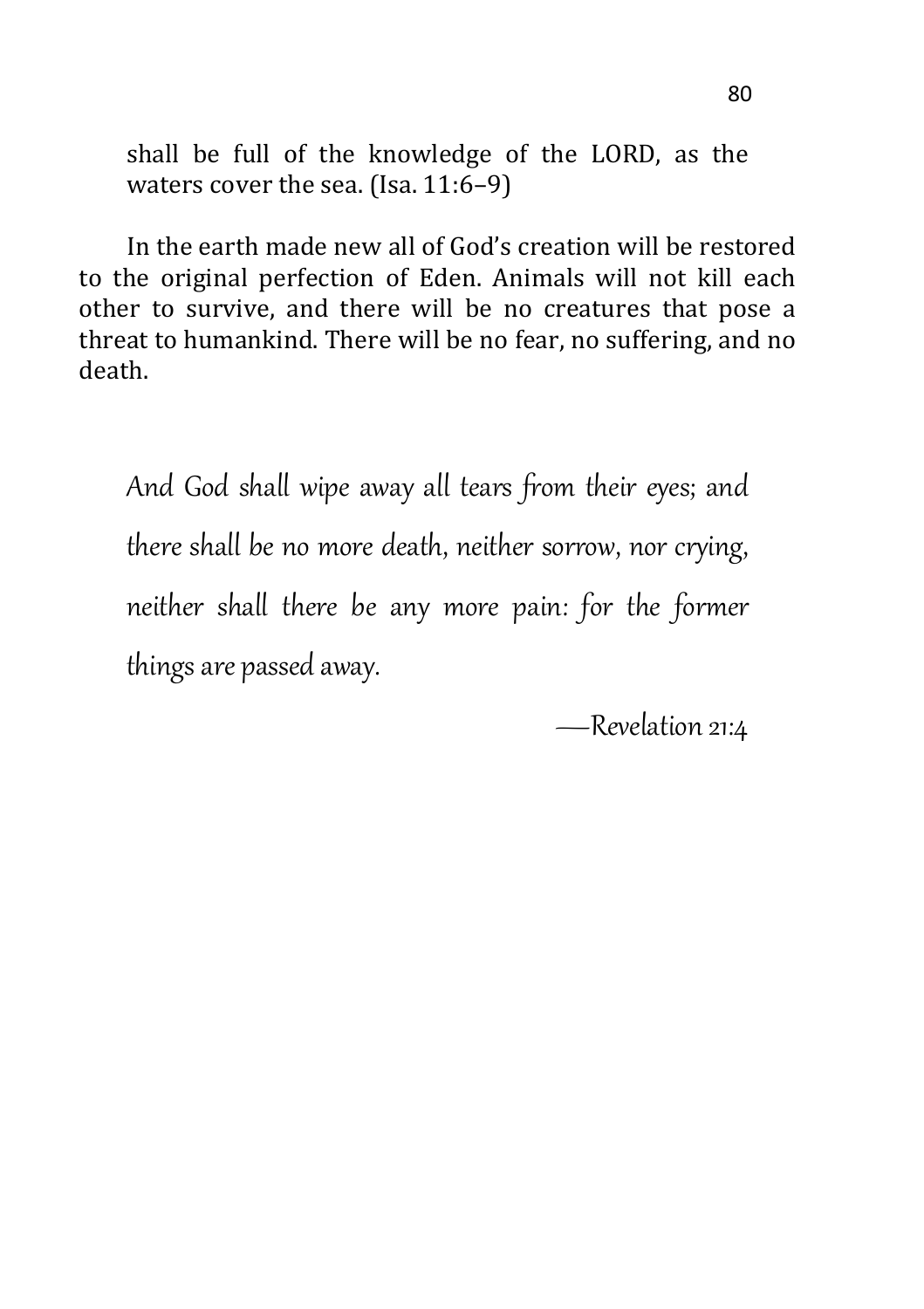## Our Creator and Sustainer

In the beginning God created the heaven and the earth. —Genesis 1:1

Here is the foundation of all true science. God made our world. God made us. We are not the result of chance. There is divine purpose behind our existence. However, our world today has been saturated by a philosophy that is diametrically opposed to the plain statement that opens God's Word. Atheism has attempted to hijack science in its goal of doing away with God. This philosophy has held a stranglehold on science for over a century.

It is not within the scope of this small book to delve into the volume of evidence supporting creation-based science as there are many good books available on the subject. Nevertheless, there is a battle raging today about the existence of God. There are prominent authors and speakers with large followings who are on a mission to do away with God. What is driving this movement, and *why* have so many people rejected belief in God?

Many sincere people continue to hold an inconsistent view of God. Multitudes have grown up hearing about God's love, only to have the picture of a loving God effectively negated by a contrasting picture that paints him as a god who is easily offended or angered. Add to that the belief that God takes vengeance on his enemies by dealing out death, destruction, and eternal torment; it's easy to see why so many have rejected belief in God altogether. But maybe those who reject belief in a god when this distorted picture is all they have ever known are not rejecting God at all. The secondary question of God's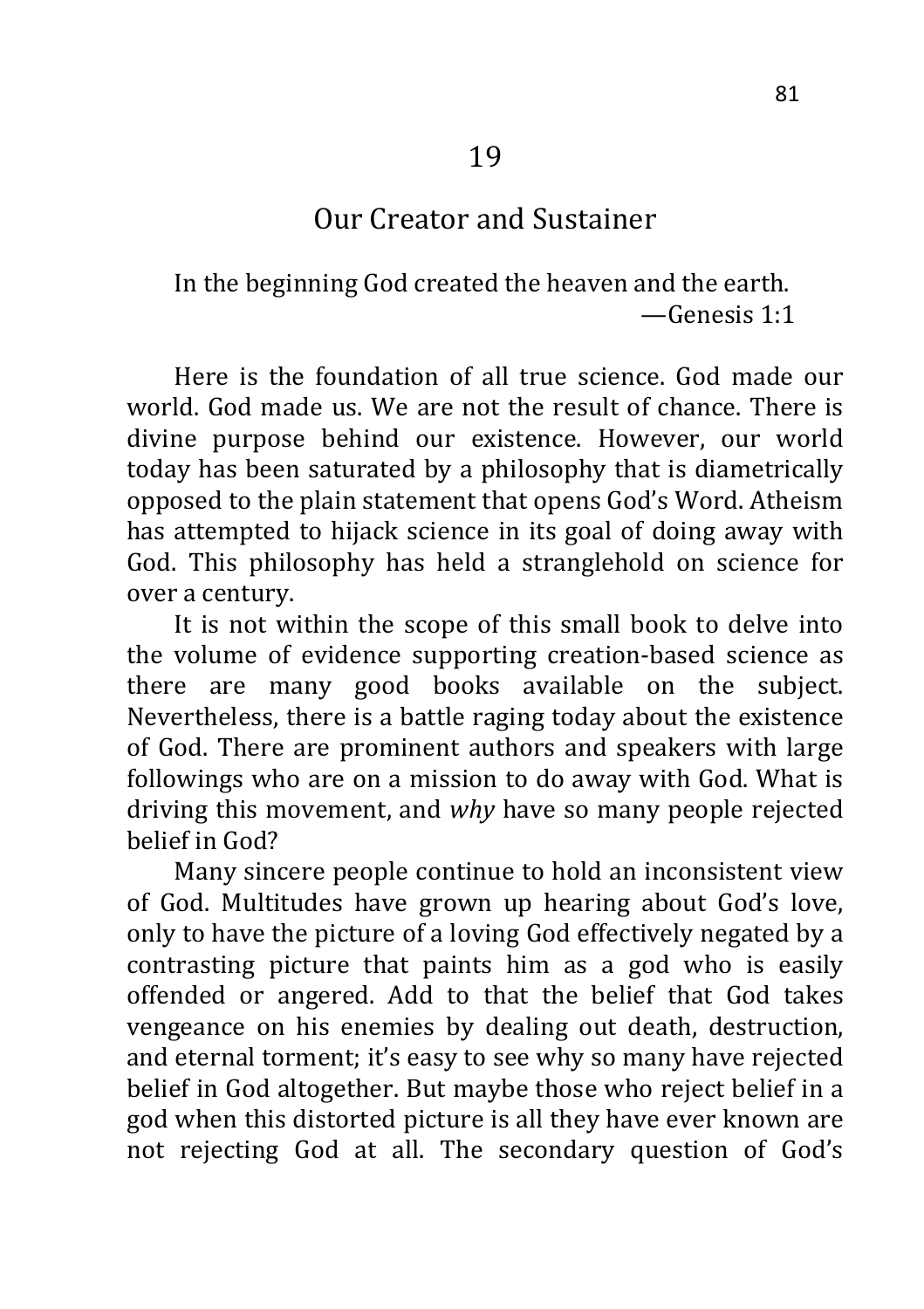existence only exists because the primary question about God's character has not been settled in every mind.

And God saw every thing that he had made, and, behold, it was very good. (Gen. 1:31)

This verse concludes the account of creation. God could not have seen everything on earth as "very good" had there been the death of any of his creatures prior to his finished work of creation. Since God is not the author of suffering and death, this rules out a survival-of-the-fittest way of existence prior to the fall of humankind when suffering and death first came into our world.

The survival-of-the-fittest way of life that we see on our earth today is a brutal adaptation to a world that has been in emergency survival mode ever since the entrance of sin. There is good news! The alienation of creation from Creator that took place at the fall will be healed in the earth made new. The law of love will then be the way of life with no competition, no fear, no suffering, and no death. God's original purpose for our earth will then be realized.

For the invisible things of him from the creation of the world are clearly seen, being understood by the things that are made, even his eternal power and Godhead; so that they are without excuse. (Rom. 1:20)

When we've had the opportunity to study science, we will appreciate the miraculous precision and complexity seen in creation. God's signature is written everywhere. When we deny the existence of God, we must also deny the existence of miracles, but we are surrounded by miracles: the massive tree, the delicate wildflower, the songbird's chorus, the spider's web,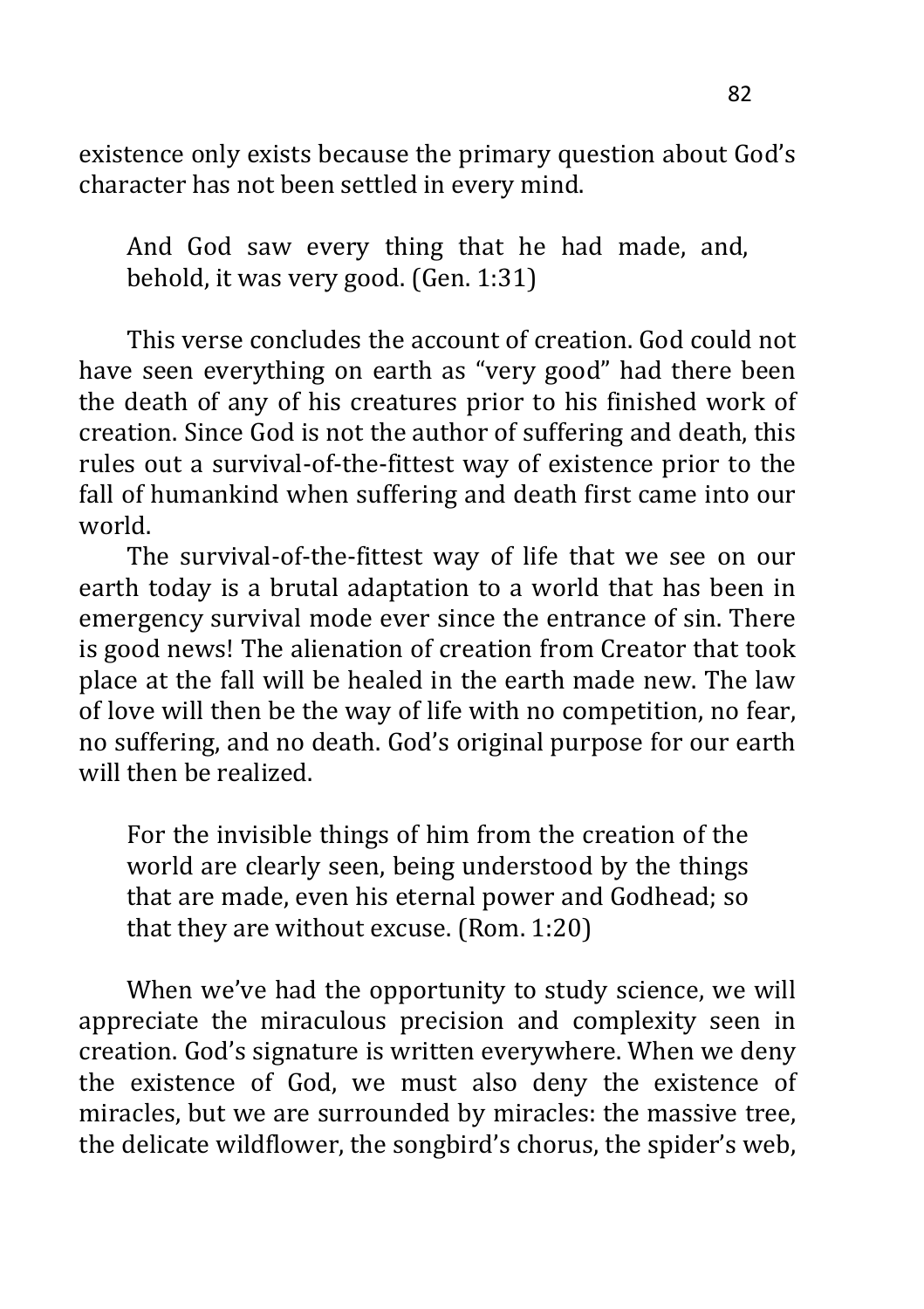the vast universe, the smile of a baby when she recognizes her mother, the breath you are taking at this very moment. These are all miracles of the highest order. They can't be reasonably explained as anything other than miracles. All life *is* a miracle. The evidence is overwhelming that God made us and everything else that has life. To look at the extraordinary world around us and conclude that God did not create it is *not* reasonable.

For thus saith the LORD that created the heavens; God himself that formed the earth and made it; he hath established it, he created it not in vain, he formed it to be inhabited: I am the LORD; and there is none else. (Isa. 45:18)

God made the earth to be our eternal home.

In the beginning was the Word, and the Word was with God, and the Word was God. The same was in the beginning with God. All things were made by him; and without him was not any thing made that was made. And the Word was made flesh, and dwelt among us, (and we beheld his glory, the glory as of the only begotten of the Father,) full of grace and truth. (John 1:1–3, 14)

Our Creator became one of us to more fully reveal what he is like.

When I consider thy heavens, the work of thy fingers, the moon and the stars, which thou hast ordained; What is man, that thou art mindful of him? and the son of man, that thou visitest him? For thou hast made him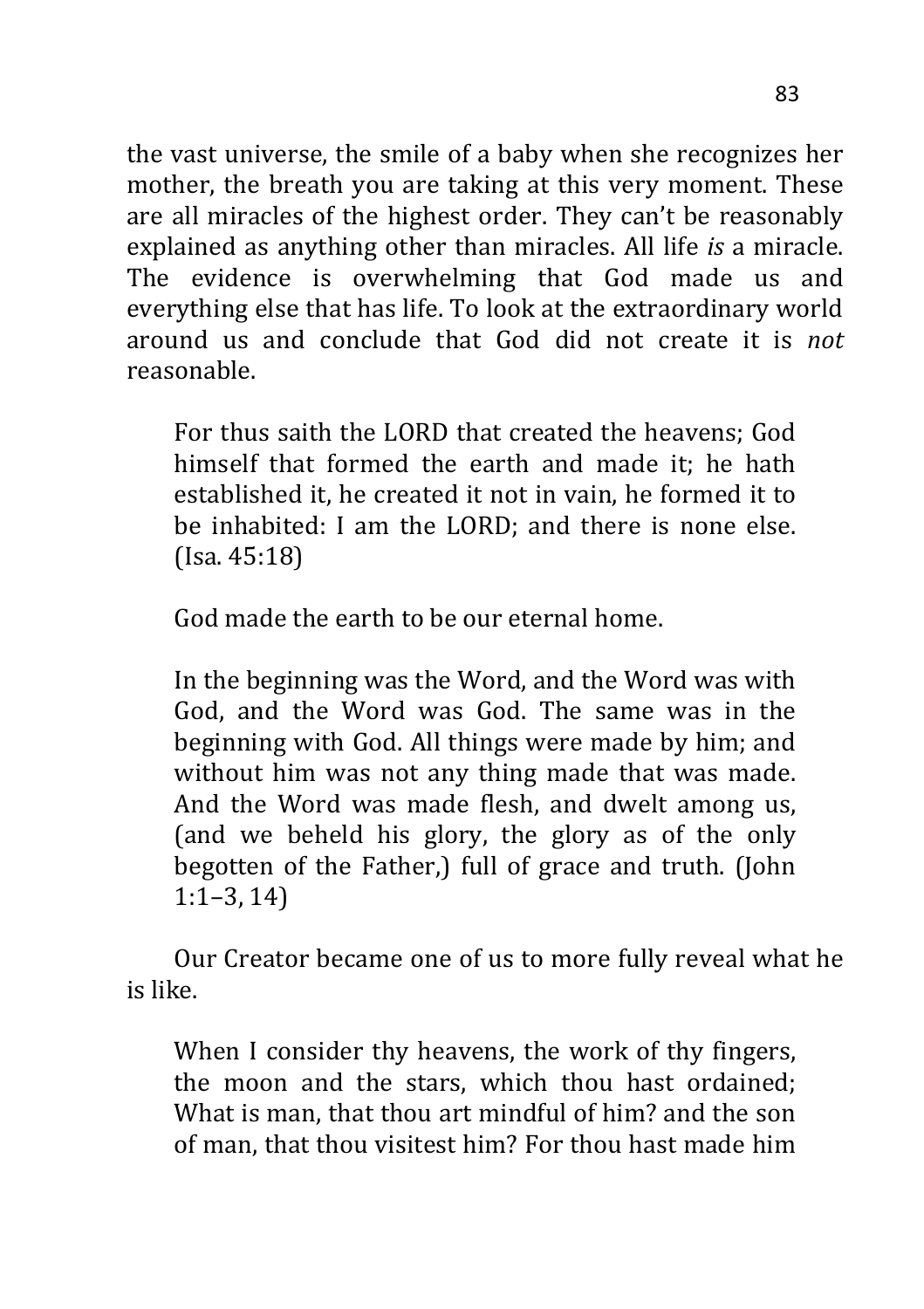a little lower than the angels, and hast crowned him with glory and honour. Thou madest him to have dominion over the works of thy hands; thou hast put all things under his feet. (Ps. 8:3–6)

The human family was made "a little lower than the angels." However, those who have lived on the earth and have been reconciled to God will have come through an experience that even "the angels desire to look into" (1 Peter 1:12). Their experiential knowledge of God's self-sacrificing love will give them a special place in the universe: "And I John saw the holy city, new Jerusalem, coming down from God out of heaven, prepared as a bride adorned for her husband. And I heard a great voice out of heaven saying, Behold, the tabernacle of God is with men, and he will dwell with them, and they shall be his people, and God himself shall be with them, and be their God." (Rev. 21:2–3)

He hath made the earth by his power, he hath established the world by his wisdom, and hath stretched out the heavens by his discretion. (Jer. 10:12)

For in him we live, and move, and have our being. (Acts 17:28)

The universe, the earth, and all living creatures on the earth do not exist apart from God. Our Creator did not construct our world, wind it up like a watch, and then let it go to function on its own without any further input. God is continually "upholding all things by the word of his power" for "by him all things consist" (Heb. 1:3; Col. 1:17).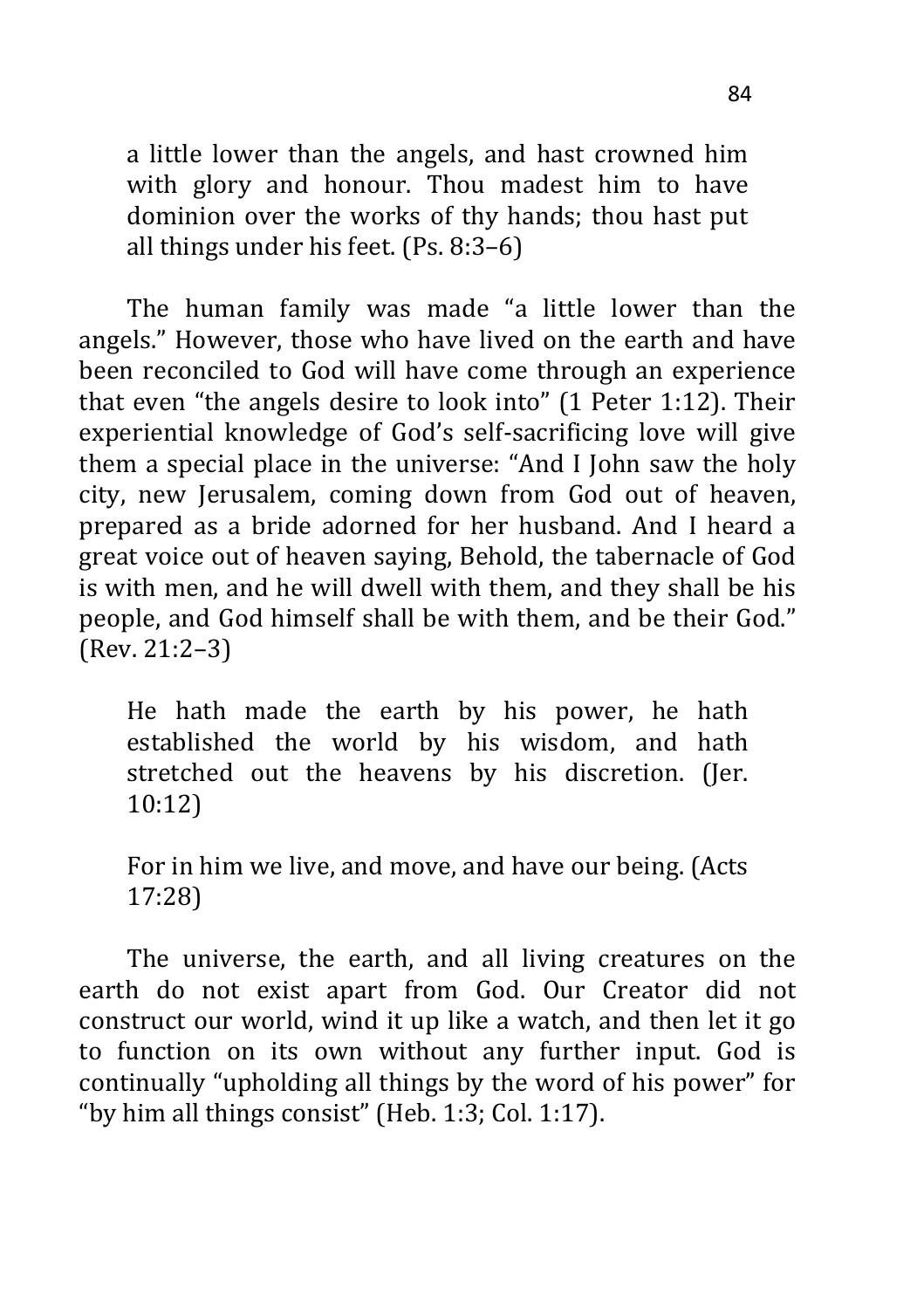If you were holding a glass of water in your right hand and decided to drop it, would you need to use your left hand to force your right hand to drop it? God tells us, "Mine hand also hath laid the foundation of the earth, and my right hand hath spanned the heavens: when I call unto them, they stand up together" (Isa. 48:13).

To imagine that God is a destroyer trivializes his position as Sustainer of creation. God does not need to actively destroy in order for destruction to take place. As an example, in the destruction of Sodom and Gomorrah, a common interpretation sees God *creating* fire and brimstone for the purpose of destroying what he is "upholding" or *sustaining*. This picture of God as destroyer puts him in conflict with himself just as you would be in conflict with yourself if you used your left hand to force your right hand to drop the glass of water.

For God to destroy requires only that he let go. However, it is imperative to understand that he never does even this with a desire for death or destruction to take place. God lets go only because he is love, and love requires genuine freedom. God gives up a person or a nation only reluctantly and with deep sadness: "How shall I give thee up, Ephraim? how shall I deliver thee, Israel? how shall I make thee as Admah? how shall I set thee as Zeboim? mine heart is turned within me, my repentings are kindled together" (Hos. 11:8).

Jesus spoke these words of lamentation over Jerusalem: "O Jerusalem, Jerusalem, thou that killest the prophets, and stonest them which are sent unto thee, how often would I have gathered thy children together, even as a hen gathereth her chickens under her wings, and ye would not! Behold, your house is left unto you desolate" (Matt. 23:37–38).

For the Son of man is not come to destroy men's lives, but to save them. (Luke 9:56)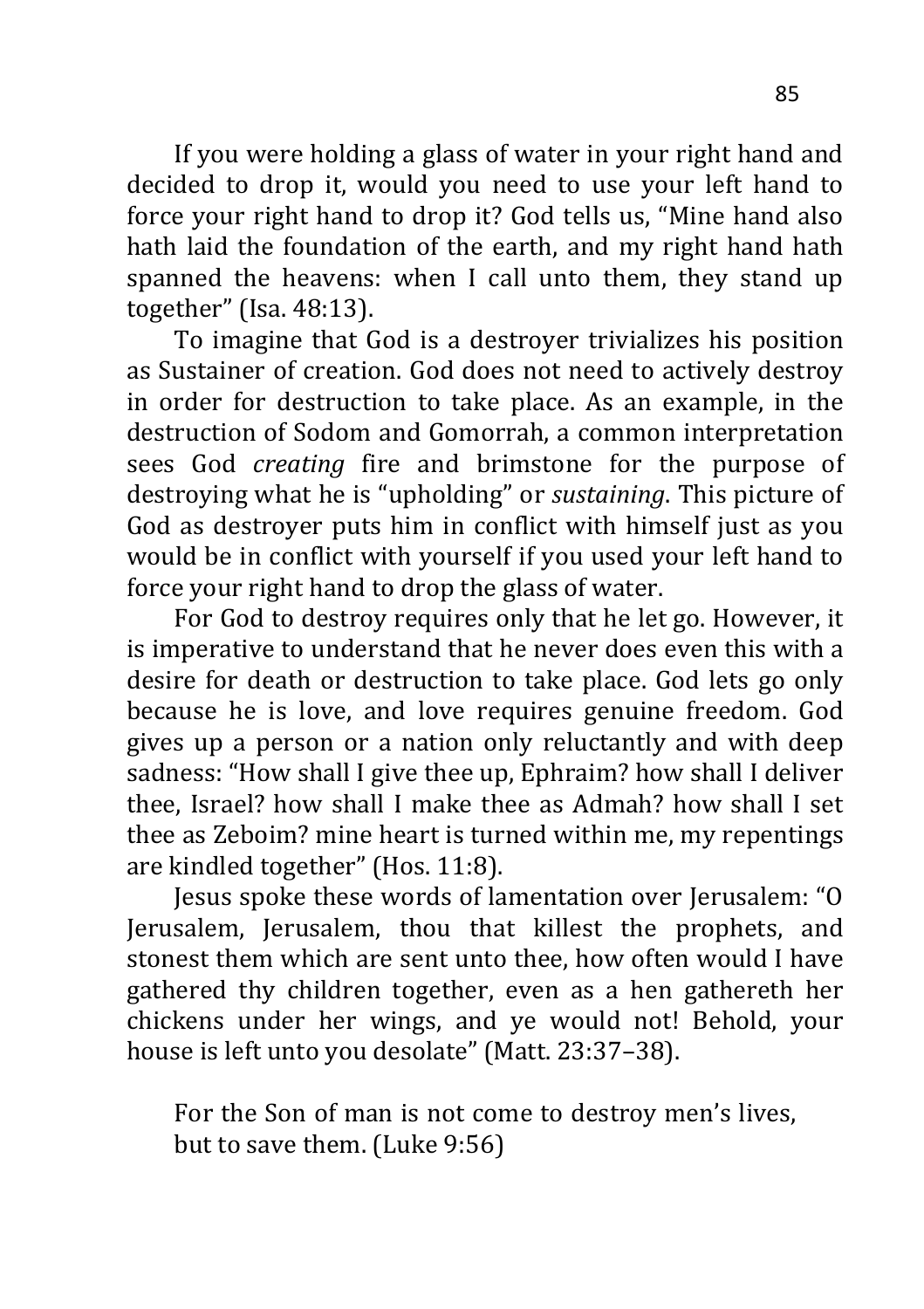The heavens declare the glory of God; and the firmament sheweth his handywork. Day unto day uttereth speech, and night unto night sheweth knowledge. There is no speech nor language, where their voice is not heard. (Ps. 19:1–3)

God speaks to all people through his creation. No one is excluded from the invitation to learn of him because of language barriers or lack of the printed word.

Lift up your eyes on high, and behold who hath created these things, that bringeth out their host by number: he calleth them all by names by the greatness of his might, for that he is strong in power; not one faileth.

—Isaiah 40:26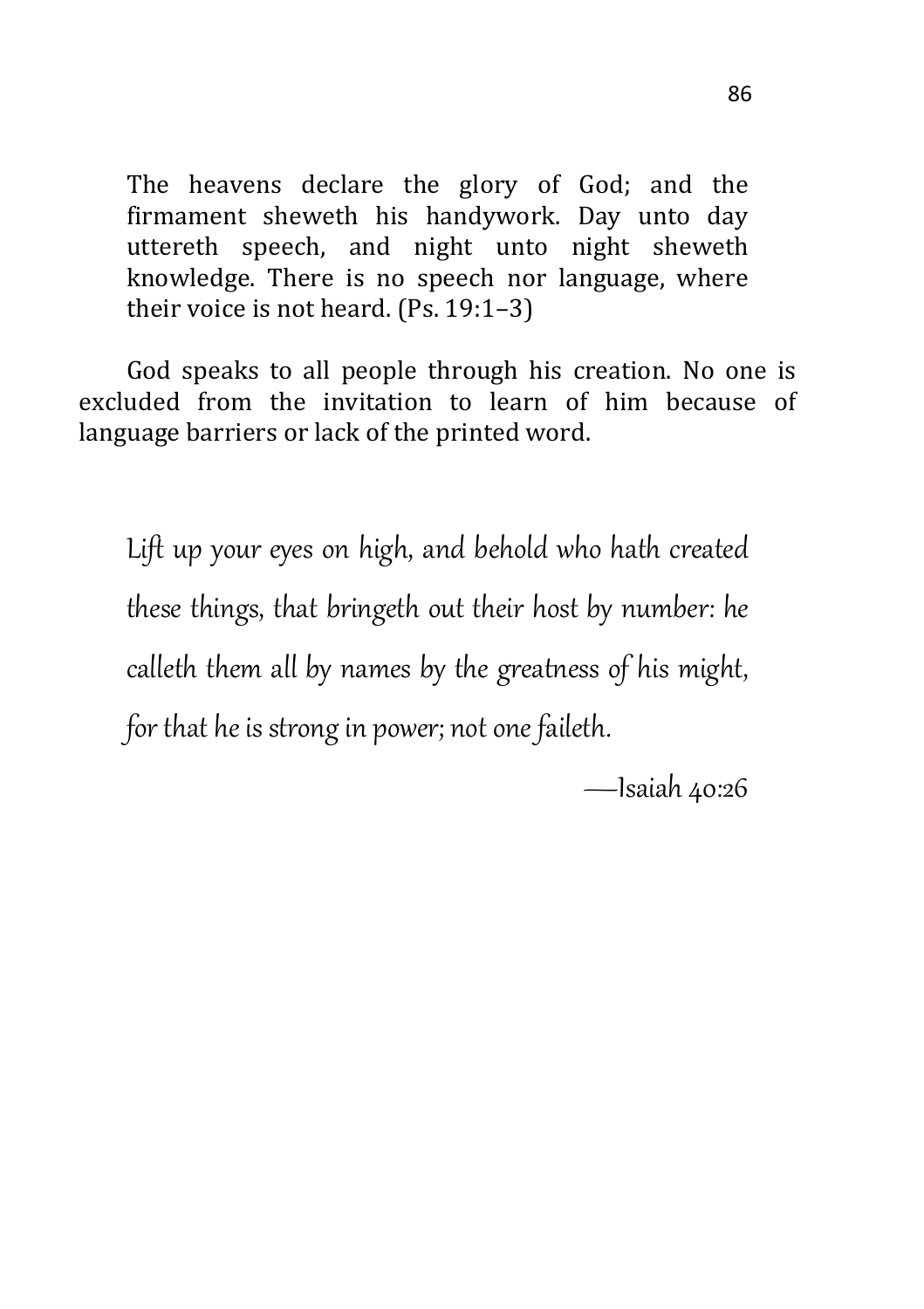## How Can We Have Eternal Life?

Earlier in the book we read about the fall of humankind recorded in Genesis, chapter 3. The serpent, the deceiver in disguise, led Adam and Eve to believe that God was self-serving and could not be trusted. When they believed that lie, they sought to distance themselves from their Life-Giver, and the process of dying began for them.

All death since that day is the consequence of believing that lie about God. Humankind was alienated from God in the garden of Eden because Adam and Eve changed their minds about God. Where they once trusted him, they now distrusted him. *This is still our precise problem*. What we need is to change our minds about God. When we do this, trust will displace distrust, and love will displace apprehension about him. We will be reconciled to our Creator, and we will have eternal life.

When Adam and Eve believed the serpent's lie about God and sought to hide from him, God himself was not changed by what took place. His love for his now estranged children had not diminished in the least. Any plan of salvation that relies on our efforts to change God's mind about us seeks a solution to a problem that *doesn't* exist. God already has good thoughts toward us and doesn't need any persuasion for him to think well of us. He already loves and infinitely values each one of us.

When God brought the Israelites out of Egypt, they were warned of the danger of worshiping idols. These false gods were common in biblical times and were the product of perverted imaginations. They were often perceived to be angry and in need of appeasement. Offerings and sacrifices were given to turn away their anger. We might seriously ask: Does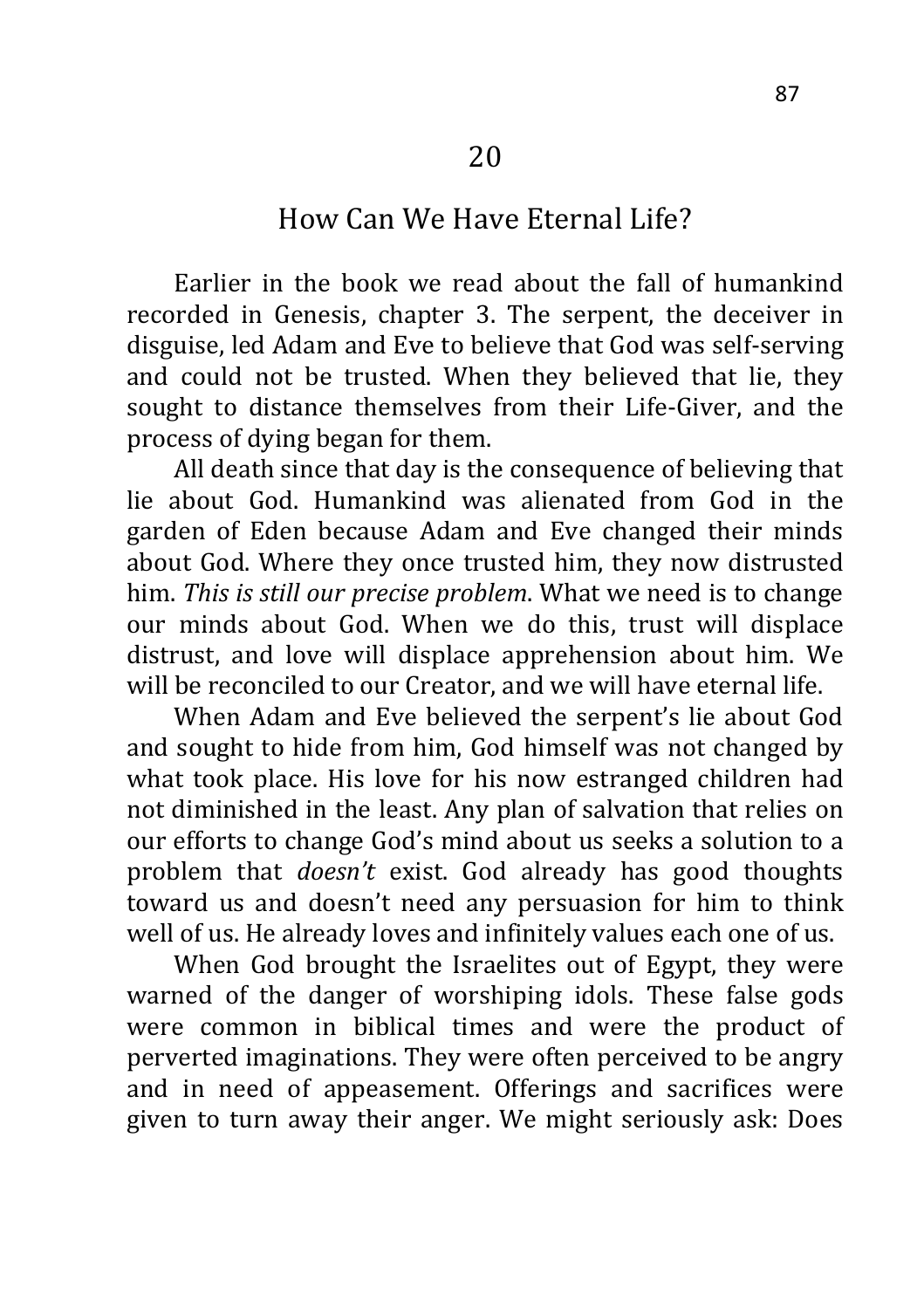our way of relating to God borrow *anything* from ancient idol worship?

And this is life eternal, that they might know thee the only true God, and Jesus Christ, whom thou hast sent. I have glorified thee on the earth: I have finished the work which thou gavest me to do. (John 17:3–4)

In this prayer of Jesus to his Father, he clearly defines eternal life. It is the experience of coming to know God. This experiential knowledge reconciles us to our Life-Giver. We begin to see the real purpose of Jesus's mission to our world to accurately reveal God as unselfish, kind, gentle, merciful, and forgiving. When people listened to Jesus's words, they were hearing the words of God. When people saw Jesus healing the sick, feeding the hungry, giving encouragement, holding little children on his lap, and allowing himself to be misunderstood and maligned, they were seeing God—God in his glory.

To avoid confusion, it is important to understand that there are many purported ways of salvation, but all of these present a conflicted picture of God. This study will focus on one prominent way of salvation to which virtually everyone in Western society has had some exposure. Many sincere people adhere to it. This is the view that salvation is a legal issue.

Some characteristics of this view include:

- An emphasis on the sovereignty of God rather than on God's gift of freedom to his children.
- The emphasis on God's power to save rather than on God's desire to reconcile us to himself.
- The belief that God is so pure and holy that he is offended by our sins rather than believing God loves us and wants to come close to us just as we are. God is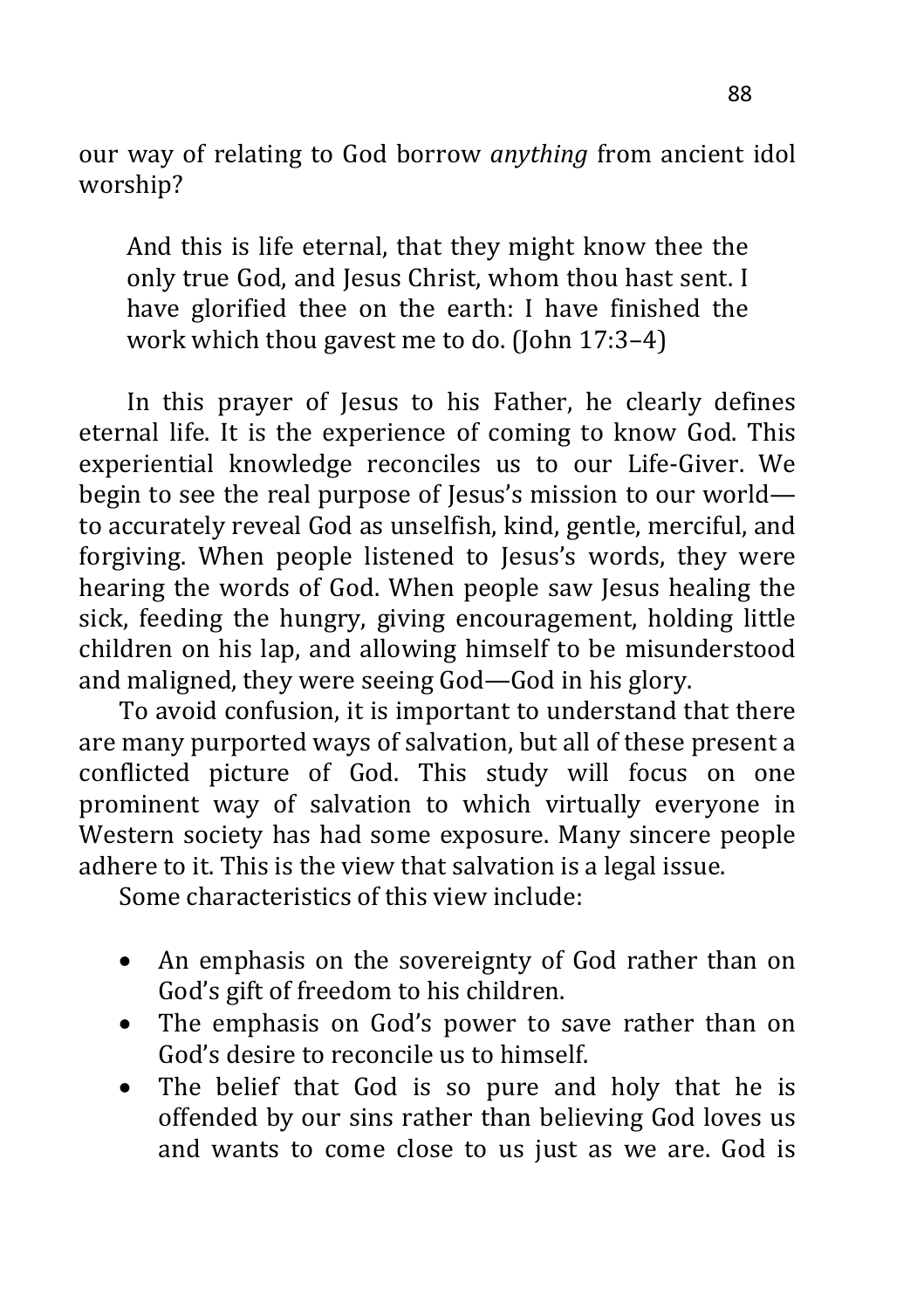grieved over sin because of what it does to those he loves, not because he is personally offended by it.

- The belief that God requires blood to appease his wrath rather than understanding that God wants to heal us from our pathological fear of him. He wants us to understand that it is *sin* that is deadly—not him.
- The belief that God is keeping a record of our sins to use against us in a coming judgment rather than understanding that any record that is kept will be to demonstrate that God did everything that he could do to save every person.
- The view that God imposes penalties for breaking his law rather than understanding that it is our own selfishness, in disharmony with the law of love, which penalizes us. Just as we cannot break the laws of nature with impunity, neither can we violate the law of love without penalty.
- Defining the gospel as the good news that God has provided a way to avoid receiving the penalty he imposes for breaking his law rather than knowing that the real good news is about God himself. If God were the kind of person who would impose the death penalty for breaking his law, it would be *bad* news.
- A getting-saved mindset rather than coming to see God as absolutely trustworthy. In reality, the more we focus on the truth about our gentle God, the less anxiety we will have about our *own* salvation, and the more we will love and value others. "For whosoever will save his life shall lose it; but whosoever shall lose his life for my sake and the gospel's, the same shall save it" (Mark 8:35).

The legal gospel invariably encourages undue focus on having the assurance of salvation. God has not laid on us the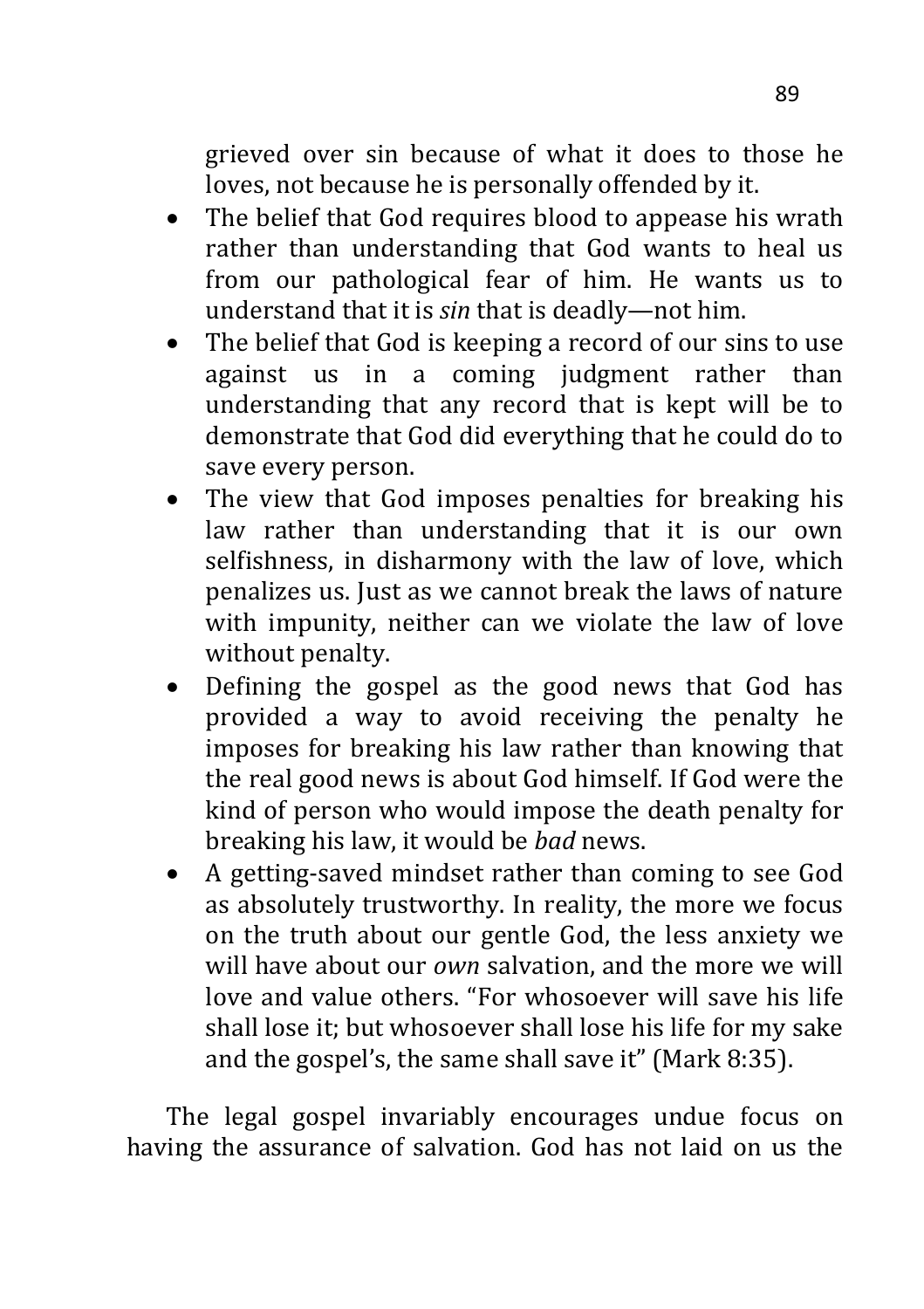burden of needing to ascertain anyone's salvation status including our own. Instead of focusing on our own spiritual condition, we need to focus on the One who always sees each of us not only as we are but as what we can be. God loves and values each of us infinitely more than we can possibly love and value ourselves. Without question, God wants each of us to spend eternity with him. He also wants us to understand that he is completely trustworthy and more than able to heal our fearful minds: "There is no fear in love; but perfect love casteth out fear" (1 John 4:18).

We have briefly compared two very different gospels: the legal gospel and the healing gospel. The healing gospel is in perfect harmony with the teachings and example of Jesus, while the legal gospel has more in common with the human contrived judicial system that was used to condemn Jesus (our gentle Healer) to death.

For I know the thoughts that I think toward you, saith the LORD, thoughts of peace, and not of evil. (Jer. 29:11)

The enormous amount of time, effort, and expense invested in religious pursuits, with the goal of persuading God to think good thoughts toward us, has been a colossal waste.

Cast away from you all your transgressions, whereby ye have transgressed; and make you a new heart and a new spirit: for why will ye die, O house of Israel? For I have no pleasure in the death of him that dieth, saith the Lord GOD: wherefore turn yourselves, and live ye. (Ezek. 18:31–32)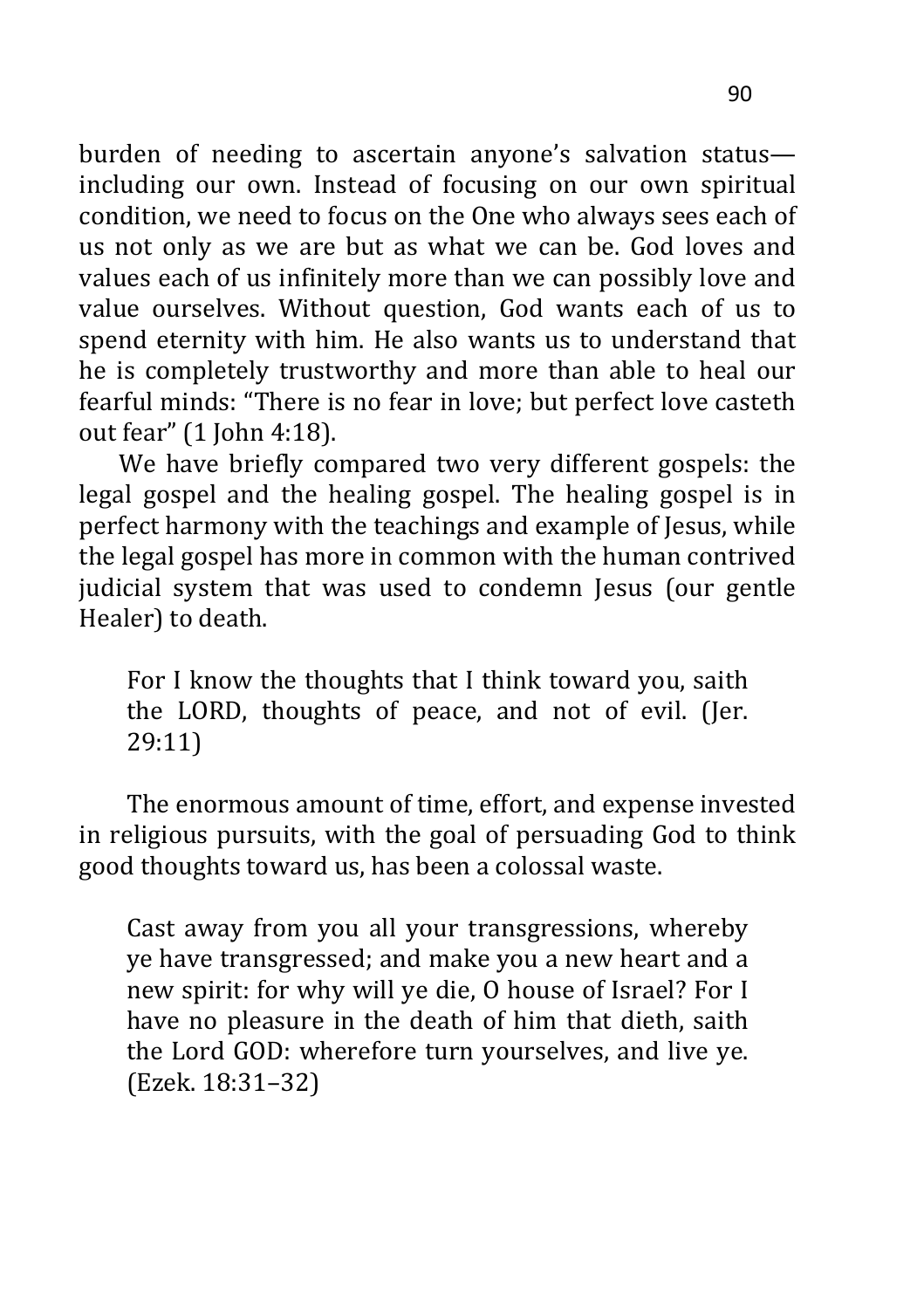God's plea to each of us is to turn from selfishness to the way of life.

For God so loved the world, that he gave his only begotten Son, that whosoever believeth in him should not perish, but have everlasting life. For God sent not his Son into the world to condemn the world; but that the world through him might be saved. (John 3:16–17)

Believing in Jesus is believing what he revealed about himself (the Son of God) and God the Father.

God was in Christ, reconciling the world unto himself, not imputing their trespasses unto them; and hath committed unto us the word of reconciliation. (2 Corinthians 5:19)

If the whole effort of God to save us from eternal death could be summed up in one word, that word would be *reconciliation*.

And you, that were sometime alienated and enemies in your mind by wicked works, yet now hath he reconciled. (Col. 1:21)

Since the fall of humankind, the disposition toward alienation has been embedded only in our minds—never in God's.

For God, who commanded the light to shine out of darkness, hath shined in our hearts, to give the light of the knowledge of the glory of God in the face of Jesus Christ. (2 Cor. 4:6)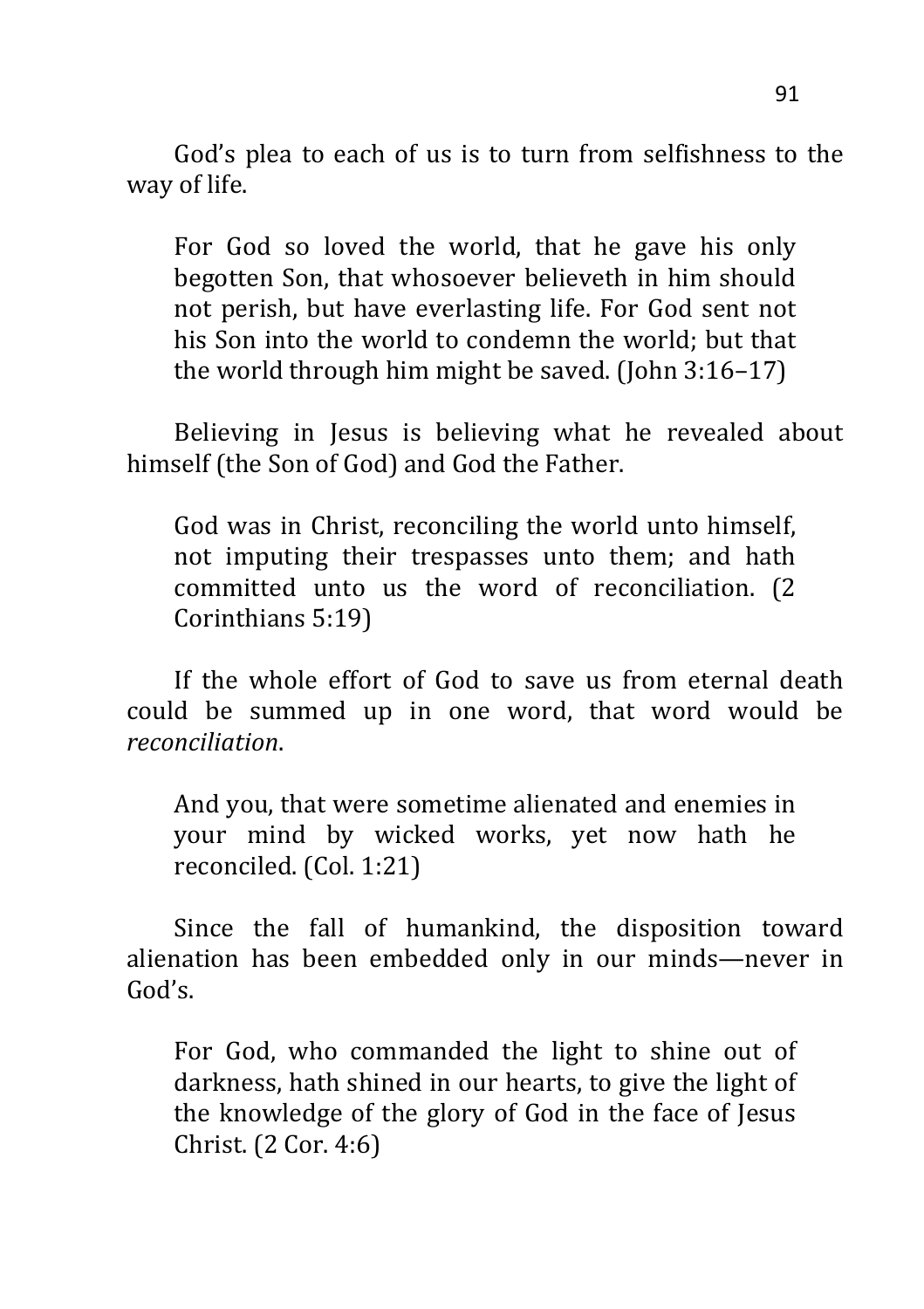The darkness that this verse refers to is our misunderstanding of God. The glory of God is his character, which is seen in the face of Jesus.

But we all, with open face beholding as in a glass the glory of the Lord, are changed into the same image from glory to glory, even as by the Spirit of the Lord. (2 Cor. 3:18)

We are changed by beholding. This principle works both ways. If we believe God to be self-serving, it reinforces our own selfishness. If we see him as perfectly unselfish, it will work to uproot our inherent selfishness. Contemplating God's love, mercy, and forgiveness facilitates those same qualities being reflected in us.

I say unto you, that likewise joy shall be in heaven over one sinner that repenteth, more than over ninety and nine just persons, which need no repentance. (Luke 15:7)

Repentance doesn't mean saying "I'm sorry" to God. Repentance means a turning about, or a change of mind. True repentance, in the context of what Jesus taught, means having a change of mind about God. We will come to see him as Jesus accurately represented him to be.

Come unto me, all ye that labour and are heavy laden, and I will give you rest. Take my yoke upon you, and learn of me; for I am meek and lowly in heart: and ye shall find rest unto your souls. For my yoke is easy, and my burden is light. (Matt. 11:28–30)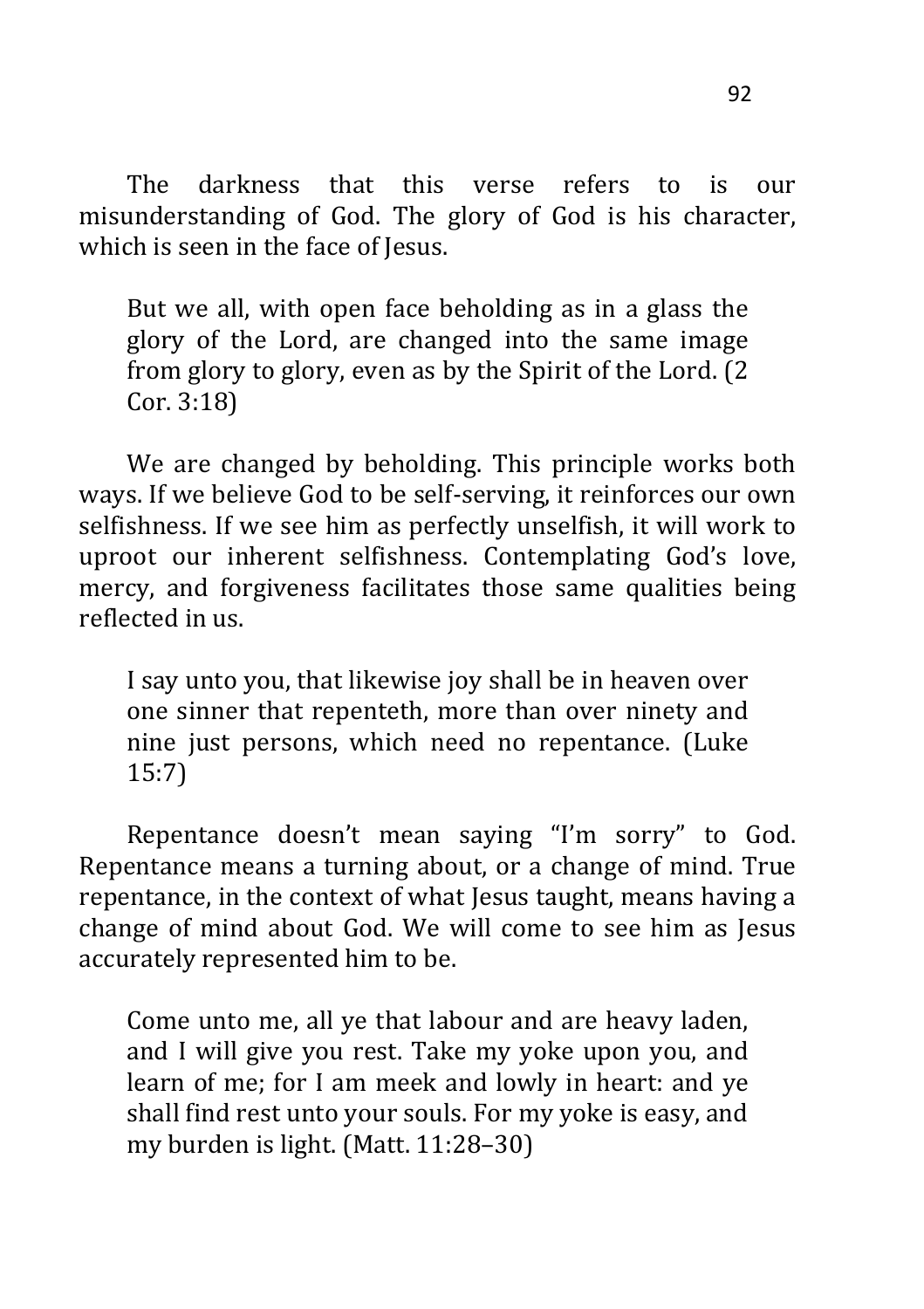We do not need to work to be good in a futile attempt at spiritual self-improvement. All our efforts to measure up drive us to self-focus and will result in either pride or discouragement. Jesus has the solution to our dilemma. He says simply, "Learn of me."

And there was delivered unto him the book of the prophet Esaias. And when he had opened the book, he found the place where it was written, The Spirit of the Lord is upon me, because he hath anointed me to preach the gospel to the poor; he hath sent me to heal the brokenhearted, to preach deliverance to the captives, and recovering of sight to the blind, to set at liberty them that are bruised. (Luke 4:17–18)

We all need what Jesus came to accomplish for us; there are *no* exceptions.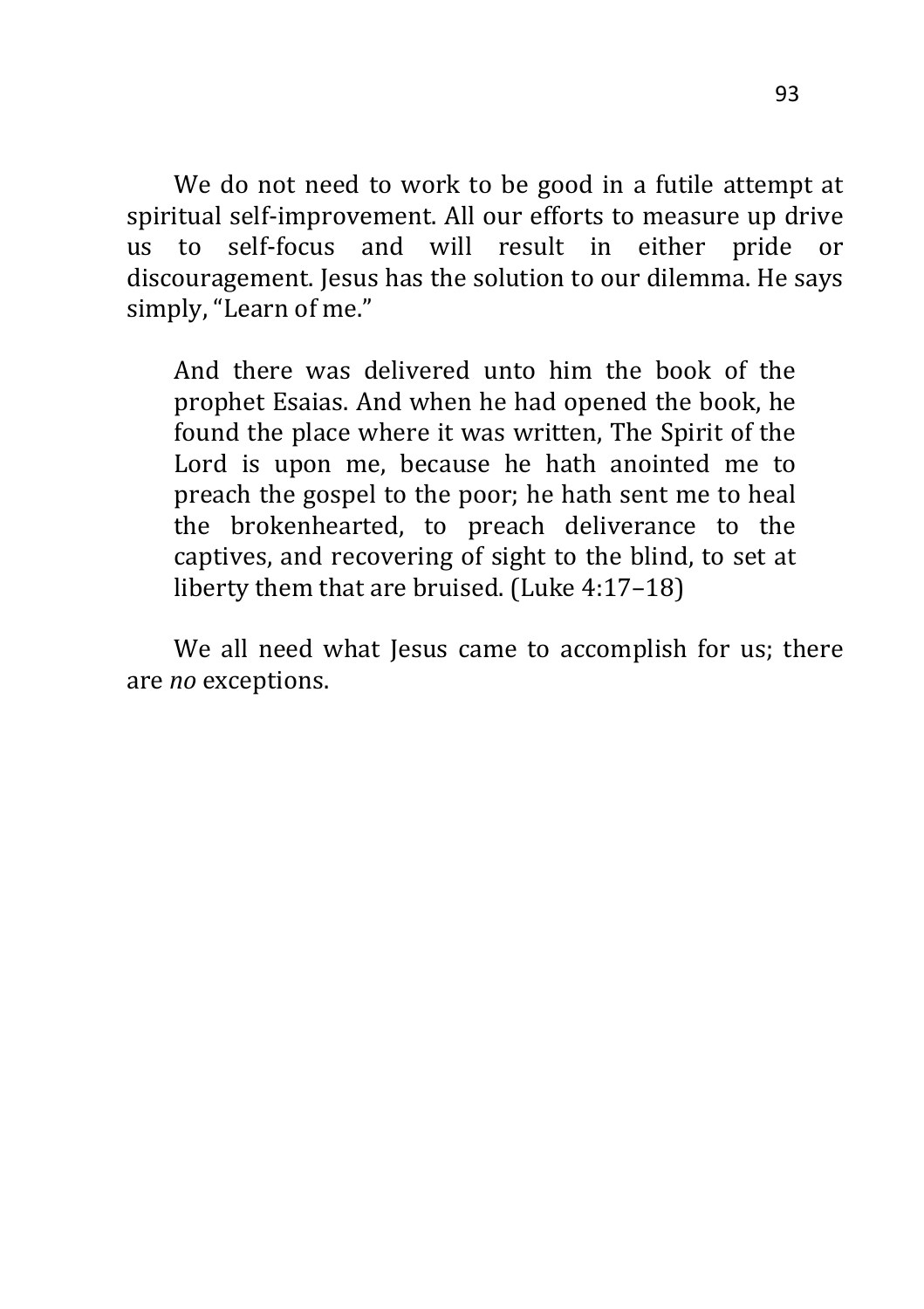## Should We Fear the Judgment?

When considering the judgment, it will be helpful first to determine who is being judged and who is doing the judging. Going back to the conversation between Eve and the serpent in the garden of Eden, recall that the serpent implanted in Eve's mind a question about God's fairness, goodwill, and trustworthiness. With some honest consideration, it will become apparent that it was not humanity that was put on trial there—it was God.

It can be difficult for us to grasp the idea of God *allowing* himself to be put on trial. Nevertheless, this perspective is the only viable one that can be arrived at based on an in-depth study of the Bible. We have been ignorantly judging God since that first dialogue with the devil. Have we given him a fair trial?

While we are misguided in our inclination to place ourselves at the center of the judgment, we are not quite exempt when it comes to being subjected to judgment. God has not placed us on trial; however, we are especially adept at judging and condemning *ourselves*. Jesus said that the words he spoke are life. We have the choice to either accept or reject his words. If his words really are life, and we reject them, haven't we then made a judgment with negative consequences to ourselves?

God does not pass judgment as takes place in a court of law. When we are determined to continue on the road to selfcondemnation and death, God can do nothing more for us except to reluctantly ratify our decision.

There is another aspect of the judgment to consider. When we judge others, it reacts negatively on us. When we condemn others, we are only condemning ourselves in the process. To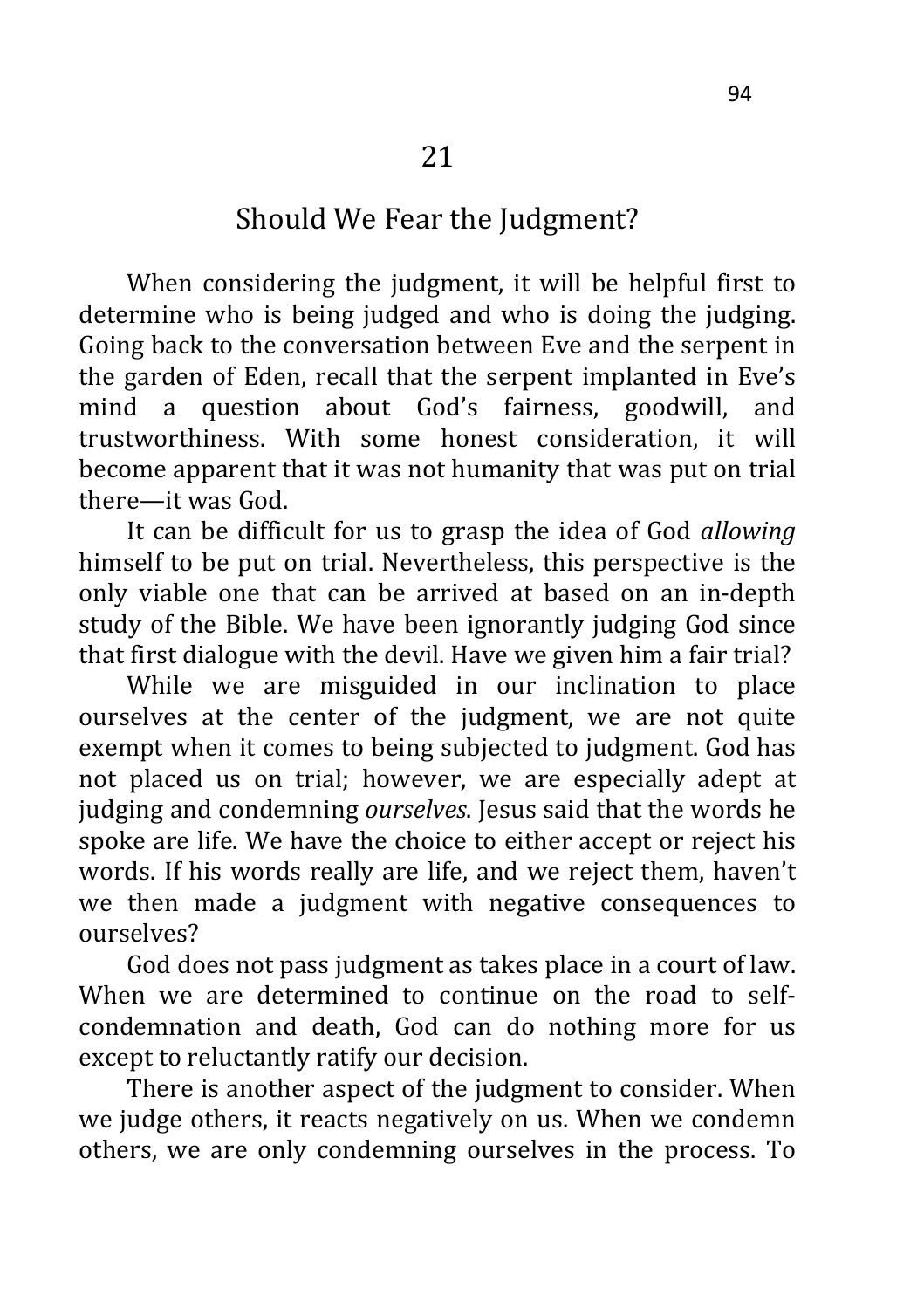see who we *really* need to fear in the judgment, we only need to look in the mirror.

The gospel account of the woman caught in adultery gives us an illustration of how the judgment works:

Jesus went unto the mount of Olives. And early in the morning he came again into the temple, and all the people came unto him; and he sat down, and taught them. And the scribes and Pharisees brought unto him a woman taken in adultery; and when they had set her in the midst, They say unto him, Master, this woman was taken in adultery, in the very act. Now *Moses in the law* commanded us, that such should be stoned: but what sayest thou? This they said, tempting him, that they might have to accuse him. *But Jesus stooped down, and with his finger wrote on the ground*, as though he heard them not. So when they continued asking him, he lifted up himself, and said unto them, *He that is without sin among you*, let him first cast a stone at her. And again he stooped down, and wrote on the ground. And they which heard it, *being convicted by their own conscience*, went out one by one, beginning at the eldest, even unto the last: and Jesus was left alone, and the woman standing in the midst. When Jesus had lifted up himself, and saw none but the woman, he said unto her, Woman, where are those thine accusers? hath no man condemned thee? She said, No man, Lord. And Jesus said unto her, *Neither do I condemn thee*: go, and sin no more. (John 8:1–11, emphasis added)

The woman who was brought before Jesus and presented as a lawbreaker was a victim used by the callous religious leaders in their attempt to destroy Jesus whom they judged as a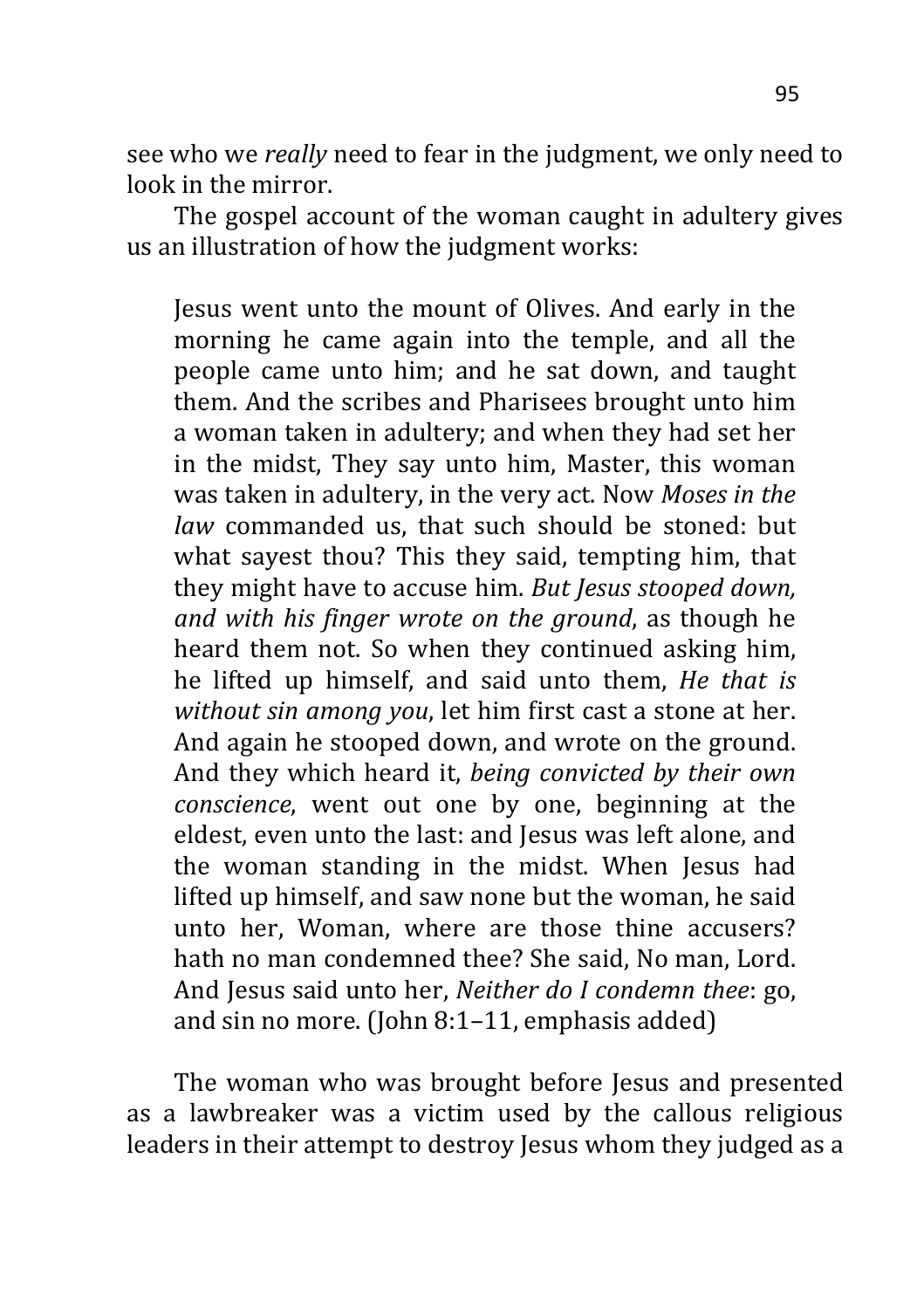threat to their religion. The woman's accusers appealed to the law of Moses. In another encounter with the Pharisees, dealing with divorce, Jesus told them that the law of Moses contained concessions to their hard hearts: "And Jesus answered and said unto them, For the hardness of your heart he [Moses] wrote you this precept" (Mark 10:5).

The magnitude of what took place in this *courtroom scene* will become clear as we realize that Jesus was God on earth with all the prerogatives of divinity, including the right to execute judgment. Jesus did not immediately make a judgment in the case brought before him, but instead stooped down and wrote with his finger on the ground. When they pressed him for an answer to their question, he said to them, "He that is without sin among you, let him first cast a stone at her." He then continued writing on the ground.

Jesus had a purpose in all that he said and did. When he wrote on the ground, it was not to evade the question of the religious leaders. He knew the circumstances that had brought the woman before him. Jesus also knew the history of each of her accusers and read their thoughts and motives. He could have dealt a scathing rebuke to these hypocrites in the presence of the witnesses. Instead, he graciously made the religious leaders aware of their own sins by writing them in dust—an exceptionally nonpermanent written record of their sins.

Jesus loved and infinitely valued each person gathered around him despite the circumstances that had brought them together. His mission was to save the world, and he sought the reconciliation of the woman *and* her accusers, whom he had no desire to alienate further.

Jesus said to the religious leaders, "He that is without sin among you, let him first cast a stone at her." Here he hands the responsibility of judging back to them. Jesus did not come to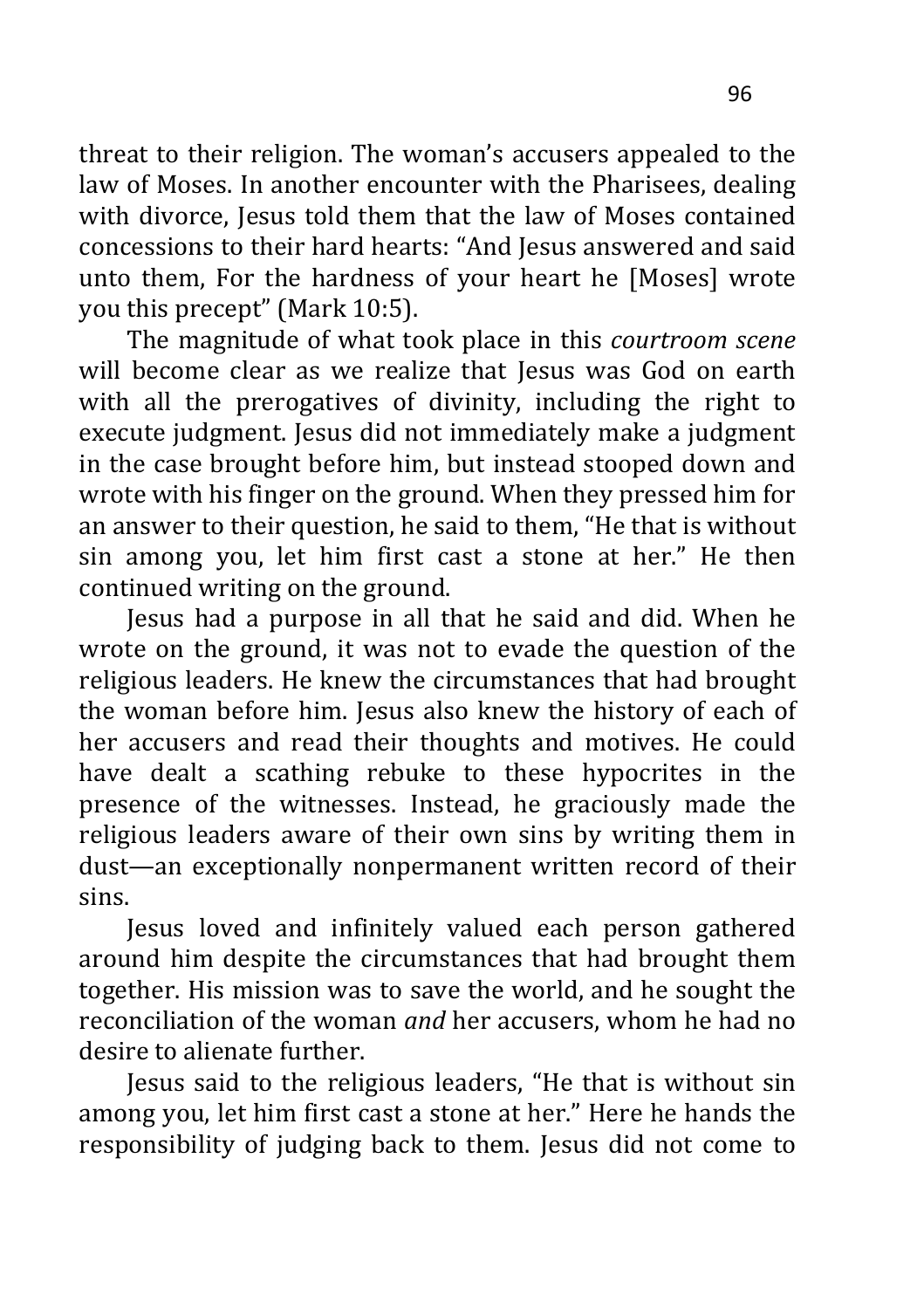this world to judge and condemn, and he wouldn't be thrust into the role of a judge. Did the scribes and Pharisees take his words as an invitation to hurl stones at the woman? Apparently not, as they all filed out from the scene "one by one."

Jesus, as God, did not condemn the woman, but in his words "go, and sin no more," he threw open the door to the way of life for her. He was not commanding her to merely leave off the actions that brought her into his presence; he was offering her freedom from deadly sin—the belief that God is not worthy of our trust.

Jesus offered this woman the way to avoid future condemnation. He revealed God's love for her as a person. This woman was in the presence of the Life-Giver, and she knew she could love and trust him. Her view of God and her relationship to him was radically changed for the better after this encounter. For her, the judgment that took place was life transforming and life giving.

Jesus did not condemn the hardhearted scribes and Pharisees who were so quick to condemn the woman, but he did hold up a spiritual mirror in front of them that reflected their own dark characters. As a result they were "convicted by their own conscience," and they felt compelled to leave the presence of the Life-Giver's pure, unselfish love. They came to condemn another, but ended up condemning themselves in the process.

Therefore thou art inexcusable, O man, whosoever thou art that judgest: for wherein thou judgest another, thou condemnest thyself; for thou that judgest doest the same things. But we are sure that the judgment of God is according to truth against them which commit such things. And thinkest thou this, O man, that judgest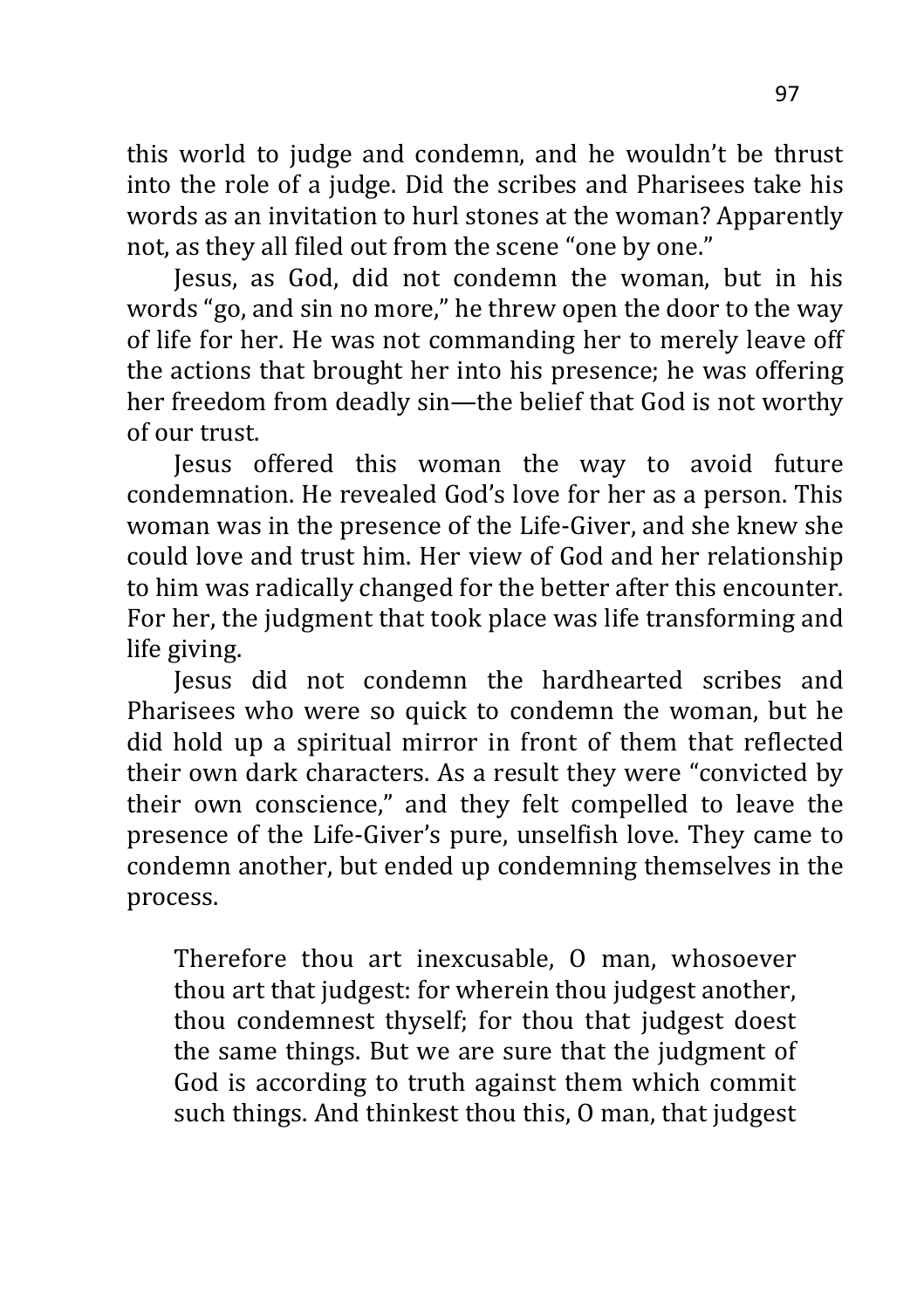them which do such things, and doest the same, that thou shalt escape the judgment of God? (Rom. 2:1–3)

God gives each of us genuine freedom. He will not override our choice of self-condemnation. God's judgment here is his reluctant ratification of this self-condemnation when we choose to remain outside the circle of reciprocal love and life. There is no escape from this judgment since God cannot force us, against our will, to walk the path that leads to life.

For the Father judgeth no man, but hath committed all judgment unto the Son. (John 5:22)

God, the Father, doesn't judge us.

It is the spirit that quickeneth; the flesh profiteth nothing: the words that I speak unto you, they are spirit, and they are life. (John 6:63)

The words of Jesus are life. In every word that Jesus spoke he revealed God's reconciling love.

Jesus cried and said, He that believeth on me, believeth not on me, but on him that sent me. And he that seeth me seeth him that sent me. I am come a light into the world, that whosoever believeth on me should not abide in darkness. And if any man hear my words, and believe not, *I judge him not: for I came not to judge the world*, but to save the world. He that rejecteth me, and receiveth not my words, hath one that judgeth him: the word that I have spoken, the same shall judge him in the last day. (John 12:44–48, emphasis added)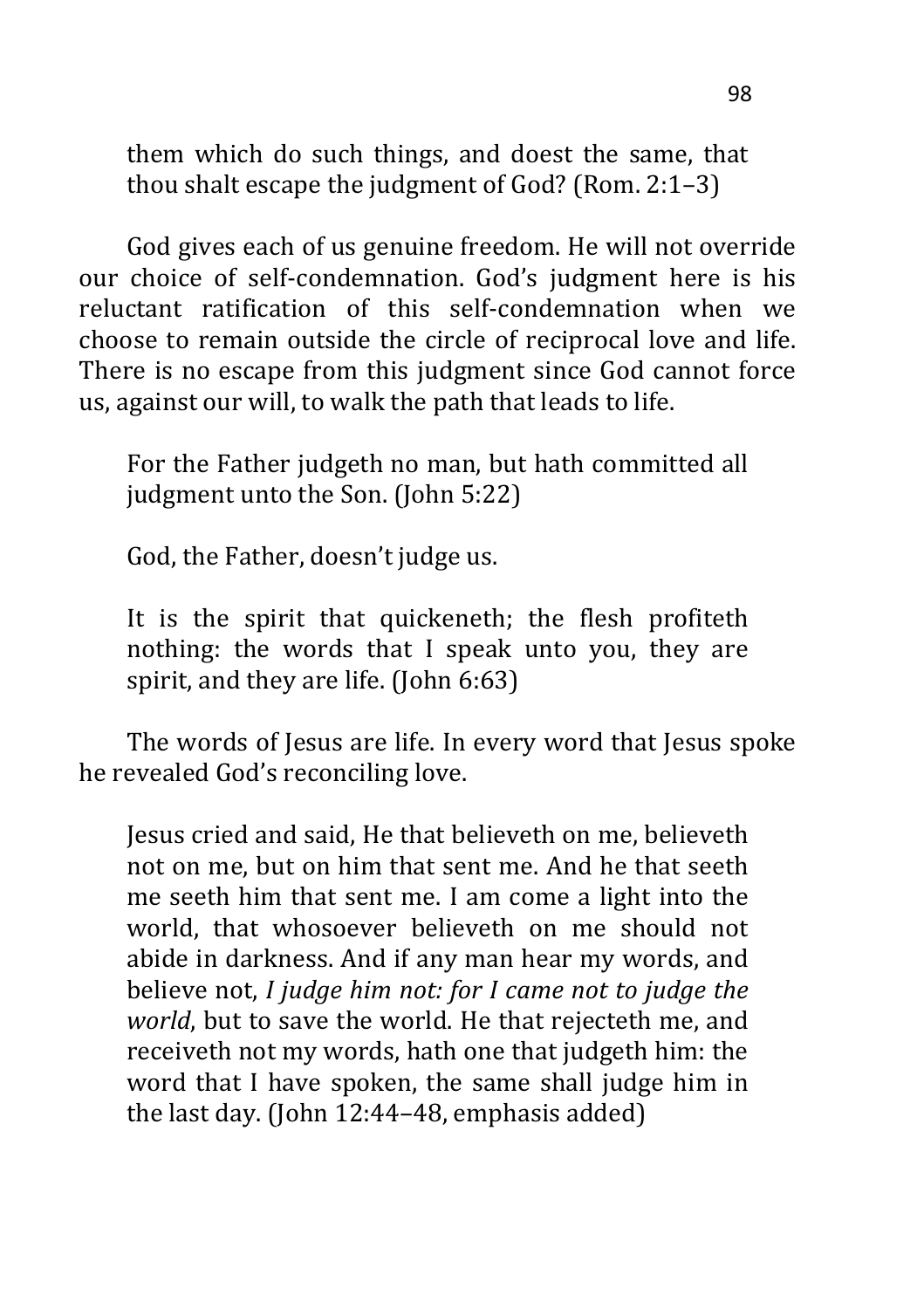Jesus doesn't judge us. God offers us the Word of Life, but he will never force us to accept it.

Judge not, that ye be not judged. For with what judgment ye judge, ye shall be judged: and with what measure ye mete, it shall be measured to you again. And why beholdest thou the mote that is in thy brother's eye, but considerest not the beam that is in thine own eye? Or how wilt thou say to thy brother, Let me pull out the mote out of thine eye; and, behold, a beam is in thine own eye? Thou hypocrite, first cast out the beam out of thine own eye; and then shalt thou see clearly to cast out the mote out of thy brother's eye. (Matt. 7:1–5)

If God the Father doesn't judge us and Jesus doesn't judge us, *why* would we think that we are qualified to judge others when we harbor a judgmental spirit (a beam in our own eye)?

Verily, verily, I say unto you, He that heareth my word, and believeth on him that sent me, hath everlasting life, and shall not come into condemnation; but is passed from death unto life. (John 5:24)

Understanding the truth about God and learning to trust him leads to life. Jesus said, "He that believeth on him is not condemned" (John 3:18).

Then Paul and Barnabas waxed bold, and said, It was necessary that the word of God should first have been spoken to you: but seeing ye put it from you, and judge yourselves unworthy of everlasting life, lo, we turn to the Gentiles. (Acts 13:46)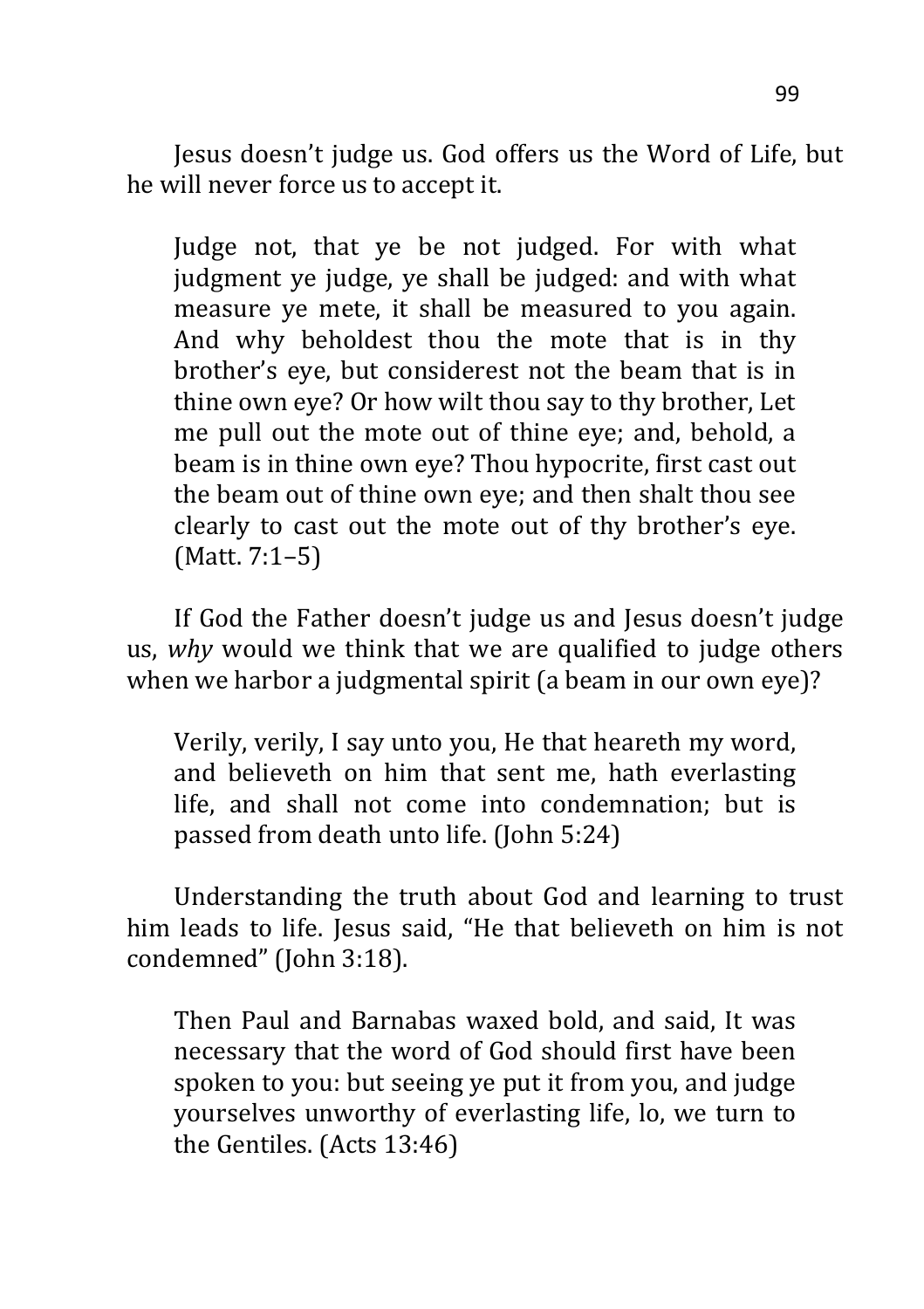This is an enlightening example of self-condemnation.

Judge not, and ye shall not be judged: condemn not, and ye shall not be condemned: forgive, and ye shall be forgiven. (Luke 6:37)

In Luke's gospel, the parable of the prodigal son teaches us that God has already forgiven us before we ask. If we are judged, condemned, or unforgiven, we have only ourselves to blame "for whatsoever a man soweth, that shall he also reap" (Gal. 6:7).

And Jesus said, For judgment I am come into this world, that they which see not might see; and that they which see might be made blind. And some of the Pharisees which were with him heard these words, and said unto him, Are we blind also? Jesus said unto them, If ye were blind, ye should have no sin: but now ye say, We see; therefore your sin remaineth. (John 9:39-41)

What is the "judgment" that Jesus came into the world for? He came to this world to reveal God's love for humankind and the infinite value he places on each of us. He wants us to *see* each other as he sees us, and value each other as he values us. Jesus is teaching us to be *blind* to the sins of others as well as to the artificially constructed differences that divide us: sectarianism, nationalism, tribalism, partisan politics, or any other device that encourages us-against-them mentality.

The Pharisees did not understand this lesson that Jesus was teaching. They were fiercely sectarian and looked at the Gentiles, who were not of Jewish descent, as dogs. They were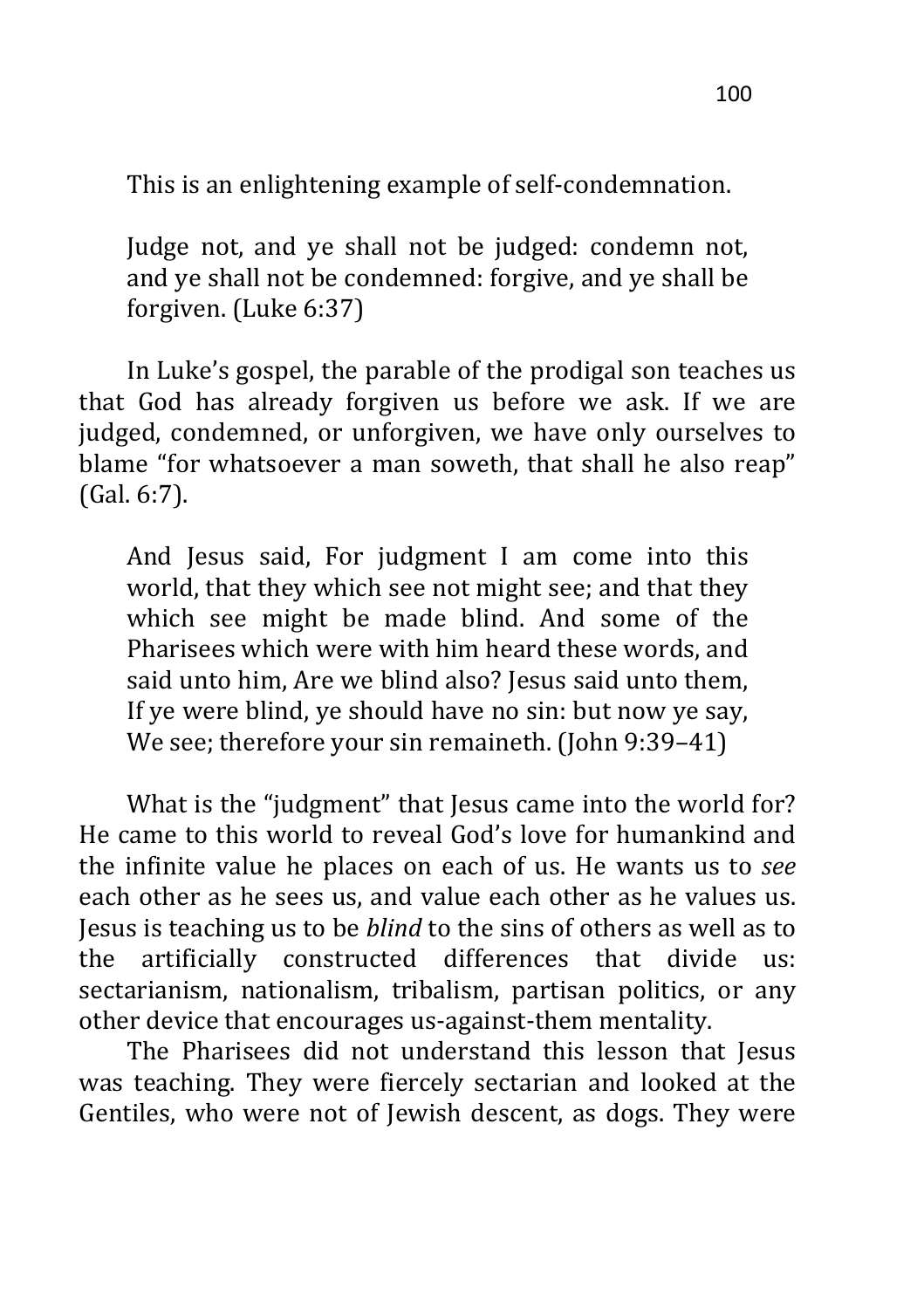also self-styled experts at *seeing* the sins of others and judging accordingly.

For God so loved the world, that he gave his only begotten Son, that whosoever believeth in him should not perish, but have everlasting life. For God sent not his Son into the world to condemn the world; but that the world through him might be saved. He that believeth on him is not condemned: but he that believeth not is condemned already, because he hath not believed in the *name* of the only begotten Son of God. And *this is the condemnation, that light is come into the world, and men loved darkness rather than light*, because their deeds were evil. (John 3:16–19, emphasis added)

In this passage, *name* means character. Rejecting the revelation of God's character that Jesus brought to light is, in actuality, rejecting God. In Jesus, God is saying—*this is who I really am.*

When the morning was come, all the chief priests and elders of the people took counsel against Jesus to put him to death: And when they had bound him, they led him away, and delivered him to Pontius Pilate the governor. (Matt. 27:1–2)

What a picture is this! Sin-saturated religionists seeking the death of their Life-Giver, and he is not resisting them nor even passing judgment on them! Who or what is deadly—God or sin?

We read and hear about Christ's final hours before his death without discerning the deeper meaning behind his trial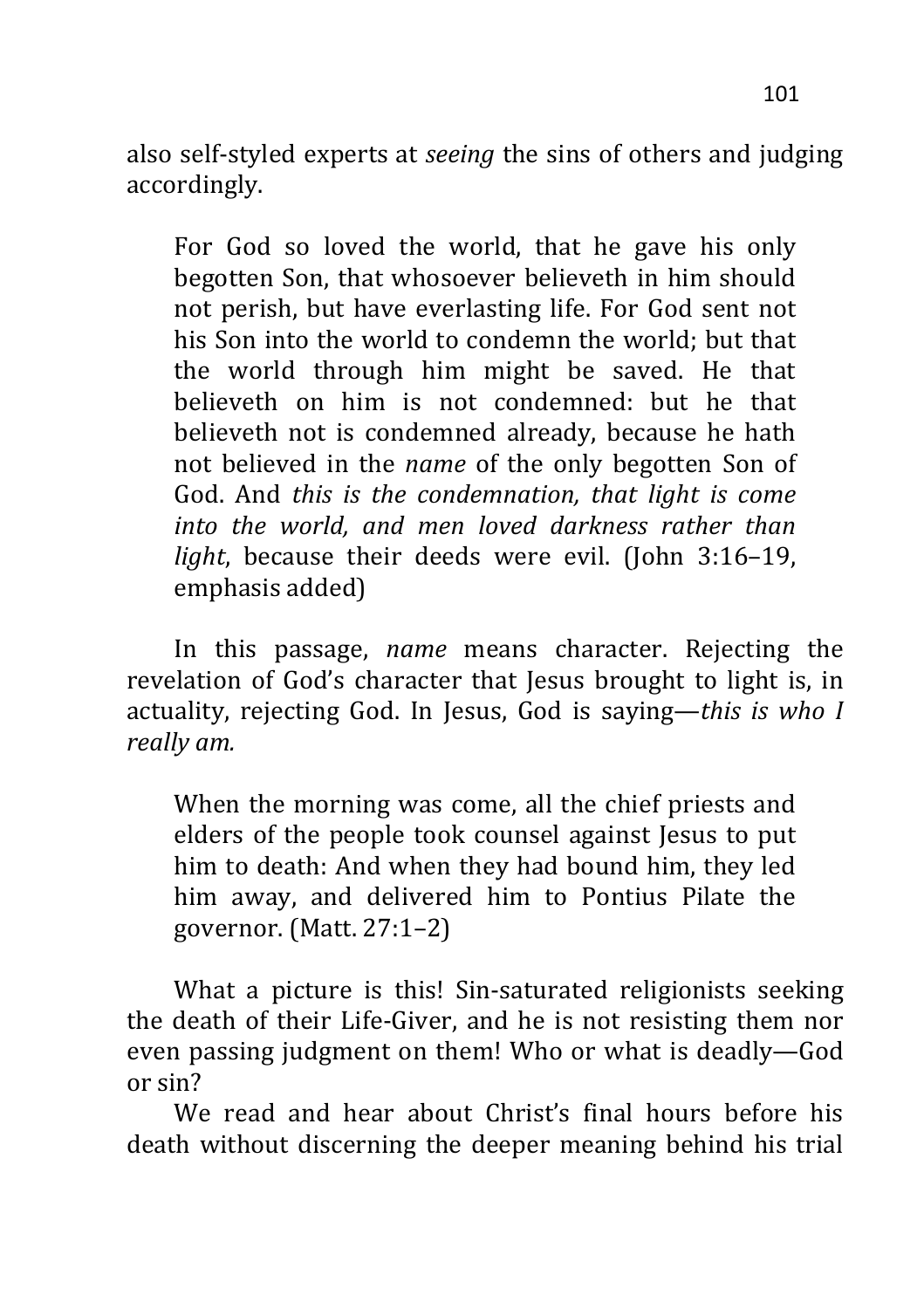and crucifixion. Jesus is fully God as well as fully man. When Jesus was brought to trial before Pontius Pilate, he was *fully* God. When he was judged and condemned, he was *fully* God. When he was scourged, mocked, and nailed to the cross to die he was, all the while, *fully* God.

God allowed himself to be put on trial and condemned by those he loved and longed to reconcile to himself. Why? Because we have such an incredibly hard time *seeing* what our sin has done to *him*.

Jesus, the Son of God, suffered immensely during his final hours of life on earth—more than we can imagine. But Jesus's suffering didn't begin in the garden of Gethsemane, nor did it end with his dying words on the cross. God has suffered with us and for us ever since sin first entered our world, and he will continue to suffer with us and for us until the day sin has run its destructive course and all suffering and death come to an eternal end.

The trial and suffering of Jesus at the hands of those he created to share his infinite love should give us a picture of the suffering that we have put God through for thousands of years. We continue to hail God before our human court to answer charges of indifference, inaction, aloofness, and even active, vindictive destruction. Too many times our verdict is *guilty as charged*! What more can God do to reconcile his estranged children than he does? The cross is the divine masterpiece of reconciliation. The cross obliterates Satan's contention that God is self-serving, uncaring, and untrustworthy.

Even as much as we have blackened God's character, there is good news—God knows why we misunderstand him, and he doesn't condemn us for it. He will continue to love us despite our ingratitude for what he has done for us and continues to do for us daily. But wouldn't it be wonderful for God if we realized that *it's not all about us*; our Creator is intimately involved in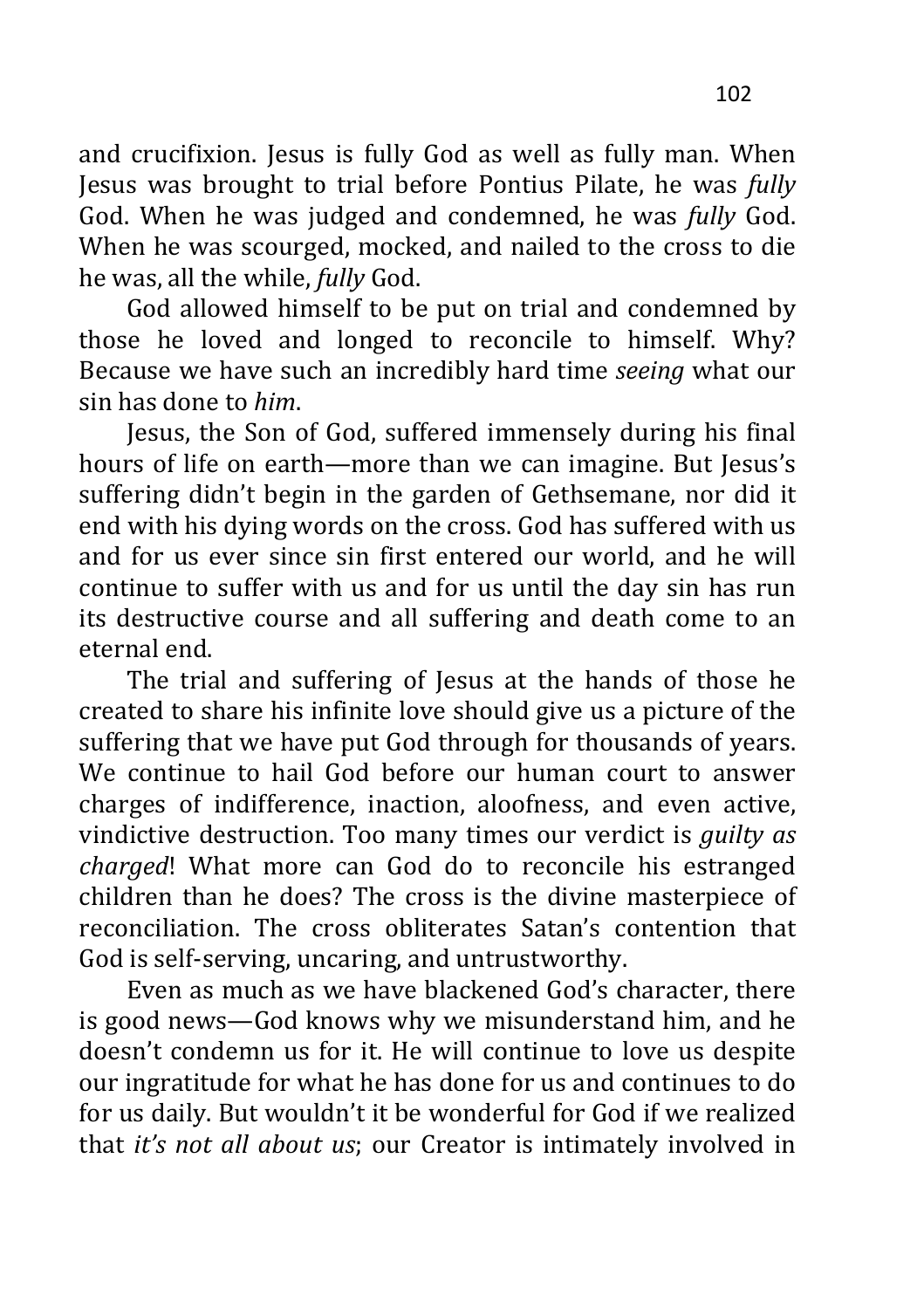our dilemma also. Can we think about *him*? Can we allow ourselves to see him as he really is—uncompromising, othercentered love, and return the love that he deserves? Is that too much to ask? "We love him, because he first loved us" (1 John 4:19).

In all their affliction he was afflicted, and the angel of his presence saved them: in his love and in his pity he redeemed them; and he bare them, and carried them all the days of old.—Isaiah 63:9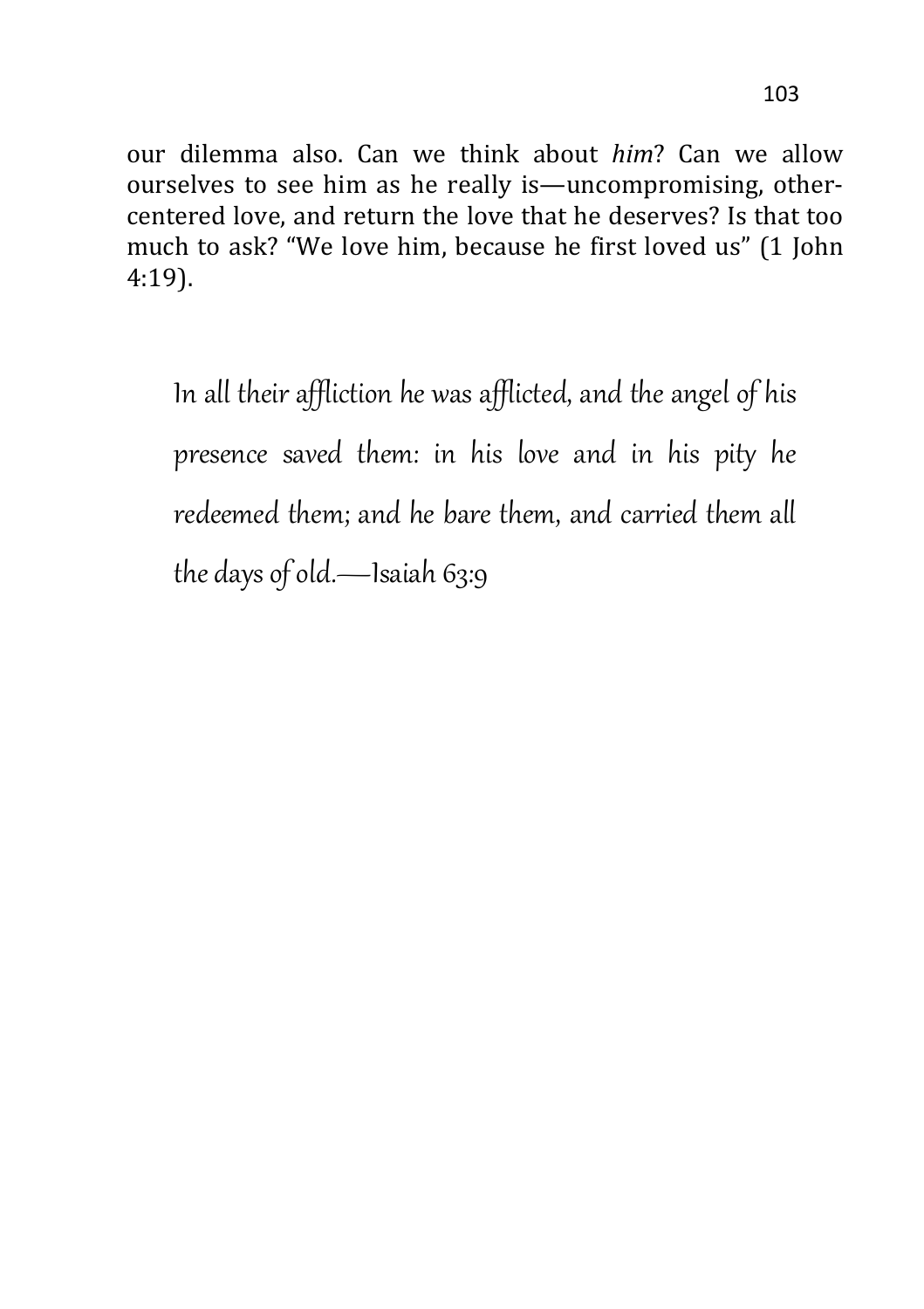## What Does God's Judgment Look Like?

Learn to do well; seek judgment, relieve the oppressed, judge the fatherless, plead for the widow*.*

—Isaiah 1:17

 God's judgment is never handing down a judicial sentence against us. It is defined here as relieving suffering and promoting *fairness* in an unfair world.

Behold my servant, whom I have chosen; my beloved, in whom my soul is well pleased: I will put my spirit upon him, and he shall shew judgment to the Gentiles. He shall not strive, nor cry; neither shall any man hear his voice in the streets. A bruised reed shall he not break, and smoking flax shall he not quench, till he send forth judgment unto victory. And in his name shall the Gentiles trust. (Matt. 12:18–21)

God's fair, gentle judgment engenders trust.

And when ye reap the harvest of your land, thou shalt not wholly reap the corners of thy field, neither shalt thou gather the gleanings of thy harvest. And thou shalt not glean thy vineyard, neither shalt thou gather every grape of thy vineyard; thou shalt leave them for the poor and stranger: I am the LORD your God. (Lev. 19:9–10)

God sought to make provision for the disadvantaged in ancient society.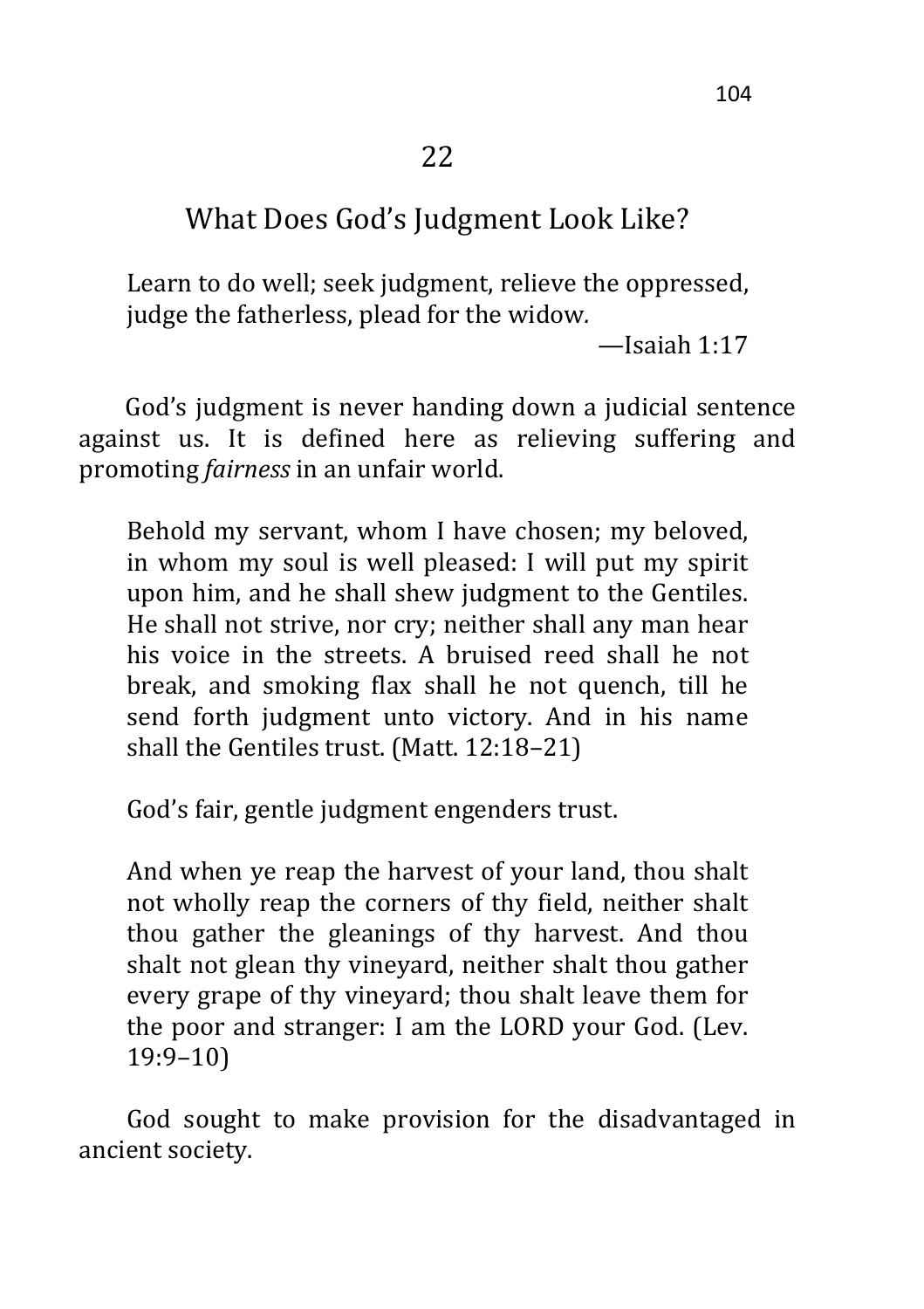And if a stranger sojourn with thee in your land, ye shall not vex him. But the stranger that dwelleth with you shall be unto you as one born among you, and thou shalt love him as thyself; for ye were strangers in the land of Egypt: I am the LORD your God. Ye shall do no unrighteousness in judgment, in meteyard, in weight, or in measure. Just balances, just weights, a just ephah, and a just hin, shall ye have: I am the LORD your God, which brought you out of the land of Egypt. (Lev. 19:33–36)

Woe unto them that decree unrighteous decrees, and that write grievousness which they have prescribed; To turn aside the needy from judgment, and to take away the right from the poor of my people, that widows may be their prey, and that they may rob the fatherless! (Isa. 10:1–2)

God is inclusive—with him there are no *outsiders.* God is aware of human laws, business practices, and institutions that benefit the rich at the expense of the poor. He calls it robbery. Any form of misrepresentation in trade falls under the Bible definition of theft.

Wherefore have we fasted, say they, and thou seest not? wherefore have we afflicted our soul, and thou takest no knowledge? Behold, in the day of your fast ye find pleasure, and exact all your labours. Behold, ye fast for strife and debate, and to smite with the fist of wickedness: ye shall not fast as ye do this day, to make your voice to be heard on high. Is it such a fast that I have chosen? a day for a man to afflict his soul? is it to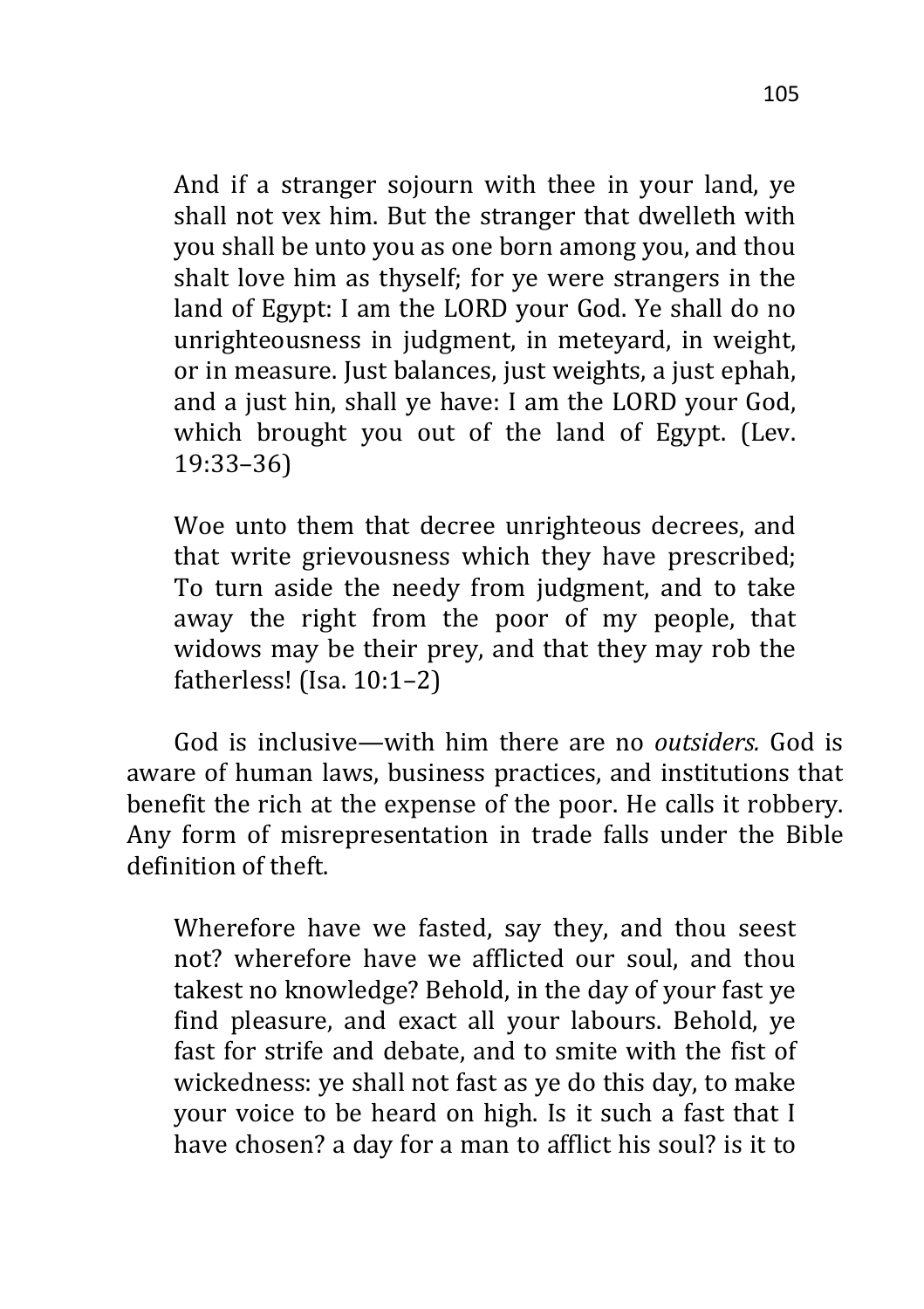bow down his head as a bulrush, and to spread sackcloth and ashes under him? wilt thou call this a fast, and an acceptable day to the LORD? Is not this the fast that I have chosen? to loose the bands of wickedness, to undo the heavy burdens, and to let the oppressed go free, and that ye break every yoke? Is it not to deal thy bread to the hungry, and that thou bring the poor that are cast out to thy house? when thou seest the naked, that thou cover him; and that thou hide not thyself from thine own flesh? (Isa. 58:3-7)

Mere religious performance is valueless if we neglect to help those in need. Jesus pronounced, "Woe unto you, Pharisees! for ye tithe mint and rue and all manner of herbs, and pass over judgment and the love of God" (Luke 11:42).

Thus speaketh the LORD of hosts, saying, Execute true judgment, and shew mercy and compassions every man to his brother: And oppress not the widow, nor the fatherless, the stranger, nor the poor; and let none of you imagine evil against his brother in your heart. (Zech. 7:9–10)

God does not approve of oppression in any form, nor any scheming to advantage one's self at the expense of another.

My brethren, have not the faith of our Lord Jesus Christ, the Lord of glory, with respect of persons. For if there come unto your assembly a man with a gold ring, in goodly apparel, and there come in also a poor man in vile raiment; And ye have respect to him that weareth the gay clothing, and say unto him, Sit thou here in a good place; and say to the poor, Stand thou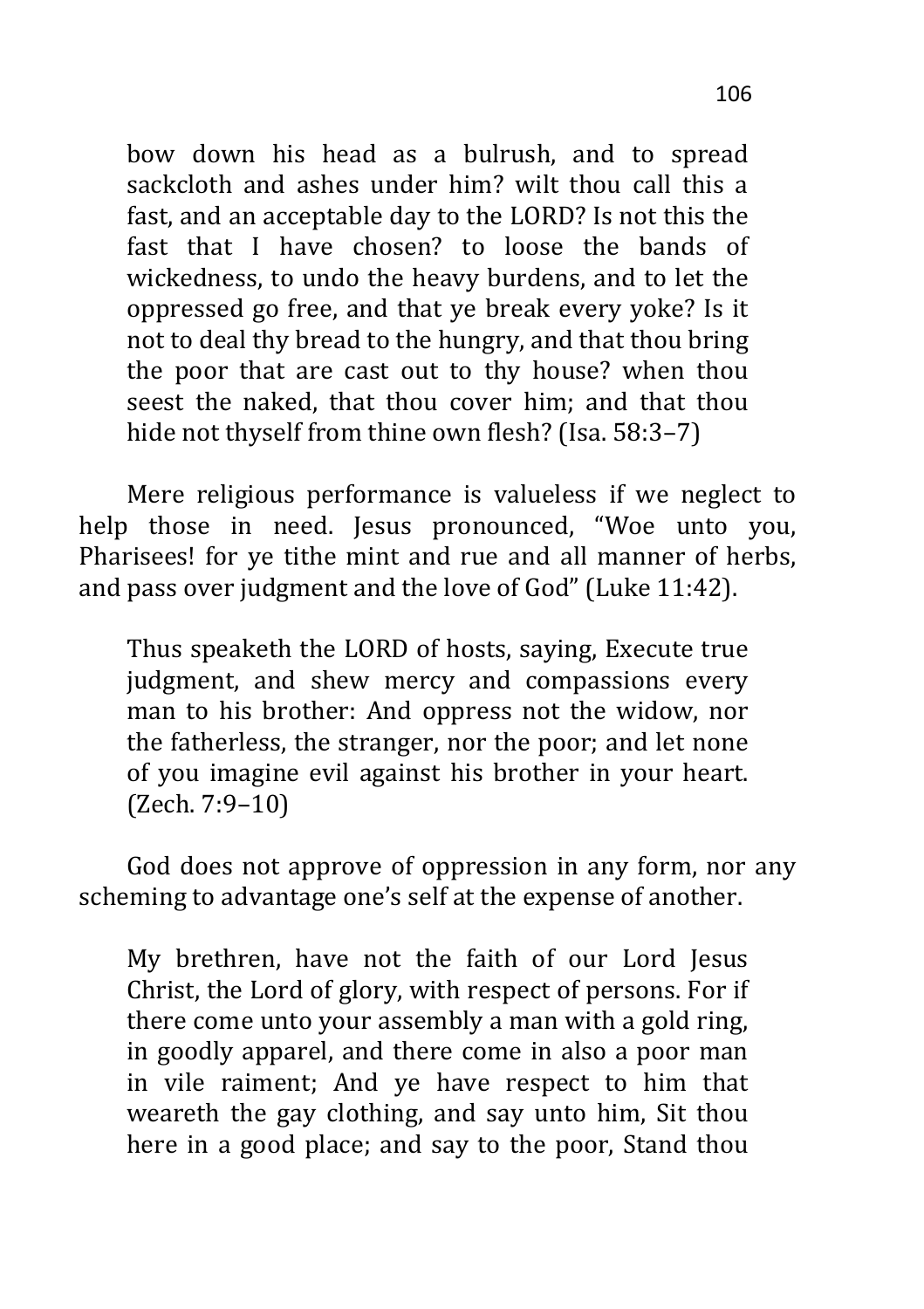there, or sit here under my footstool: Are ye not then partial in yourselves, and are become judges of evil thoughts? Hearken, my beloved brethren, Hath not God chosen the poor of this world rich in faith, and heirs of the kingdom which he hath promised to them that love him? But ye have despised the poor. Do not rich men oppress you, and draw you before the judgment seats? Do not they blaspheme that worthy name by the which ye are called? If ye fulfil the royal law according to the scripture, Thou shalt love thy neighbour as thyself, ye do well. (James 2:1–8)

With God there is no partiality; we are all equal in his eyes: "God is no respecter of persons" (Acts 10:34).

Pure religion and undefiled before God and the Father is this, To visit the fatherless and widows in their affliction, and to keep himself unspotted from the world. (James 1:27)

Pure religion is *not* denominationalism, ceremonialism, dogmatism, emotionalism, or ecclesiastical conformity.

Then shall the King say unto them on his right hand, Come, ye blessed of my Father, inherit the kingdom prepared for you from the foundation of the world: For I was an hungred, and ye gave me meat: I was thirsty, and ye gave me drink: I was a stranger, and ye took me in: Naked, and ye clothed me: I was sick, and ye visited me: I was in prison, and ye came unto me. Then shall the righteous answer him, saying, Lord, when saw we thee an hungred, and fed thee? or thirsty, and gave thee drink? When saw we thee a stranger, and took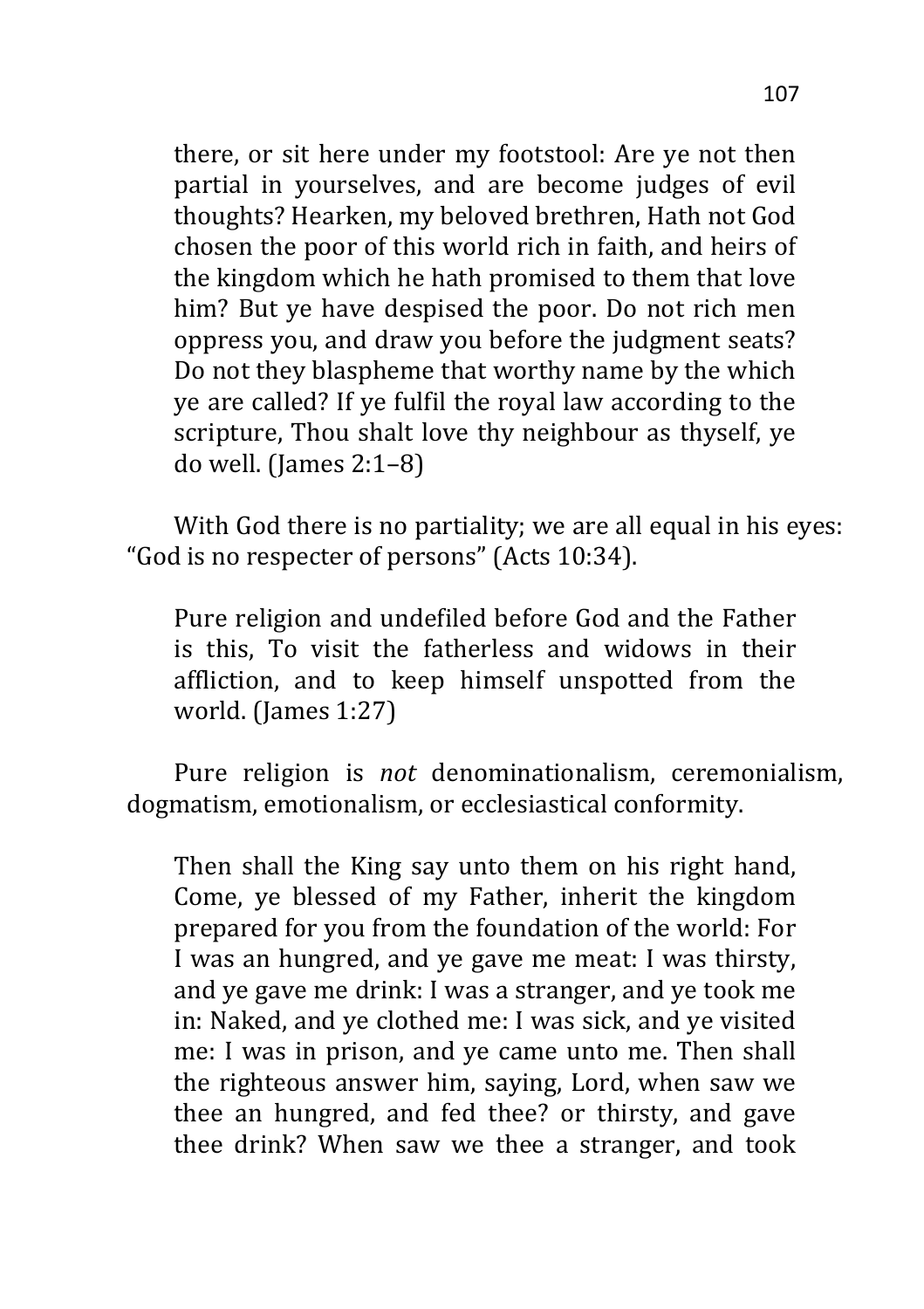thee in? or naked, and clothed thee? Or when saw we thee sick, or in prison, and came unto thee? And the King shall answer and say unto them, Verily I say unto you, Inasmuch as ye have done it unto one of the least of these my brethren, ye have done it unto me. (Matt. 25:34–40)

What are the qualifications to be a brother or sister of Jesus? There is only one: a member of the human race. We are *all* members of Jesus's family.

And I say unto you, That many shall come from the east and west, and shall sit down with Abraham, and Isaac, and Jacob, in the kingdom of heaven.

—Jesus (Matthew 8:11)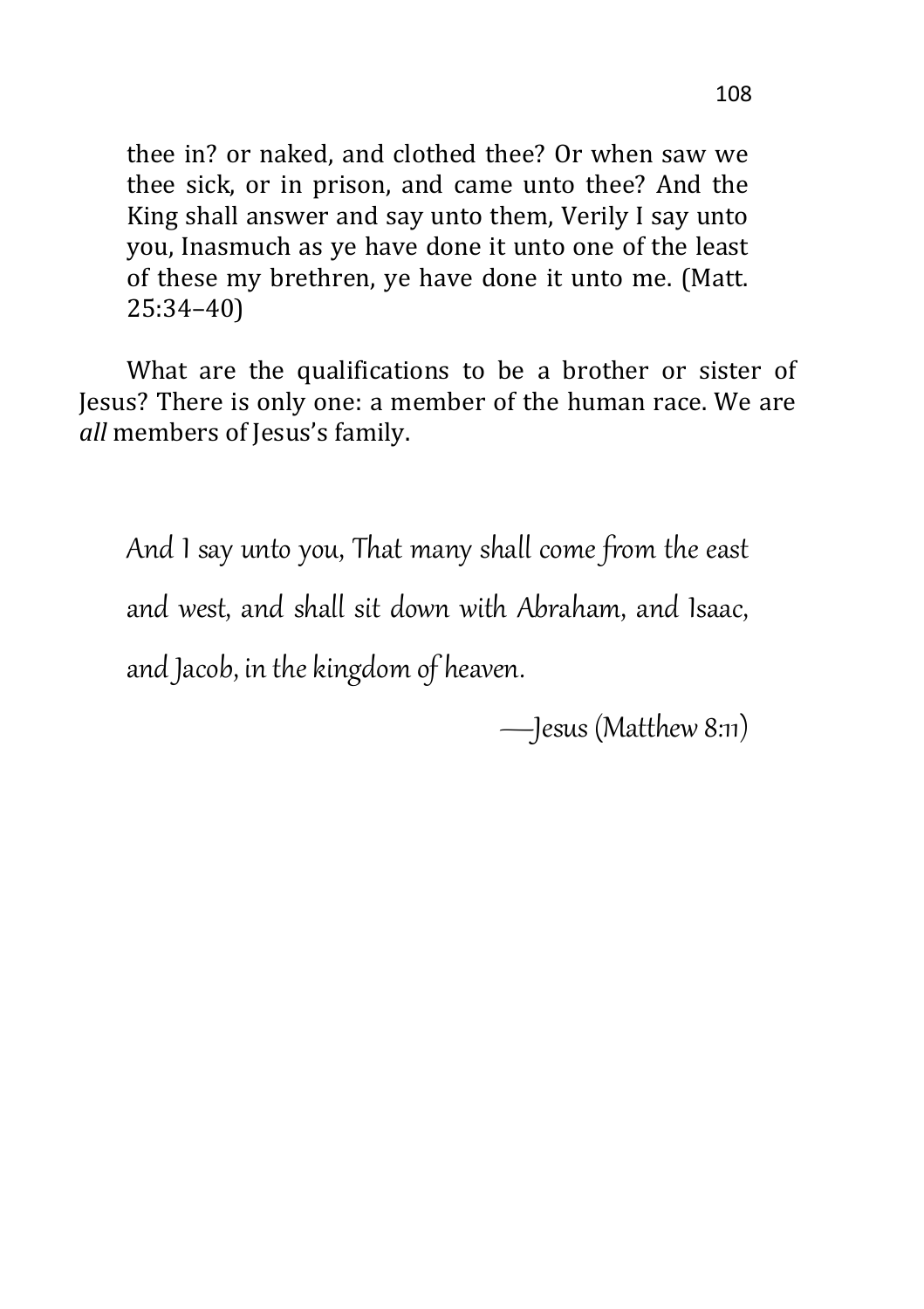#### God Is Humble

While God is the most powerful being in the universe; he is also, at the same time, the most humble.

And the angel said unto them, Fear not: for, behold, I bring you good tidings of great joy, which shall be to all people. For unto you is born this day in the city of David a Saviour, which is Christ the Lord. And this shall be a sign unto you**;** Ye shall find the babe wrapped in swaddling clothes, lying in a manger. (Luke 2:10–12)

God chose the humblest possible entrance into our world as a harmless baby lying in a feed trough.

Come unto me, all ye that labour and are heavy laden, and I will give you rest. Take my yoke upon you, and learn of me; for I am meek and lowly in heart: and ye shall find rest unto your souls. For my yoke is easy, and my burden is light. (Matt. 11: 28–30)

How could Jesus, the Son of God, be clearer? He says, "I am meek and lowly in heart."

And Jesus saith unto him, The foxes have holes, and the birds of the air have nests; but the Son of man hath not where to lay his head*.* (Matt. 8:20)

Here Jesus identifies with the poorest members of society: the homeless.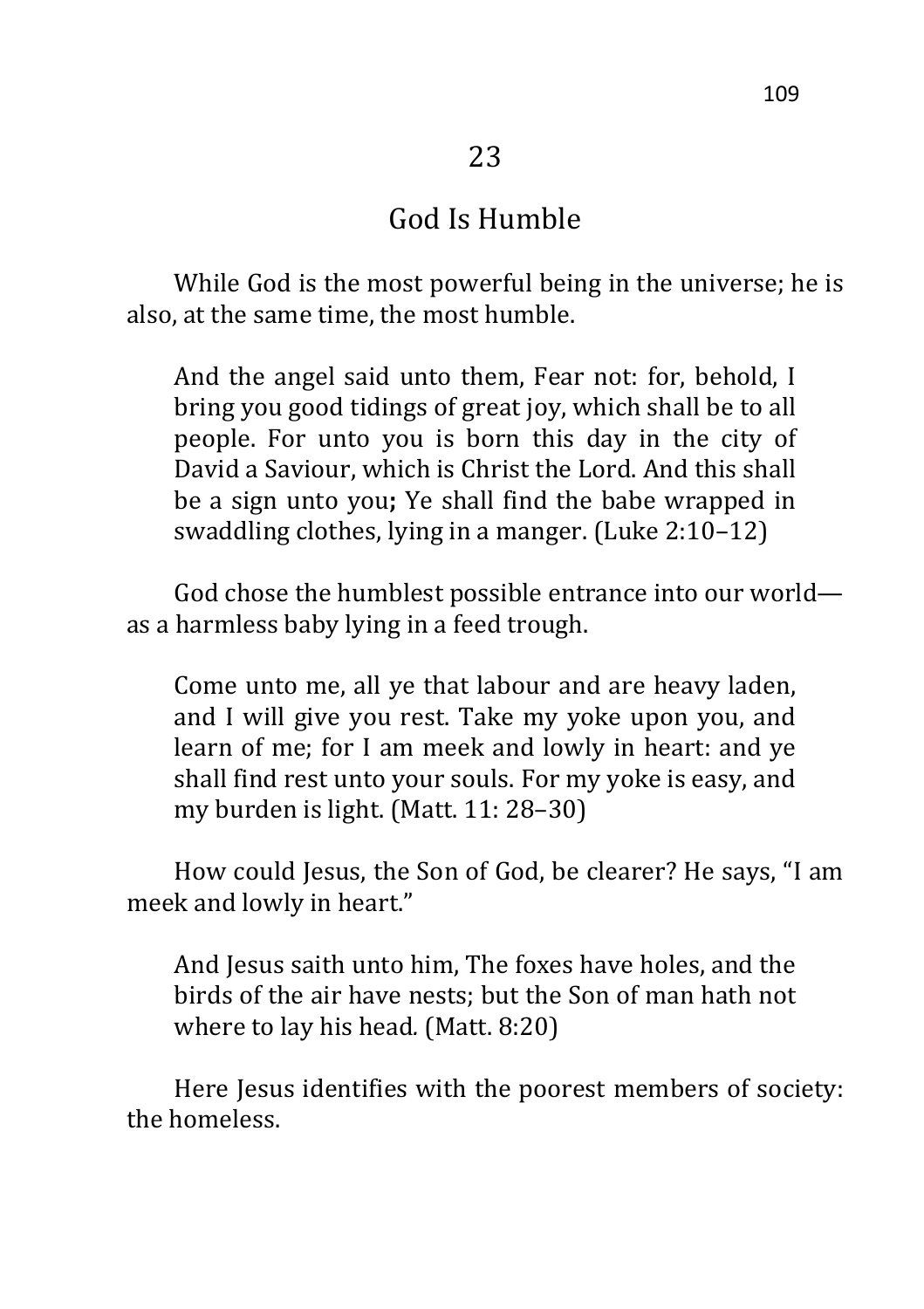And they clothed him with purple, and platted a crown of thorns, and put it about his head, And began to salute him, Hail, King of the Jews! And they smote him on the head with a reed, and did spit upon him, and bowing their knees worshipped him. And when they had mocked him, they took off the purple from him, and put his own clothes on him, and led him out to crucify him. And when they had crucified him, they parted his garments, casting lots upon them, what every man should take. And with him they crucify two thieves; the one on his right hand, and the other on his left. And the scripture was fulfilled, which saith, And he was numbered with the transgressors. (Mark 15:17– 20, 24, 27–28)

From his humble birth to his crucifixion between two thieves Jesus, the Son of God, consistently demonstrated meekness and humility.

He hath shewed thee, O man, what is good; and what doth the LORD require of thee, but to do justly, and to love mercy, and to walk humbly with thy God? (Mic. 6:8)

Can two walk together, except they be agreed? (Amos 3:3)

We will walk in harmony with God when we are humble as he is.

When we comprehend the humility that our gentle God demonstrated, how can we entertain one atom of doubt about his trustworthiness?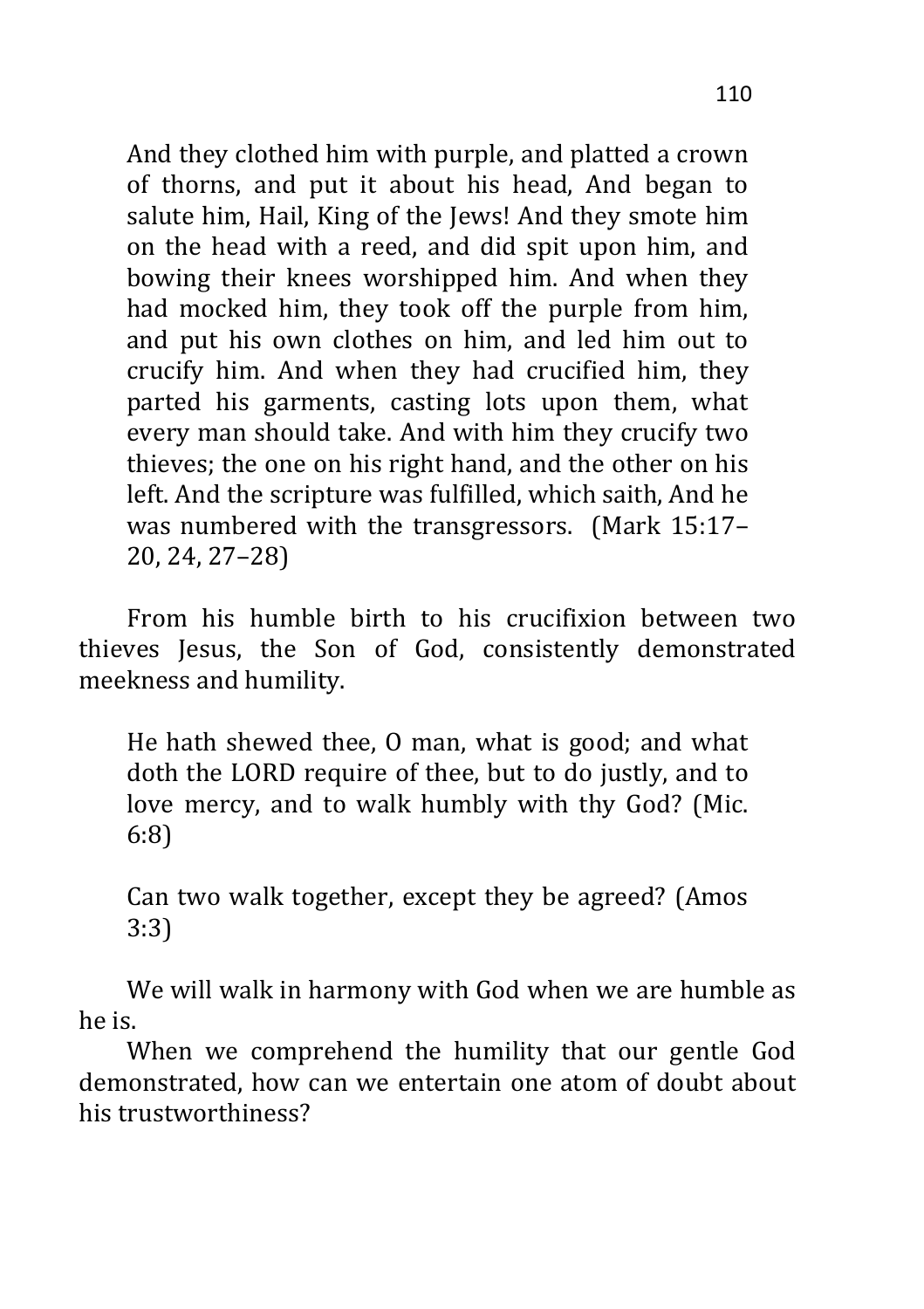All we like sheep have gone astray; we have turned every one to his own way; and the LORD hath laid on him the iniquity of us all. He was oppressed, and he was afflicted, yet he opened not his mouth: he is brought as a lamb to the slaughter, and as a sheep before her shearers is dumb, so he openeth not his mouth. He was taken from prison and from judgment: and who shall declare his generation? for he was cut off out of the land of the living: for the transgression of my people was he stricken. And he made his grave with the wicked, and with the rich in his death; because he had done no violence, neither was any deceit in his mouth.

—Isaiah 53:6–9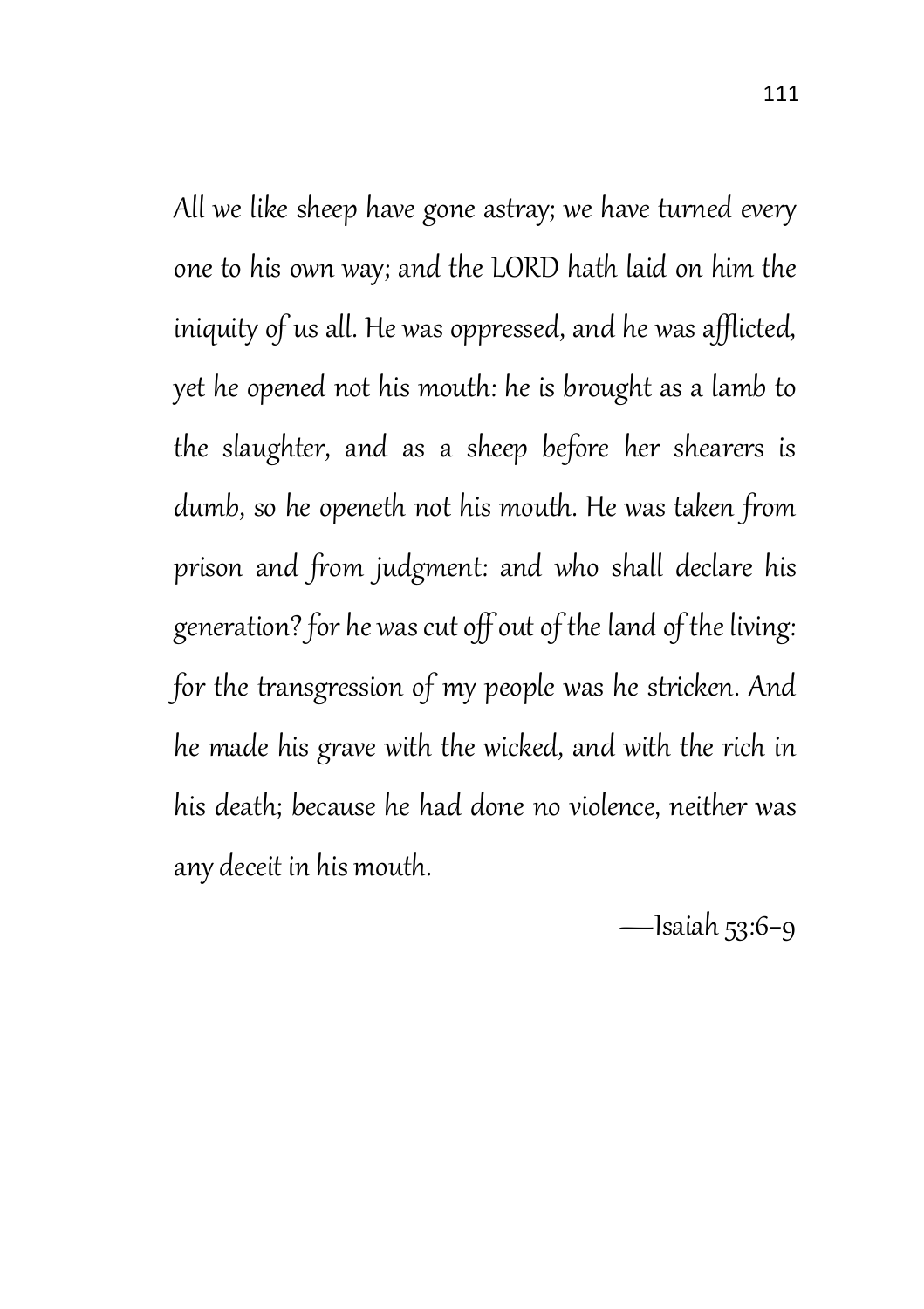#### God Is a Servant, Not a Slave Master

Henceforth I call you not servants; for the servant knoweth not what his lord doeth: but I have called you friends; for all things that I have heard of my Father I have made known unto you.

 $-$ Jesus (John 15:15)

God does not want our blind faith submission. He wants our friendship. When we talk with a friend, we don't use formality or mysticism. God wants us to talk with him honestly like we talk with a close friend—this is the real meaning of prayer. God created us with the ability to reason, and he invites us to exercise that ability: "Come now, and let us reason together, saith the LORD" (Isaiah 1:18).

But Jesus called them unto him, and said, Ye know that the princes of the Gentiles exercise dominion over them, and they that are great exercise authority upon them. But it shall not be so among you: but whosoever will be great among you, let him be your minister; And whosoever will be chief among you, let him be your servant: Even as the Son of man came not to be ministered unto, but to minister, and to give his life a ransom for many. (Matt. 20:25–28)

Jesus demonstrated the law of life—he gave of himself to serve others.

And Jesus went about all Galilee, teaching in their synagogues, and preaching the gospel of the kingdom,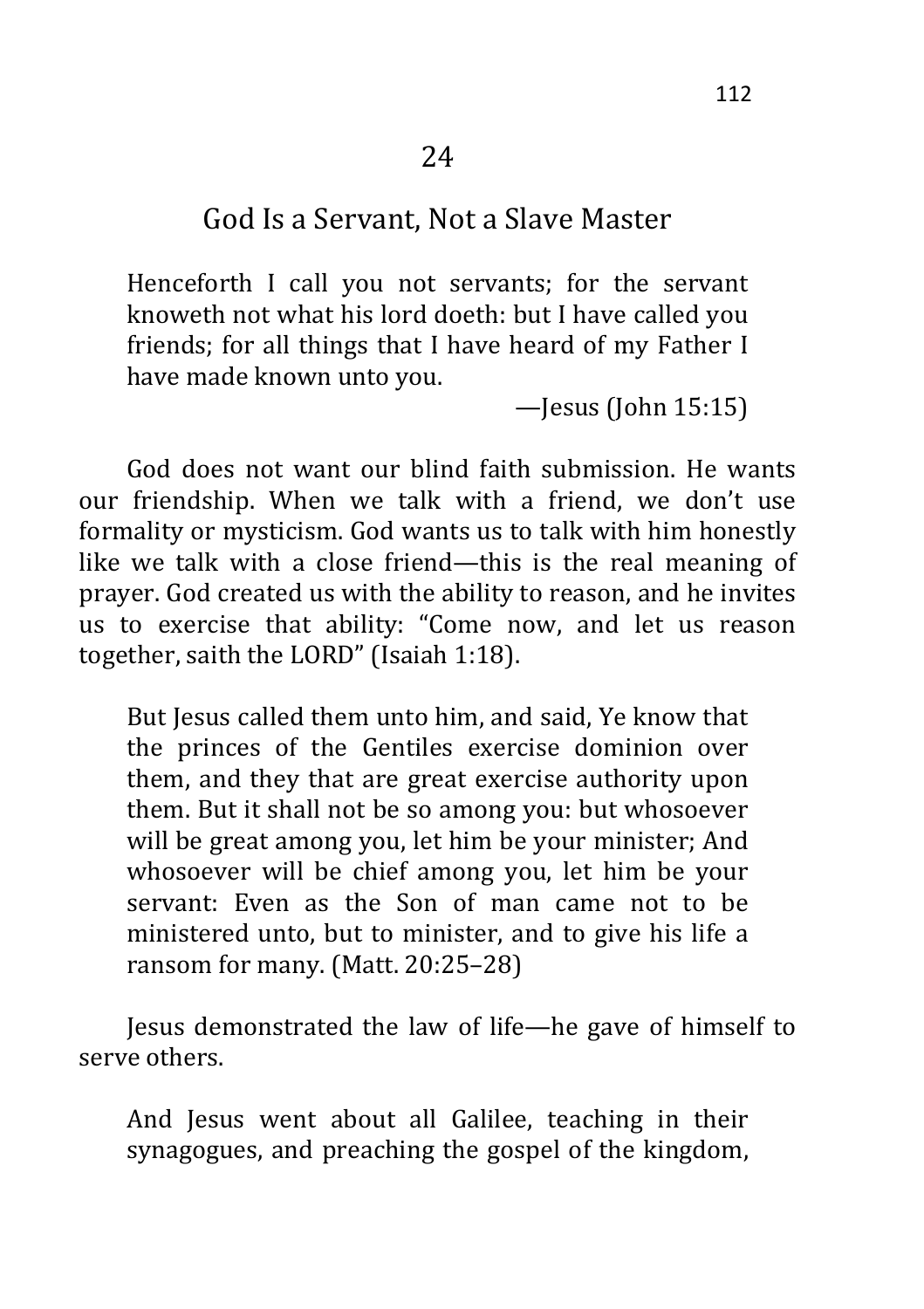and healing all manner of sickness and all manner of disease among the people. And his fame went throughout all Syria: and they brought unto him all sick people that were taken with divers diseases and torments, and those which were possessed with devils, and those which were lunatick, and those that had the palsy; and he healed them. And there followed him great multitudes of people from Galilee, and from Decapolis, and from Jerusalem, and from Judaea, and from beyond Jordan. (Matt. 4:23–25).

And there came a leper to him, beseeching him, and kneeling down to him, and saying unto him, If thou wilt, thou canst make me clean. And Jesus, moved with compassion, put forth his hand, and touched him, and saith unto him, I will; be thou clean. And as soon as he had spoken, immediately the leprosy departed from him, and he was cleansed. (Mark 1:40–42).

Jesus worked tirelessly and compassionately to relieve all manner of suffering. No one was beyond his notice and loving care: "And there are also many other things which Jesus did, the which, if they should be written every one, I suppose that even the world itself could not contain the books that should be written. Amen" (John 21:25).

Jesus knowing that the Father had given all things into his hands, and that he was come from God, and went to God; He riseth from supper, and laid aside his garments; and took a towel, and girded himself. After that he poureth water into a bason, and began to wash the disciples' feet, and to wipe them with the towel wherewith he was girded. (John 13:3-5)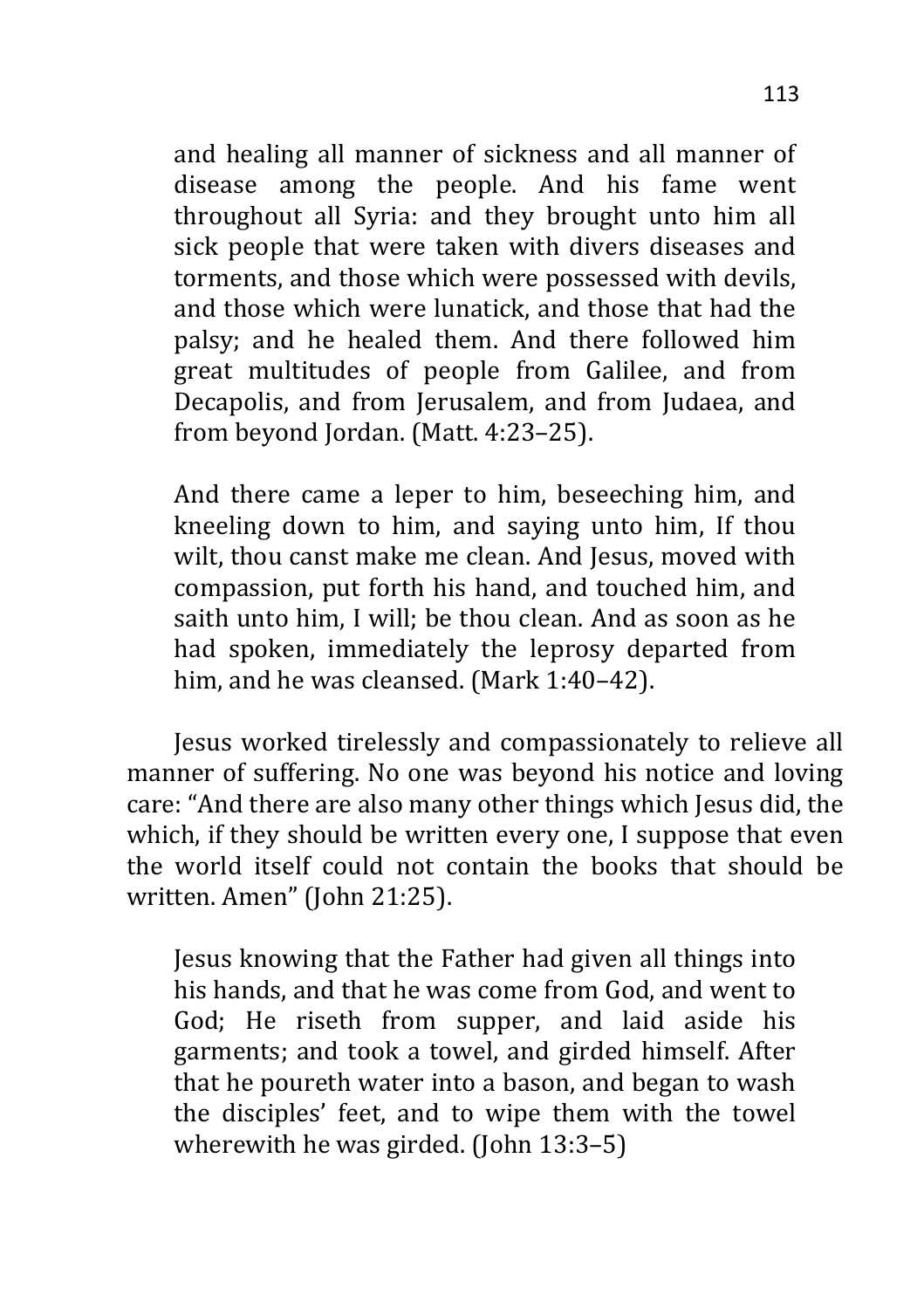This revealing "act of God" takes place at Christ's Last Supper just hours before his trial and crucifixion. Luke's gospel gives this incriminating detail about Jesus's disciples during this occasion: "And there was also a strife among them, which of them should be accounted the greatest" (Luke 22:24).

Here's the setting: Jesus knew that he came from God. All things were in his hands. In other words, Jesus was fully aware that he *was* God, with all of the power of God. He was also aware that his own disciples were in the middle of a dispute about which of them would be the greatest in the kingdom of God. What did Jesus do? He "took a towel, and girded himself" and washed the feet of his self-important disciples (the task of a domestic slave in that culture).

Let this mind be in you, which was also in Christ Jesus: Who, being in the form of God, thought it not robbery to be equal with God: But made himself of no reputation, and took upon him the form of a servant, and was made in the likeness of men.

—Philippians 2:5–7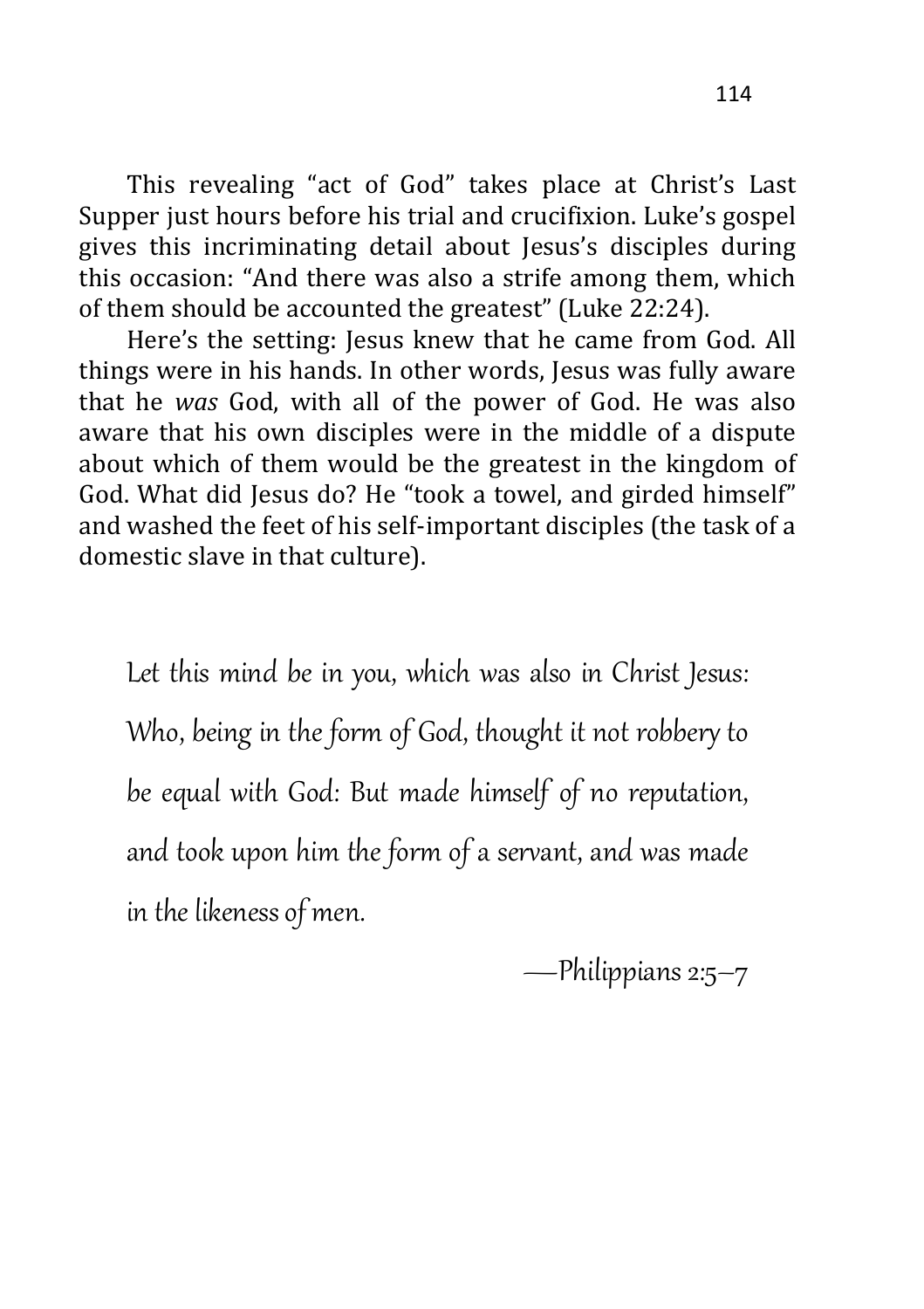# God Loves You Unconditionally

Can a woman forget her sucking child, that she should not have compassion on the son of her womb? yea, they may forget, yet will I not forget thee. Behold, I have graven thee upon the palms of my hands. —Isaiah 49:15–16

We may have times when we feel that God has forgotten us, but feelings are not always an accurate measure of reality. God says he will not forget: "Are not five sparrows sold for two farthings, and not one of them is forgotten before God? But even the very hairs of your head are all numbered. Fear not therefore: ye are of more value than many sparrows" (Luke 12:6–7).

For I am persuaded, that neither death, nor life, nor angels, nor principalities, nor powers, nor things present, nor things to come, Nor height, nor depth, nor any other creature, shall be able to separate us from the love of God, which is in Christ Jesus our Lord. (Rom. 8:38–39)

It would be impossible to overstate God's love for us. All our efforts of describing his love fall short.

Behold, what manner of love the Father hath bestowed upon us, that we should be called the sons of God. (1 John 3:1)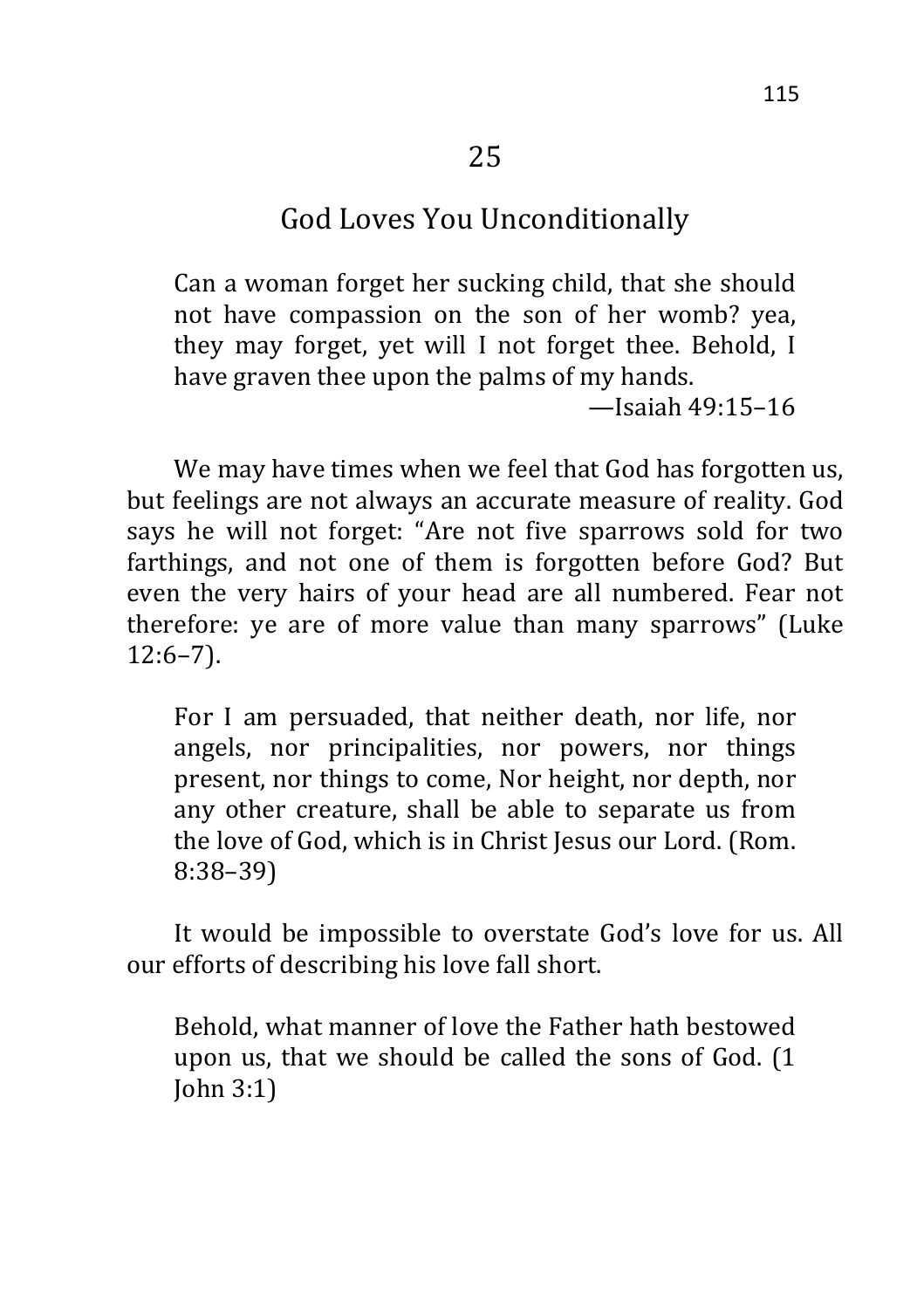God's hope for each of us is that we will recognize him as our Heavenly Father. Then we will realize our heritage as sons and daughters of God.

Take heed that ye despise not one of these little ones; for I say unto you, That in heaven their angels do always behold the face of my Father which is in heaven. For the Son of man is come to save that which was lost. How think ye? if a man have an hundred sheep, and *one of them* be gone astray, doth he not leave the ninety and nine, and goeth into the mountains, and seeketh that which is gone astray? And if so be that he find it, verily I say unto you, he rejoiceth more of that sheep, than of the ninety and nine which went not astray. Even so it is not the will of your Father which is in heaven, that *one* of these little ones should perish. (Matt. 18:10–14, emphasis added)

Every person, from the haughtiest monarch on the throne to the poorest beggar on the street, is valuable to God. How valuable? God would have left heaven; he would have suffered and died for just *one* member of his human family—if that one person was the only one in need of saving reconciliation.

Yea, I have loved thee with an everlasting love: therefore with lovingkindness have I drawn thee.

—Jeremiah 31:3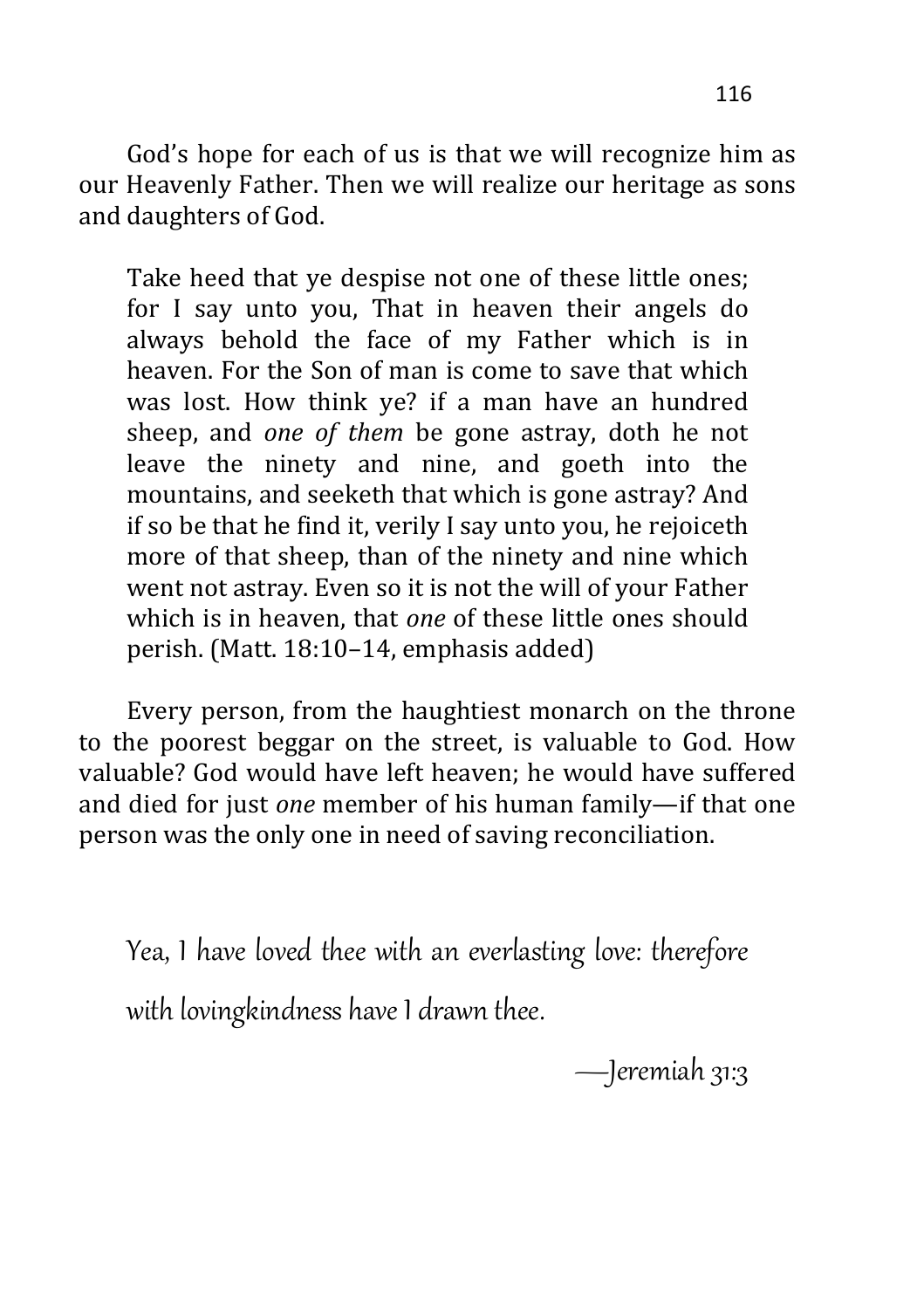## The Kingdom of God

The kingdom of God cometh not with observation: Neither shall they say, Lo here! or, lo there! for, behold, the kingdom of God is within you*.*

—Jesus (Luke 17:20–21)

This world's kingdoms and institutions are all visible, with a visible seat of government or headquarters. If we are looking for a visible manifestation of the kingdom of God, we will not find it. God's kingdom is only evident in our hearts as love for God and one another replaces our selfishness.

And he [Jesus] said, Whereunto shall we liken the kingdom of God? or with what comparison shall we compare it? (Mark 4:30)

How difficult it is to find words in human language that convey an accurate picture of the kingdom of God to those who are familiar only with this world's kingdoms!

Jesus answered and said unto him, Verily, verily, I say unto thee, Except a man be born again, he cannot see the kingdom of God. (John 3:3)

It is the work of the Holy Spirit to make spiritual things comprehensible. When we welcome the gentle influence of the Holy Spirit, spiritual reality comes into focus making it possible to *see* or comprehend the kingdom of God. The change in perspective of this new reality is reconciling and life-giving, like being "born again."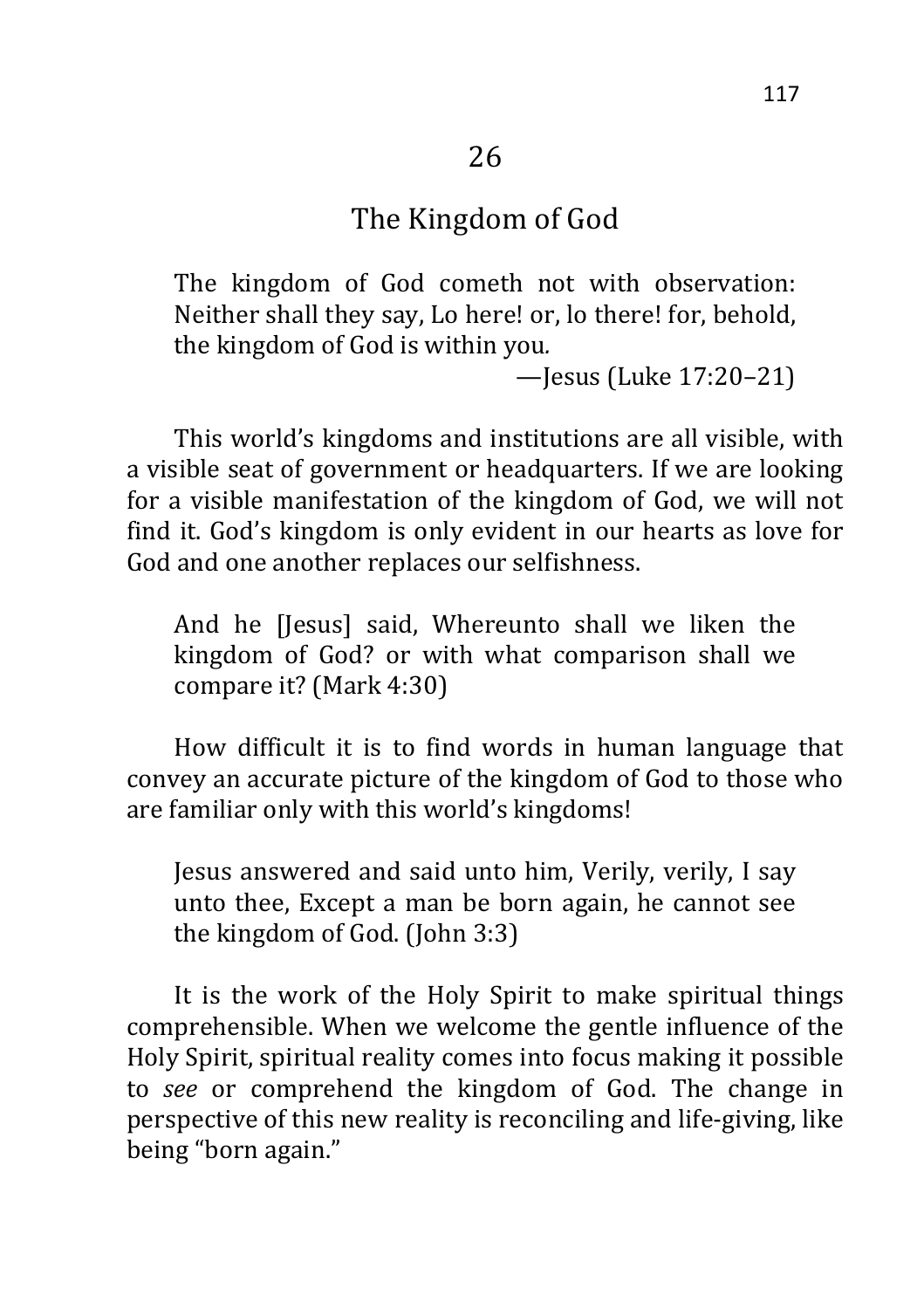The Holy Spirit is not limited to working within the boundaries of religion, as we sometimes imagine. He speaks to everyone regardless of background, location on the planet, or professed ideology. Even atheists are not immune to the work of the Holy Spirit on the heart. God does not have our shortsighted bias and is not offended when a person does not profess belief in his existence.

The substance of the spiritual things the Holy Spirit makes understandable is not mere head knowledge, but a change of heart. As an example, a compassionate and generous agnostic or atheist is more responsive to the influence of the Holy Spirit and is closer to the kingdom of God than a self-righteous, hardhearted religionist. What would be more difficult for God changing a person's mind about his existence or changing an obstinate, hard heart?

And they brought young children to him, that he should touch them: and his disciples rebuked those that brought them. But when Jesus saw it, he was much displeased, and said unto them, Suffer the little children to come unto me, and forbid them not: for of such is the kingdom of God. Verily I say unto you, Whosoever shall not receive the kingdom of God as a little child, he shall not enter therein. (Mark 10:13–15)

When it comes to learning the truth about God and his kingdom, the hardest part is not the learning but the *unlearning* that must be done. Many of us have made an enormous investment in the development of our picture of God. If that picture is distorted, it can be particularly difficult to let it go. Since a distorted picture of God has been embedded in popular religion for so long, it stands as the biggest obstacle to understanding the truth about God and his kingdom. Children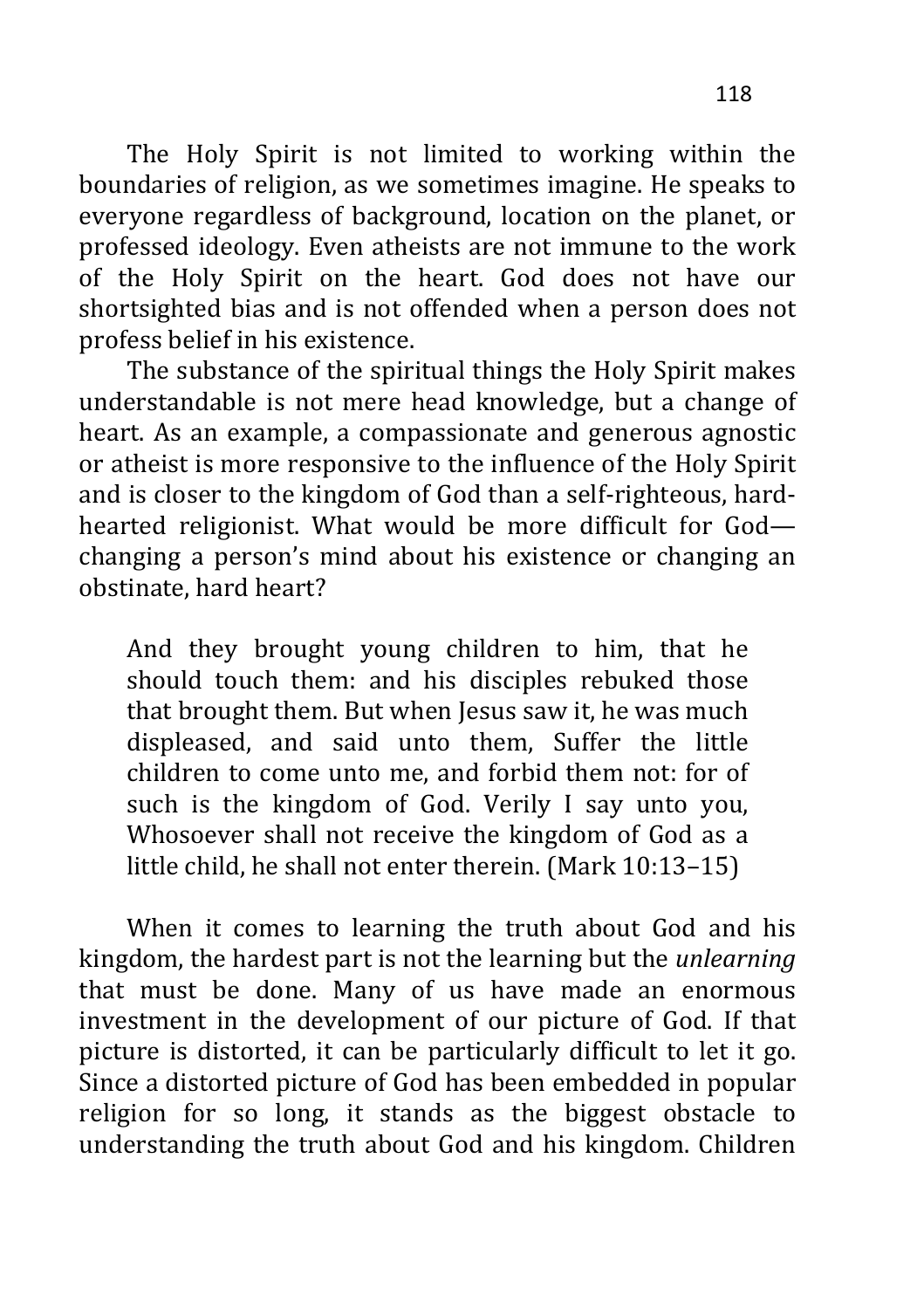have had relatively less exposure to this distorted picture of God, making it easier for them to accept the truth about our gentle God.

At the same time came the disciples unto Jesus, saying, Who is the greatest in the kingdom of heaven? And Jesus called a little child unto him, and set him in the midst of them, And said, Verily I say unto you, Except ye be converted, and become as little children, ye shall not enter into the kingdom of heaven. Whosoever therefore shall humble himself as this little child, the same is greatest in the kingdom of heaven. (Matt. 18:1– 4)

The kingdom of heaven is the opposite of the kingdoms of the world. There is no room for arrogance, manipulation, coercion, or pride of position. We need child-like trust in our Heavenly Father and an open willingness to be taught.

Again, the kingdom of heaven is like unto treasure hid in a field; the which when a man hath found, he hideth, and for joy thereof goeth and selleth all that he hath, and buyeth that field. Again, the kingdom of heaven is like unto a merchant man, seeking goodly pearls: Who, when he had found one pearl of great price, went and sold all that he had, and bought it. (Matt. 13:44–46)

When we come to understand the truth about God—that he has boundless, other-centered love and that he is completely trustworthy, merciful, and generous—we will at the same time have a clear understanding of what his kingdom is like. We will see our distorted picture of God as valueless and will joyfully sell it to buy the true picture of God and his kingdom.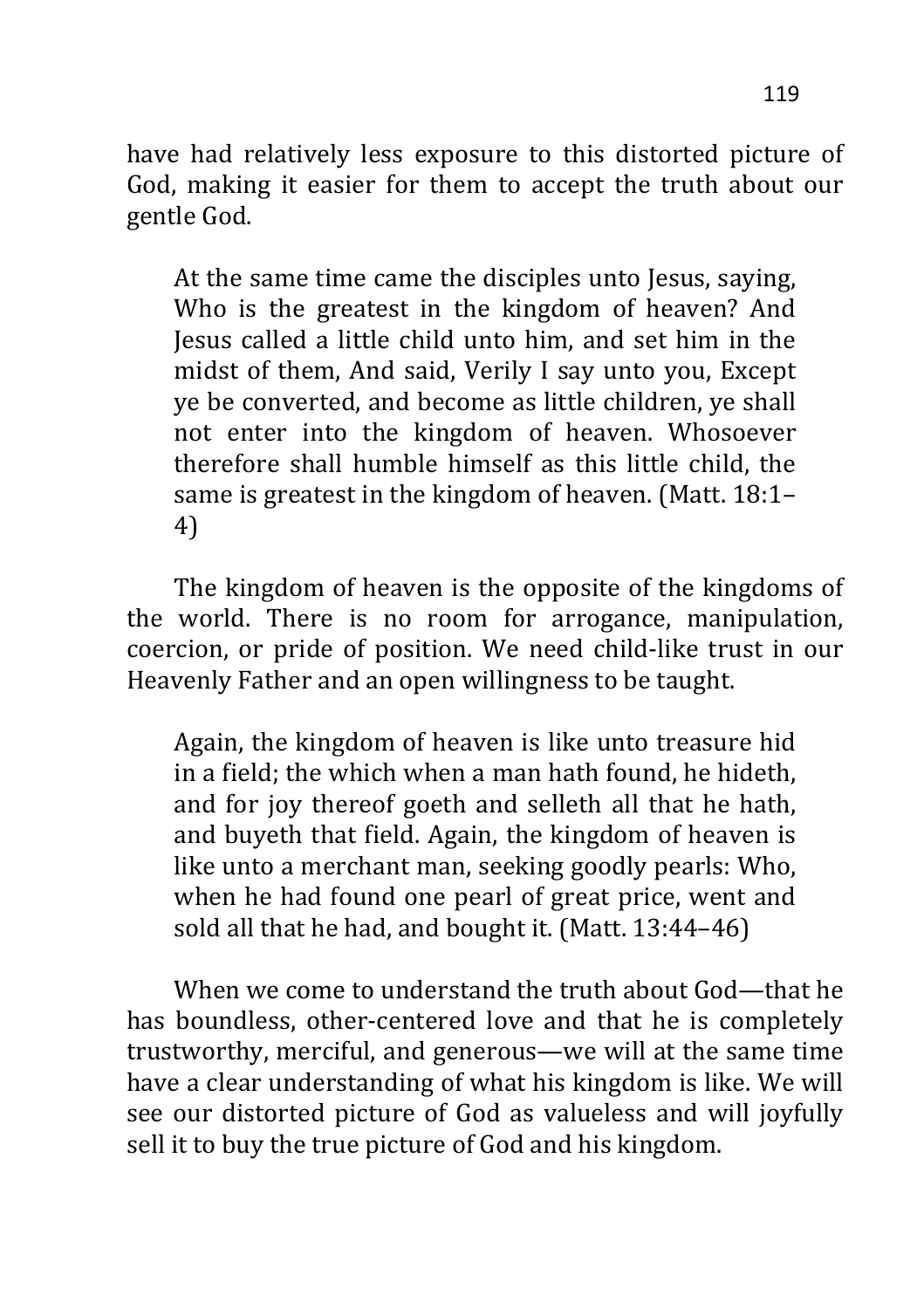And one of the scribes came, and having heard them reasoning together, and perceiving that he had answered them well, asked him, Which is the first commandment of all? And Jesus answered him, The first of all the commandments is, Hear, O Israel; The Lord our God is one Lord: And thou shalt love the Lord thy God with all thy heart, and with all thy soul, and with all thy mind, and with all thy strength: this is the first commandment. And the second is like, namely this, Thou shalt love thy neighbour as thyself. There is none other commandment greater than these. And the scribe said unto him, Well, Master, thou hast said the truth: for there is one God; and there is none other but he: And to love him with all the heart, and with all the understanding, and with all the soul, and with all the strength, and to love his neighbour as himself, is more than all whole burnt offerings and sacrifices. And when Jesus saw that he answered discreetly, he said unto him, Thou art not far from the kingdom of God. (Mark 12:28–34)

Jesus gave encouragement to the scribe he was answering: "Thou art not far from the kingdom of God." The scribe expressed a deeper understanding of spiritual reality than most. He went beyond a shallow reading of scripture and grasped the law-of-love vision that Jesus brought to view.

What will the earth made new be like when the law of love is the only law of the land? God's other-centered love will be reflected in all humanity. Each person will love and value every other person as "better than themselves" (Phil. 2:3). There will exist a state of happiness and security infinitely beyond what we can imagine.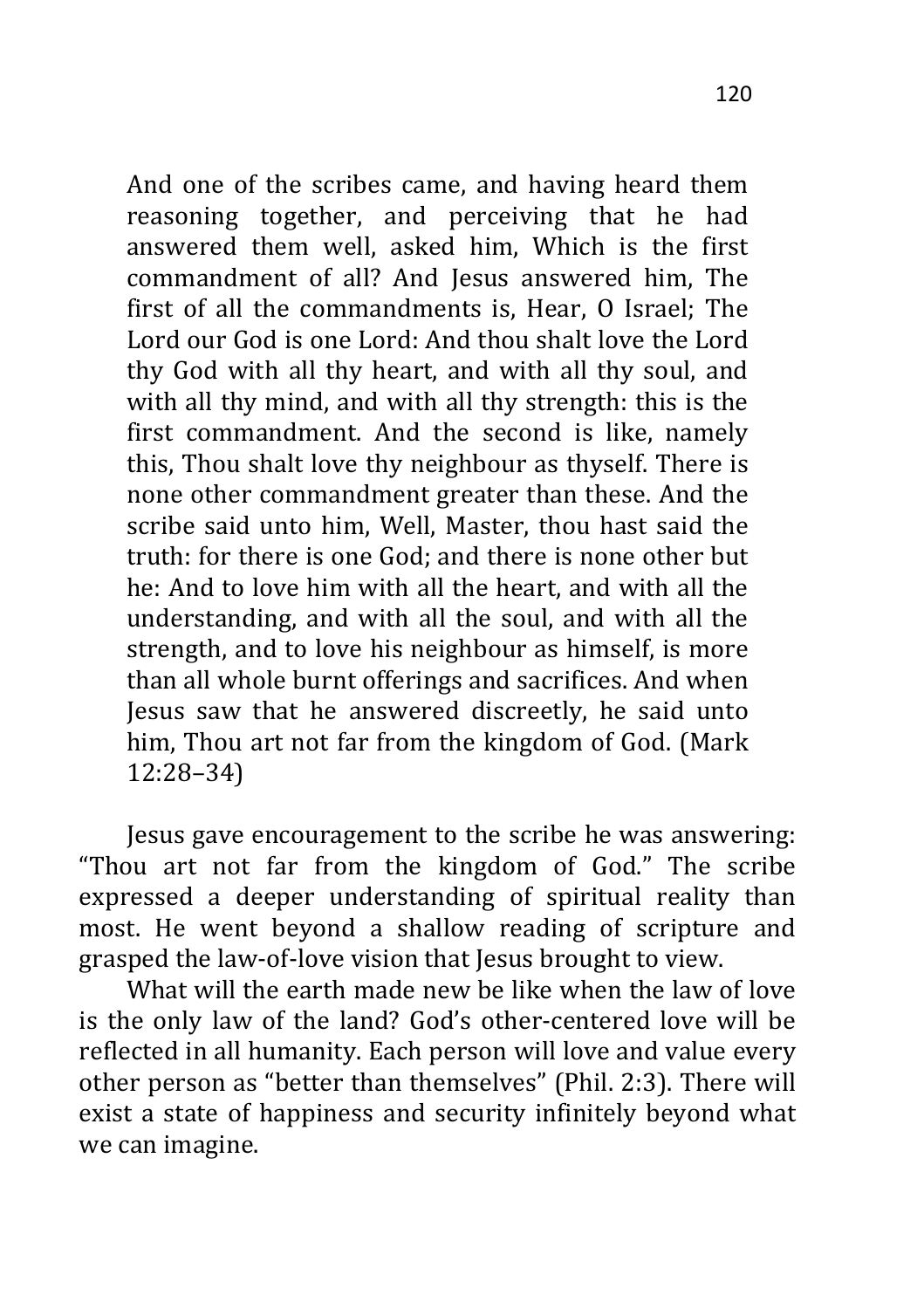But as it is written, Eye hath not seen, nor ear heard, neither have entered into the heart of man, the things which God hath prepared for them that love him.

—1 Corinthians 2:9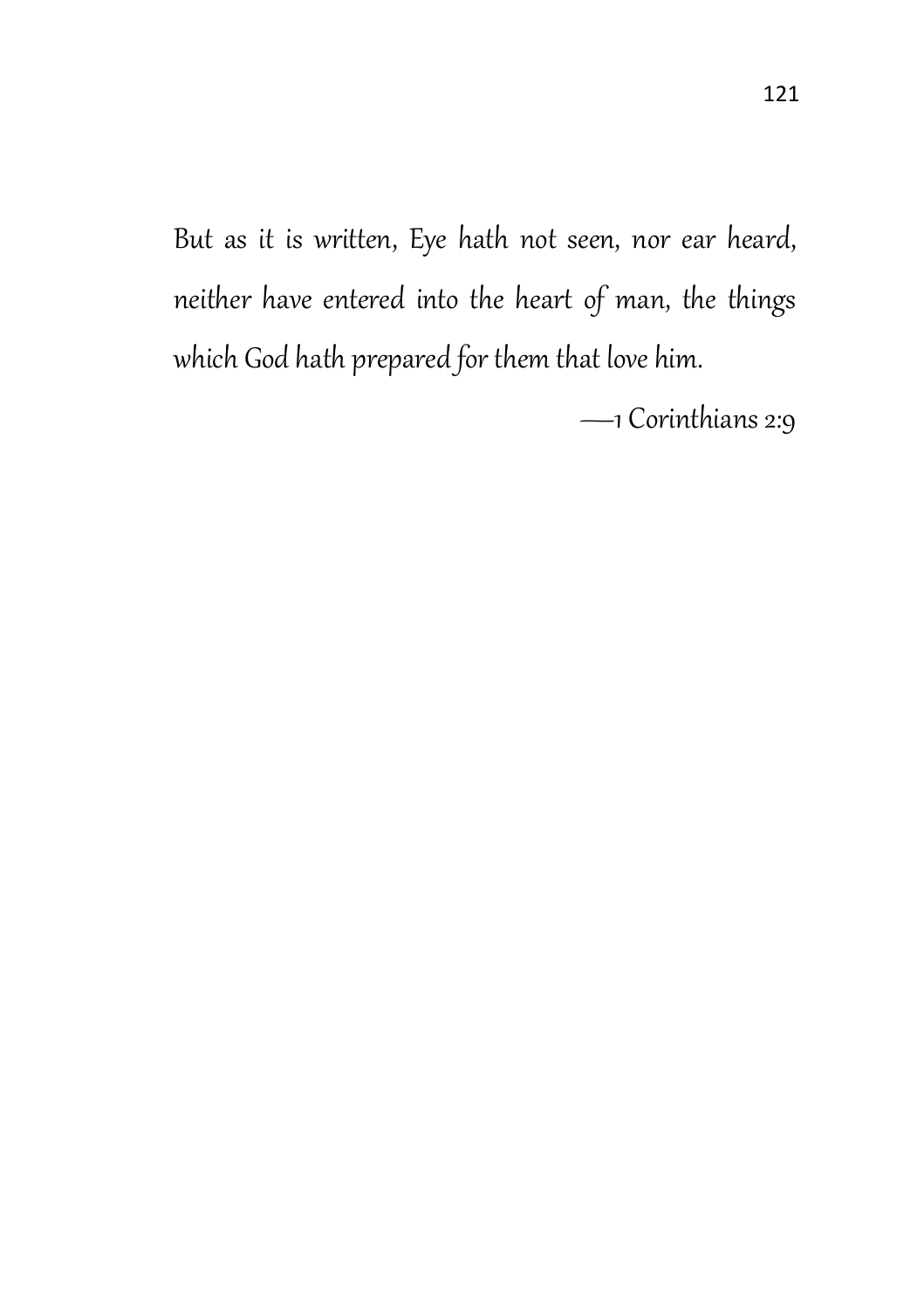#### God Offers Us True Freedom

And God said, Let us make man in our image, after our likeness: and let them have dominion over the fish of the sea, and over the fowl of the air, and over the cattle, and over all the earth, and over every creeping thing that creepeth upon the earth.

—Genesis 1:26

The dominion over the earth that God gave to humankind did not sanction abuse or exploitation. Adam and Eve and their descendants were to be loving caretakers of the earth and every creature in it. Scripture records, "The earth hath he given to the children of men" *(*Ps. 115:16). When our first parents believed the lie that God is selfish and restrictive, they were overcome by the deceiver and their minds were brought into bondage to him, "for of whom a man is overcome, of the same is he brought in bondage" (2 Peter 2:19). Where Adam and Eve once had freedom they and their children were now in bondage to the devil. For a terrifying moment after the fall, it appeared that humankind would have no recourse but to be helplessly doomed to the same inevitable destruction as Satan and the other fallen angels.

Yet there is good news; God provided a way out of bondage for them *and* their descendants. To meet this emergency, God spoke these words to Satan: "And I will put enmity between thee and the woman, and between thy seed and her seed" (Gen. 3:15). What is this enmity?

When Satan and his followers rebelled against God in heaven, they did so from the position of a longtime relationship with the Father, the Son and the Holy Spirit. They had ample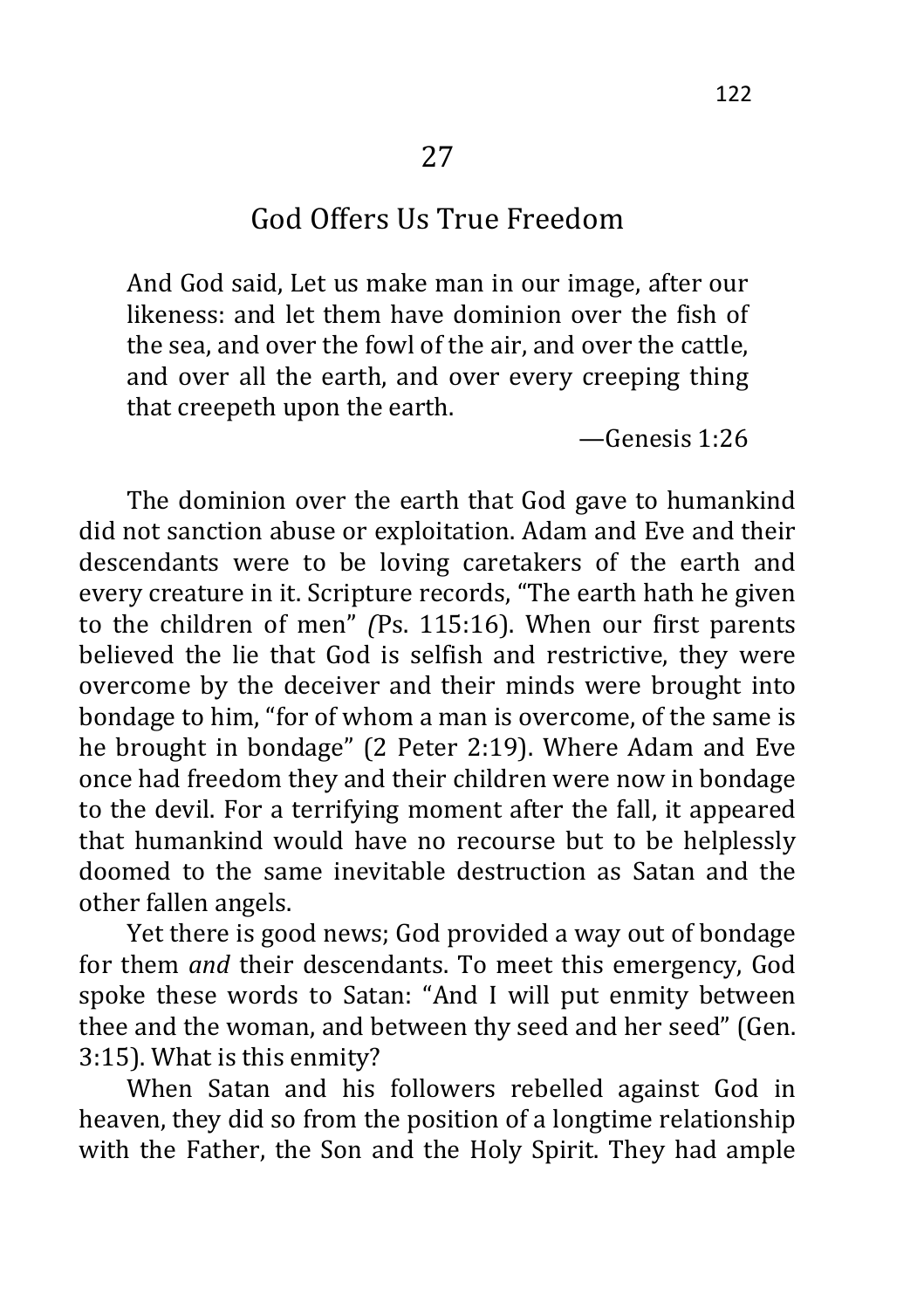experience to know God's love and had no reason to doubt his goodness. When they cut themselves off from God as they did, they rendered themselves incapable of responding to the Holy Spirit. By their obstinate pride, they had doomed themselves to darkness and eventual oblivion being unable to repent and return to their Creator.

When Adam and Eve sinned, they did so from a place of limited knowledge of God and limited experience with him. They were deceived by Satan; they *hadn't* made a calculated decision to reject their Creator. Humankind's alienation from God was not without remedy. God's promise that he would "put enmity" between Satan and the woman was the earth's original gospel message.

God mercifully held out hope to Adam and Eve and their descendants that their hearts and minds would still be capable of responding to the Holy Spirit—they would yet be vulnerable to God's love. Humankind's bondage to Satan would not be in totality. Each person's free will would remain intact limiting Satan's influence over us and ensuring our freedom to choose to be reconciled to our Creator.

Because the creature itself also shall be delivered from the bondage of corruption into the glorious liberty of the children of God. (Rom. 8:21)

Stand fast therefore in the liberty wherewith Christ hath made us free, and be not entangled again with the yoke of bondage. (Gal. 5:1)

If the Son therefore shall make you free, ye shall be free indeed. (John 8:36)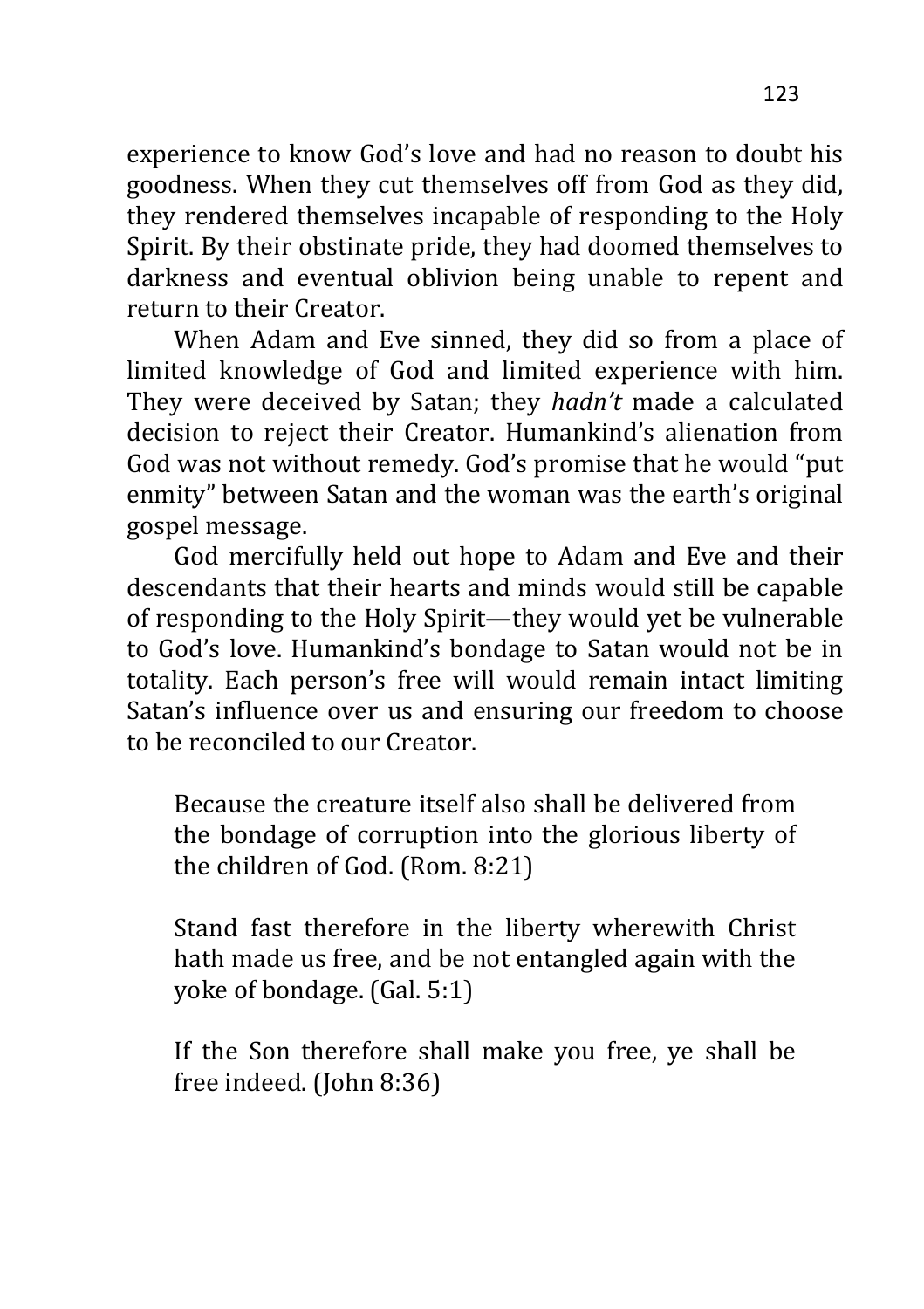In whom the god of this world hath blinded the minds of them which believe not, lest the light of the glorious gospel of Christ, who is the image of God, should shine unto them. For God, who commanded the light to shine out of darkness, hath shined in our hearts, to give the light of the knowledge of the glory of God in the face of Jesus Christ. (2 Cor. 4:4, 6)

Isn't it time to throw off the dark covering of legalism and inconsistency with which Satan has enshrouded the gospel of Christ and choose to be a nonparticipant in the prevailing misunderstanding of our gentle God?

If ye continue in my word, then are ye my disciples indeed; And ye shall know the truth, and the truth shall make you free.

—Jesus (John 8:31–32)

The truth is the good news about our gentle God!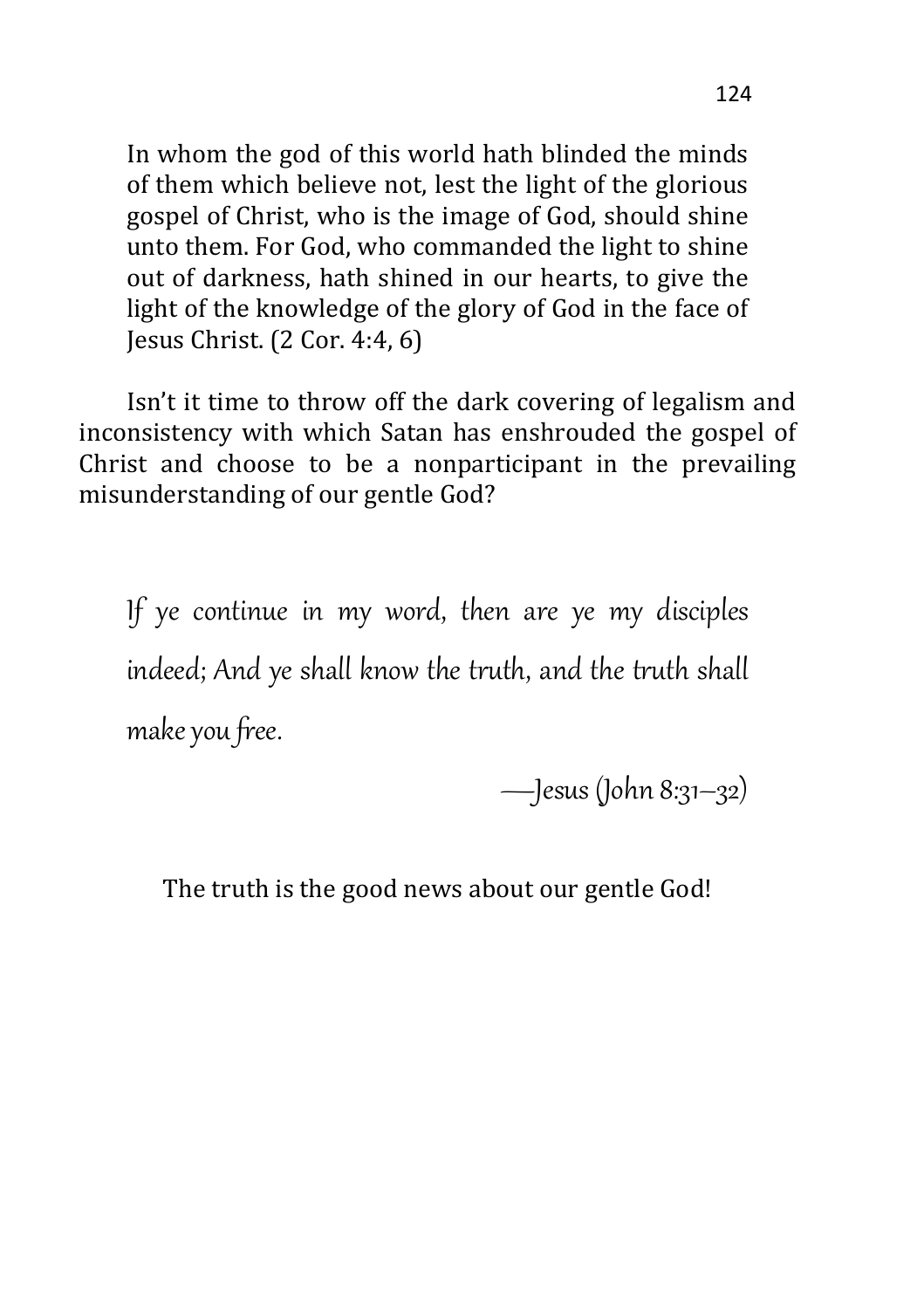Thus saith the LORD, Let not the wise man glory in his wisdom, neither let the mighty man glory in his might, let not the rich man glory in his riches: But let him that glorieth glory in this, that he understandeth and knoweth me, that I am the LORD which exercise lovingkindness, judgment, and righteousness, in the earth: for in these things I delight, saith the LORD.

—Jeremiah 9:23–24